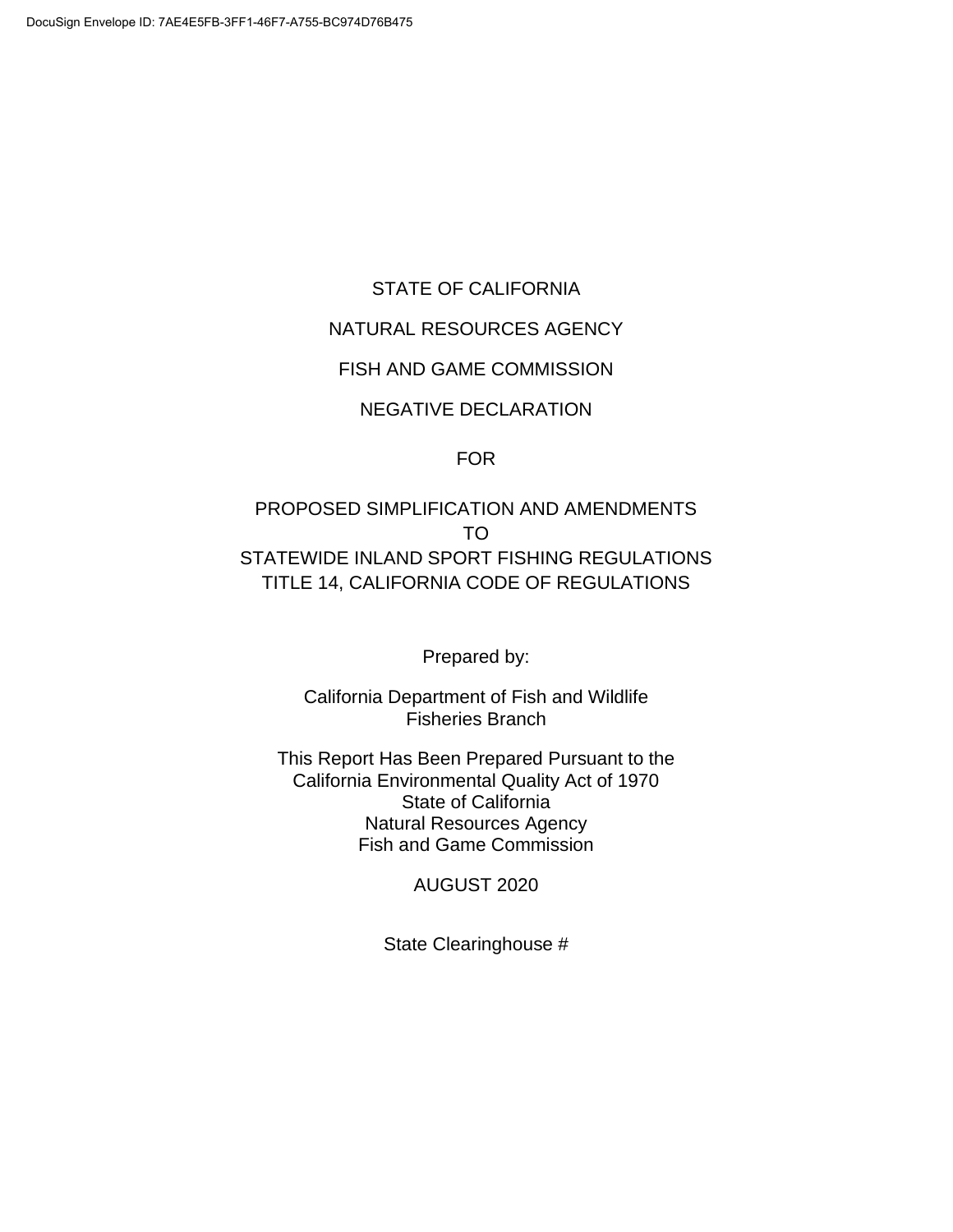#### **INITIAL STUDY AND NEGATIVE DECLARATION FOR PROPOSED SIMPLIFICATION AND AMENDMENTS TO STATEWIDE INLAND SPORT FISHING REGULATIONS TITLE 14, CALIFORNIA CODE OF REGULATIONS**

## **The Project**

The California Fish and Game Commission (Commission) proposes to amend sections 3.00, 4.00, 5.00, 5.41, 5.85, 7.00, 7.50, and 8.10 in Title 14, California Code of Regulations (CCR) and add sections 5.84, 5.89, and 7.40 to Title 14, CCR, related to inland sport fishing regulations. The proposed changes aim to simplify and streamline sport fishing regulations for inland trout waters and align the inland trout regulations with the California Department of Fish and Wildlife's (Department) current fisheries management goals and objectives. Inland trout waters include lakes, reservoirs, rivers, streams, creeks, and other water bodies that are fishable under state regulation, and may be regulated by stretch or reach as defined by physical landmarks (e.g., the stretch of Putah Creek downstream of the Highway 113 bridge to Mace Boulevard). The proposed action is taken separately from that to address the complexity of the sport fishing regulations for those inland waters that are utilized by adult fish for migration and spawning after spending the majority of their lives in the ocean (i.e., anadromous waters).

Most of the proposed changes involve re-organizing existing regulatory requirements, and others are restrictions placed on the take of trout, including total or partial closures, reduced bag limits, size limits of various kinds, and limitations on the methods of take. The purpose of the restrictions is to eliminate or reduce the sport fish harvest, to protect populations of threatened trout, or to enhance the trophy element of the catch.

This project will:

- separate regulations for inland trout (i.e., non-anadromous waters) from those for steelhead and salmon (i.e., anadromous waters), a process that facilitates producing separate regulations booklets to help provide clarity to anglers;
- replace the District Regulations (Section 7.00) with statewide regulations separated for trout; and
- standardize and consolidate the Special Fishing Regulations (Section 7.50).

## **The Findings**

In light of the initial study and the whole record before the Commission, there is no substantial evidence that the project may have a significant or potentially significant effect on the environment, and therefore no alternatives or mitigation measures are proposed to avoid or reduce any significant effects on the environment. There is no substantial evidence that the project may have a significant effect on aesthetics, agriculture and forestry resources, air quality, biological resources, cultural resources, energy, geology and soils, greenhouse gas emissions, hazards and hazardous materials, hydrology and water quality, land use and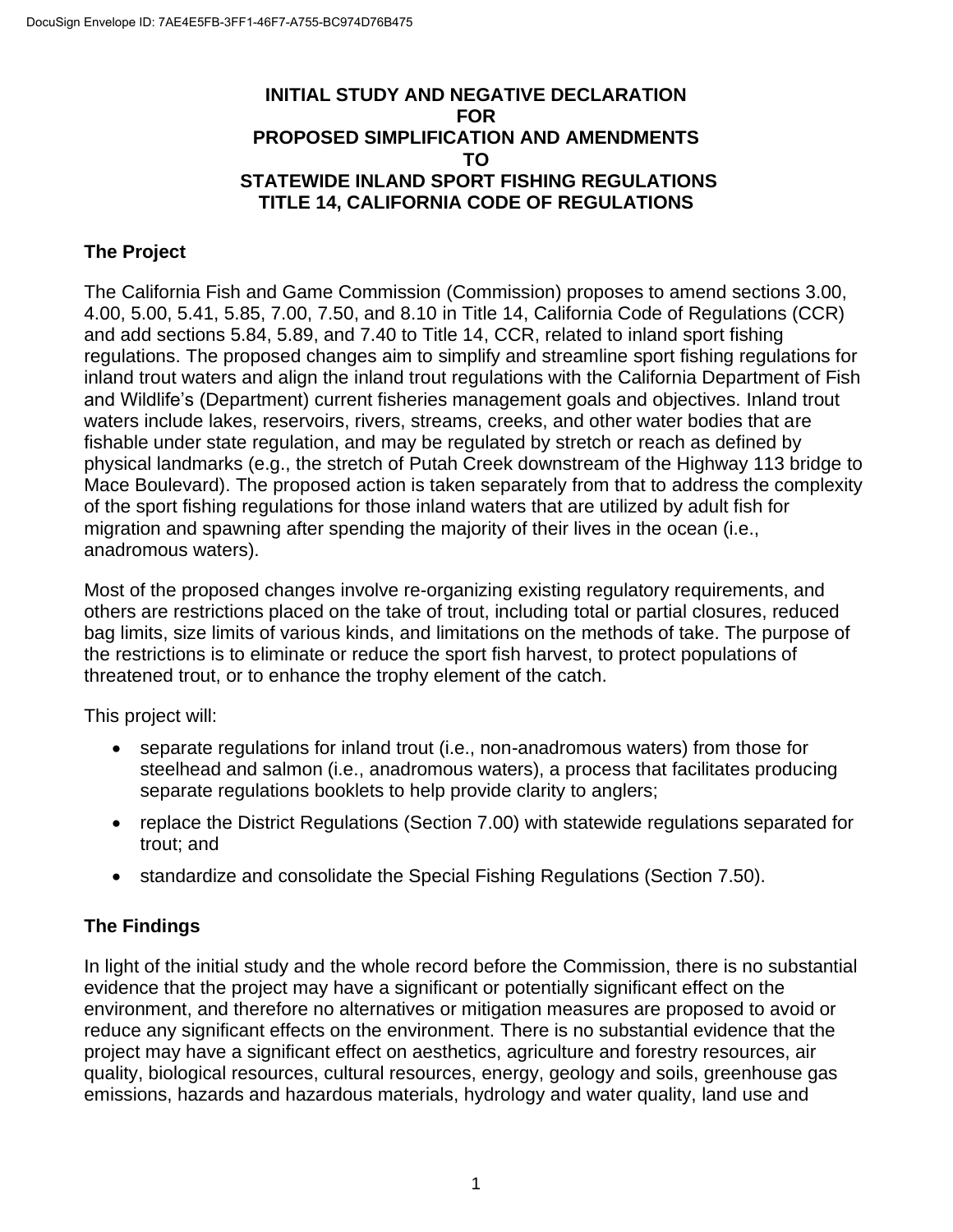planning, mineral resources, noise, population and housing, public services, recreation, transportation, tribal cultural resources, utilities and service systems, or wildfire.

#### **Basis of the Findings**

Based on the initial study, there is no substantial evidence that implementing the proposed project may have a significant or potentially significant effect on the environment. Therefore, the Commission is filing this negative declaration pursuant to the California Environmental Quality Act, Public Resources Code Section 21080, subdivision (c).

The proposed initial study and negative declaration consists of:

- Introduction Project Description and Background Information on the Proposed Amendments to Statewide Inland Sport Fishing Regulations
- Initial Study Environmental Checklist Form
- Explanation of the Response to the Initial Study Environmental Checklist Form
- Attachment A Initial Statement of Reasons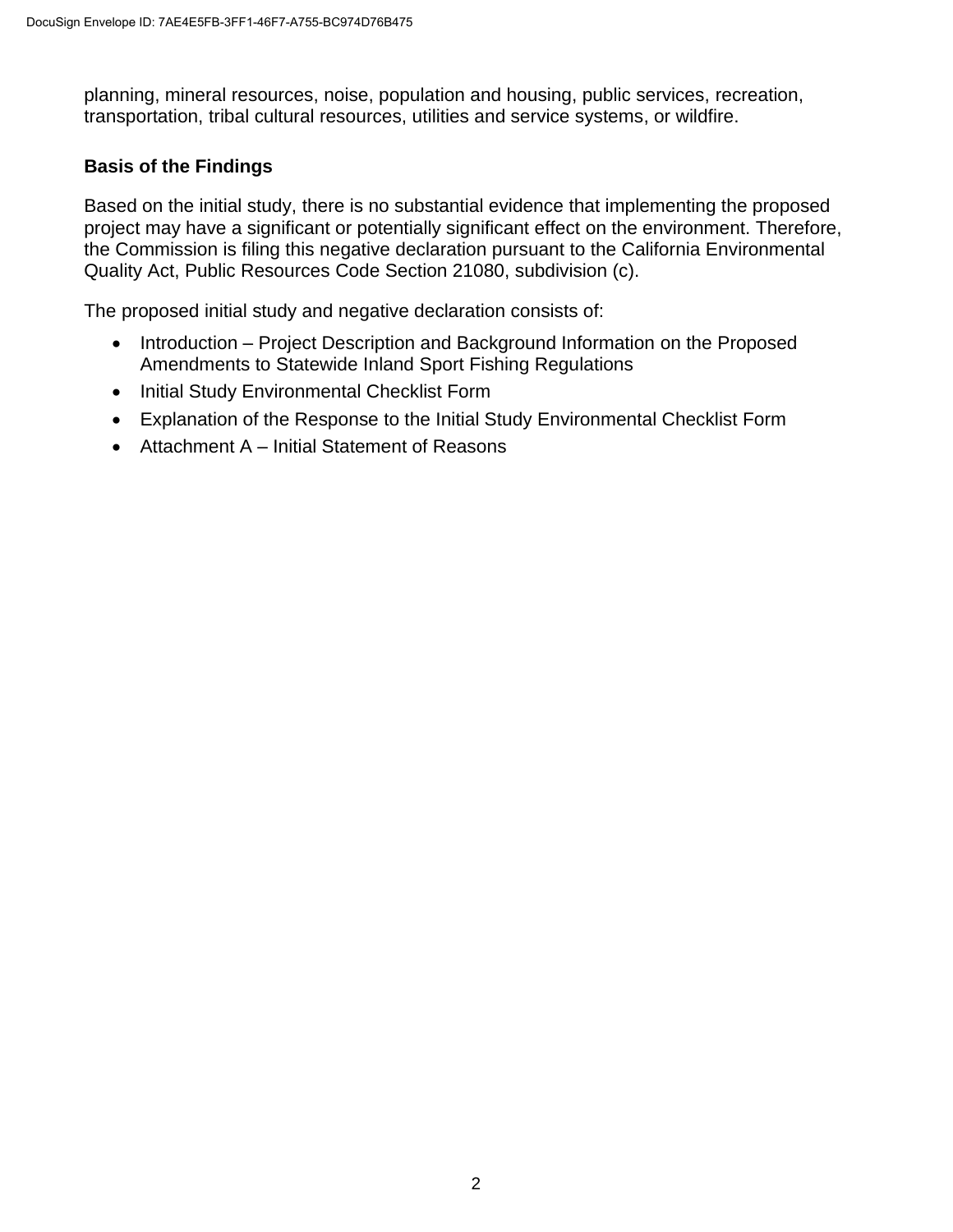#### **PROJECT DESCRIPTION AND BACKGROUND INFORMATION FOR PROPOSED AMENDMENTS TO STATEWIDE INLAND SPORT FISHING REGULATIONS TITLE 14, CALIFORNIA CODE OF REGULATIONS**

#### **Introduction**

Annually, the California Department of Fish and Wildlife (Department) recommends a variety of changes to the inland sport fishing regulations to the California Fish and Game Commission (Commission). The proposed changes are considered and evaluated by the Commission at regularly scheduled meetings, typically held in August, October, and December. The Commission makes the final determination on what changes to the regulations should be adopted at the December meeting.

This year, the Commission received the Department's recommended changes to the inland sport fishing regulations at the Commission's June 24-25, 2020 meeting held via webinar and teleconference and will adopt changes at its October 14-15 meeting in Oakland. The Commission is the lead agency for the purposes of CEQA for this project. Under California Fish and Game Code Section 200, the Commission has the authority to regulate the taking or possession of fish for the purpose of sport fishing.

#### **Project Goals and Objectives**

The goal of this project is to amend inland sport fishing regulations in furtherance of the state's policy on conserving, maintaining, and utilizing California's aquatic resources as stated in California Fish and Game Code Section 1700; the section includes three objectives:

- 1. Maintain sufficient populations of all aquatic species to ensure their continued existence.
- 2. Maintain sufficient resources to support a reasonable sport use.
- 3. Manage fisheries using best available science and public input.

## **Background**

In 2013, the Department initiated a comprehensive evaluation of inland sport fishing regulations to address concerns from anglers regarding years of complex regulations. For example, currently there are 212 inland special fishing regulation waters in Section 7.50(b), including 88 different seasons, 13 different size restrictions, 10 different gear restrictions, and 6 different bag and possession limits, for both anadromous and non-anadromous waters. Furthermore, many waters have not been monitored for regulation effectiveness, and changes in hatchery stocking and angling practices warrant an updated evaluation of the sport fishing regulations.

The Department developed a framework to simplify sport fishing regulations guided by five goals or tenets:

- 1. Maintain or increase angling opportunity;
- 2. Improve regulatory consistency across similar waters;
- 3. Align sport fishing regulations with the Department's current fisheries management goals and objectives;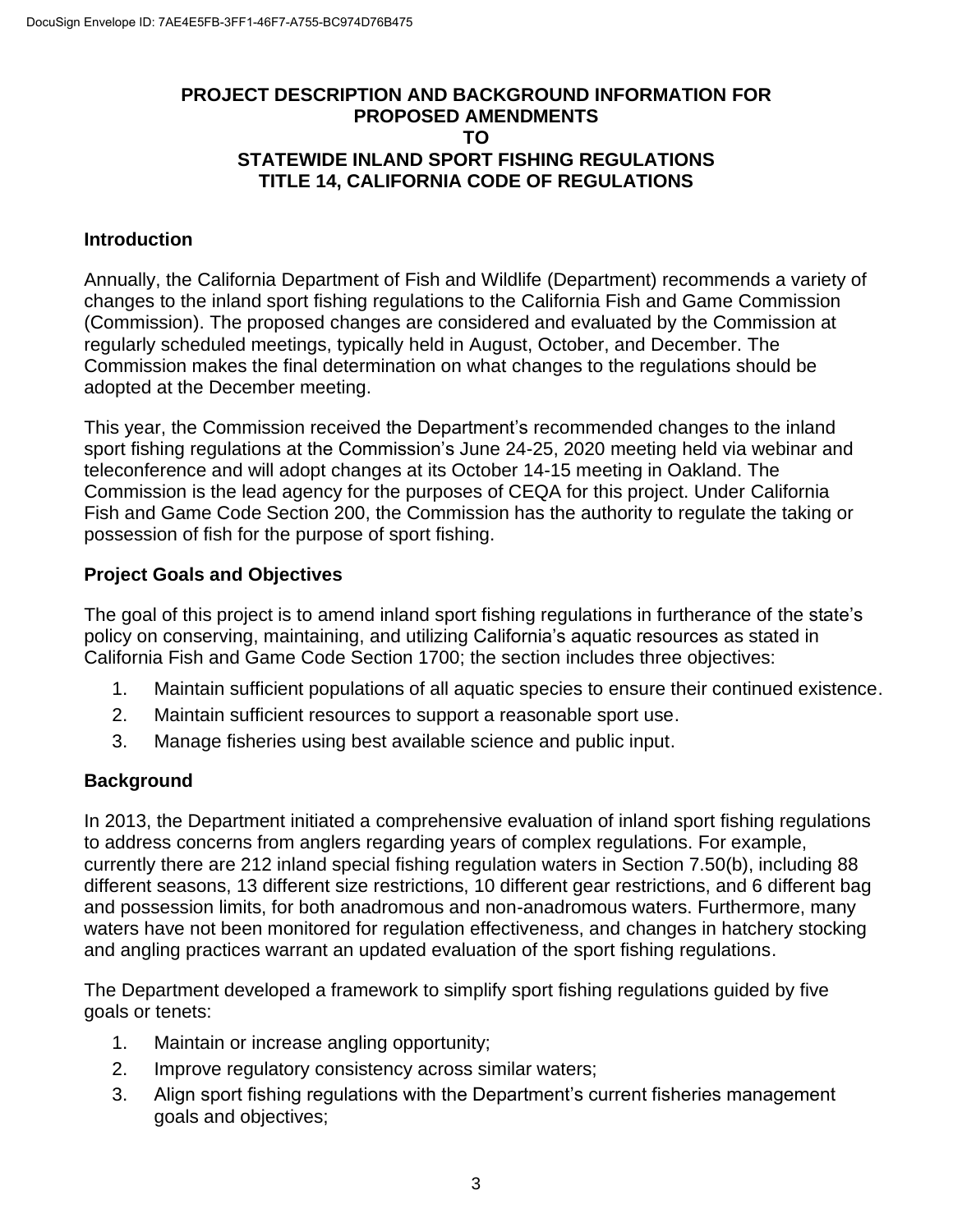- 4. Reduce complexity and confusion; and
- 5. Protect the fishery resources.

After significant review of Special Fishing Regulations in Title 14, subsection 7.50(b), it became apparent much of the complexity and associated public frustration stemmed from the diversity of different regulations established over decades that had limited alignment or consistency. The use of District Fishing Regulations in Title 14, Section 7.00 increases confusion and inconsistency by applying political boundaries in contrast to the watershed approach found within the Special Fishing Regulations. The regulations were also reviewed and updated as necessary to ensure consistency with current management objectives.

## **Project Location**

The sport fishing regulation changes addressed by this environmental document occur throughout the inland waters of California.

## **Schedule**

If adopted by the Commission and approved by the Office of Administrative Law, the proposed regulatory amendments described herein are expected to go into effect March 1, 2021.

# **Project Description**

On June 25, 2020, the Department submitted to the Commission a number of proposed changes to California's inland fisheries sport fishing regulations. Section numbers refer to Title 14, California Code of Regulations (CCR). This project will amend sections 3.00, 4.00, 5.00, 5.41, 5.85, 7.00, 7.50, and 8.10 and add sections 5.84, 5.89, and 7.40.

As part of the effort to update the regulations and reduce complexity, the Department developed a suite of regulations, or "trout menu," comprised of angling seasons, bag and possession limits, size limits, and gear restrictions, to standardize the Special Fishing Regulations in Title 14, subsection 7.50(b) and uncouple the inland trout waters from the District General Regulations in Title 14, subsections 7.00(a)-(g) and from anadromous waters.

Application of the regulation trout menu attempts to standardize the Special Fishing Regulations based on fisheries management goals, which include maximizing fishing opportunity (most liberal) and protecting sensitive fishery populations (most conservative). The process for developing the menu started with identifying the statewide regulations for trout, evaluating the frequency of the most used special regulations, identifying which regulations continue to be biologically and locally relevant, and which are no longer relevant, and then consolidating the relevant regulations into the menu suite of biologically justifiable regulations that most effectively manage California's trout populations.

# *Trout Menu*

The trout menu primarily applies to amended sections 5.85, 7.00 and 7.50, and added Section 7.40. The menu is divided into three categories of a standardized suite of management approaches reflected as regulatory elements for the 200+ inland special fishing waters in California: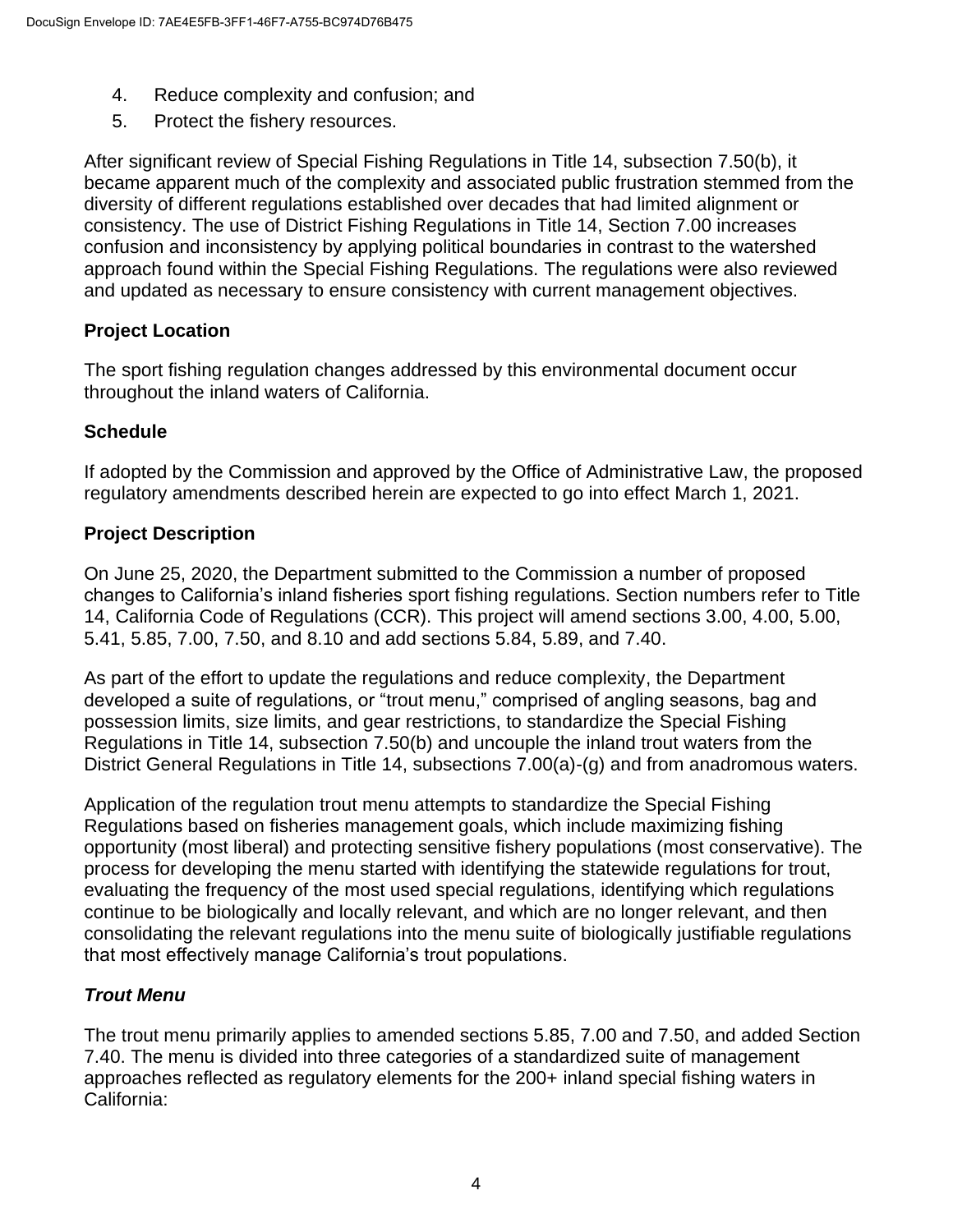- An updated Statewide Regulation;
- Seasons; and
- Bag/ Possession Limits (plus gear restrictions and size limits).

## *Statewide Regulations*

**"SL"** for Lakes and Reservoirs (proposed in amended subsection 5.85(a)(1)):

Open all year, 5 trout daily bag limit, 10 trout in possession.

**"SR"** for Rivers and Streams (proposed in amended subsection 5.85(a)(2)):

From the last Saturday in April through November 15, 5 trout daily bag limit, 10 trout in possession; and, from November 16 through the Friday preceding the last Saturday in April, 0 trout bag limit, artificial lures with barbless hooks only and trout must be released unharmed and not removed from the water.

## *Seasons*

Seasons are described and designated by capital letters A-J (under "Menu Option" column shown in Table 1, the amended subsection 7.50(b) table):

- A. All year = Most liberal and focused on maximizing angling opportunities.
- B. Last Saturday in April through November 15 = Spring and summer angling season for both stocked and wild trout. Alignment with traditional trout season and Commission Policy for trout opener. Limited protections for spring and fall spawning trout.
- C. November 16 through the Friday preceding the last Saturday in April = For use in conjunction with a spring and summer angling season (**B**) to implement more restrictive bag limits and gear restrictions during spring and fall spawning.
- D. Last Saturday in April through July 31 = Alignment with a "traditional" trout opener (**A**) to support local communities for seasonal economic and fiscal needs (i.e., spring and summer tourism), and public safety concerns.
- E. August 1 through November 15 = Summer and fall angling season to allow for limited/selected harvest or closures to protect spawning runs, thermal refuges, or periods of elevated water temperatures.
- F. Saturday preceding Memorial Day through September 30 = Summer angling season where both spring and fall spawning trout aggregations occur.
- G. Saturday preceding Memorial Day through the last day in February = Spring fishing closure to protect spring spawning trout.
- H. September 1 through November  $30 =$  Fall angling season to either protect fall spawning trout aggregations or allow angling during the fall when summer temperatures make angling impacts more significant.
- I. October 1 through the Friday preceding Memorial Day = For use in conjunction with a summer angling season (**F**) to implement more restrictive bag limits and gear restrictions during spring and fall spawning.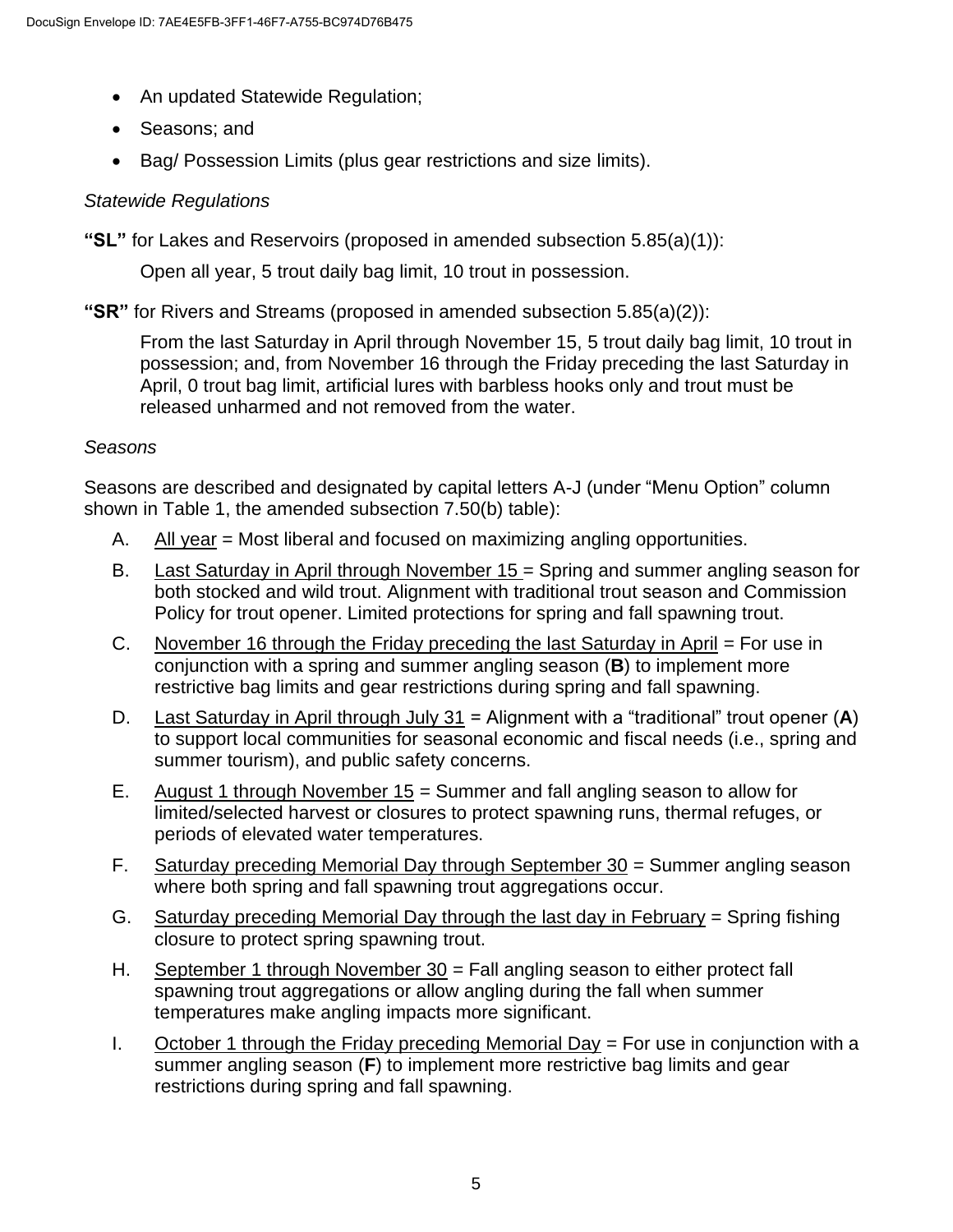J. Closed to fishing all year = Most conservative and used to protect populations that are listed species under the state or federal Endangered Species Act or imperiled populations upon which angling could have a significant negative effect.

#### *Bag and Possession Limits and Gear Restrictions*

Bag and possession limits and gear restrictions are described and designated by numbers 1-7 (under "Menu Option" column shown in Table 1, the amended subsection 7.50(b) table):

- 1. 5 trout, no gear restrictions = (most liberal) Robust, self-sustaining fisheries with low to moderate angling, or stocked fisheries with maximum sustainable harvest.
- 2. 2 trout per day, 4 trout in possession, no gear restrictions = Limited daily harvest but with additional possession, set for limited effect to hatchery supplemented or productive self-sustaining fisheries to allow some harvest. Moderate concern regarding harvest with minimal threat to total population.
- 3. 2 trout, artificial lures = Limited daily harvest without additional possession, set for limited effect to less productive self-sustaining fisheries to allow some harvest. Moderate concern regarding harvest with minimal threat to total population.
- 4**.** 2 trout with 14" total length minimum, artificial lures = Limited selected harvest with protection for smaller age classes. Allows most individuals to spawn prior to entering the fishery.
- 5. 2 trout with 18" total length minimum, artificial lures = Limited selected harvest with protection for smaller age classes in high productivity systems that can produce large trout. Allows individuals to spawn prior to trophy sized harvest.
- 6. 0 trout, artificial lures with barbless hooks = Reduce angling impacts to listed or sensitive populations, mitigate high use areas, seasonally eliminate harvest of spawning fish, or to achieve fast action or trophy fisheries.
- 7. 0 trout, artificial flies with barbless hooks = (most conservative) Reduce angling impacts to listed or sensitive populations, mitigate high use areas, seasonally eliminate harvest of spawning trout, achieve fast action or trophy fisheries, and/or promote/retain unique angling experiences.

Combined options for season (letter) and bag/possession limit and gear limitation (number) present as a capital letter-number code. For example, "B5" would signify a water with a season from the last Saturday in April through November 15, a bag/possession limit of 2 trout with 18" minimum size, and a gear restriction of artificial lures.

## *Other Codes*

Two other codes in the right-hand column in Table 1, the subsection 7.50(b) table, inform anglers of how that particular water is considered, if it doesn't fall under one of the above codes.

**"HSS"** Refers to waters moved to the newly added Section 7.40 of Title 14 under the anadromous table for salmon and steelhead, proposed for naming as "Alphabetical List of Hatchery Steelhead and Salmon Waters with Special Fishing Regulations." Those waters with HSS coding are shown as strikeout in Section 7.50 because they are proposed for relocation to Section 7.40.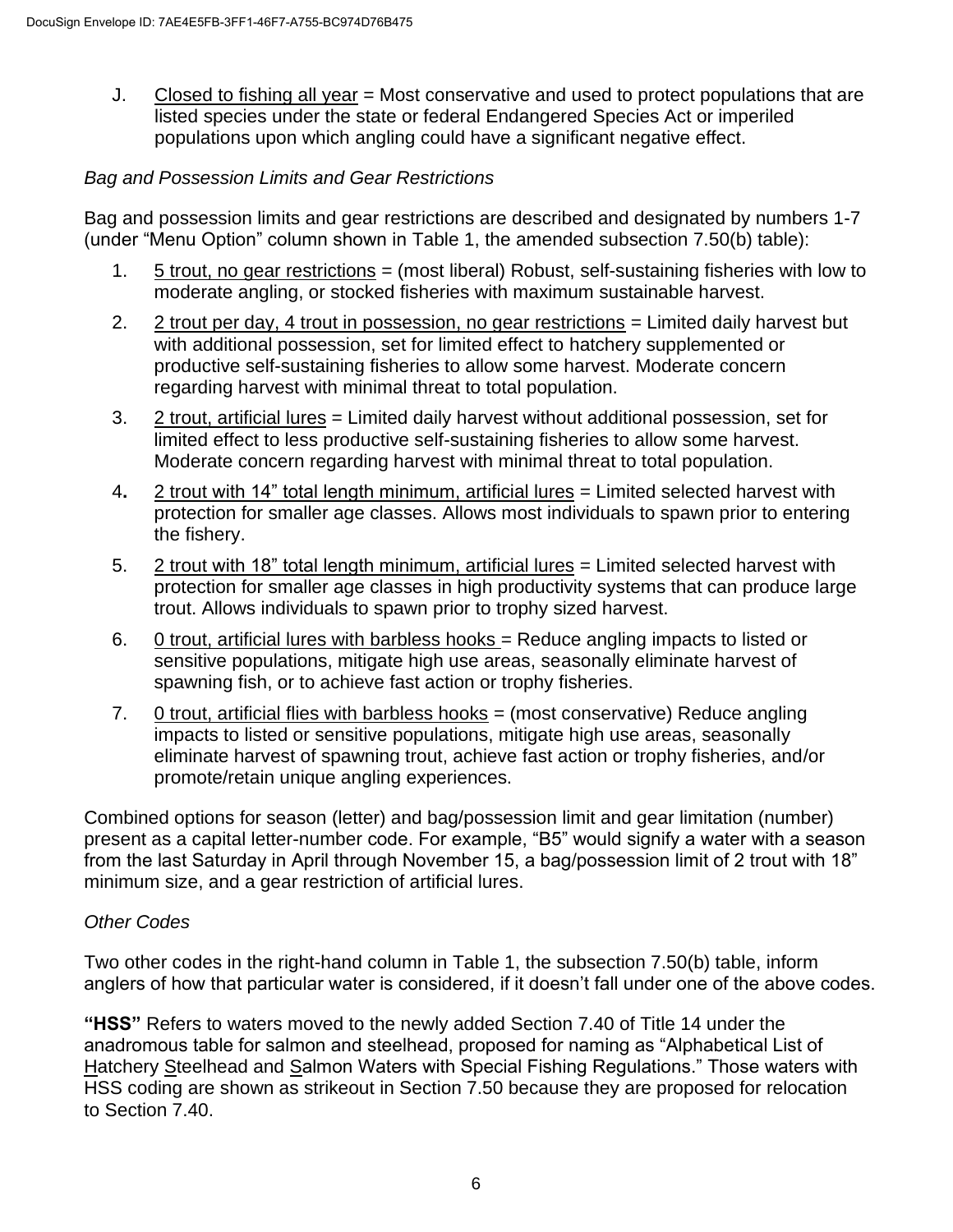**"Del##"** Refers to a special water or regulation that is proposed for removal entirely from the Section 7.50(b) special fishing regulations table, and justification for the removal is outlined by numerical increment under the description for amendment of Section 7.50, with the proposed project and transfer of anadromous waters to a separate Section 7.40.

For those special waters without an assigned management approach from the menu listed in Appendix B, the proposed regulatory text outlining the "Menu Option" in the right-hand column indicates the assigned management approach for each water (assignment to statewide regulations for lakes/reservoirs denoted by "SL", assignment to statewide regulations for rivers and streams denoted by "SR", etc.).

## *Proposed Regulation Changes*

As a result of the streamlining process, the number of:

- special regulation waters is reduced from 212 to 169 (anadromous and nonanadromous)
- special fishing seasons for non-anadromous waters will be reduced from 30 to 10;
- special size limits for non-anadromous waters will be reduced from 8 to 2;
- different gear restrictions for non-anadromous waters will be reduced from 10 to 7;
- different bag/ possession limits for non-anadromous waters will be reduced from 6 to 4; and
- fishing opportunities will be expanded on nearly 50 percent of the existing special regulation waters from a reduced season to year-round.

The proposed regulatory changes fall into two major categories, those that have no effect on fishing restrictions and are primarily administrative in nature, and those that affect restrictions on trout fishing including seasons, bag limits, size limits, and/or gear restrictions.

- 1. Changes with no effect to fishing restrictions and are for clarity purposes or are primarily administrative in nature. These changes include:
	- a. *Section 5.00 Black Bass*
		- Subsections  $(b)(2)$  for waters in Inyo County, and  $(b)(5)$  and  $(b)(16)$  for waters in Mono County. The Department is amending subsections (b)(2) and (b)(5) for waters in Inyo County to include reference to Inyo County streams and rivers in the Special Fishing Regulations in subsection 7.50(b). Subsection (b)(2) and (b)(5) amendments also clarify the closure to black bass fishing from November 16 to the Friday preceding the last Saturday in April to ensure anglers understand the open season is late April through November 15. Subsection (b)(16) similarly includes reference to Mono County streams and rivers in the Special Fishing Regulations in subsection 7.50(b), while correcting a reference for Fish Slough to the boundaries from Owens Valley Native Fishes Sanctuaries to the BLM Spring.
		- Subsection 5.00(b). The resulting proposed list of special black bass waters is re-numbered by paragraph for clarity and consistency.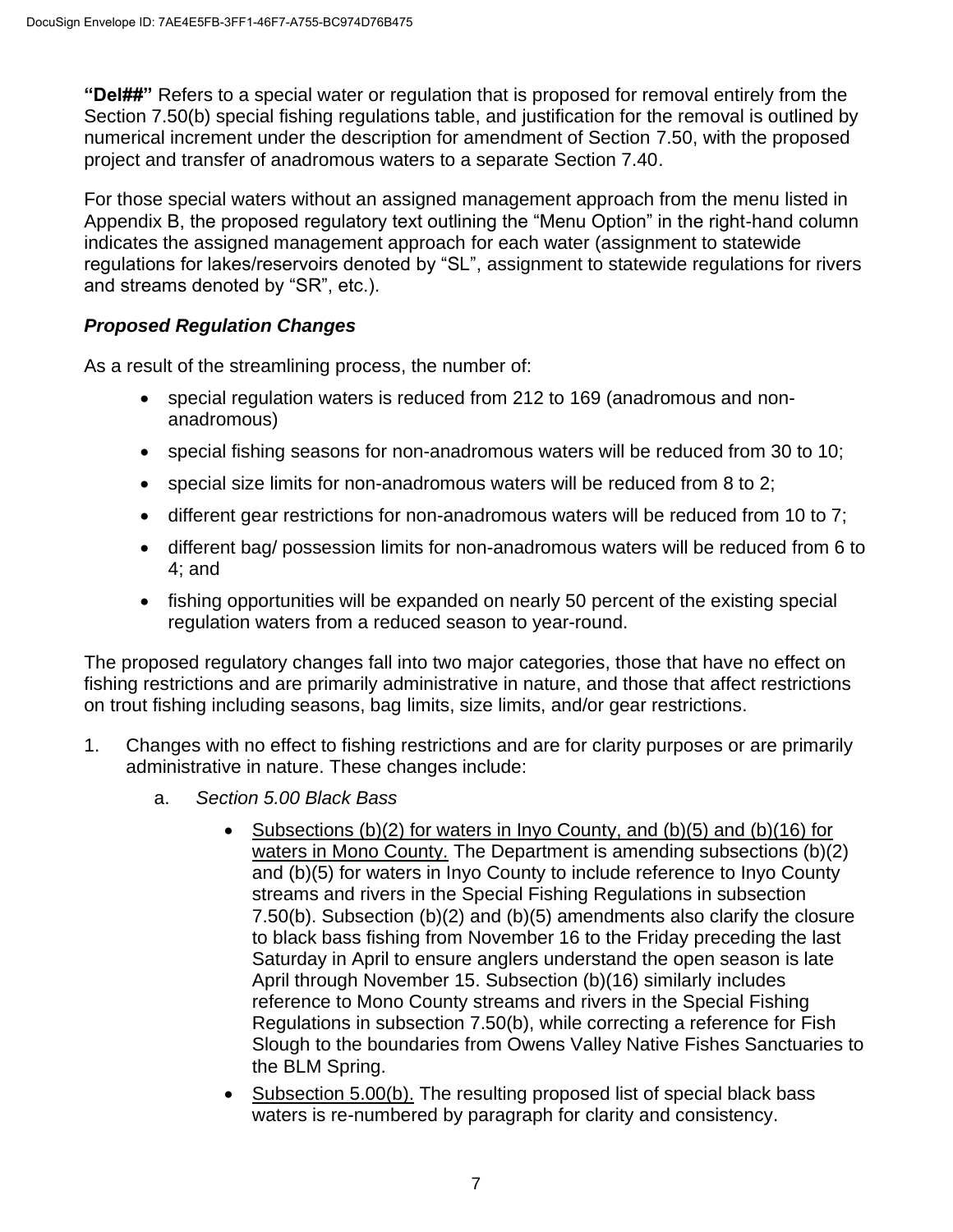- Subsections (b)(15) and (b)(22). Two changes of non-regulatory effect include removal of (b)(15) El Capitan Reservoir, and (b)(22) Perris Lake as listed in the table, due to existing redundancy with the statewide standard because the season (all year), size (12-inch minimum), and bag limit already matches that of the statewide standard.
- The special closure language for (b)(14), Eastman Lake is being removed. This language was removed from the sport fishing regulations in 2017.
- Subsection (a) title, General Statewide Restrictions, is changed to read General Statewide Regulations to be more accurate and consistent with other statewide regulations sections in Title 14.
- Subsection (a)(1) is being amended to specify that the Black Bass 12-inch minimum size limit is to be measured in total length. This requirement is already specified in subsection 5.00(b). It is being added to Section 5.00(a)(1) to provide additional clarity.
- b. *Section 5.41. Landlocked Salmon*
	- Subsection (e). This subsection is amended so that the same exceptions formerly referenced in subsection 7.50(b) are specifically listed within this subsection with a daily bag limit of ten salmon, and possession limit of twenty.
- c. *Section 5.85 Trout*
	- Subsection (b). This subsection describes those exceptions to the statewide regulations, and refers readers to Section 7.50, Alphabetical List of Waters with Special Fishing Regulations for individual trout waters with special regulations that would not fall under the statewide regulation. Subsection (b) further clarifies that brook trout bag and possession limits may be in addition to the trout bag and possession limits.
- d. *Section 7.00. District General Regulations*
	- Subsections  $(a)(1)$  and  $(b)(3)$ . These subsections will be deleted. Waters under the North Coast District and Sierra District subsections are currently open to fishing all year, with a 5-trout daily bag limit, a 10-fish possession limit, no size limit, and no gear restriction. For simplification purposes, regulations for these waters will move/revert to subsection 5.85(a)(1), the new Statewide Regulation for lakes and reservoirs. In effect, there will be no substantive change to the existing regulations for these waters.
	- Subsection (b)(8), delete this subsection: This language is no longer needed under Section 7.00(b) as all Mono County waters under the District General Regulations will be subject to the two new Statewide Regulations for trout (i.e., Section 5.85(a) or Section 5.85(b)), or to Section 7.50(b), Special Fishing Regulations. This language does not need to move to Section 5.85 or Section 7.50 as waters under the new Statewide Regulations will be open to fishing year-round and similar language already exists under subsection 7.50(a)(3) of the Special Fishing Regulations.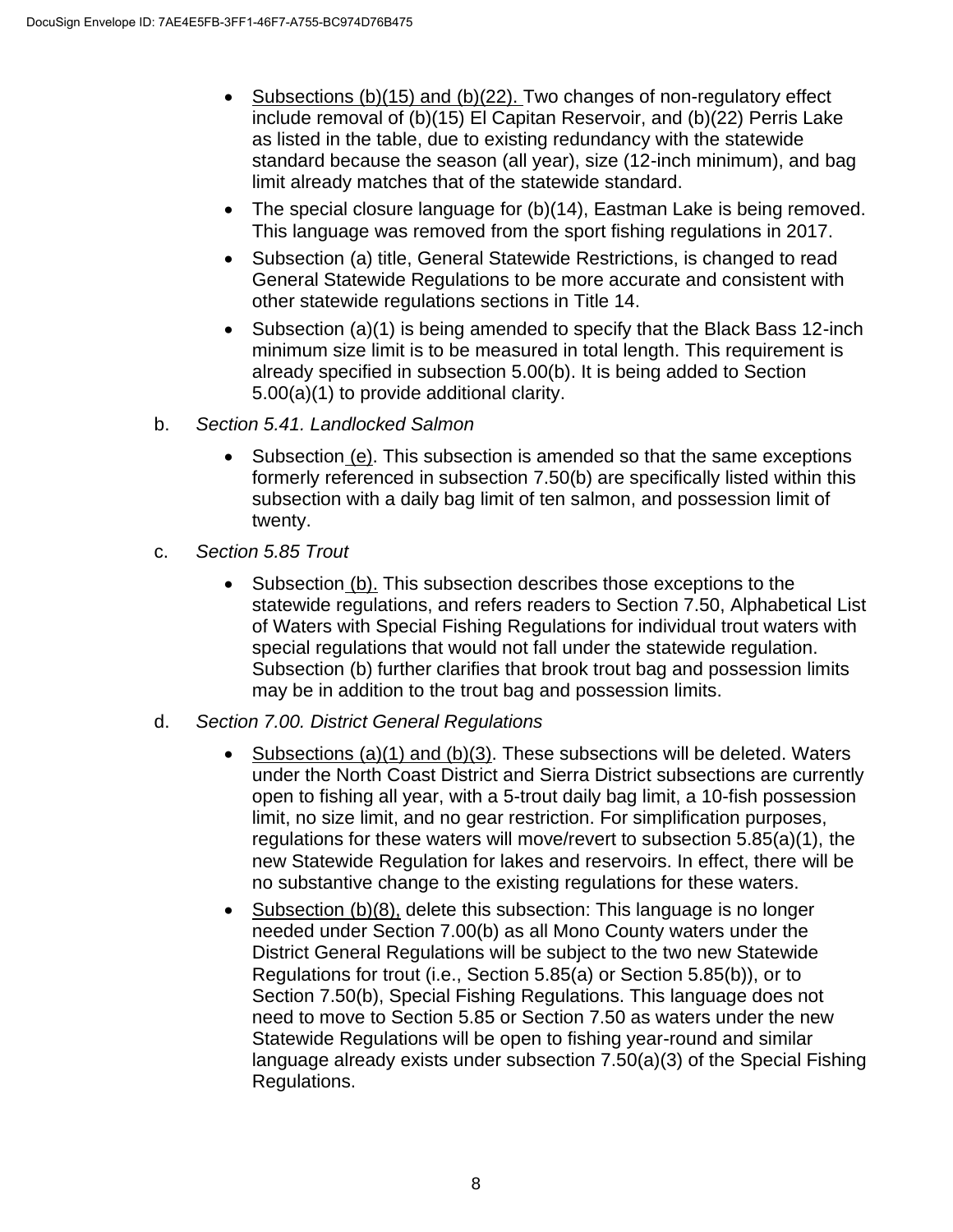- Subsection (b)(2), amend this subsection: Anadromous waters under this subsection for Tehama and Shasta counties are currently open to fishing from the last Saturday in April through November 15, with a 2-trout or steelhead daily bag and possession limit, and artificial lures with barbless hooks restriction. This subsection is amended for section and paragraph numbers, and to clarify the artificial lures possess hooks that are barbless.
- Edits for clarity and consistency: These edits include re-numbering of paragraphs within District Regulations in subsections 7.00(b) through (g), adjusted capitalization of certain words throughout Section 7.00, and specification of the referenced Section number to clarify interpretation from the previous 7.50 to the newly added 7.40 section.
- e. *Section 8.10, Youth Fishing Derby, Susan River (Lassen County)*
	- The Youth Fishing Derby on the Susan River is held every year one week before the trout season opener, which currently is the Saturday preceding the last Saturday in April. The Department is proposing to move the season opener from the last Saturday in April to the Saturday preceding Memorial Day. The Department will continue to hold the derby on the Saturday before the season opener and, therefore, it is necessary to change the youth fishing derby date from the Saturday preceding the last Saturday in April to the Saturday preceding the trout season opener in May. Added language refers to subsection 7.50(b)(149) for regulations on the Susan River.
- f. *Add Section 5.89. Salmon*
	- This Section will be added only to refer readers to the appropriate regulatory sections for salmon and steelhead, which are not the focus of this current rulemaking, but may be for a subsequent one (i.e., Phase II).
- g. *Add Section 7.40. Alphabetical List of Hatchery Trout, Hatchery Steelhead, and Salmon Waters with Special Fishing Regulations*
	- For simplification purposes, the Department is proposing to separate the trout special fishing regulation waters (inland waters) from the salmon and steelhead special fishing regulation waters (anadromous waters). The special fishing regulations for trout will remain in Section 7.50. This requires a new regulatory section be created for the hatchery trout, hatchery steelhead and salmon special fishing regulation waters (abbreviated "HSS" per the coding outlined in the trout menu). The proposed new section is Section 7.40, Alphabetical List of Hatchery Trout, Hatchery Steelhead, and Salmon Waters with Special Fishing Regulations. The existing language in subsections 7.50(a)(1)-(6) will be included in the new Section 7.40, but references to trout will be replaced with salmon and steelhead. All the special waters indicated by the coding "HSS" in the subsection 7.50(b) table are moved into the new 7.40 table, and aside from this move, are not proposed to be altered as part of this rulemaking. Approximately 185 individual waters, or reaches of waters, are proposed to be moved from subsection 7.50(b) to the new 7.40 table.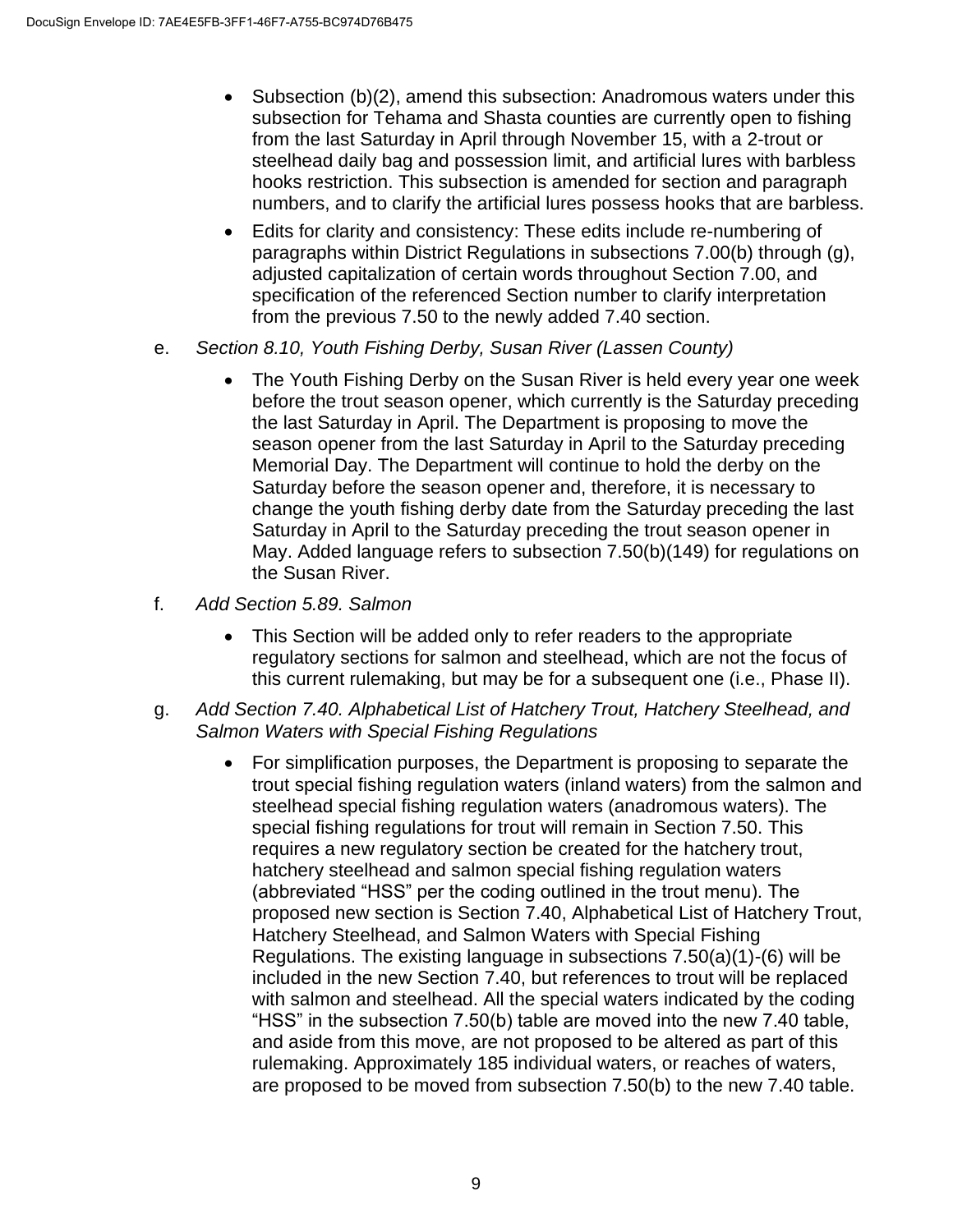- h. *Amend Section 3.00. Fishing Hours*
	- The reference in subsection  $(a)(1)(B)$  Heenan Lake, (Alpine Co.) is changed to subsection 7.50(b)(56) because of renumbering in the section.
- i. *Amend Section 4.00. Bait - General*
	- The reference in subsection (d) Hat Creek is changed to subsection 7.50(b)(55) because of renumbering in the section.
- 2. Changes with effects to restrictions on trout fishing including seasons, bag limits, size limits, and/or gear restrictions are in Sections 5.00, 5.84, 5.85, 7.00, and 7.50, and are discussed individually in this document. There is no substantial evidence that any of the proposed changes will result in a significant effect on the environment. Specific changes to the regulations under the Project are attached to this Negative Declaration as Attachment A.
	- *a. Section 5.00. Black Bass*
		- Subsections (b)(3) Lassen County; (b)(4) Modoc County; (b)(7) Shasta County; (b)(9) Big Lake (Shasta County); (b)(13) Diamond Valley Lake; (b)(25) Silverwood Lake; (b)(26) Skinner Lake; and (b)(28) Trinity Lake. These waters will be removed from the bass special regulations and will revert to the statewide standard under subsection 5.00(a) of open to fishing all year, with a 12-inch minimum size limit, and a 5-fish daily bag limit. As a result, the current "no size limit" restriction on lakes and reservoirs in Lassen, Modoc, and Shasta counties and the 15-inch minimum size limit restriction on Diamond Valley, Silverwood, and Skinner lakes will revert to the standard 12-inch minimum size limit. The 2-fish bag limit on Silverwood, Skinner, and Trinity lakes will revert to the standard 5-fish bag limit.
		- Subsection (b)(29) Trout Lake. Amend the existing bass fishing season on Trout Lake to align with the proposed new trout fishing season under the Statewide Regulation "SL" as listed in subsection 7.50(b)(195.5) for Trout Lake. Under existing regulations, the fishing season for trout and bass is limited to Wednesdays and weekends from the last Saturday in April through September 30. This season was in place to restrict fishing in the Shasta Valley Wildlife Area during the waterfowl hunting season. Considering that management has shifted from focusing on trophy bass to general fishing opportunity, and because of other changes in waterfowl management through the Department's Lands Division, there is no longer a biological reason for restricting the fishing season on this lake,. The Department no longer manages Trout Lake as a trophy bass fishery and instead the lake is opened to general fishing opportunity, thus the current 22-inch minimum size limit and 1-fish bag limit is no longer necessary. Therefore, the Department is proposing to remove Trout Lake from the Special Black Bass fishing regulations. The Department's Lands division manages access to Trout Lake, including via a Lands Pass or other requirement pursuant to regulations for Wildlife Areas. This change will align the fishing seasons for bass and trout on the lake and, thus, eliminate potential law enforcement issues. With the removal of Trout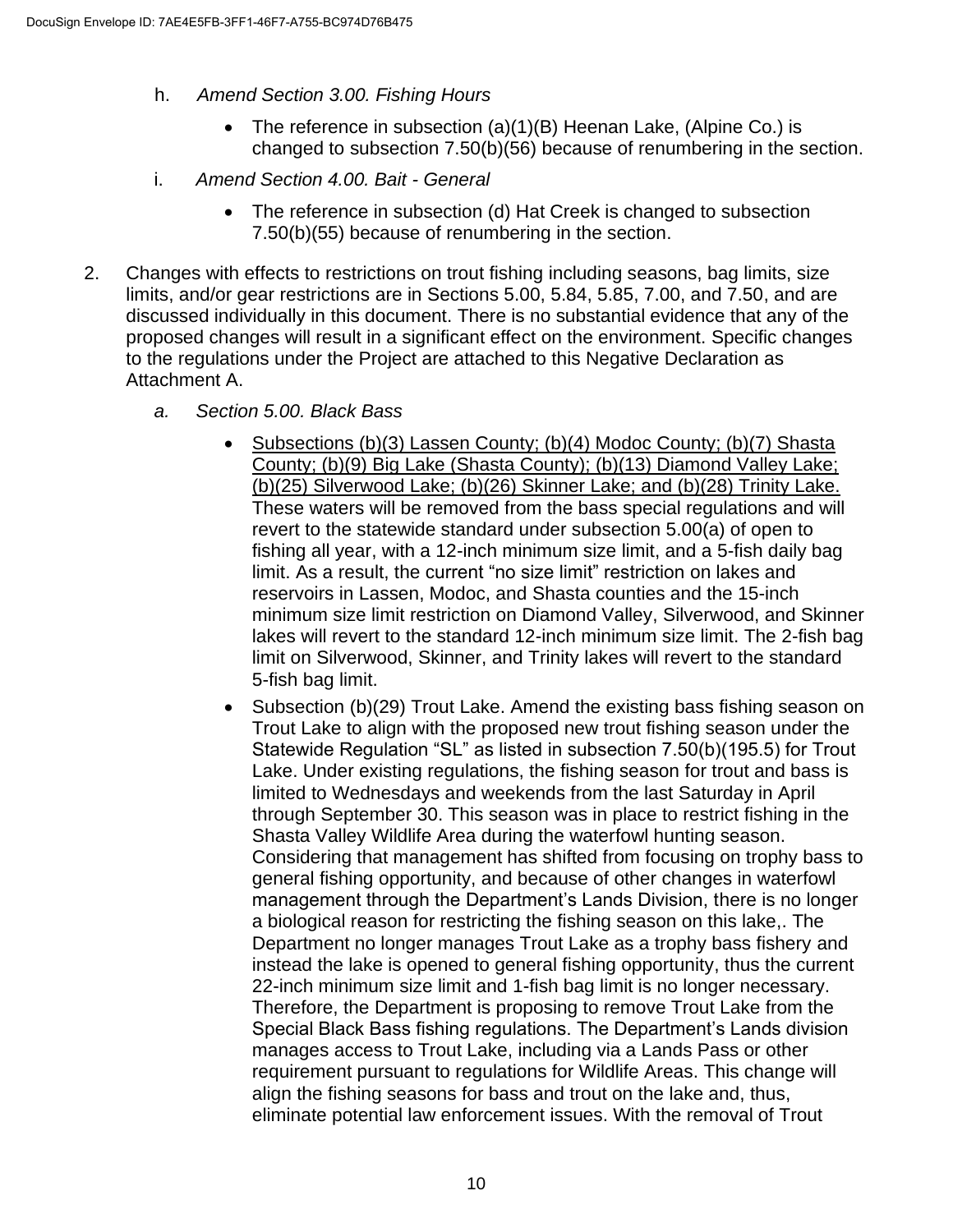Lake from 5.00(b), the regulation for bass fishing on that lake will revert to the statewide standard under subsection 5.00(a) of open to fishing all year, with a 12-inch minimum size limit, and a 5-fish daily bag limit.

- *b. Section 5.84. Brook Trout.*
	- Currently under the North Coast and Sierra District General Regulations (subsections  $7.00(a)(5)$  and  $(b)(9)$ ) up to 10 Brook Trout less than 8 inches and 10 inches, respectively, may be harvested per day, in addition to the daily bag and possession limits for trout. This regulation will be removed from Section 7.00 under the current proposal to uncouple the trout regulations from the District General Regulations. In its place, the Department is proposing a new Statewide Regulation for Brook Trout in Section 5.84 which will allow the harvest of up to 10 Brook Trout less than 10 inches per day in all inland trout waters, year-round. Because of the remoteness of these fisheries and for simplification purposes, the Department is proposing to expand the Brook Trout bonus bag and possession limit to inland trout waters statewide. Exceptions to this Brook Trout bonus bag limit include all waters listed in Section 7.50, Trout Waters with Special Fishing Regulations, and Red Lake in Alpine County, which is managed as a trophy Brook Trout fishery.
- *c. Section 5.85. Trout.*
	- Subsection (a)(1). This subsection is being added to Section 5.85 to provide a new statewide regulation for slow-moving waters, or inland lakes, reservoirs, and ponds, as described in the trout menu and noted by the coding "SL." Under the new Statewide Regulation, these waters will be open to fishing all year, with a 5-trout daily bag limit, and 10-trout possession limit.
	- Subsection (a)(2). This subsection is being added to Section 5.85 to provide a new statewide regulation for fast-moving waters, or streams, rivers, creeks, and canals, as described in the trout menu and noted by the coding "SR." Under the new Statewide Regulation, these waters will be open to fishing from the last Saturday in April through November 15, with a 5-trout daily bag limit, and a 10-trout possession limit; and, from November 16 through the Friday preceding the last Saturday in April, with a 0-trout bag limit, and artificial lures with barbless hooks only gear restriction.

#### *d. Section 7.00. District General Regulations*

To address anglers' concerns regarding the complexity of the 7.00 District General Regulations, the Department is proposing to uncouple the state's inland trout waters from the District General Regulations. Most regulations for trout waters currently under the District General Regulations will be moved to either the new subsection 5.85(a)(1), Statewide Regulation for lakes and reservoirs, or to subsection 5.85 (a)(2), Statewide Regulation for rivers, streams, creeks, and canals. Some individual trout waters will require special restrictions and reduced bag limits and, therefore, these regulations will be moved to Section 7.50, Special Fishing Regulations. The amendments will result in little or no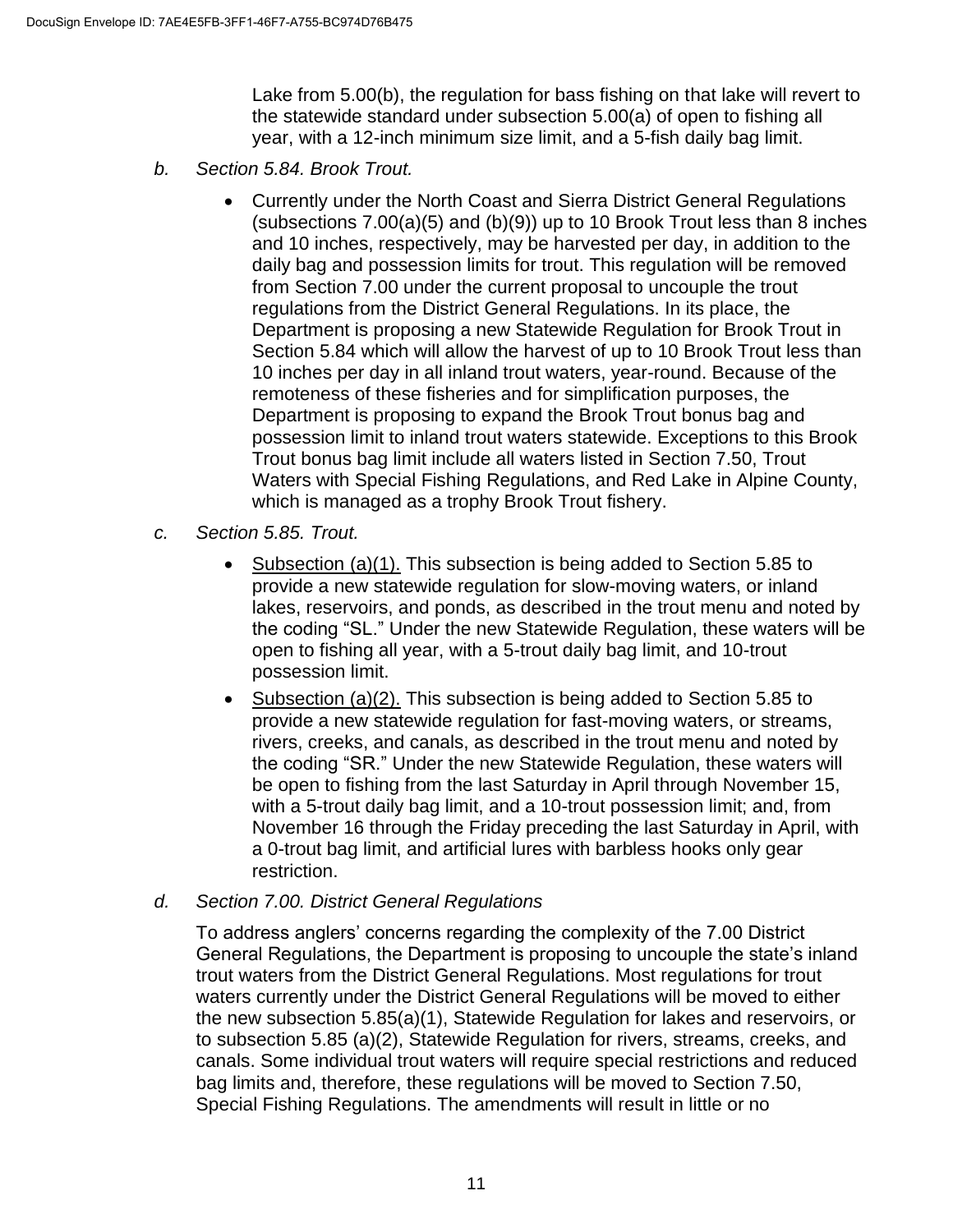substantive change to the regulations for most waters currently under the District General Regulations. Clarifications are made to the opening paragraph prior to subsection 7.00(a) to ensure clarity that hatchery trout and hatchery steelhead are covered under Section 7.00.

The Department proposes to remove or amend 18 subsections:

- i. Subsections  $(a)(4)$ ,  $(b)(4)$ , and  $(b)(7)$ . These subsections will be deleted. Waters under the North Coast District and Sierra District subsections are currently open to fishing from the last Saturday in April through November 15, with a 5-trout daily bag limit, a 10-trout possession limit, and no gear restriction. For simplification purposes, regulations for these waters will move/revert to subsection 5.85(a)(2), the new Statewide Regulation for rivers and streams, which will extend the fishing season on these waters to year-round with catch and release fishing allowed from November 16 through the Friday preceding the last Saturday in April.
- ii. Subsection  $(q)(1)$ . This subsection will be deleted. Waters under this subsection are currently open to fishing year-round, with a 10-trout daily bag and possession limit, and no gear restriction. For simplification purposes, regulations for these waters will move/revert to subsection 5.85(a)(2), Statewide Regulation for rivers and streams. This will reduce the daily bag limit from 10 trout to 5 trout from the last Saturday in April through November 15 and allow catch and release fishing only from November 16 through the Friday preceding the last Saturday in April.
- iii. Subsections  $(a)(5)$  and  $(b)(9)$ . These subsections will be deleted. The current bonus bag limit for Brook Trout under the North Coast and Sierra District General Regulations will move/revert to a new Section 5.84, Statewide Regulation for Brook Trout. The new Statewide Regulation for Brook Trout will apply to all inland trout waters not listed under the Special Fishing Regulations, except for Red Lake in Alpine County which is managed for trophy-sized trout by stocking effort.
- iv. Subsection (b)(5). This subsection will be deleted. Waters under this subsection in Shasta County are currently open to fishing from the last Saturday in April through November 15, with a 2-trout daily bag and possession limit, and no gear restriction. For simplification purposes, regulations for these waters will move/revert to subsection 5.85(a)(2), the new Statewide Regulation for rivers and streams. This proposed change will increase the current daily bag limit to 5 trout and add a 10 rout possession limit. In addition, the fishing season will be extended to year-round, with catch and release fishing allowed from November 16 through the Friday preceding the last Saturday in April.
- v. Subsection (b)(6). This subsection will be deleted. Waters under this subsection in Lassen and Modoc counties are currently open to fishing from the Saturday preceding Memorial Day through November 15, with a 5-trout daily bag limit, a 10-trout possession limit, and no gear restriction. For simplification purposes, regulations for these waters will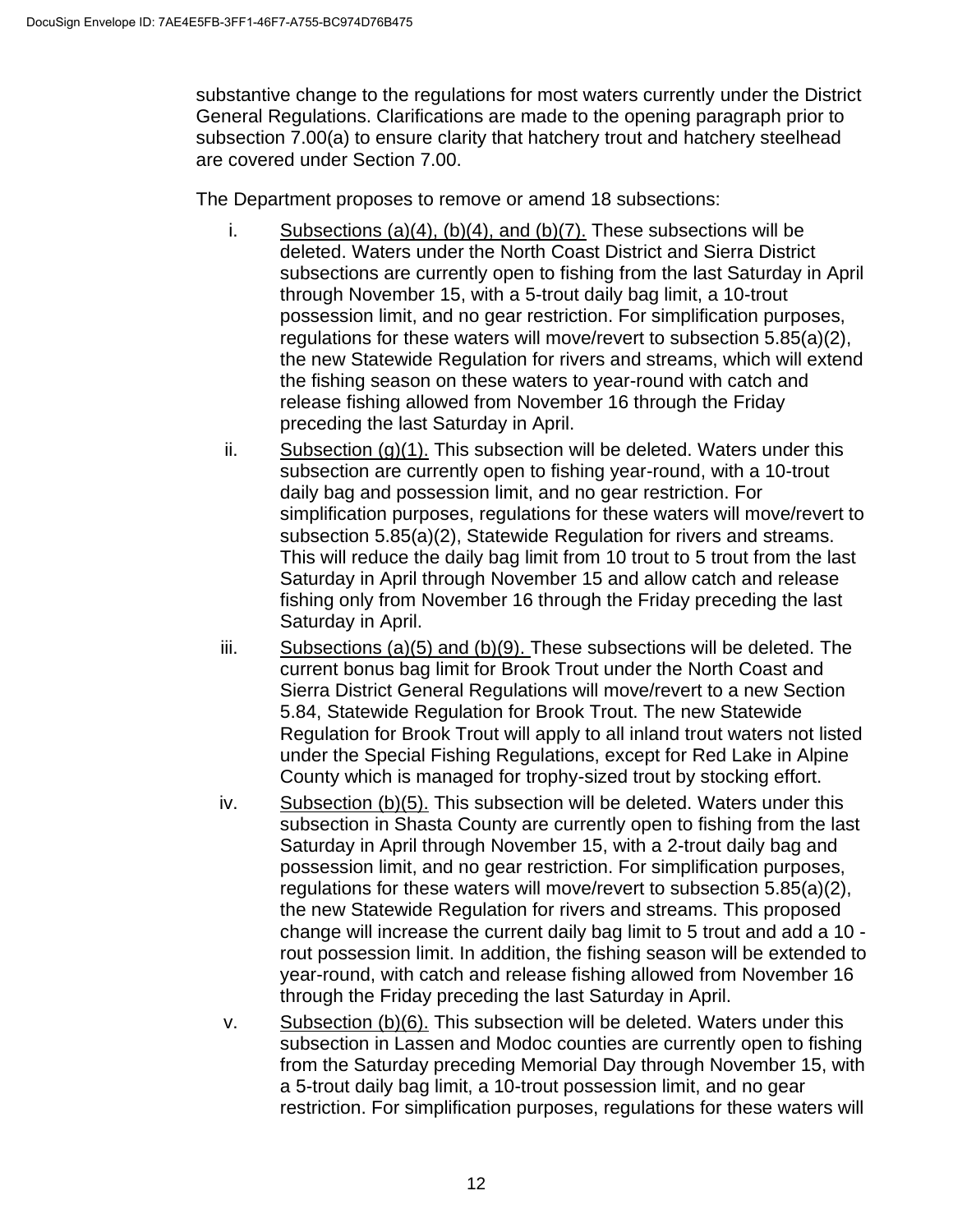move/revert to subsection 5.85(a)(2), the new Statewide Regulation for rivers and streams. This will extend the fishing season to year-round, with catch and release fishing allowed from November 16 through the Friday preceding the last Saturday in April.

- vi. Subsections  $(c)(1)$ ,  $(d)(1)$ ,  $(e)(1)$ ,  $(f)(1)$ , and  $(g)(2)$ . These subsections will be deleted. Waters under these subsections in the North Central District, Valley District, South Central District, Southern District, and Colorado River District are currently open to fishing all year, with a 5 trout daily bag and possession limit, and no gear restriction. For simplification purposes, regulations for these waters will move/revert to subsection 5.85(a)(1), Statewide Regulation for lakes and reservoirs. As a result, the possession limit on these waters will increase from 5 trout to 10 trout.
- vii. Subsections (d)(3), (f)(3), (f)(5), and (g)(2). Delete these subsections; waters under these subsections in the Valley District, Southern District, and Colorado River District are currently open to fishing all year, with a 5-trout daily bag and possession limit, and no gear restriction. For simplification purposes, regulations for these waters will move/revert to subsection 5.85(a)(2), Statewide Regulation for rivers and streams. As a result, the possession limit will increase from 5 trout to 10 trout from the last Saturday in April through November 15. Catch and release fishing only will be allowed from November 16 through the Friday preceding the last Saturday in April.
- viii. Subsection (e)(3). Amend this subsection; waters under this subsection for Alameda, Contra Costa, and Santa Clara counties are currently open to fishing from the last Saturday in April through November 15, with a 5-trout daily bag and possession limit, and no gear restriction. For simplification purposes, regulations for these waters will move/revert to subsection 5.85(a)(2), the new Statewide Regulation for rivers and streams. This will increase the possession limit to 10 trout and extend the fishing season to year-round, with catch and release fishing allowed from November 16 through the Friday preceding the last Saturday in April.
- *e. Section 7.50. Alphabetical List of Trout Waters with Special Fishing Regulations*

It is necessary to streamline the Special Regulations for trout waters by utilizing the trout menu to align the regulations with the Department's current fisheries management goals and objectives. The regulations proposed herein were tailored to each individual water, and include a variety of combinations of regulation elements, such as bag limits, gear restrictions, season restrictions, and size limits. Upon review of the extensive public input received during prenotice outreach efforts, Department fisheries biologists and managers, often in consultation with fishing groups or individuals, assigned waters to the trout menu based on their expertise and knowledge of specific waters in their management area.

As noted in the attached initial statement of reasons (ISOR), proposed amendments and additional comments and considerations are summarized for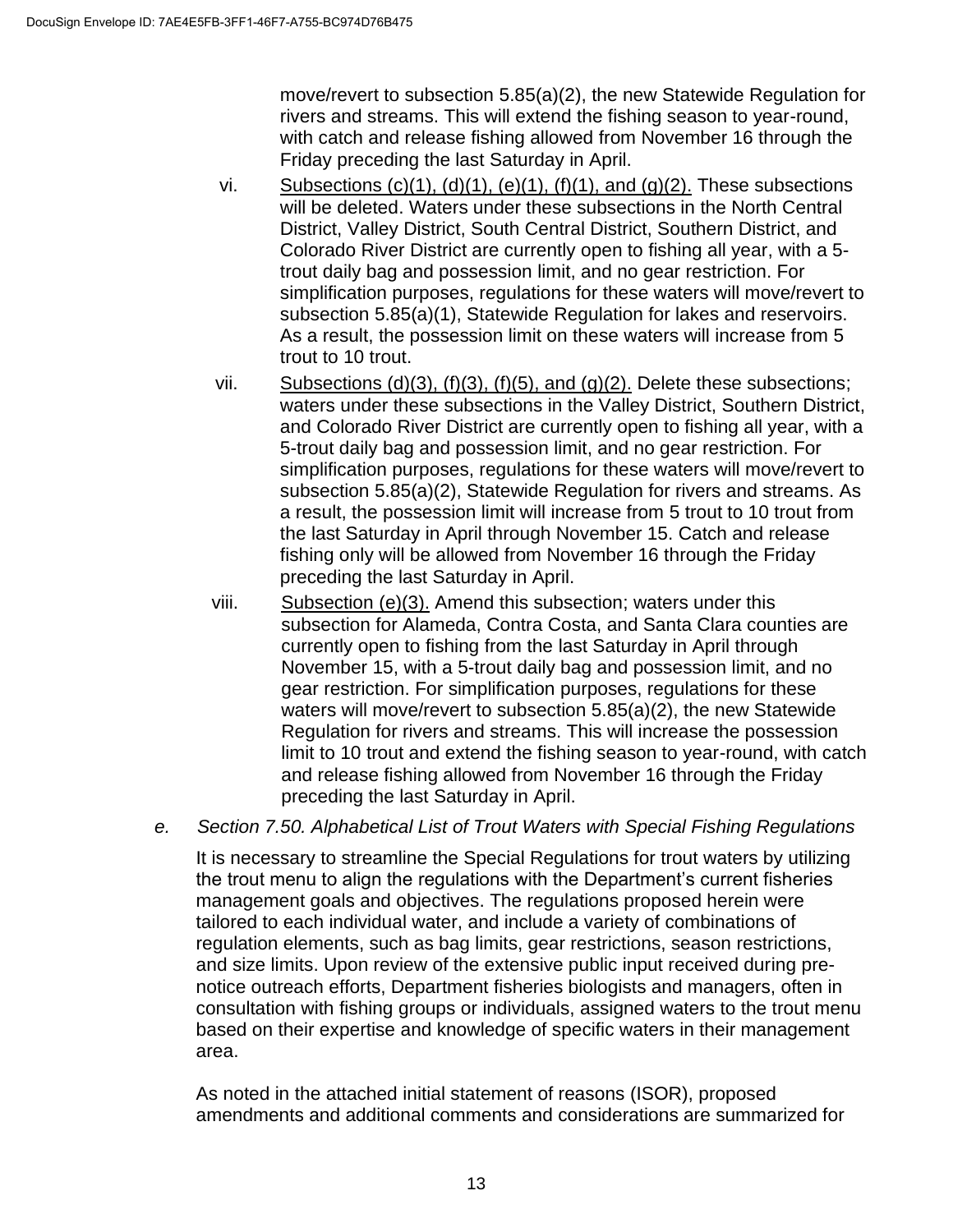Section 7.50(b), Alphabetical List of Waters with Special Fishing Regulations. The ISOR includes the biological and management rationale for proposed changes to each special water, as well as other considerations such as public input, socioeconomic considerations, traditional values, access, public safety, etc.

#### Statewide Analysis

Because this is a statewide regulation change affecting inland sportfishing, changes to special waters for the 7.50 table was analyzed. Five regulatory elements were examined to assess the change in environmental baseline by county. Table 1 shows increases or decreases in the number of special waters with regard to:

- 1. Season increasing in duration, including those going year round;
- 2. where catch and release opportunity will be expanded (i.e., increased possession limits);
- 3. where bag limits will be increased;
- 4. where gear restrictions will be reduced or eliminated; and
- 5. where minimum size limits will be decreased.

In many cases, the regulatory proposal to balance angler opportunity with natural resources management was balanced. For instance, if a season were lengthened, frequently this would be paired with a decrease in bag limit. Many changes from a restricted season to year-round were paired with a 0-trout bag limit. Many waters were moved, with no substantive change, to Section 7.40, Alphabetical List of Hatchery Trout, Hatchery Steelhead, and Salmon Waters with Special Fishing Regulations. Others were removed from Section 7.50 because they would be covered under the proposed Statewide Regulation for lakes and reservoirs (SL), or rivers and streams (SR). Changes to the individual streams, rivers, creeks, or waterbodies outlined in the proposed revisions to Section 7.50 are summarized by county in Table 1.

Several waters were moved from the previous District regulations (Section 7.00) to having a specific season, bag or possession limit, or gear restriction for the special waters listed in Section 7.50 because they would not otherwise fit into the new statewide regulation for lakes and reservoirs, and streams and rivers under amended Section 5.85. To preserve the same season, bag/possession limit, and/or gear restriction listed in Section 7.00, those waters had to be moved to the Special Waters Section 7.50 table. Those waters identified as "new" in Table 1 are further detailed in Table 2 with respect to specific changes in moving from the District regulations to the Special Regulations in Section 7.50.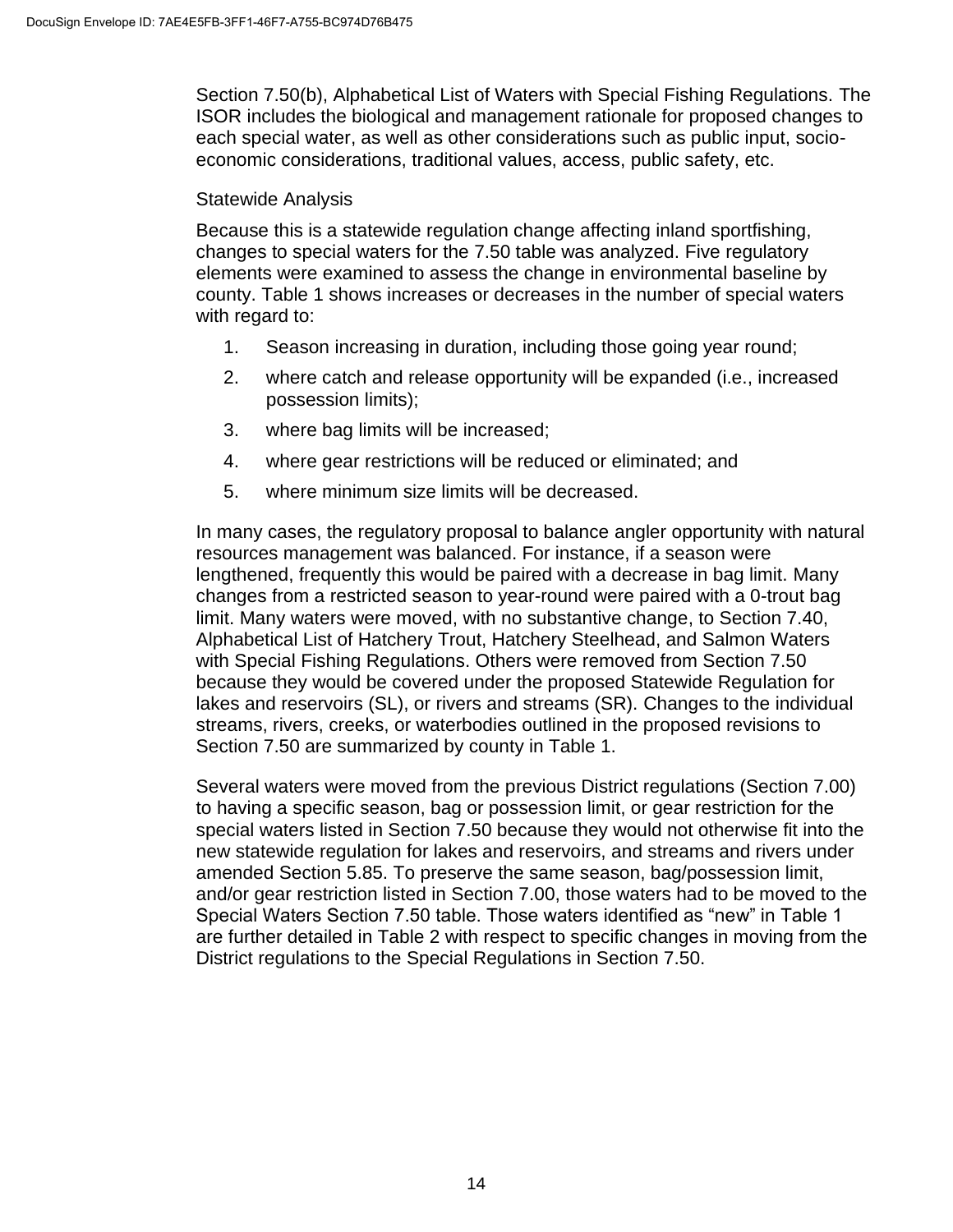| <b>County</b>   | # of<br>Waters <sup>1</sup><br>Changing/<br>Total (+<br>New) | <b>Notes</b><br>on<br><b>New</b> | <b>Increase</b><br>in<br><b>Season</b> | <b>Net Change in</b><br><b>Angler Day</b><br><b>Opportunity</b><br>(New-Old)* | <b>Increased</b><br><b>Possession</b><br>Limit | <b>Increased</b><br><b>Bag Limit</b> | Gear<br><b>Restrictions</b><br><b>Decrease</b> | <b>Minimum</b><br><b>Size</b><br><b>Decrease</b> | <b>HSS</b>     | <b>SL//SR</b> | <b>Del</b>   |
|-----------------|--------------------------------------------------------------|----------------------------------|----------------------------------------|-------------------------------------------------------------------------------|------------------------------------------------|--------------------------------------|------------------------------------------------|--------------------------------------------------|----------------|---------------|--------------|
| Alameda         | $3/5 (+1)$                                                   | A <sub>6</sub>                   |                                        | $-74$                                                                         |                                                |                                      |                                                |                                                  | $\mathbf{1}$   |               |              |
| Alpine          | $6/12 (+1)$                                                  | A <sub>6</sub>                   | 5                                      | 165                                                                           |                                                | $\mathbf 1$                          | 3                                              |                                                  |                |               |              |
| Amador          | 2/2                                                          |                                  | $\mathbf{1}$                           | $\overline{0}$                                                                |                                                |                                      |                                                |                                                  | $\mathbf{1}$   | 1/1/1         |              |
| <b>Butte</b>    | 12/12                                                        |                                  | $\mathbf{1}$                           | 77                                                                            |                                                |                                      |                                                |                                                  | 12             |               |              |
| Calaveras       | 3/4                                                          |                                  |                                        | $\mathbf 0$                                                                   |                                                |                                      |                                                |                                                  | 3              |               |              |
| Colusa          | $5/5$                                                        |                                  | $\mathbf 1$                            | 159                                                                           |                                                |                                      |                                                |                                                  | 3              |               |              |
| Contra<br>Costa | 7/7                                                          |                                  |                                        | $\mathbf 0$                                                                   |                                                |                                      |                                                |                                                  | $\overline{7}$ |               |              |
| Del Norte       | 5/6                                                          |                                  |                                        | $\overline{0}$                                                                |                                                |                                      |                                                |                                                  | 5              |               |              |
| El Dorado       | $5/5$                                                        |                                  | $\mathbf{3}$                           | 40                                                                            |                                                |                                      | $\mathbf{1}$                                   |                                                  |                | 1/1           |              |
| Fresno          | $8/14 (+2)$                                                  | A <sub>1</sub>                   | $\overline{4}$                         | 469                                                                           | $\overline{2}$                                 | $\overline{2}$                       |                                                |                                                  | 2              | 1/1           |              |
| Glenn           | $5/5$                                                        |                                  | $\mathbf{1}$                           | $\mathbf 0$                                                                   |                                                |                                      |                                                |                                                  | 4              |               | $\mathbf{1}$ |
| Humboldt        | 22/23                                                        |                                  | $\mathbf 1$                            | 77                                                                            |                                                |                                      |                                                |                                                  | 17             | 1/1/1         |              |
| Inyo            | 14/14<br>$(+1)$                                              | <b>B1</b>                        | $\overline{7}$                         | 272                                                                           |                                                | 3                                    | 3                                              |                                                  |                | 2/2           | 3            |
| Kern            | $3/3 (+2)$                                                   | A <sub>1</sub>                   | $\overline{2}$                         | 159                                                                           | $\overline{2}$                                 | $\mathbf 1$                          | $\overline{2}$                                 |                                                  |                |               |              |
| Lake            | 6/6                                                          |                                  | $\mathbf 1$                            | 88                                                                            |                                                |                                      |                                                |                                                  | $\mathbf{1}$   |               | $\mathbf{1}$ |
| Lassen          | 7/11                                                         |                                  | $\overline{4}$                         | 575                                                                           | $\mathbf{1}$                                   | $\mathbf{3}$                         | $\mathbf{3}$                                   |                                                  |                |               | 2            |

| Table 1. Summary of Changes by County for Special Waters (Section 7.50 table) With Proposed Sportfish Simplification* |
|-----------------------------------------------------------------------------------------------------------------------|
|-----------------------------------------------------------------------------------------------------------------------|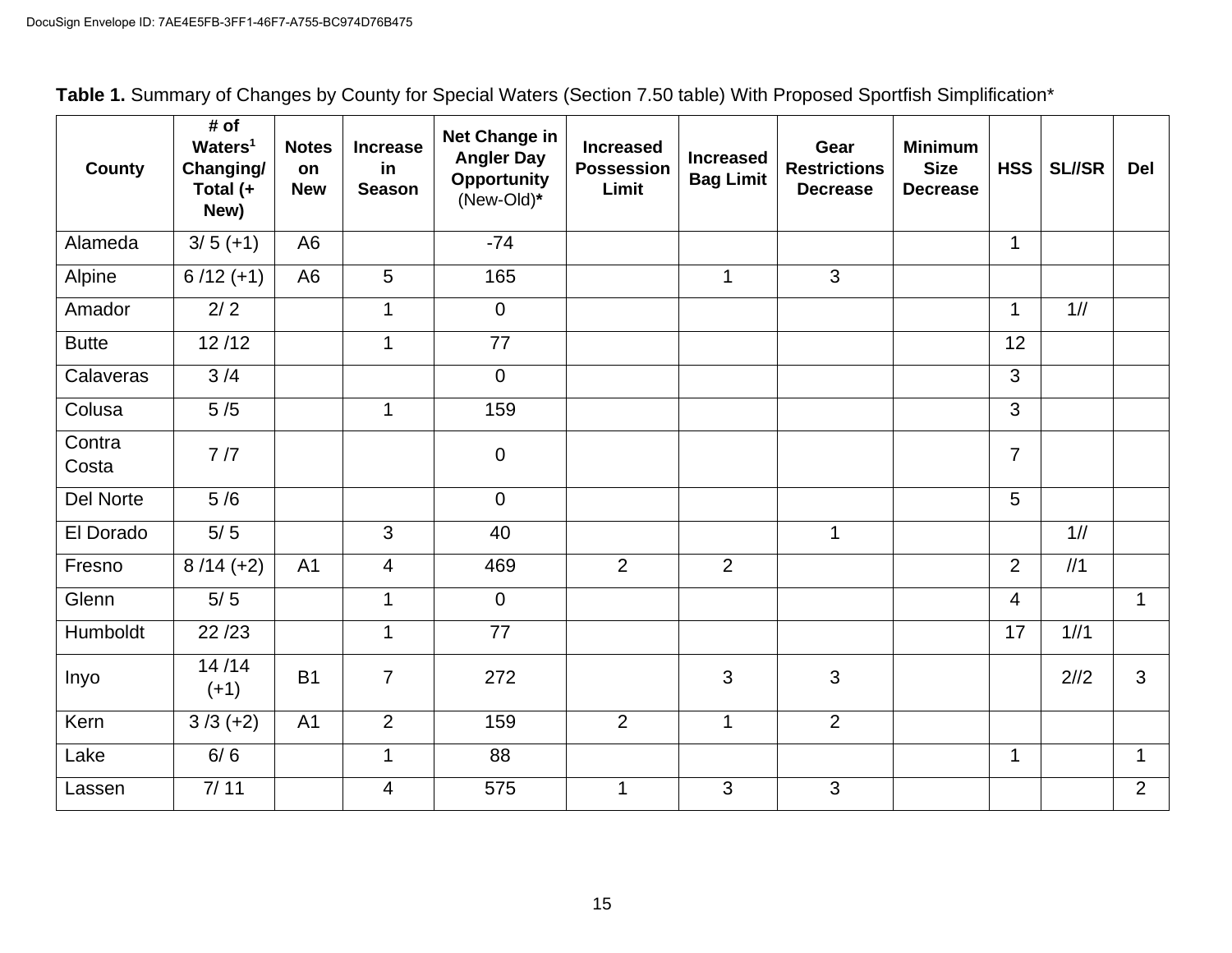| <b>County</b>  | # of<br>Waters <sup>1</sup><br>Changing/<br>Total (+<br>New) | <b>Notes</b><br>on<br><b>New</b> | <b>Increase</b><br>in<br><b>Season</b> | Net Change in<br><b>Angler Day</b><br><b>Opportunity</b><br>(New-Old)* | <b>Increased</b><br><b>Possession</b><br>Limit | <b>Increased</b><br><b>Bag Limit</b> | Gear<br><b>Restrictions</b><br><b>Decrease</b> | <b>Minimum</b><br><b>Size</b><br><b>Decrease</b> | <b>HSS</b>     | <b>SL//SR</b>   | Del            |
|----------------|--------------------------------------------------------------|----------------------------------|----------------------------------------|------------------------------------------------------------------------|------------------------------------------------|--------------------------------------|------------------------------------------------|--------------------------------------------------|----------------|-----------------|----------------|
| Los<br>Angeles | 2/7                                                          |                                  |                                        | $\mathbf 0$                                                            |                                                |                                      |                                                |                                                  | $\overline{2}$ |                 |                |
| Madera         | $5/5$                                                        |                                  | $\overline{2}$                         | 45                                                                     | $\mathbf{1}$                                   |                                      |                                                |                                                  | $\overline{2}$ | 1/1             |                |
| Marin          | 8/8                                                          |                                  |                                        | $-148$                                                                 |                                                |                                      | $\mathbf{1}$                                   | $\mathbf{1}$                                     | $\overline{4}$ |                 |                |
| Mariposa       | 3/3                                                          |                                  |                                        | $\overline{0}$                                                         |                                                |                                      |                                                |                                                  | $\overline{0}$ | 1/3             |                |
| Mendocino      | 20/20                                                        |                                  | $\mathbf{1}$                           | 77                                                                     |                                                |                                      |                                                | $\mathbf{1}$                                     | 18             | 1/1/1           |                |
| Merced         | 7/7                                                          |                                  |                                        | $\overline{0}$                                                         |                                                |                                      |                                                |                                                  | $\overline{4}$ | $\frac{\pi}{3}$ | $\mathbf{1}$   |
| Modoc          | 14/14<br>$(+4)$                                              | G <sub>6</sub>                   | 10                                     | 501                                                                    | 3                                              | $\overline{4}$                       | $\overline{2}$                                 |                                                  | $\mathbf 0$    | 1/1             | $\overline{4}$ |
| Mono           | 55/66<br>$(+17)$                                             | B1,<br>F1                        | 39                                     | 3448                                                                   | 19                                             | 26                                   | 25                                             | $\overline{3}$                                   | $\mathbf 0$    | 1/5             | 5              |
| Monterey       | 19/20                                                        |                                  | $\mathbf 1$                            | $-175$                                                                 |                                                |                                      |                                                |                                                  | 14             | 1/1/1           |                |
| Napa           | 4/4                                                          |                                  |                                        | $\overline{0}$                                                         |                                                |                                      |                                                |                                                  | $\overline{2}$ |                 |                |
| Nevada         | 15/18                                                        |                                  | $6\phantom{1}$                         | 721                                                                    |                                                |                                      | $\mathbf{1}$                                   | $\overline{4}$                                   | $\overline{4}$ | 1/1             | 2              |
| Orange         | 4/4                                                          |                                  |                                        |                                                                        |                                                |                                      |                                                |                                                  |                |                 |                |
| Placer         |                                                              |                                  | $\mathbf{1}$                           |                                                                        |                                                |                                      |                                                |                                                  |                |                 |                |
| Plumas         | 9/12                                                         |                                  | $\mathfrak{S}$                         | 137                                                                    | $\mathbf{1}$                                   |                                      |                                                | $\mathbf{1}$                                     |                | 1/1             |                |
| Riverside      | 2/2                                                          |                                  |                                        | $\overline{0}$                                                         |                                                |                                      |                                                |                                                  |                |                 |                |
| Sacramento     | 7/7                                                          |                                  | $\overline{2}$                         | $\mathbf 0$                                                            | $\mathbf{1}$                                   | $\mathbf 1$                          | $\mathbf 1$                                    |                                                  |                |                 |                |
| San Benito     | 2/2                                                          |                                  |                                        | $\overline{0}$                                                         |                                                |                                      |                                                |                                                  |                |                 |                |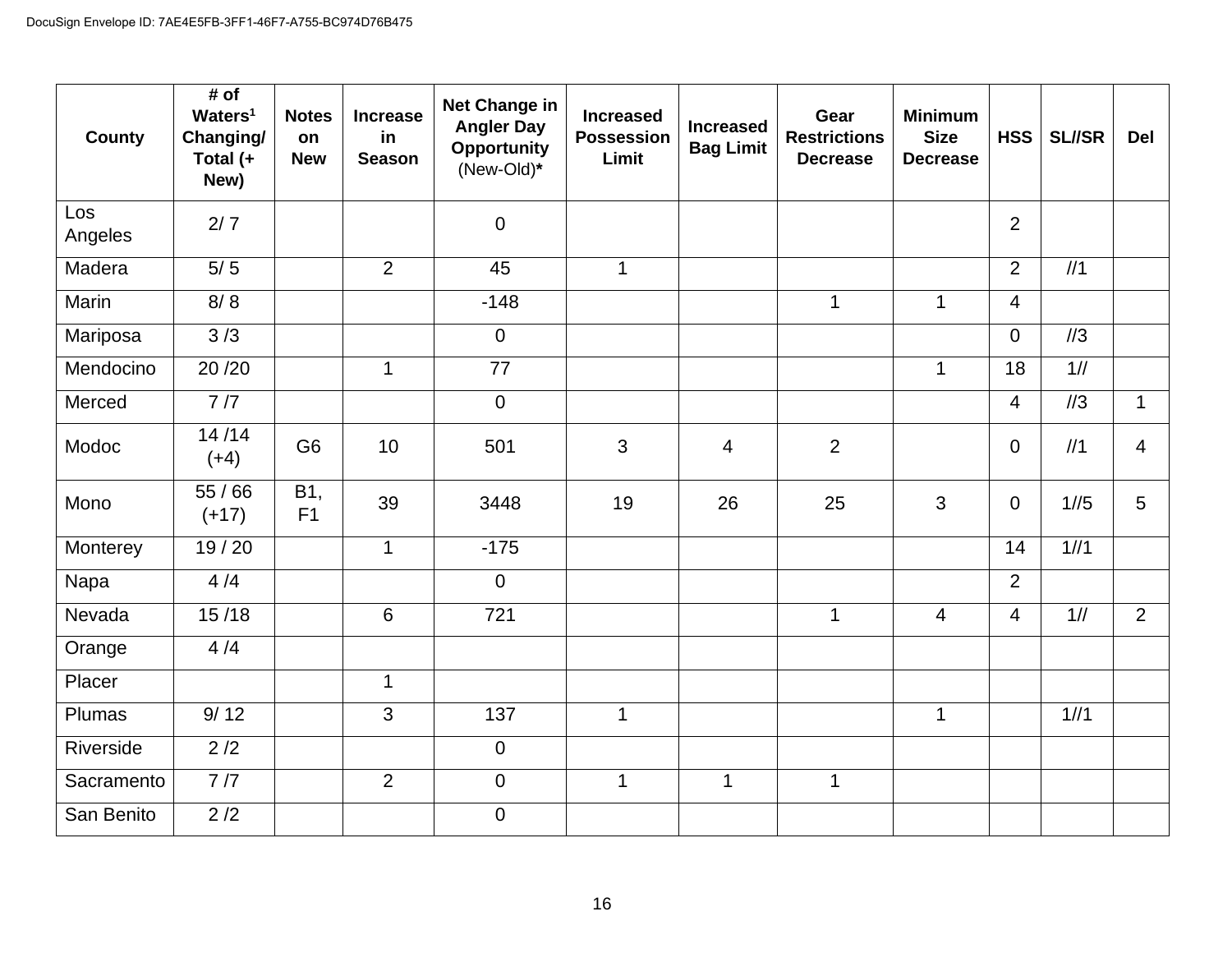| <b>County</b>           | # of<br>Waters <sup>1</sup><br>Changing/<br>Total (+<br>New) | <b>Notes</b><br>on<br><b>New</b> | <b>Increase</b><br>in<br><b>Season</b> | Net Change in<br><b>Angler Day</b><br><b>Opportunity</b><br>(New-Old)* | <b>Minimum</b><br>Gear<br><b>Increased</b><br><b>Increased</b><br><b>Size</b><br><b>Possession</b><br><b>Restrictions</b><br><b>Bag Limit</b><br>Limit<br><b>Decrease</b><br><b>Decrease</b> |              | <b>HSS</b>     | <b>SL//SR</b> | <b>Del</b>       |       |              |
|-------------------------|--------------------------------------------------------------|----------------------------------|----------------------------------------|------------------------------------------------------------------------|----------------------------------------------------------------------------------------------------------------------------------------------------------------------------------------------|--------------|----------------|---------------|------------------|-------|--------------|
| San<br>Bernardino       | $3/3 (+3)$                                                   | A <sub>1</sub>                   | 3                                      | $\mathbf 0$                                                            | 3                                                                                                                                                                                            | $\mathbf{3}$ | 4              |               |                  | 1/1   |              |
| San Diego               | $3/4 (+4)$                                                   | A3                               | $5\phantom{.0}$                        | 365                                                                    | $5\overline{)}$                                                                                                                                                                              | 5            | 5              |               | 3                |       |              |
| San<br>Joaquin          | 8/8                                                          |                                  |                                        | $\overline{0}$                                                         |                                                                                                                                                                                              |              |                |               |                  |       |              |
| San Luis<br>Obispo      | 14/14                                                        |                                  |                                        | $\mathbf 0$                                                            |                                                                                                                                                                                              |              |                |               | 11               | 1/1/1 | $\mathbf{1}$ |
| San Mateo               | 12/12                                                        |                                  |                                        | $-296$                                                                 |                                                                                                                                                                                              |              |                |               | $\boldsymbol{8}$ | 1/1   |              |
| Santa<br><b>Barbara</b> | 3/3                                                          |                                  |                                        | $\mathbf 0$                                                            | $\mathbf{1}$                                                                                                                                                                                 |              |                |               | $\overline{2}$   |       |              |
| Santa Clara             | 14/14<br>$(+2)$                                              | A <sub>6</sub>                   | 3                                      | $\mathbf 0$                                                            | 3                                                                                                                                                                                            | 3            | 3              |               | 12               |       |              |
| Santa Cruz              | 6/6                                                          |                                  |                                        | $\overline{0}$                                                         |                                                                                                                                                                                              |              |                |               | 6                |       |              |
| Shasta                  | 28/32                                                        |                                  | $\boldsymbol{9}$                       | 752                                                                    | $\mathbf{1}$                                                                                                                                                                                 | $\mathbf 1$  | $\overline{4}$ |               | 3                | 1/2   | 6            |
| Sierra                  | 5/6                                                          |                                  | $\overline{2}$                         | 636                                                                    |                                                                                                                                                                                              |              | $\mathbf{1}$   | $\mathbf{1}$  |                  |       |              |
| Siskiyou                | $\frac{1}{16}$ / 19                                          |                                  | $\mathbf{1}$                           | 399                                                                    | $\overline{3}$                                                                                                                                                                               | $\mathbf{1}$ | $\mathbf{1}$   |               | $\mathbf{3}$     | 2/11  | 8            |
| Solano                  | 1/3                                                          |                                  |                                        | $\overline{0}$                                                         |                                                                                                                                                                                              |              |                |               | $\mathbf{1}$     |       |              |
| Sonoma                  | 12/13                                                        |                                  |                                        | $-148$                                                                 | $\overline{2}$                                                                                                                                                                               |              |                |               | 10               |       |              |
| <b>Stanislaus</b>       | 4/5                                                          |                                  |                                        | $\mathbf 0$                                                            |                                                                                                                                                                                              |              |                |               | $\overline{4}$   |       |              |
| <b>Sutter</b>           | 12/12                                                        |                                  |                                        | $\mathbf 0$                                                            |                                                                                                                                                                                              |              |                |               | 12               |       |              |
| Tehama                  | 13/13                                                        |                                  |                                        | $\overline{0}$                                                         |                                                                                                                                                                                              |              |                |               | 13               |       |              |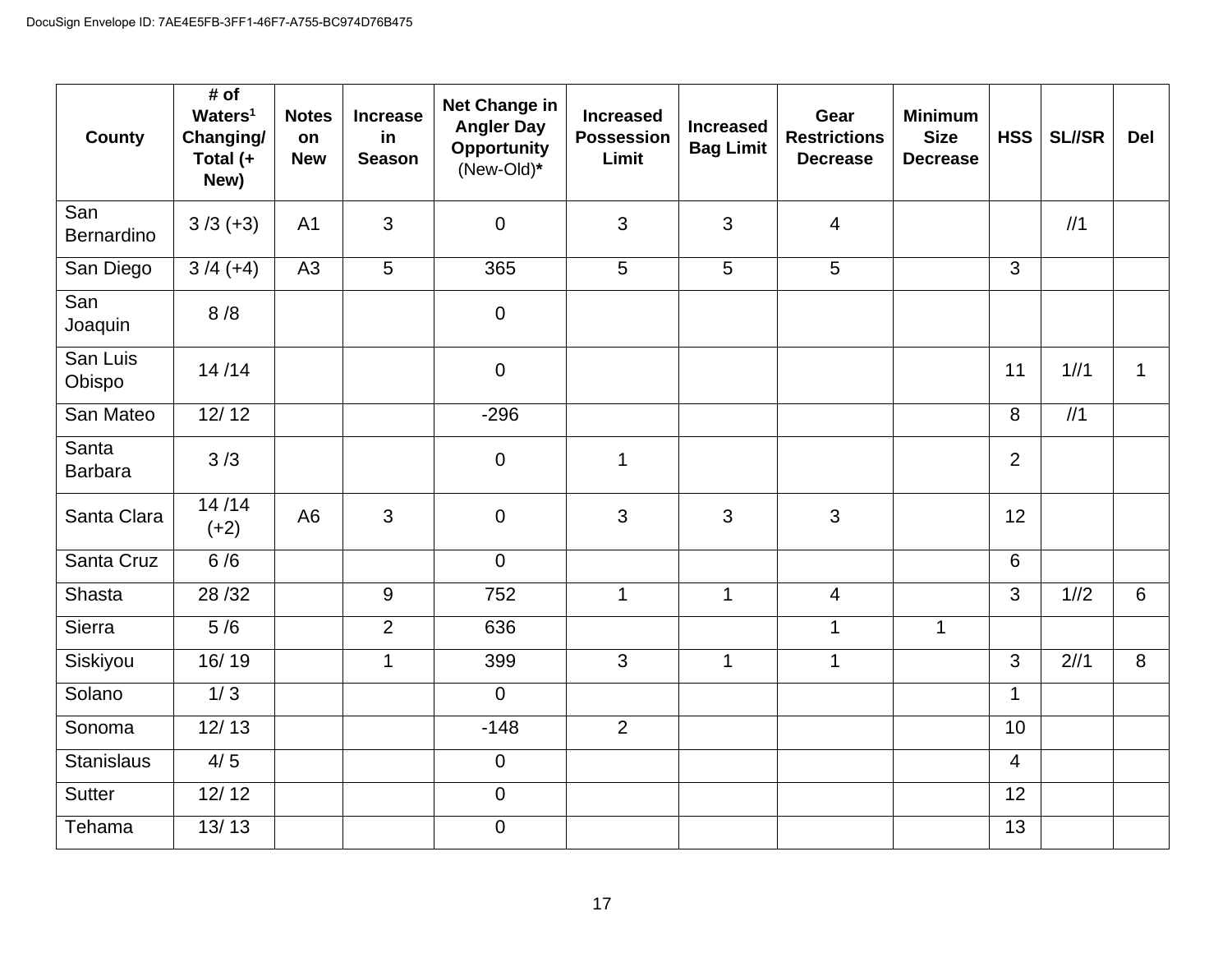| County   | # of<br>Waters <sup>1</sup><br>Changing/<br>Total (+<br>New) | <b>Notes</b><br><b>on</b><br><b>New</b> | <b>Increase</b><br>in<br><b>Season</b> | <b>Net Change in</b><br><b>Angler Day</b><br><b>Opportunity</b><br>(New-Old)* | <b>Increased</b><br><b>Possession</b><br>Limit | <b>Increased</b><br><b>Bag Limit</b> | Gear<br><b>Restrictions</b><br><b>Decrease</b> | <b>Minimum</b><br><b>Size</b><br><b>Decrease</b> | <b>HSS</b>     | <b>SL//SR</b> | <b>Del</b> |
|----------|--------------------------------------------------------------|-----------------------------------------|----------------------------------------|-------------------------------------------------------------------------------|------------------------------------------------|--------------------------------------|------------------------------------------------|--------------------------------------------------|----------------|---------------|------------|
| Trinity  | 19/19                                                        |                                         | 6                                      | 239                                                                           |                                                |                                      | 3                                              | 3                                                | 8              | 1/2           |            |
| Tulare   | 6/7                                                          |                                         | ◢                                      | 318                                                                           | $\overline{2}$                                 |                                      | 3                                              |                                                  |                | 1/2           |            |
| Tuolumne | 6/7                                                          |                                         | 4                                      | 153                                                                           | 2                                              |                                      | $\overline{2}$                                 |                                                  | $\overline{2}$ |               |            |
| Ventura  | 2/6                                                          |                                         |                                        | $\overline{0}$                                                                |                                                |                                      |                                                |                                                  |                | 1/2           |            |
| Yolo     | 1/1                                                          |                                         |                                        | $\overline{0}$                                                                |                                                |                                      |                                                |                                                  | 4              |               |            |
| Yuba     | 12/13                                                        |                                         | 1                                      | 318                                                                           |                                                |                                      |                                                |                                                  | 9              |               |            |

*Caveats:*

*<sup>1</sup>This table includes waters, or reaches of waters (denoted by subsection 7.50(b)(91)(A), (B), (C) (D), etc.) Kings, Imperial Counties have no special waters.* 

*Increase in Season: Increase in season ONLY considered if there is an increase in angler days, and not going from a full-year split season.* 

*Net changes in days available for angling is based on the net change in days per county from changes in proposed regs. If a water or two different segments of a water show the same change in season (e.g., B1 to F1), this change is Last Saturday in April through November 15 (206 days) - Saturday preceding Memorial Day through September 30 (~132 days) = Net of -74 days. Net changes do not include new angler days available with new waters or segments of waters moving from District Regulations (7.00) to the Special Regulations (7.50) (See Table 2 for examination of new waters).*

**"HSS"** Refers to waters moved to the newly added Section 7.40 of Title 14 under the anadromous table for salmon and steelhead, proposed for naming as "Alphabetical List of Hatchery Steelhead and Salmon Waters with Special Fishing Regulations."

**"Del##"** Refers to a special water or regulation that is proposed for removal entirely from the Section 7.50(b) special regulations table, and justification for the removal is outlined by numerical increment below under the description for amendment of Section 7.50.

**"SL"** for Lakes and Reservoirs (proposed in amended subsection 5.85(a)(1))

**"SR"** for Rivers and Streams (proposed in amended subsection 5.85(a)(2))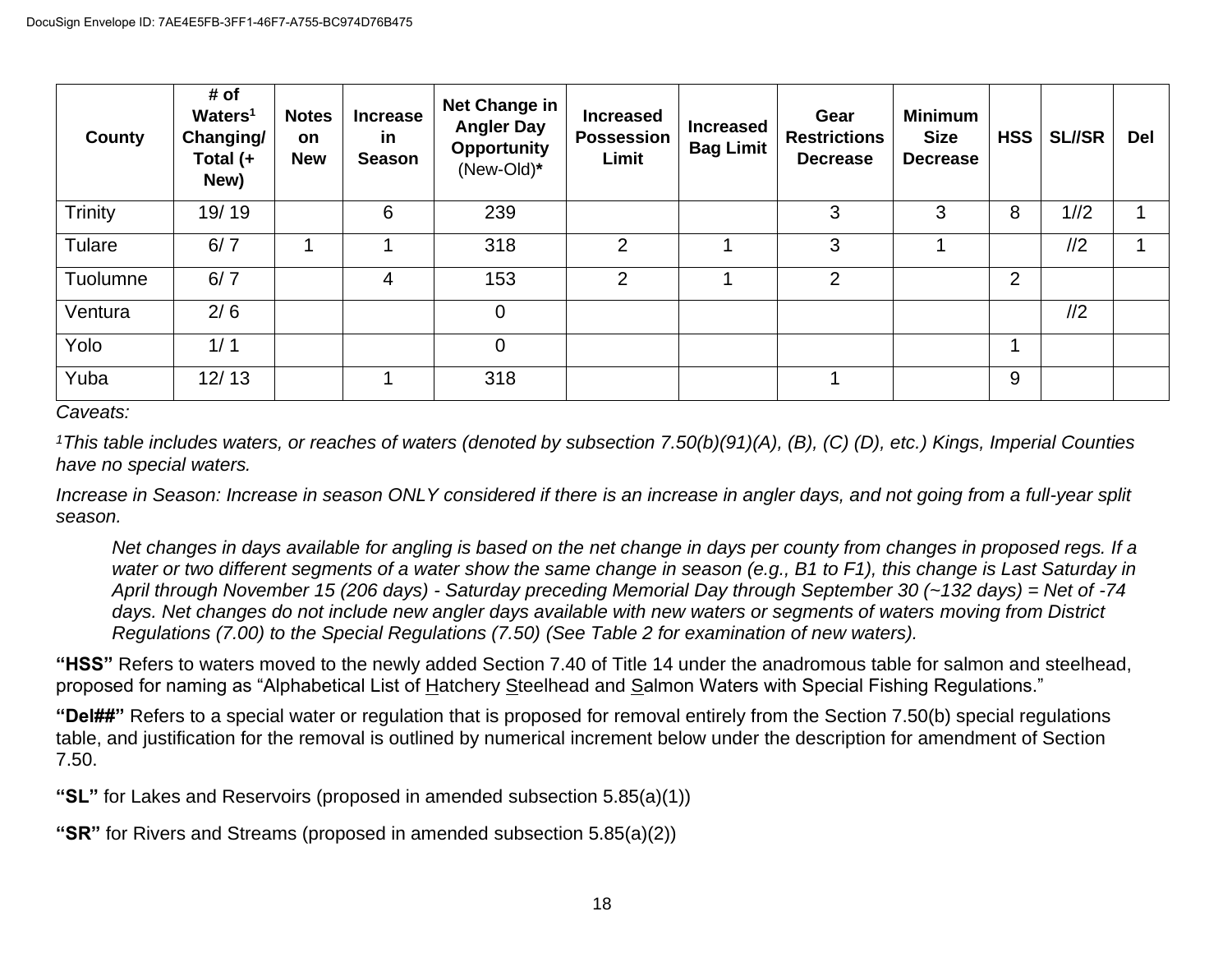|                   |                                                                                                                                                                                                                                                                                                                                                                                             | <b>District</b> | 7.00 District                                         | 7.50 New Reg                                                                                     |
|-------------------|---------------------------------------------------------------------------------------------------------------------------------------------------------------------------------------------------------------------------------------------------------------------------------------------------------------------------------------------------------------------------------------------|-----------------|-------------------------------------------------------|--------------------------------------------------------------------------------------------------|
| <b>County</b>     | 7.50(b) subsection Water(s)                                                                                                                                                                                                                                                                                                                                                                 | (7.00)          | Season, Bag/<br><b>Possession</b>                     | Season, Bag/<br><b>Possession</b>                                                                |
| Alameda           | $7.50(b)(2)(C)$ San Antonio,                                                                                                                                                                                                                                                                                                                                                                | South           | Last Sat. Apr.-Nov.                                   | All Year, 0 trout,                                                                               |
|                   | <b>Calaveras Reservoirs</b>                                                                                                                                                                                                                                                                                                                                                                 | Central         | 15; 5 trout                                           | <b>ALBH</b>                                                                                      |
| Alpine/ El        | 7.50(b)(24) Caples Creek                                                                                                                                                                                                                                                                                                                                                                    | <b>Sierra</b>   | Last Sat. Apr.-Nov.                                   | All Year, 0 trout,                                                                               |
| Dorado            |                                                                                                                                                                                                                                                                                                                                                                                             |                 | 15; 5/ 10 trout                                       | <b>AFBH</b>                                                                                      |
| Fresno            | 7.50(b)(70)(E)1., (70)(G) Kings<br>River                                                                                                                                                                                                                                                                                                                                                    | Valley          | All Year, 5 trout                                     | same                                                                                             |
| Inyo              | 7.50(b)(124) Sabrina Lake                                                                                                                                                                                                                                                                                                                                                                   | Sierra          | Last Sat. Apr.-Nov.<br>15; 5/ 10 trout                | last Sat. Apr.-Nov.<br>15; 5 trout                                                               |
| Kern              | 7.50(b)(65) Isabella Lake;<br>7.50(b)(69)(C) Kern River                                                                                                                                                                                                                                                                                                                                     | Valley          | All Year, 5 trout                                     | same                                                                                             |
| Modoc             | 7.50(b)(43) Dismal Creek; (52)<br>Goose Lake & tribs; (109) Pit<br>River; (156) Twelvemile Creek                                                                                                                                                                                                                                                                                            | Sierra          | Sat. before<br>Memorial Day -<br>Nov. 15; 5/ 10 trout | last day Feb., 0<br>trout, ALBH; 2 or<br>5 trout                                                 |
| Mono              | 7.50(b)(16) Bridgeport Reservoir<br>& tribs; (30) Convict Lake; (50)<br>George Lake; (53) Grant Lake;<br>(54) Gull Lake; (60) Horseshoe;<br>(67) June Lake; (82) Lundy<br>Lake; (85) Mamie Lake, (89)<br>Mary Lake; (121) Rock Creek;<br>(123)(B) Rush Creek*, (137)<br>Silver Lake; (144) South Lake;<br>(157) Twin Lakes Mammoth;<br>(158) Twin Lakes Bridgeport<br>(161) Virginia Lakes. | <b>Sierra</b>   | Last Sat. Apr.-Nov.<br>15; 5/ 10 trout                | last Sat. Apr.-Nov.<br>15; 5 trout<br>*Sat. before<br>Memorial Day -<br>Sept. 30; 5 trout<br>(1) |
| San<br>Bernardino | 7.50(b)(83) Lytle Creek; (96)<br>Miller Canyon; (130) Santa Ana                                                                                                                                                                                                                                                                                                                             | Southern        | All Year, 5 trout                                     | same                                                                                             |
| San Diego         | 7.50(b)(15) Boulder Creek; (72)                                                                                                                                                                                                                                                                                                                                                             | Southern        | All Year, 5 trout                                     | All year, AL, 2                                                                                  |
|                   | Kitchen Creek; (107) Pine Valley                                                                                                                                                                                                                                                                                                                                                            |                 |                                                       | trout                                                                                            |
|                   | Creek; (129) San Luis Rey River                                                                                                                                                                                                                                                                                                                                                             |                 |                                                       |                                                                                                  |
| Santa Clara       | 7.50(b)(81) Los Gatos Creek;                                                                                                                                                                                                                                                                                                                                                                | South           | Last Sat. Apr.-Nov.                                   | All year, ALBH, 0                                                                                |
|                   | (147) Stevens Creek                                                                                                                                                                                                                                                                                                                                                                         | Central         | 15; 5 trout                                           | trout                                                                                            |

| Table 2. Summary of Changes for New Waters by County. |  |  |
|-------------------------------------------------------|--|--|
|                                                       |  |  |

*AL= artificial lures; ALBH = artificial lures w/ barbless hooks; AFBH = artificial flies w/ barbless hooks*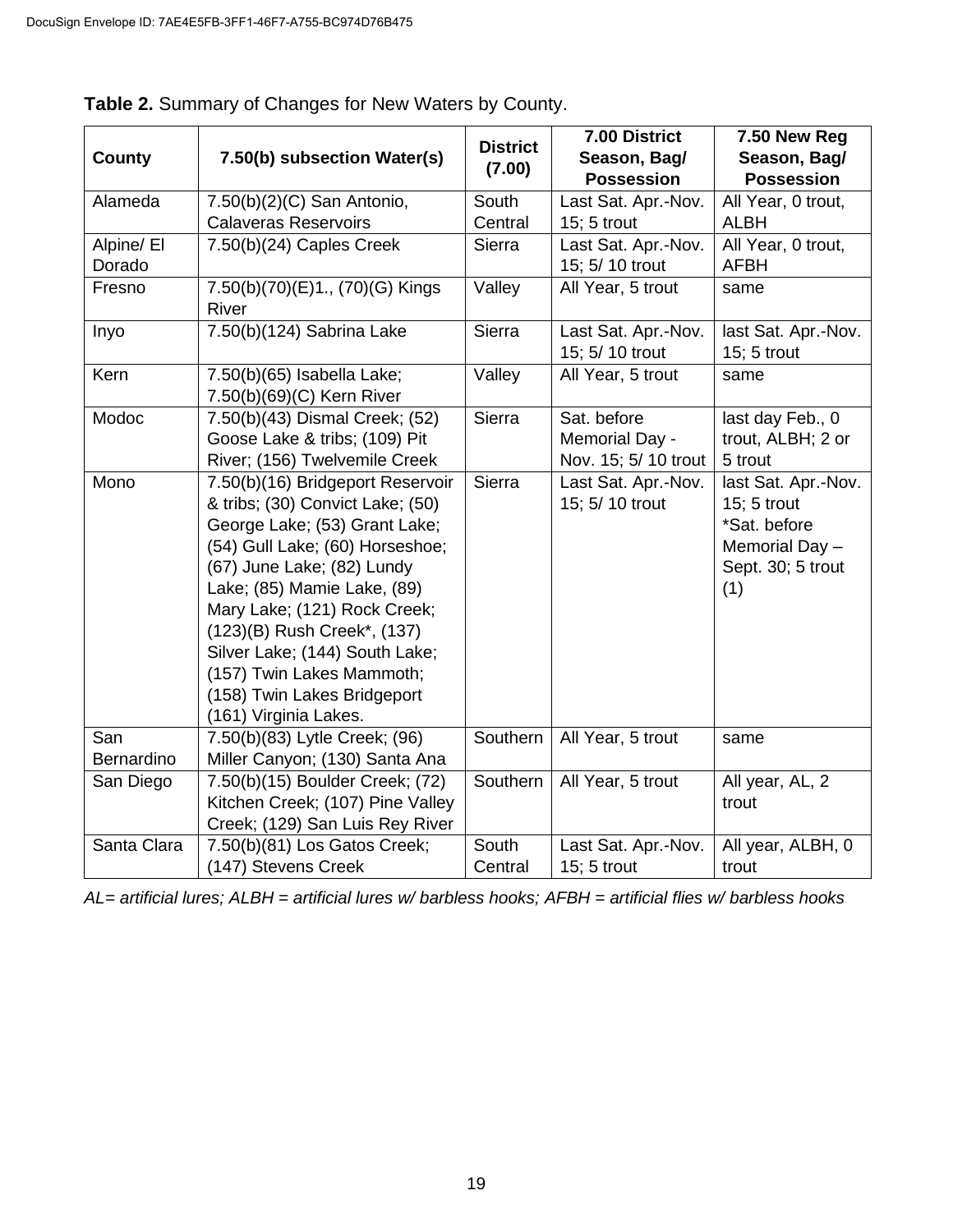#### **INITIAL STUDY ENVIRONMENTAL CHECKLIST FORM**

- 1. Project Title: Proposed Simplification and Amendments to Statewide Inland Sport Fishing Regulations, Title 14, California Code of Regulations
- 2. Lead Agency Name and Address: California Fish and Game Commission P.O. Box 944209 Sacramento, CA 94244-2090
- 3. Contact Person and Phone Number: Melissa Miller-Henson, (916) 653-4899
- 4. Project Location: Inland trout and bass waters of California.
- 5. Project Sponsor's Name and Address: California Department of Fish and Wildlife Fisheries Branch P.O. Box 944209 Sacramento, CA 94244-2090
- 6. General Plan designation: N/A (statewide)
- 7. Zoning: N/A (statewide)
- 8. Description of Project: The California Fish and Game Commission proposes to amend sport fishing regulations for inland trout and bass waters including seasons, daily bag and possession limits, size limits, gear restrictions, and water area boundaries, to maintain consistency with the mission of managing California's diverse fisheries resources for their ecological value and their use and enjoyment by the public.
- 9. Surrounding land uses and setting: N/A
- 10. Other Public Agencies Whose Approval Is Required: None.
- 11. Have California Native American tribes traditionally and culturally affiliated with the project area requested consultation pursuant to Public Resources Code section 21080.31? The Department and Commission, consistent with the Department's Tribal Communication and Consultation Policy and the Commission's Tribal Consultation Policy, sent a letter inviting the tribes listed with the Native American Heritage Commission to consult or provide comments concerning the project. No reply was received.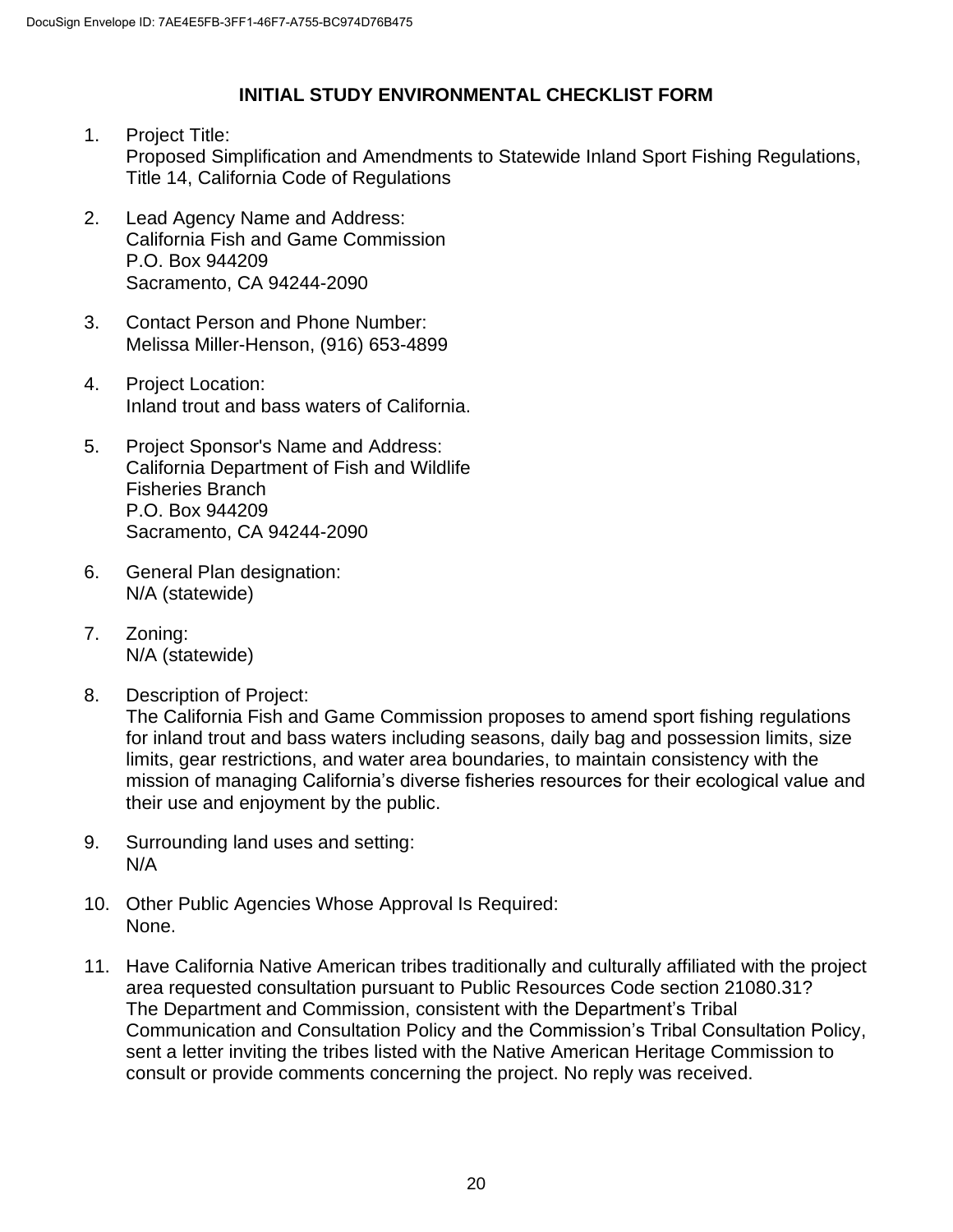## **ENVIRONMENTAL FACTORS POTENTIALLY AFFECTED**

The environmental factors checked below would be potentially affected by this project, involving at least one impact that is a "Potentially Significant Impact" as indicated by the checklist on the following pages.

| Aesthetics                     | <b>Agriculture and Forestry</b> | <b>Air Quality</b>         |
|--------------------------------|---------------------------------|----------------------------|
| <b>Biological Resources</b>    | <b>Cultural Resources</b>       | Energy                     |
| Geology/Soils                  | <b>Greenhouse Gas</b>           | Hazards and                |
|                                | Emissions                       | <b>Hazardous Materials</b> |
| <b>Hydrology/Water Quality</b> | Land Use/Planning               | <b>Mineral Resources</b>   |
| <b>Noise</b>                   | Population/Housing              | <b>Public Services</b>     |
| Recreation                     | Transportation                  | <b>Tribal Cultural</b>     |
|                                |                                 | <b>Resources</b>           |
| Utilities/Service Systems [    | Wildfire                        | <b>Mandatory Findings</b>  |
|                                |                                 | of Significance            |

This project will not have a "Potentially Significant Impact" on any of the environmental factors listed above.

## **DETERMINATION**

On the basis of this initial evaluation:

 $\boxtimes$ I find that the proposed project COULD NOT have a significant effect on the environment, and a NEGATIVE DECLARATION will be prepared.

 $\Box$ I find that although the proposed project could have a significant effect on the environment, there will not be a significant effect in this case because revisions in the project have been made by or agreed to by the project proponent. A MITIGATED NEGATIVE DECLARATION will be prepared.

I find that the proposed project MAY have a significant effect on the environment, and an ENVIRONMENTAL IMPACT REPORT is required.

I find that the proposed project MAY have a "potentially significant impact" or "potentially significant unless mitigated" impact on the environment, but at least one effect 1) has been adequately analyzed in an earlier document pursuant to applicable legal standards, and 2) has been addressed by mitigation measures based on the earlier analysis as described on attached sheets. An ENVIRONMENTAL IMPACT REPORT is required, but it must analyze only the effects that remain to be addressed.

I find that although the proposed project could have a significant effect on the environment, because all potentially significant effects (a) have been analyzed adequately in an earlier EIR or NEGATIVE DECLARATION pursuant to applicable standards, and (b) have been avoided or mitigated pursuant to that earlier EIR or NEGATIVE DECLARATION, including revisions or mitigation measures that are imposed upon the proposed project, nothing further is required.

| <b>Melissa Miller-Henson, Executive Director</b> | Date     |
|--------------------------------------------------|----------|
| <u> Metissa d. Miller-Henson</u>                 |          |
| DocuSianed by:                                   | 9/9/2020 |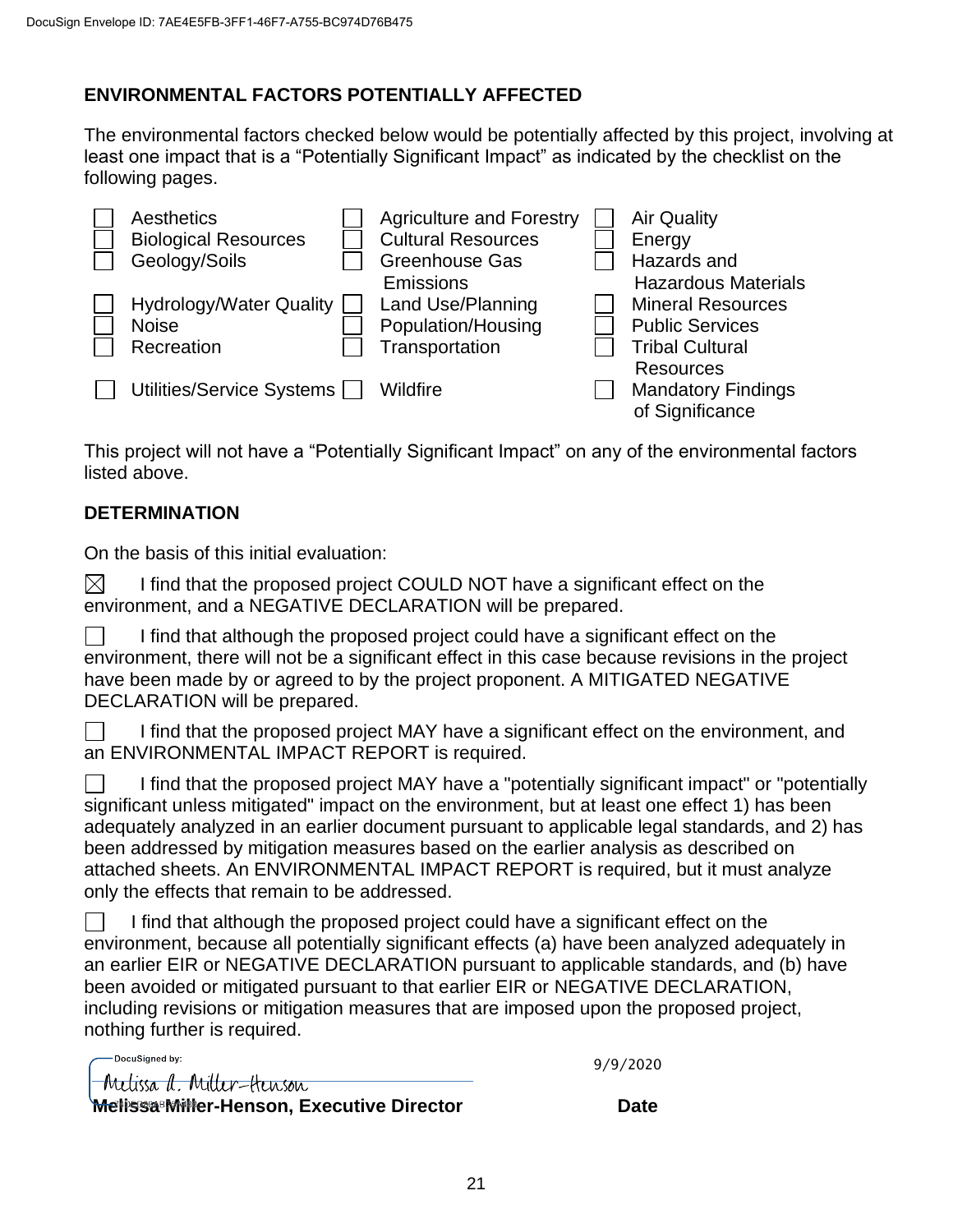#### **ENVIRONMENTAL FACTORS POTENTIALLY AFFECTED AND EXPLANATION OF RESPONSES TO INITIAL STUDY ENVIRONMENTAL CHECKLIST**

## **I. AESTHETICS.**

Except as provided in Public Resources Code Section 21099, would the project:

|                                                      | Н. | Ш. | IV. |
|------------------------------------------------------|----|----|-----|
| a) Have a substantial adverse effect on a scenic     |    |    |     |
| vista                                                |    |    |     |
| b) Substantially damage scenic resources,            |    |    |     |
| including, but not limited to, trees, rock           |    |    |     |
| outcroppings, and historic buildings within a state  |    |    |     |
| scenic highway                                       |    |    |     |
| c) Substantially degrade the existing visual         |    |    |     |
| character or quality of public views of the site and |    |    |     |
| its surroundings? (Public views are those that are   |    |    |     |
| experienced from publicly accessible vantage         |    |    |     |
| point). If the project is in an urbanized area,      |    |    |     |
| would the project conflict with applicable zoning    |    |    |     |
| and other regulations governing scenic quality.      |    |    |     |
| d) Create a new source of substantial light or       |    |    |     |
| glare which would adversely affect day or            |    |    |     |
| nighttime views in the area?                         |    |    |     |
| $\sim$ $\sim$ $\sim$ $\sim$                          |    |    |     |

Significance Codes:

I. Potentially Significant Impact

- II. Less than Significant Impact with Mitigation Incorporated
- III. Less than Significant Impact

IV. No Impact

## **AESTHETICS – Explanation for Significance**

- a) The project will not have an adverse effect on a scenic vista. Such an impact will not occur because the project will not involve any construction, land alteration, or modification of any buildings or structures.
- b) The project will not damage scenic resources such as trees, rock outcroppings, and historic buildings. Such an impact will not occur because the project will not involve any construction, land alteration, or modification of any buildings or structures.
- c) The project will not substantially degrade the existing visual character or quality of public views of the site and its surroundings. Such an impact will not occur because the project will not involve any construction, land alteration, or modification of any buildings or structures.
- d) The project will not create a new source of substantial light or glare which would adversely affect day or nighttime views in the area.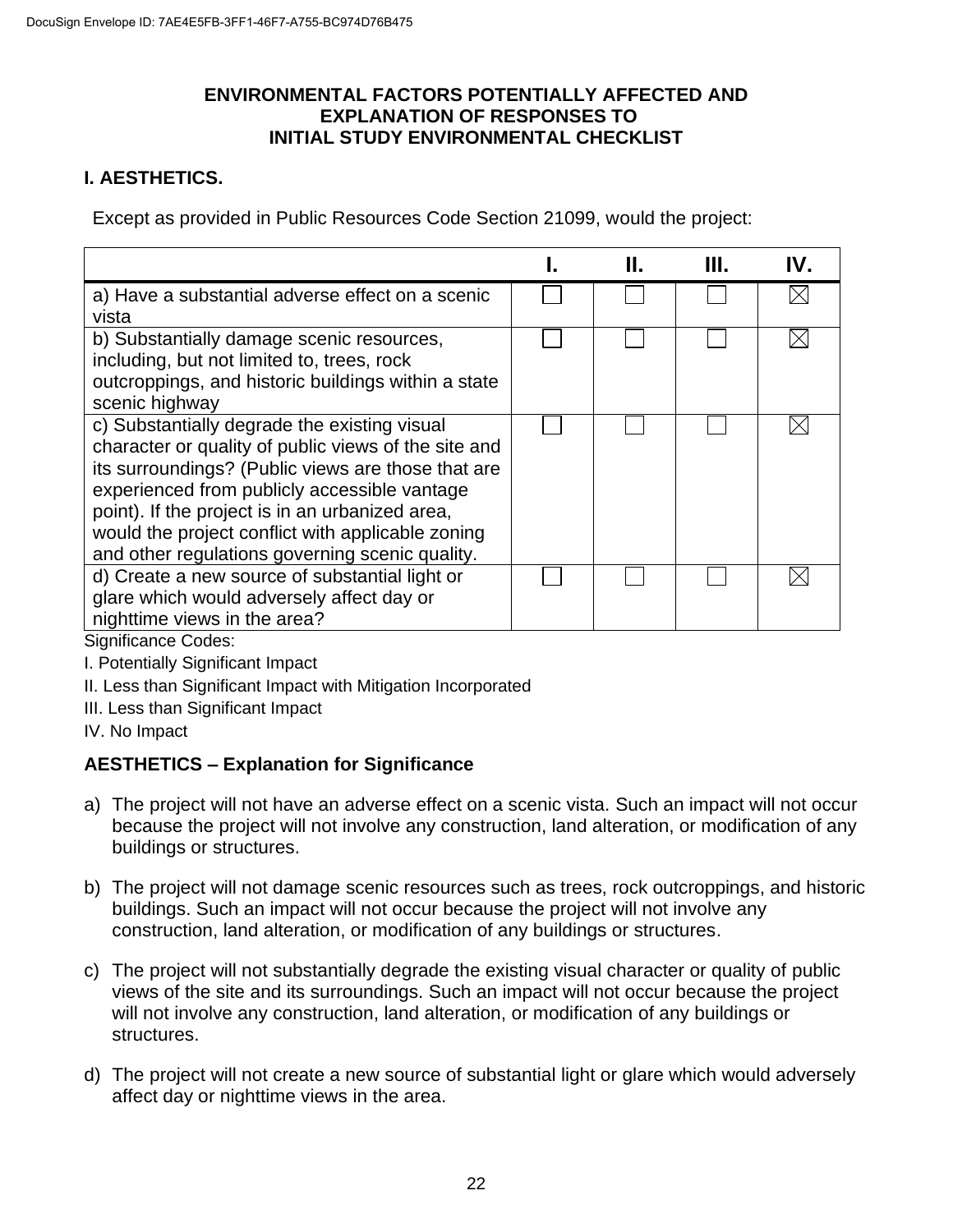# **II. AGRICULTURE AND FORESTRY RESOURCES.**

In determining whether impacts to agricultural resources are significant environmental effects, lead agencies may refer to the California Agricultural Land Evaluation and Site Assessment Model (1997) prepared by the California Dept. of Conservation as an optional model to use in assessing impacts on agriculture and farmland. In determining whether impacts to forest resources, including timberland, are significant environmental effects, lead agencies may refer to information compiled by the California Department of Forestry and Fire Protection regarding the state's inventory of forest land, including the Forest and Range Assessment Project and the Forest Legacy Assessment Project; and the forest carbon measurement methodology provided in Forest Protocols adopted by the California Air Resources Board. Would the project:

|                                                                                                | Н. | Ш. | IV. |
|------------------------------------------------------------------------------------------------|----|----|-----|
| a) Convert Prime Farmland, Unique Farmland, or<br>Farmland of Statewide Importance (Farmland), |    |    |     |
| as shown on the maps prepared pursuant to the                                                  |    |    |     |
| Farmland Mapping and Monitoring Program of                                                     |    |    |     |
| the California Resources Agency, to non-                                                       |    |    |     |
| agricultural use?                                                                              |    |    |     |
| b) Conflict with existing zoning for agricultural                                              |    |    | IX  |
| use, or a Williamson Act contract?                                                             |    |    |     |
| c) Conflict with existing zoning for, or cause                                                 |    |    |     |
| rezoning of, forest land (as defined in Public                                                 |    |    |     |
| Resources Code section 12220(g)), timberland                                                   |    |    |     |
| (as defined by Public Resources Code section                                                   |    |    |     |
| 4526), or timberland zoned Timberland                                                          |    |    |     |
| Production (as defined by Government Code                                                      |    |    |     |
| section $51104(g)$ ?                                                                           |    |    |     |
| d) Result in the loss of forest land or conversion                                             |    |    |     |
| of forest land to non-forest use?                                                              |    |    |     |
| e) Involve other changes in the existing                                                       |    |    |     |
| environment which, due to their location or                                                    |    |    |     |
| nature, could result in conversion of Farmland, to                                             |    |    |     |
| non-agricultural use or conversion of forest land                                              |    |    |     |
| to non-forest use?                                                                             |    |    |     |

Significance Codes:

I. Potentially Significant Impact

- II. Less than Significant Impact with Mitigation Incorporated
- III. Less than Significant Impact

IV. No Impact

## **AGRICULTURE AND FORESTRY RESOURCES – Explanation for Significance**

a) The project will not convert Prime Farmland, Unique Farmland, or Farmland of Statewide Importance (Farmland), as shown on the maps prepared pursuant to the Farmland Mapping and Monitoring Program (FMMP) of the California Resources Agency, to nonagricultural use. Such an impact will not occur because the project will not involve any construction, land alteration, or land use changes.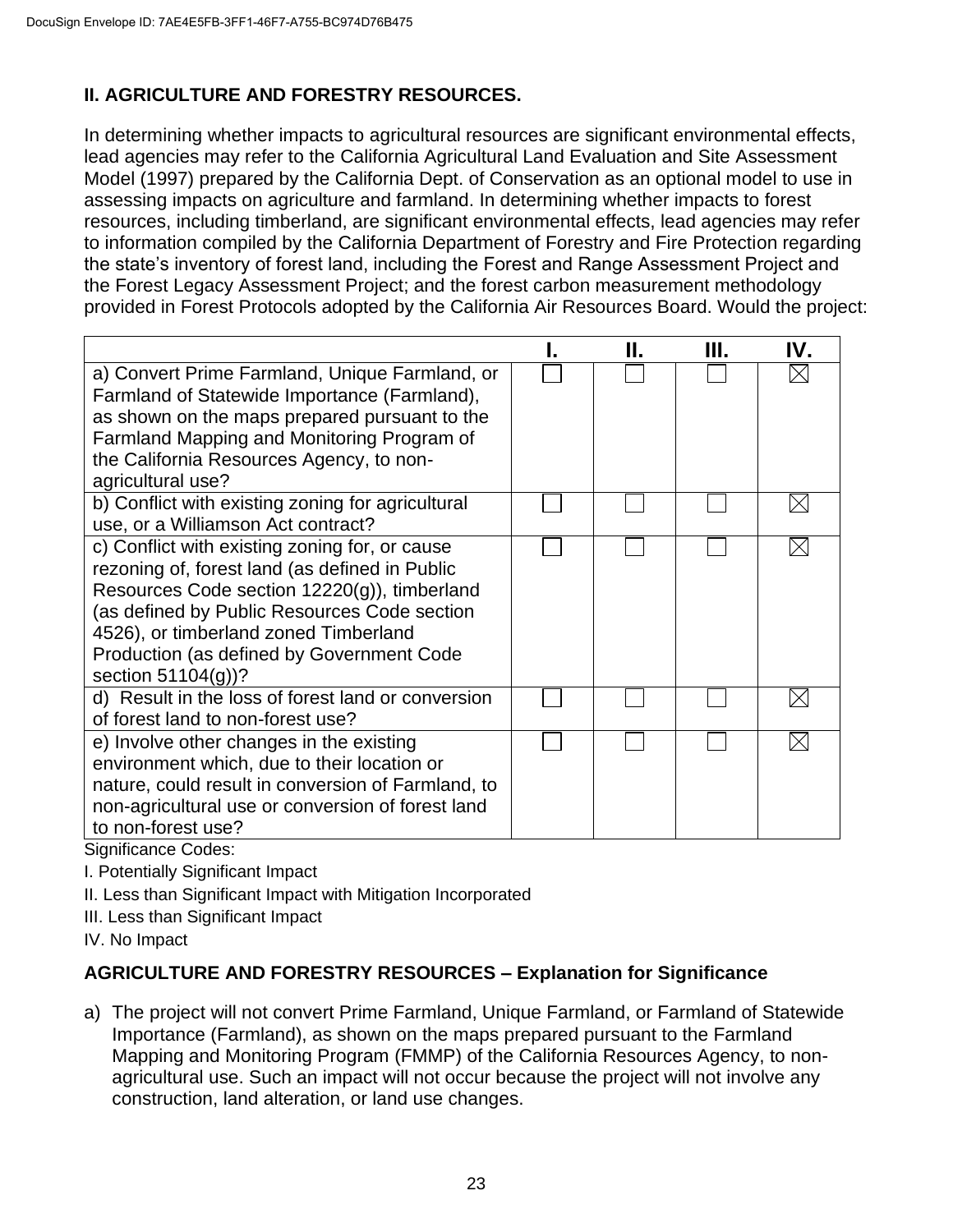- b) The project will not conflict with existing zoning for agricultural use or a Williamson Act contract. Such an impact will not occur because the project will not involve any construction, land alteration, or land use changes.
- c) The project will not conflict with existing zoning for, or cause rezoning of, forest land, timberland, or timber zoned Timberland Production. Such an impact will not occur because the project will not involve any construction, land alteration, or land use changes.
- d) There will be no loss of forest land and the project will not result in the conversion of forest land to non-forest use. Such an impact will not occur because the project will not involve any construction, land alteration, or land use changes.
- e) The project will not involve other changes in the existing environment, which due to their location or nature, could result in conversion of Farmland to non-agricultural use. Such an impact will not occur because the project will not involve any construction, land alteration, or land use changes.

## **III. AIR QUALITY.**

Where available, the significance criteria established by the applicable air quality management district or air pollution control district may be relied upon to make the following determinations. Would the project:

|                                                                                                                                                                                                               | Н. | Ш. | IV. |
|---------------------------------------------------------------------------------------------------------------------------------------------------------------------------------------------------------------|----|----|-----|
| a) Conflict with or obstruct implementation of the<br>applicable air quality plan?                                                                                                                            |    |    |     |
| b) Result in a cumulatively considerable net<br>increase of any criteria pollutant for which the<br>project region is non-attainment under an<br>applicable federal or state ambient air quality<br>standard? |    |    |     |
| c) Expose sensitive receptors to substantial<br>pollutant concentrations?                                                                                                                                     |    |    |     |
| d) Result in any other emissions such as those<br>leading to odors affecting a substantial number of<br>people?                                                                                               |    |    |     |

Significance Codes:

I. Potentially Significant Impact

II. Less than Significant Impact with Mitigation Incorporated

III. Less than Significant Impact

IV. No Impact

## **AIR QUALITY – Explanation for Significance**

a) The project will not conflict with or obstruct implementation of the applicable air quality plan. Such an impact will not occur because the project will not create any features that would be a source of air pollution.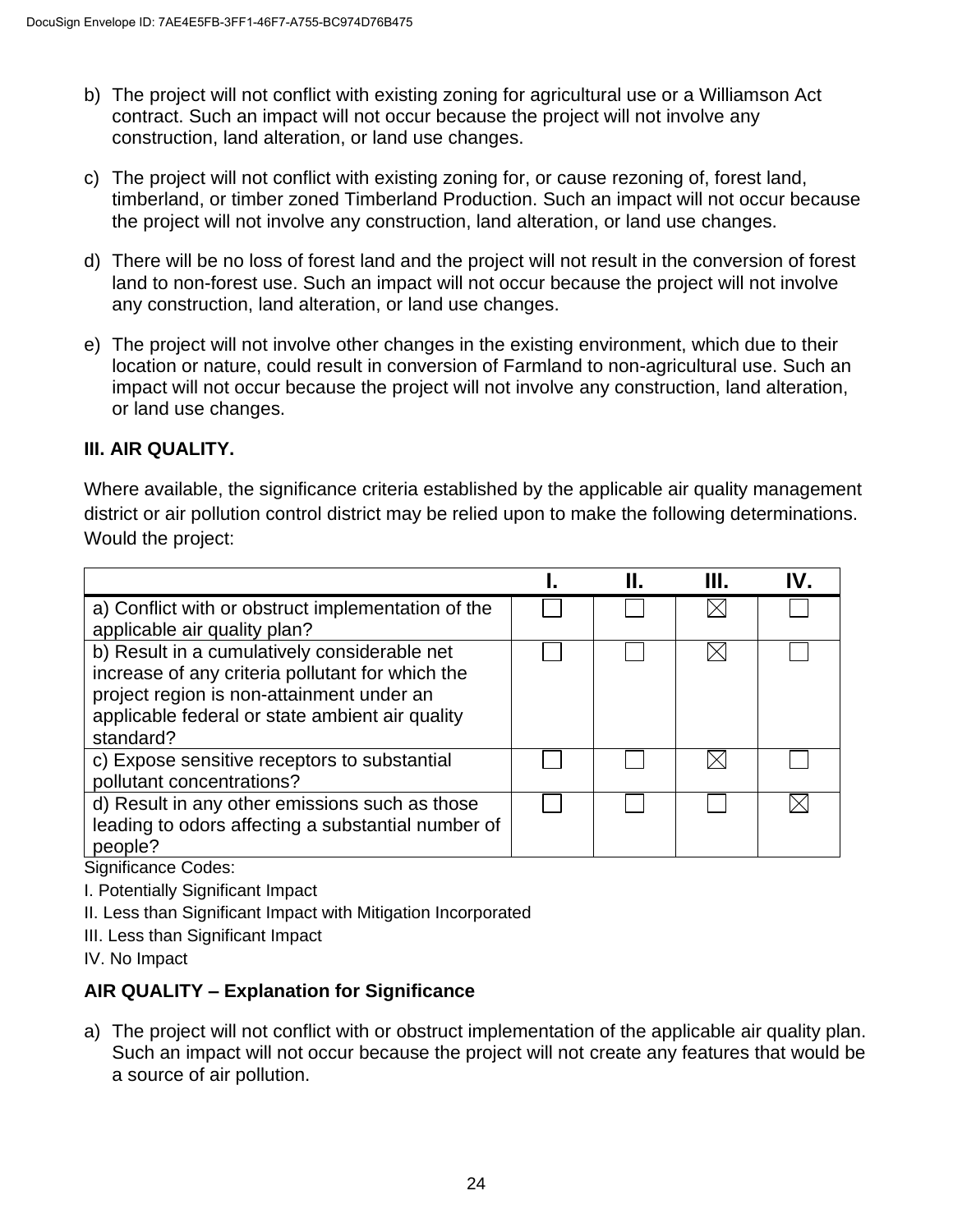- b) The project will not result in a cumulatively considerable net increase of any criteria pollutant for which the project region is non-attainment under an applicable Federal or State ambient air quality standard. Such an impact will not occur because the project involves no ongoing sources of air pollution.
- c) The project will not expose sensitive receptors to substantial pollutant concentrations. There may be a small increase in air pollutant emissions due to a small increase in angler trips, but the impacts on air quality will be less than significant because the number of angler trips is expected to be much lower in the winter months due to inclement weather and less trout activity during this time.
- d) The project will not create objectionable odors affecting a substantial number of people.

## **IV. BIOLOGICAL RESOURCES.**

Would the project:

|                                                                                                                                                                                                                                                                                                                                               | П. | Ш.          | IV.         |
|-----------------------------------------------------------------------------------------------------------------------------------------------------------------------------------------------------------------------------------------------------------------------------------------------------------------------------------------------|----|-------------|-------------|
| a) Have a substantial adverse effect, either<br>directly or through habitat modifications, on any<br>species identified as a candidate, sensitive, or<br>special status species in local or regional plans,<br>policies, or regulations, or by the California<br>Department of Fish and Wildlife or U.S. Fish and<br><b>Wildlife Service?</b> |    | $\times$    |             |
| b) Have a substantial adverse effect on any<br>riparian habitat or other sensitive natural<br>community identified in local or regional plans,<br>policies, regulations or by the California<br>Department of Fish and Wildlife or U.S. Fish and<br><b>Wildlife Service?</b>                                                                  |    | $\boxtimes$ |             |
| c) Have a substantial adverse effect on state or<br>federally protected wetlands (including, but not<br>limited to, marsh, vernal pool, coastal, etc.)<br>through direct removal, filling, hydrological<br>interruption, or other means?                                                                                                      |    |             | $\boxtimes$ |
| d) Interfere substantially with the movement of<br>any native resident or migratory fish or wildlife<br>species or with established native resident or<br>migratory wildlife corridors, or impede the use of<br>native wildlife nursery sites?                                                                                                |    |             |             |
| e) Conflict with any local policies or ordinances<br>protecting biological resources, such as a tree<br>preservation policy or ordinance?                                                                                                                                                                                                     |    |             | $\boxtimes$ |
| f) Conflict with the provisions of an adopted<br><b>Habitat Conservation Plan, Natural Community</b><br>Conservation Plan, or other approved local,<br>regional, or state habitat conservation plan?                                                                                                                                          |    |             | $\boxtimes$ |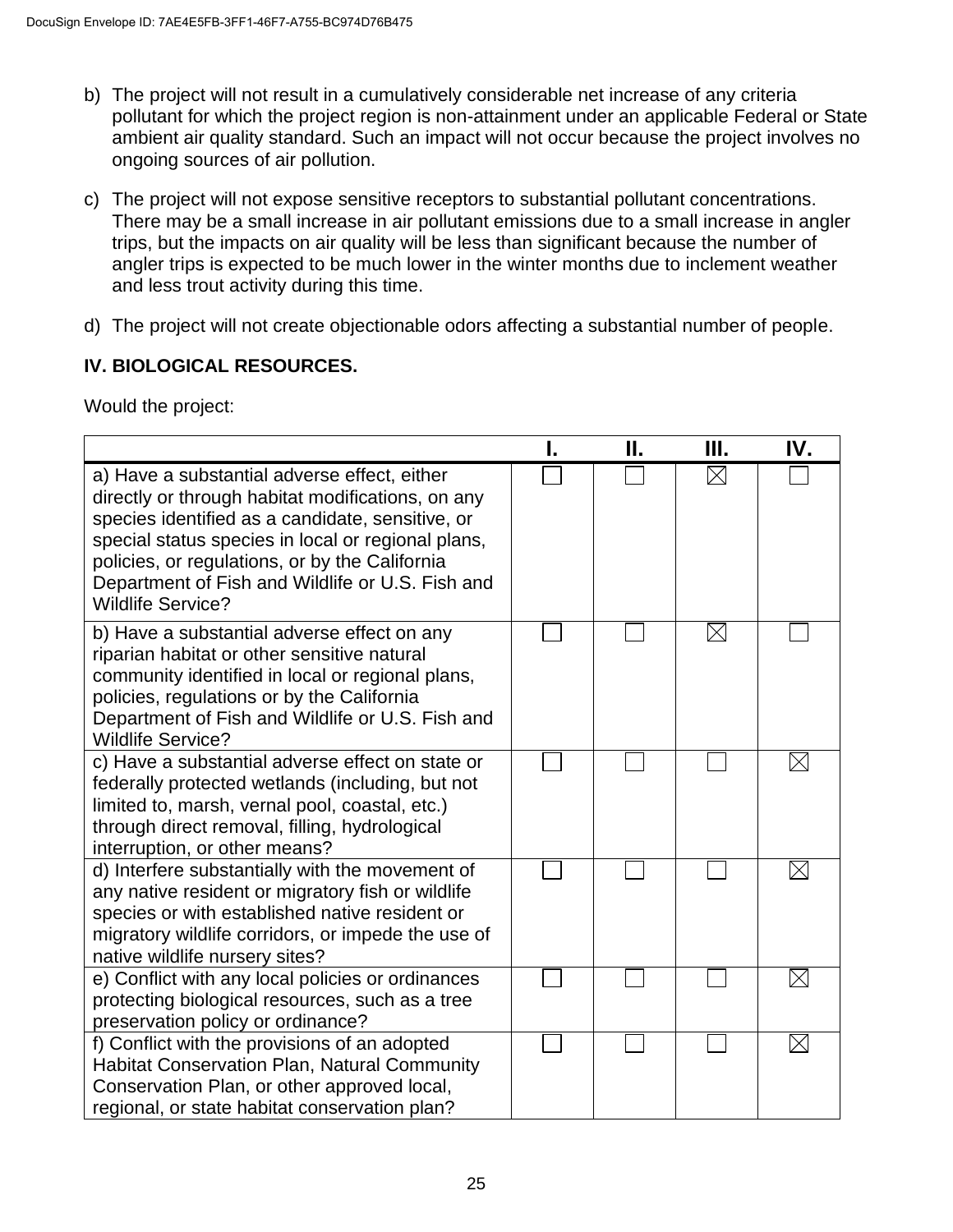Significance Codes: I. Potentially Significant Impact II. Less than Significant Impact with Mitigation Incorporated III. Less than Significant Impact IV. No Impact

## **BIOLOGICAL RESOURCES – Explanation for Significance**

a) The project will not have a substantial adverse effect, either directly or through habitat modifications, on any species identified as a candidate, sensitive, or special status species in local or regional plans, policies, or regulations, or by the California Department of Fish and Wildlife (Department), National Marine Fisheries Service (NMFS) or U.S. Fish and Wildlife Service (USFWS).

This project will amend sport fishing regulations for trout in inland waters of California to simplify and streamline the inland trout regulations and align the regulations with the Department's current fisheries management goals and objectives. The project includes changes to trout fishing seasons, bag and possession limits, gear restrictions, and size limits. Species of trout subject to sport fishing regulations in California include California Golden Trout, Rainbow Trout, Brown Trout, Brook Trout, Lahontan Cutthroat Trout, Eagle Lake Rainbow Trout, Kern River Rainbow Trout, Goose Lake Redband Trout, McCloud River Redband Trout, Paiute Cutthroat Trout, Little Kern Golden Trout, and Warner Lakes Redband Trout.

Three of these species of trout are classified as threatened or endangered by the federal or state government. These include the Little Kern Golden Trout of the Little Kern River drainage (Tulare County); Lahontan Cutthroat Trout which inhabit several lakes and streams in the central Sierra Nevada; and the Paiute Cutthroat Trout which occupy the Silver King Creek drainage (Alpine County), North Fork of Cottonwood Creek (Mono County), Sharktooth Creek (Fresno County), and Stairway Creek (Madera County). All three of these species are listed as threatened under the federal Endangered Species Act. Below is a description of the potential effects of the project on these species.

#### Little Kern Golden Trout

The Little Kern Golden Trout has regulatory protection which currently consists of a reduced fishing season, five-trout daily bag and possession limit, and gear restricted to artificial lures with barbless hooks. The project proposes to amend the fishing regulations in the Golden Trout Wilderness Area to allow fishing all year and reduce the daily bag limit to two trout. In addition, because take is allowed, the requirement for barbless hooks will be removed. While this proposed regulation change will increase fishing opportunity on Little Kern Golden Trout, the reduced daily bag limit will protect small and vulnerable populations of native Golden Trout and keep populations at self-sustaining levels. In addition, the Little Kern Golden Trout is located in the Golden Trout Wilderness Area, where angling pressure is light. As a result, the proposed regulation changes will have a less than significant effect on this species.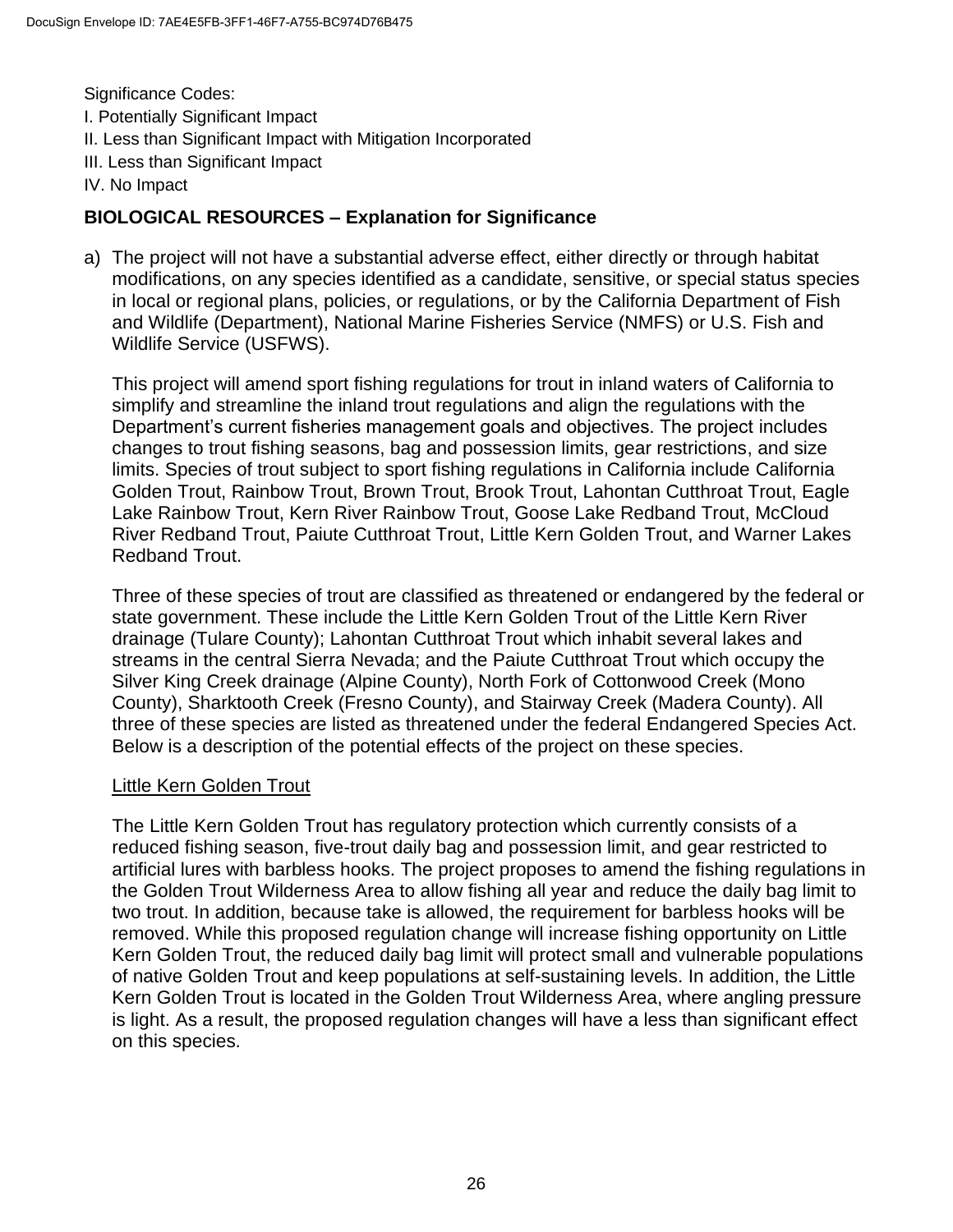#### Paiute Cutthroat Trout

The Paiute Cutthroat Trout is protected by closures of the following waters: North Fork Cottonwood Creek and tributaries (Mono County), Coyote Valley Creek and tributaries (Alpine County), Corral Valley Creek and tributaries (Alpine County), and Silver King Creek and tributaries (Alpine County). The project is not proposing to change the current fishing regulations for these waters. Therefore, the project will have no effect on Paiute Cutthroat Trout.

#### Lahontan Cutthroat Trout

A broodstock of Lahontan Cutthroat Trout (LCT) is maintained in Heenan Lake (Alpine County) that provides fish for planting in California waters. Progeny from this broodstock are stocked in several Lahontan drainage lakes and streams. Several waters are currently closed to fishing to protect LCT. These include By-Day Creek and tributaries (Mono County), Macklin Creek (Nevada County), Martis Lake tributaries (Nevada and Placer counties), East Fork Carson River above Carson Falls and tributaries (Alpine County), Murray Canyon Creek (Alpine County), Pole Creek and tributaries (Placer County), Meiss Lake (Alpine County), and Mill Creek and tributaries (Mono County). In addition to these closures, LCT has regulatory protection on Heenan Lake (its tributary is closed to fishing), Independence Lake (its tributaries are closed to fishing), West Fork of Portuguese Creek, Slinkard Creek, Upper Truckee River, Convict Creek, Hilton Creek, McGee Creek, Kirman Lake, Owens River, Robinson Creek, Rush Creek, Wolf Creek, and Whiskey Creek. This project proposes to amend the fishing regulations for several of the waters listed above. Below is a discussion of the potential effects to LCT.

- 1) Upper Truckee River. The project proposes to amend the regulations on the Upper Truckee River in Alpine County. For simplification purposes, the project proposes to change the fishing season on the upper Truckee River from July 1 through September 30 to the Saturday preceding Memorial Day through September 30. The current zero trout bag limit and artificial lures with barbless hooks gear restriction will remain in place. This proposed regulation change will provide one additional month of angling opportunity and will have no significant effect on LCT.
- 2) Meiss Lake. Meiss Lake is currently closed to fishing. Meiss Lake is on a tributary to the Upper Truckee River that allows catch and release fishing. The project proposes to open the lake to catch and release fishing to conform with the current regulations on the Upper Truckee River and its tributaries. Meiss Lake is shallow with subsurface vegetation, creating a difficult fishery. In addition, the Department's data show there are very few, if any, LCT in Meiss Lake. The proposed regulation change will have a less than significant effect on LCT.
- 3) Slinkard Ceek. Slinkard Creek is currently open to fishing from August 1 through November 15, with a zero trout bag limit, and gear restricted to artificial flies with barbless hooks. The project proposes to open Slinkard Creek to fishing all year with no change to the bag limit or gear restriction. This regulation change will provide anglers additional opportunity for LCT catch and release fishing. The current restrictions on harvest and gear provide protection for LCT. Slinkard Creek has a robust population of LCT and can sustain catch and release fishing year-round. In addition, Slinkard Creek is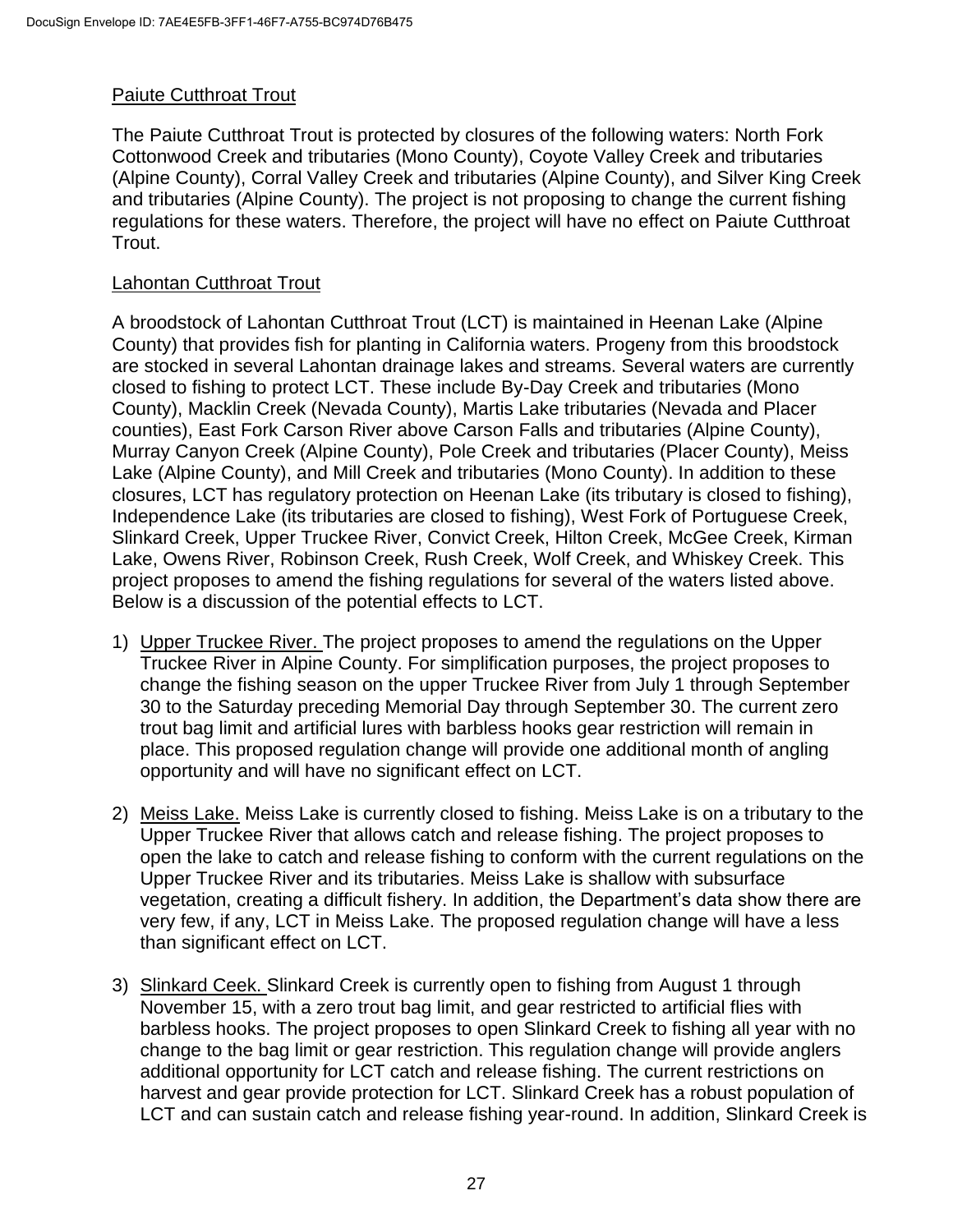hard to access for some anglers, so fishing pressure on this water is light. The proposed regulation change will have a less than significant effect on LCT.

- 4) Martis Lake tributaries. Martis Lake tributaries are currently closed to fishing. The project proposes to open these tributaries to fishing all year, with a zero trout bag limit, and gear restricted to artificial lures with barbless hooks. This will provide opportunity for catch and release fishing on LCT, and protection of LCT by utilizing harvest and gear restrictions. The proposed regulation is anticipated to provide sufficient protection of LCT as these waters have a large enough population of LCT to withstand catch and release fishing year-round. This regulation change will have a less than significant effect on LCT.
- 5) Upper Owens River. On the Upper Owens River from Benton Bridge road crossing upstream to Big Springs, the project proposes to reduce the daily bag limit from two trout to zero trout from the last Saturday in April through November 15. This regulation change will have beneficial effects to LCT. From Benton Bridge road crossing downstream to the Upper Owens River fishing monument, the project proposes to reduce the daily bag limit from 5 trout to 2 trout in August and September. The proposed regulation change will have a less than significant effect on LCT.
- 6) Mill Creek and tributaries. The project proposes to amend the current fishing regulation on Mill Creek and tributaries in Mono County from closed to fishing to open to fishing all year, with a zero fish bag limit, and gear restricted to artificial lures with barbless hooks. The proposed regulation is anticipated to provide sufficient protection of LCT as these waters are normally inaccessible from December through May and have a large enough population of LCT to withstand catch and release fishing. This proposed regulation change will have a less than significant effect on LCT.
- 7) Heenan Lake. Heenan Lake is open to fishing on Fridays, Saturdays, and Sundays from the Friday before Labor Day through the last Sunday in October. The project proposes to change the fishing season to September 1 through November 30. The zero trout bag limit and gear restriction will not change. This regulation change will provide additional fishing opportunity on the lake. Recent surveys suggest that the LCT population in Heenan Lake is large and approximately 3,000 LCT are planted back in the lake each year after being spawned in the hatchery. Therefore, the proposed regulation change on Heenan Lake will have a less than significant effect on LCT.
- 8) Portuguese Creek. The project proposes to change the fishing season on Portuguese Creek from the last Saturday in April through November 15 to the Saturday preceding Memorial Day through the last day in February. The zero trout bag limit and gear restriction will not change. This proposed change will provide additional opportunity for LCT catch and release fishing in the winter and protection for adult spawners in the spring. The proposed regulation is anticipated to provide sufficient protection of LCT as this water has a large enough population of LCT to withstand catch and release fishing during winter. This proposed regulation change will have a less than significant effect on LCT.
- 9) Independence Lake. The project proposes to amend the fishing regulations on Independence Lake from a five-trout daily bag/10 trout possession limit to a zero trout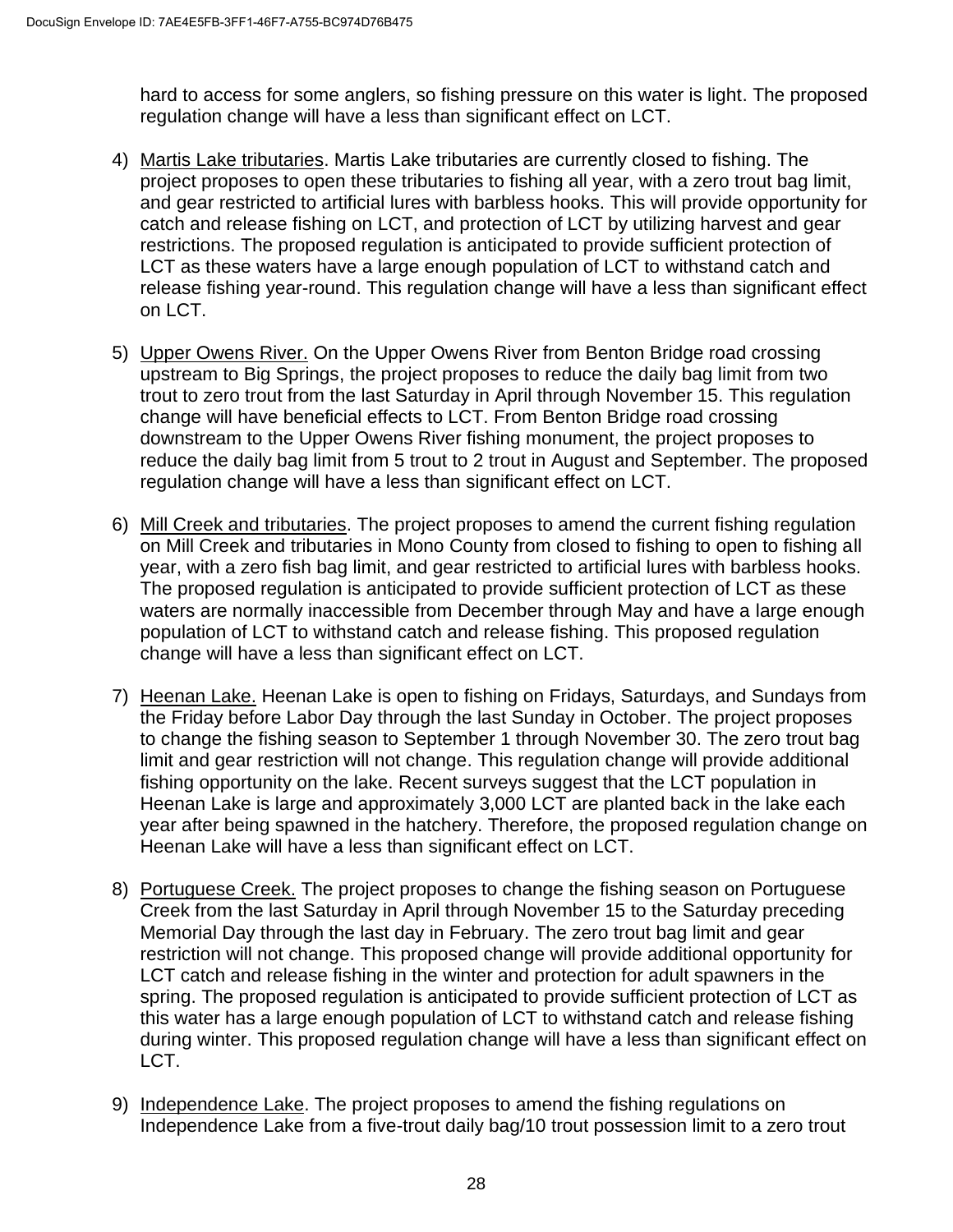bag limit. This regulation change will have a beneficial effect on Lahontan Cutthroat Trout.

- 10)Other LCT Waters. The project proposes to shorten the fishing season on Convict Creek, Hilton Creek, McGee creek, Robinson Creek, Rush Creek, and Whiskey Creek. The proposed regulation changes on these waters will have beneficial effects on LCT.
- b) The project will not have a substantial adverse effect on any riparian habitat or other sensitive natural communities identified in local or regional plans, policies, and regulations, or by the California Department of Fish and Wildlife (Department) or the USFWS because no development of facilities or infrastructure in or near state waters is proposed, and angler use is not anticipated to substantially increase on trout waters where sport fishing regulations will be liberalized. The reasons for this conclusion are discussed below.

#### Changes to District and Special Trout Fishing Regulations

The project proposes to liberalize sport fishing regulations on many inland trout waters currently regulated under the District General Regulations, Title 14, Section 7.00, and under the Special Fishing Regulations, Title 14, Section 7.50. This includes extending the fishing seasons on many streams currently regulated under the District General Regulations and on approximately 50 streams and 20 lakes regulated under the Special Fishing Regulations. Most of these waters close to fishing on November 15 to protect fall and spring spawning trout. To provide an opportunity for fishing in the winter, the project proposes to extend the fishing seasons on these waters through February or April, with only catch and release fishing allowed on most waters to protect spawning fish. In addition, the project proposes to open five special regulation waters that are currently closed to fishing. All of these waters are expected to receive some level of angler use during the proposed new or extended fishing seasons. However, angler use during these times is expected to be low because: (1) most of the waters are located in sparsely populated areas of the state, (2) many waters are in remote areas, some of which are not easily accessible, if at all, in the winter, and (3) trout anglers are less likely to fish during the winter because cold weather and marginal water temperatures make catching trout difficult.

#### Changes to Bass Fishing Regulations

The project proposes to amend the bass regulations on lakes and reservoirs in Lassen, Modoc, and Shasta counties, and on Diamond Valley, Silverwood, Skinner, Trinity, and Trout lakes. These waters will be removed from the bass special regulations and will revert to the statewide standard under subsection 5.00(a) of open to fishing all year, with a 12 inch minimum size limit, and a five-fish daily bag limit. The proposed regulation changes are not expected to increase angling pressure on these waters.

#### Changes to Brook Trout Fishing Regulations

The project proposes to add a new Statewide Regulation for Brook Trout which will allow the harvest of up to 10 Brook Trout less than 10 inches per day in all inland trout waters, year-round. This will expand the current Brook Trout bonus bag limit from waters under the North Coast and Sierra District General Regulations to all inland trout waters under the new Statewide Regulations. Although most Brook Trout fisheries occur in the North Coast and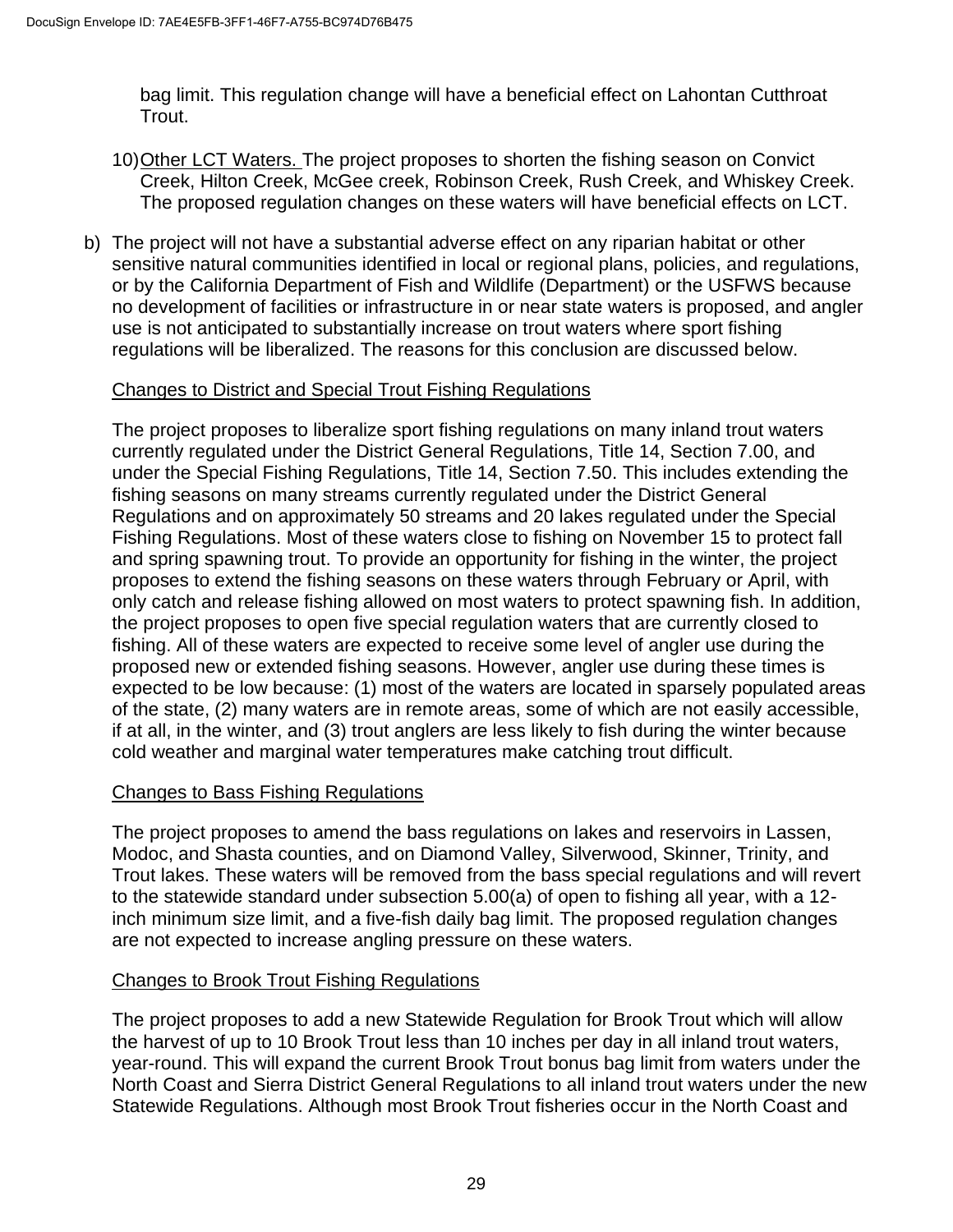Sierra districts, these wilderness fisheries also occur in other areas of the state, but are hard to access for most anglers. Because of the remoteness of the Brook Trout fisheries, the proposed regulation change is not expected to increase angling pressure on these waters.

- c) The project will not have a substantial adverse effect on state or federally protected wetlands defined by Section 404 of the Clean Water Act (including, but not limited to, marsh, vernal pool, coastal, etc.) through direct removal, filling, hydrological interruption, or other means because the Project does not involve any on-the-ground physical changes that would affect wetlands, and because angler use in not anticipated to substantially increase on waters where longer fishing seasons and increased bag limits are proposed.
- d) The project will not substantially interfere with the movement of any native resident or migratory fish or wildlife species or with established native resident or migratory wildlife corridors, or impede the use of native wildlife nursery sites because the Project does not involve any on-the-ground physical changes, and because angler use in not anticipated to substantially increase on waters where longer fishing seasons and increased bag limits are proposed.
- e) The project will not conflict with any local policies or ordinances protecting biological resources, such as a tree preservation policy or ordinance. Such an impact will not occur because the project does not involve any on-the-ground physical changes.
- f) The project will not conflict with the provisions of an adopted Habitat Conservation Plan, Natural Community Conservation Plan, or other approved local, regional, or State habitat conservation plan. Such an impact will not occur because it does not propose to develop any lands identified for conservation.

## **V. CULTURAL RESOURCES.**

Would the project:

|                                                                                                                     |  | III. | IV. |
|---------------------------------------------------------------------------------------------------------------------|--|------|-----|
| a) Cause a substantial adverse change in the<br>significance of a historical resource pursuant to<br>§15064.5?      |  |      |     |
| b) Cause a substantial adverse change in the<br>significance of an archaeological resource<br>pursuant to §15064.5? |  |      |     |
| c) Disturb any human remains, including those<br>interred outside of formal cemeteries?                             |  |      |     |

Significance Codes:

I. Potentially Significant Impact

II. Less than Significant Impact with Mitigation Incorporated

III. Less than Significant Impact

IV. No Impact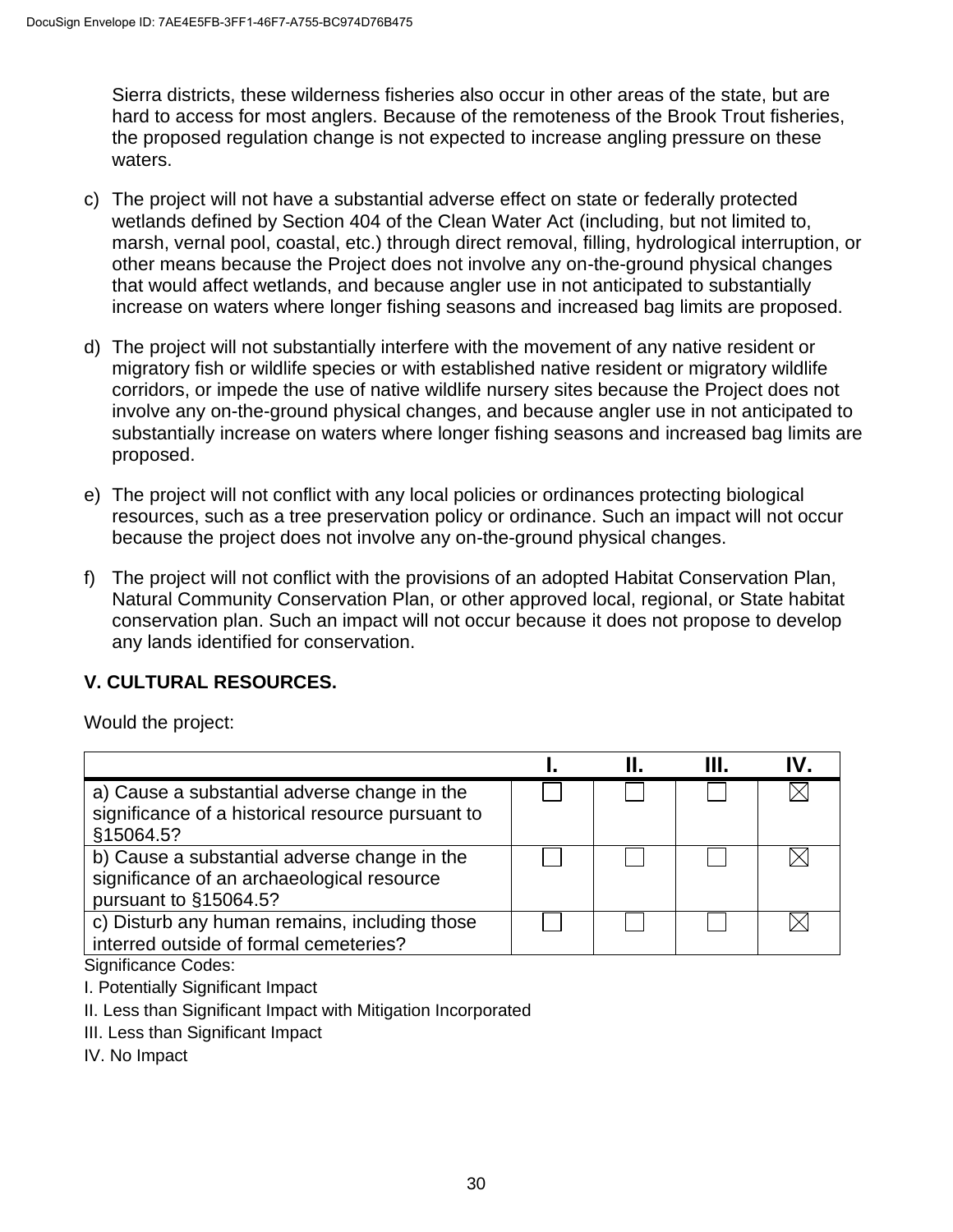# **CULTURAL RESOURCES – Explanation for Significance**

- a) The project will not cause a substantial adverse change in the significance of a historical resource pursuant to Section 15064.5. There is no ground disturbing work or work permanently modifying any existing structure or resource and thus no potential to affect historical resources.
- b) The project will not cause a substantial adverse change in the significance of an archaeological resource pursuant to Section 15064.5. There is no ground disturbing work and thus no potential to affect archaeological resources.
- c) The project will not disturb any human remains, including those interred outside of formal cemeteries. There is no ground disturbing work and thus no potential to affect human remains.

## **VI. ENERGY.**

Would the project:

|                                                                                                                                                                                               |  | IV. |
|-----------------------------------------------------------------------------------------------------------------------------------------------------------------------------------------------|--|-----|
| a) Result in potentially significant environmental<br>impact due to wasteful inefficient, or<br>unnecessary consumption of energy<br>resources, during project construction or<br>operations? |  |     |
| b) Conflict with or obstruct a state or local plan<br>for renewable energy or energy efficiency?                                                                                              |  |     |

Significance Codes:

- I. Potentially Significant Impact
- II. Less than Significant Impact with Mitigation Incorporated
- III. Less than Significant Impact
- IV. No Impact

## **ENERGY – Explanation for Significance**

- a) The project would not result in a potentially significant environmental impact due to wasteful inefficient, or unnecessary consumption of energy resources, during project construction or operations. Such an impact will not occur because the project will not use energy resources.
- b) The project will not affect nor obstruct any state or local plan for renewable energy or energy efficiency.

# **VII. GEOLOGY AND SOILS.**

Would the project: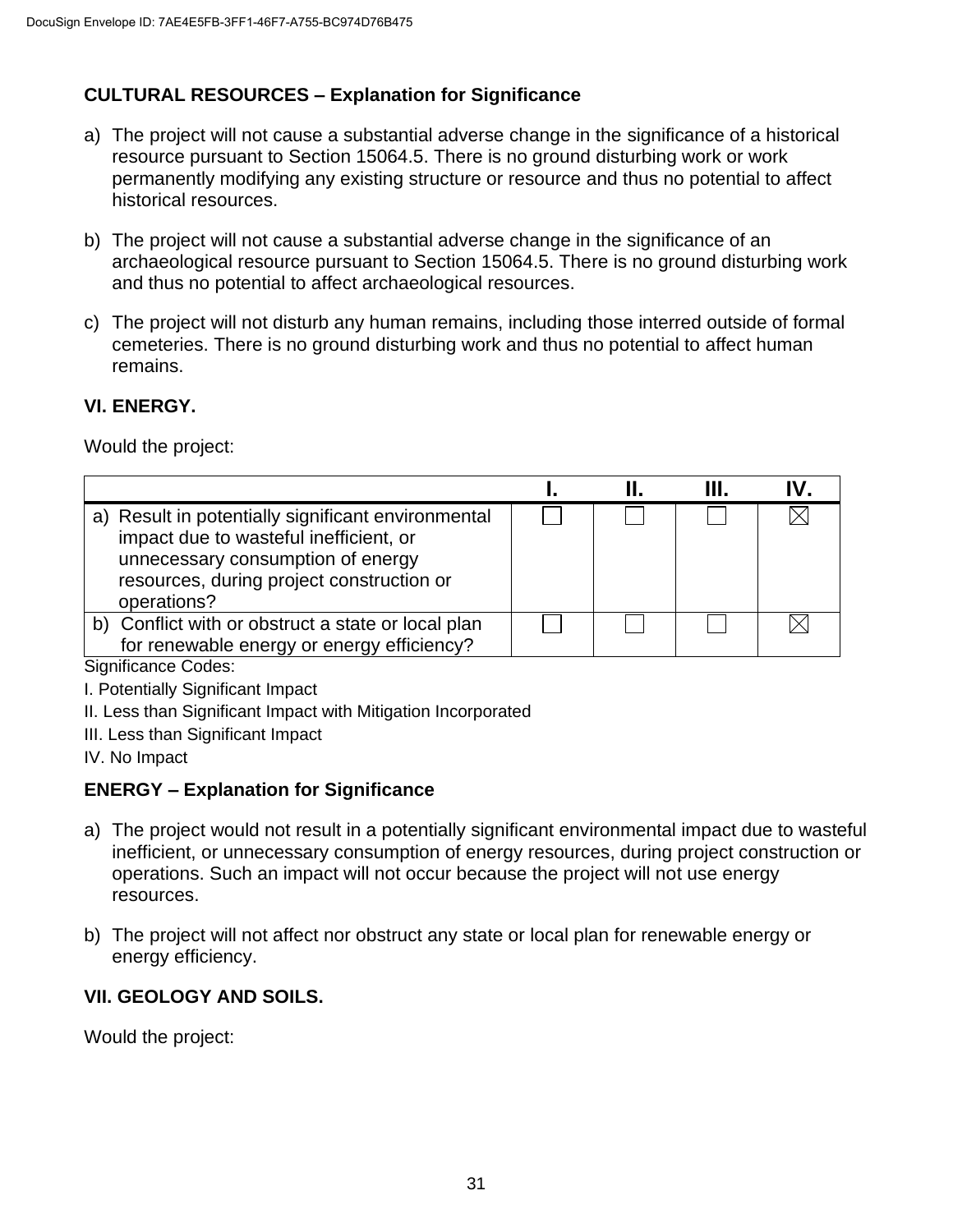|                                                                                                   | Н. | Ш. | IV.         |
|---------------------------------------------------------------------------------------------------|----|----|-------------|
| a) Directly or indirectly cause potential                                                         |    |    |             |
| substantial adverse effects, including the risk of                                                |    |    |             |
| loss, injury, or death involving:                                                                 |    |    |             |
| i) Rupture of a known earthquake fault, as                                                        |    |    | $\boxtimes$ |
| delineated on the most recent Alquist-Priolo                                                      |    |    |             |
| Earthquake Fault Zoning Map issued by the                                                         |    |    |             |
| State Geologist for the area or based on other                                                    |    |    |             |
| substantial evidence of a known fault? Refer to                                                   |    |    |             |
| Division of Mines and Geology Special                                                             |    |    |             |
| Publication 42?                                                                                   |    |    |             |
| ii) Strong seismic ground shaking?                                                                |    |    |             |
| iii) Seismic-related ground failure, including                                                    |    |    |             |
| liquefaction?                                                                                     |    |    |             |
| iv) Landslides?                                                                                   |    |    |             |
| b) Result in substantial soil erosion or the loss of                                              |    |    |             |
| topsoil?                                                                                          |    |    |             |
| c) Be located on a geologic unit or soil that is                                                  |    |    | $\times$    |
| unstable, or that would become unstable as a                                                      |    |    |             |
| result of the project, and potentially result in on-<br>or off-site landslide, lateral spreading, |    |    |             |
| subsidence, liquefaction or collapse?                                                             |    |    |             |
| d) Be located on expansive soil, as defined in                                                    |    |    | $\boxtimes$ |
| Table 18-1-B of the Uniform Building Code                                                         |    |    |             |
| (1994), creating substantial direct or indirect risks                                             |    |    |             |
| to life or property?                                                                              |    |    |             |
| e) Have soils incapable of adequately supporting                                                  |    |    | $\boxtimes$ |
| the use of septic tanks or alternative waste water                                                |    |    |             |
| disposal systems where sewers are not available                                                   |    |    |             |
| for the disposal of waste water?                                                                  |    |    |             |
| f) Directly or indirectly destroy a unique                                                        |    |    | $\boxtimes$ |
| paleontological resource or site or unique                                                        |    |    |             |
| geologic feature?                                                                                 |    |    |             |
|                                                                                                   |    |    |             |

Significance Codes:

I. Potentially Significant Impact

- II. Less than Significant Impact with Mitigation Incorporated
- III. Less than Significant Impact

IV. No Impact

## **GEOLOGY AND SOILS – Explanation for Significance**

a i) The project will not directly or indirectly cause potential substantial adverse effects, including the risk of loss, injury, or death involving rupture of a known earthquake fault, as delineated on the most recent Alquist-Priolo Earthquake Fault Zoning Map issued by the State Geologist for the area, or based on other substantial evidence of a known fault. Such an impact will not occur because the project will not create any structures for human habitation.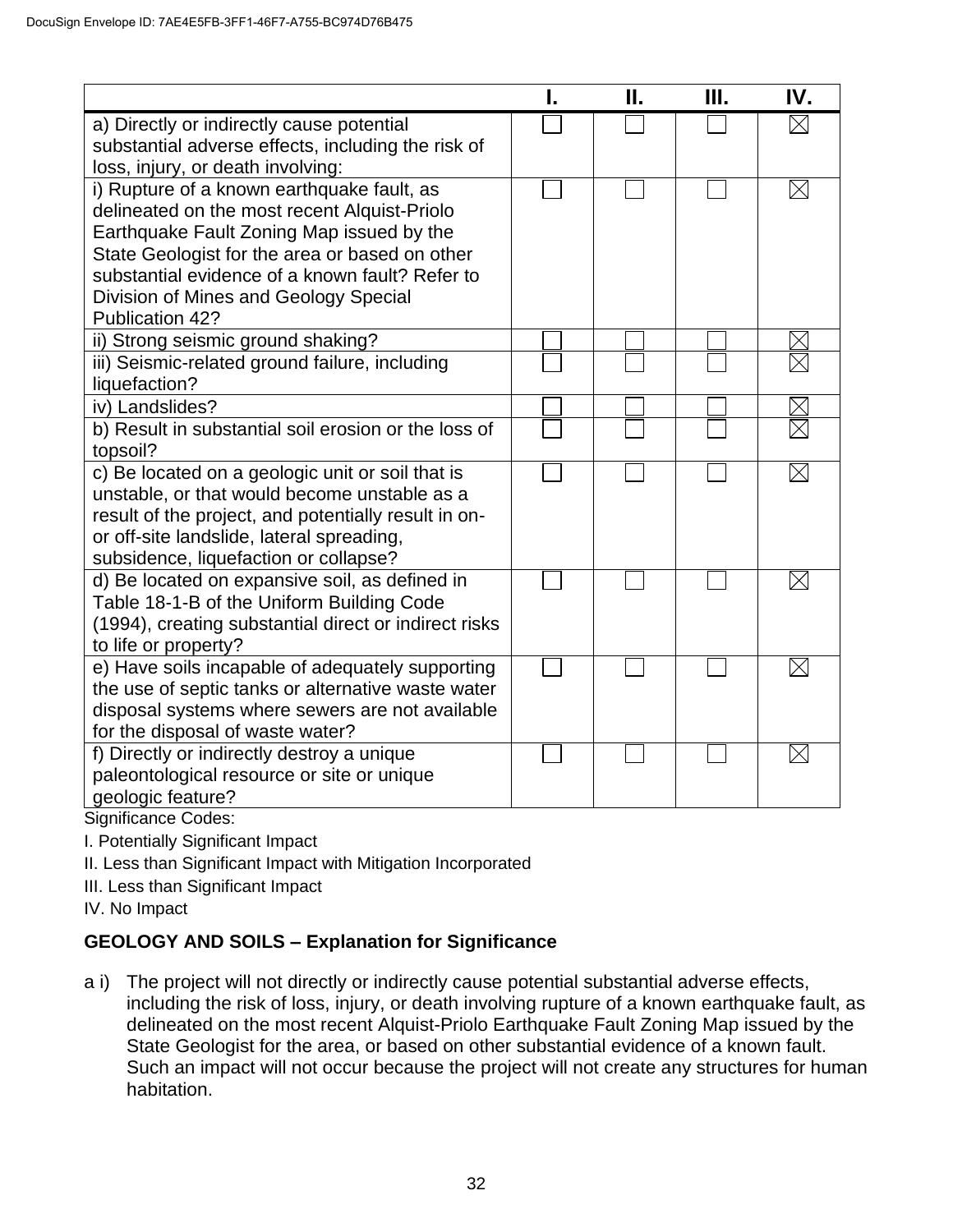- a ii) The project will not directly or indirectly cause potential substantial adverse effects, including the risk of loss, injury, or death involving strong seismic ground shaking. Such an impact will not occur because the project will not create any structures for human habitation.
- a iii) The project will not directly or indirectly cause potential substantial adverse effects, including the risk of loss, injury, or death involving seismic-related ground failure, including liquefaction. Such an impact will not occur because the project will not create any structures for human habitation.
- a iv) The project will not directly or indirectly cause potential substantial adverse effects, including the risk of loss, injury, or death involving landslides. Such an impact will not occur because the project will not create any structures for human habitation.
- b) The project will not result in substantial soil erosion or the loss of topsoil. Such an impact will not occur because the project will not involve any construction, earth moving, or ground clearing activities.
- c) The project will not be located on a geologic unit or soil that is unstable, or that would become unstable and potentially result in on- or off- site landslides, lateral spreading, subsidence, liquefaction, or collapse. Such an impact will not occur because the project will not involve and construction, earth moving, ground clearing, or well drilling.
- d) The project will not be located on expansive soil, as defined in Table 18-1-B of the Uniform Building Code (1994), creating substantial direct or indirect risks to life or property. Such an impact will not occur because the project does not create any structures for human habitation.
- e) The project will not create any sources of waste water requiring a septic system.

## **VIII. GREENHOUSE GAS EMISSIONS.**

Would the project:

| a) Generate greenhouse gas emissions, either<br>directly or indirectly, that may have a significant<br>impact on the environment?      |  |  |
|----------------------------------------------------------------------------------------------------------------------------------------|--|--|
| b) Conflict with an applicable plan, policy or<br>regulation adopted for the purpose of reducing<br>the emissions of greenhouse gases? |  |  |

Significance Codes:

- I. Potentially Significant Impact
- II. Less than Significant Impact with Mitigation Incorporated
- III. Less than Significant Impact

IV. No Impact

## **GREENHOUSE GAS EMISSIONS – Explanation for Significance**

a) The project will not generate greenhouse gas emissions, either directly or indirectly, that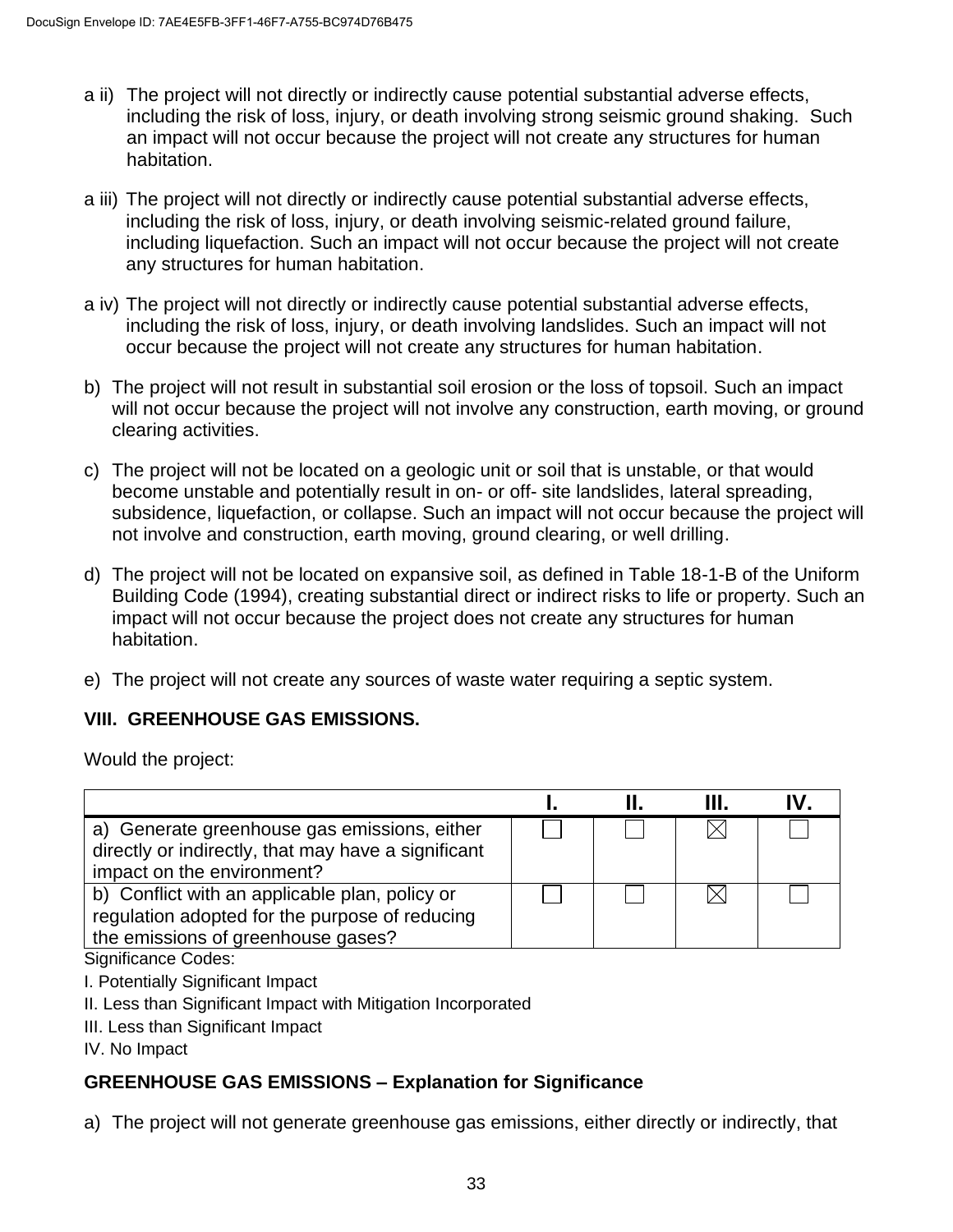may have a significant impact on the environment. The project will not involve construction, land alteration, or land use changes.

#### Changes to District and Special Trout Fishing Regulations

The project proposes to provide additional fishing opportunities on many waters currently regulated under the District General Regulations, Title 14, Section 7.00, and under the Special Fishing Regulations, Title 14, Section 7.50. These additional fishing opportunities include longer fishing seasons. Many waters will open to year-round fishing to provide fishing opportunity in the winter. As a result, the project could result in additional angler trips to many trout waters throughout the state during the extended fishing seasons on these waters. Vehicles that use fuel will be used to access these waters and their internal combustion engines will produce some greenhouse gas (GHG) emissions. However, the number of additional fishing trips to these waters is anticipated to be low because angler effort is much lower in the winter months than in the summer months due to inclement weather conditions and because trout are less active in the winter, which makes catching trout difficult. Therefore, the small amount of GHG emissions resulting from the project would represent a very small increase over emissions occurring under existing regulations and, thus, would not have a significant impact on the environment.

#### Changes to Bass Fishing Regulations

The project proposes to amend the bass regulations on lakes and reservoirs in Lassen, Modoc, and Shasta counties, and on Diamond Valley, Silverwood, Skinner, Trinity, and Trout lakes. These waters will be removed from the bass special regulations and will revert to the statewide standard of open to fishing all year, with a 12-inch minimum size limit, and a five-fish daily bag limit. The proposed regulation changes are not expected to result in an increase in the number of fishing trips to these waters.

#### Changes to Brook Trout Fishing Regulations

The project proposes to add a new Statewide Regulation for Brook Trout which will allow the harvest of up to 10 Brook Trout less than 10 inches per day in all inland trout waters, year-round. This will expand the current Brook Trout bonus bag limit from waters under the North Coast and Sierra District General Regulations to all inland trout waters under the new Statewide Regulations. Although most Brook Trout fisheries occur in the North Coast and Sierra districts, these wilderness fisheries also occur in other areas of the state, but are hard to access for most anglers. Because of the remoteness of the Brook Trout fisheries, the proposed regulation change is not expected to result in an increase in the number of fishing trips to these waters.

b) The project will not conflict with an applicable plan, policy or regulation adopted for the purpose of reducing the emissions of GHG. The project would result in the production of very low GHG emissions.

#### **IX. HAZARDS AND HAZARDOUS MATERIALS.**

Would the project: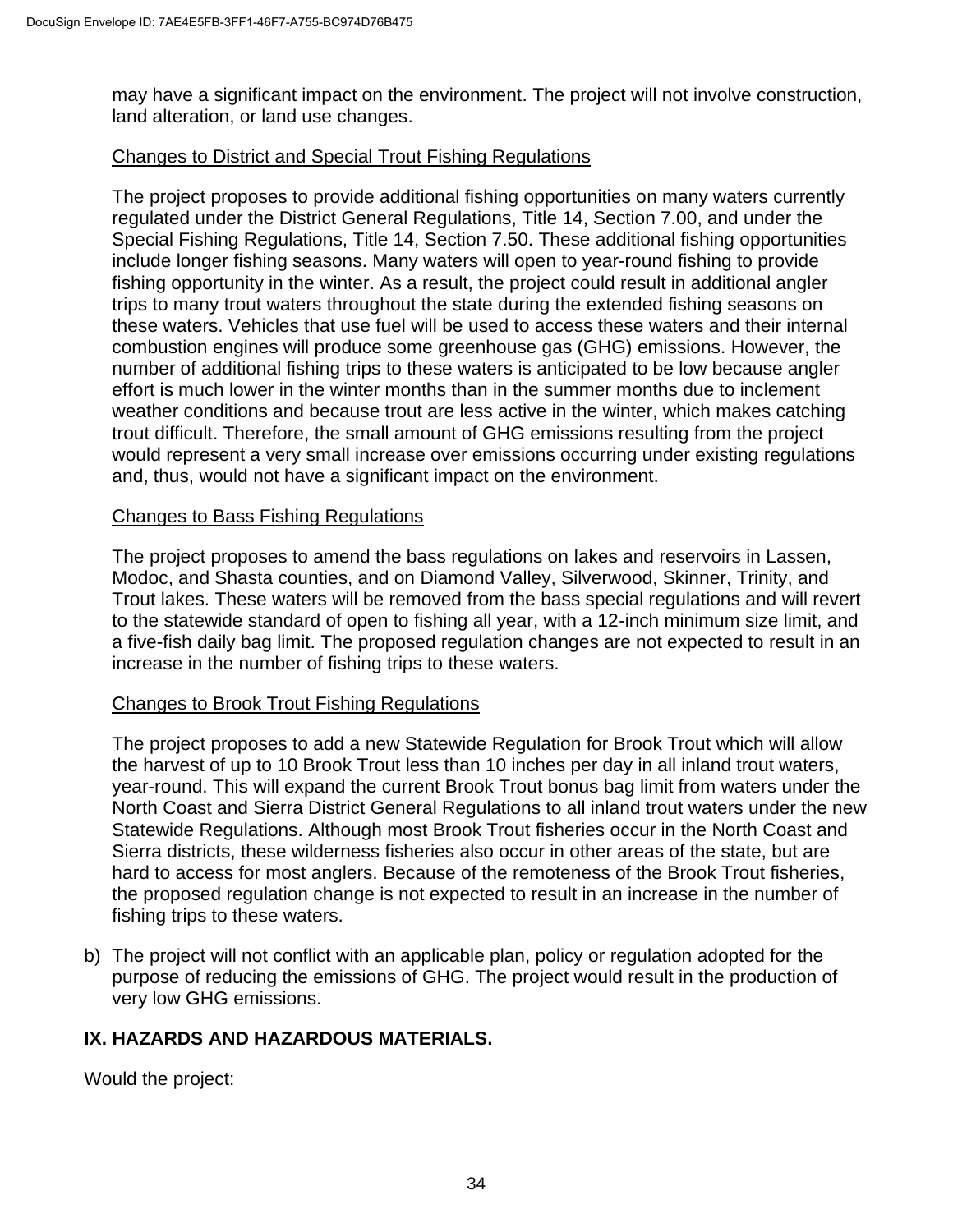|                                                                                                                                                                                                                                                                                                    | Н. | Ш. | IV.         |
|----------------------------------------------------------------------------------------------------------------------------------------------------------------------------------------------------------------------------------------------------------------------------------------------------|----|----|-------------|
| a) Create a significant hazard to the public or the<br>environment through the routine transport, use,<br>or disposal of hazardous materials?                                                                                                                                                      |    |    |             |
| b) Create a significant hazard to the public or the<br>environment through reasonably foreseeable<br>upset and accident conditions involving the<br>release of hazardous materials into the<br>environment?                                                                                        |    |    | $\times$    |
| c) Emit hazardous emissions or handle<br>hazardous or acutely hazardous materials,<br>substances, or waste within one-quarter mile of<br>an existing or proposed school?                                                                                                                           |    |    | $\boxtimes$ |
| d) Be located on a site which is included on a list<br>of hazardous materials sites compiled pursuant<br>to Government Code Section 65962.5 and, as a<br>result, would it create a significant hazard to the<br>public or the environment?                                                         |    |    | $\times$    |
| e) For a project located within an airport land use<br>plan or, where such a plan has not been<br>adopted, within two miles of a public airport or<br>public use airport, would the project result in a<br>safety hazard or excessive noise for people<br>residing or working in the project area? |    |    | $\boxtimes$ |
| f) Impair implementation of or physically interfere<br>with an adopted emergency response plan or<br>emergency evacuation plan?                                                                                                                                                                    |    |    |             |
| g) Expose people or structures, either directly or<br>indirectly, to a significant risk of loss, injury or<br>death involving wildland fires?                                                                                                                                                      |    |    | $\boxtimes$ |

Significance Codes:

I. Potentially Significant Impact

II. Less than Significant Impact with Mitigation Incorporated

III. Less than Significant Impact

IV. No Impact

## **HAZARDS AND HAZARDOUS MATERIALS – Explanation for Significance**

- a) The project will not create a significant hazard to the public or the environment through the routine transport, use, or disposal of hazardous materials. The project will not involve the transport, use, or disposal of hazardous materials.
- b) The project will not create a significant hazard to the public or the environment through reasonably foreseeable upset and accident conditions involving the release of hazardous materials into the environment. The project will not involve the transport, use, or disposal of hazardous materials.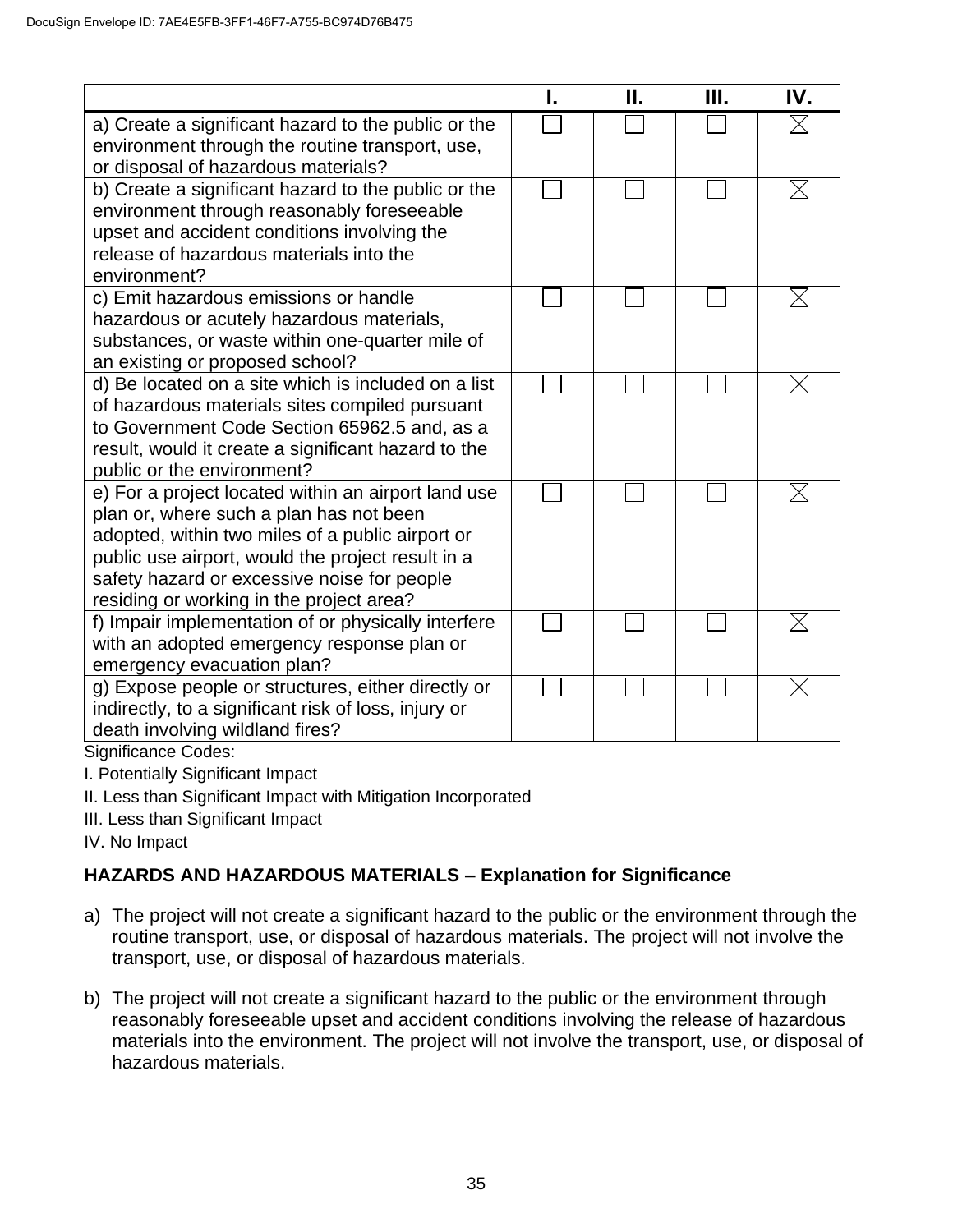- c) The project will not emit hazardous emissions or handle hazardous or acutely hazardous materials, substances, or waste within one-quarter mile of an existing or proposed school. The project will not involve the transport, use, or emission of any hazardous materials.
- d) The project will not be located on any site that is included on a list of hazardous materials sites compiled pursuant to Government Code Section 65962.5.
- e) The project will not be located within an airport land use plan area.
- f) The project will not impair implementation of, or physically interfere with, an adopted emergency response plan or emergency evacuation plan. The project will not involve any construction, land alteration, or land use changes.
- g) The project will not expose people or structures to a significant risk of loss, injury, or death involving wild land fires. The project will not involve any construction, land alteration, or land use changes.

### **X. HYDROLOGY AND WATER QUALITY.**

Would the project:

|                                                                                                                                                                                                                                    | Н. | Ш. | IV.         |
|------------------------------------------------------------------------------------------------------------------------------------------------------------------------------------------------------------------------------------|----|----|-------------|
| a) Violate any water quality standards or waste<br>discharge requirements or otherwise<br>substantially degrade surface or groundwater<br>quality?                                                                                 |    |    |             |
| b) Substantially decrease groundwater supplies<br>or interfere substantially with groundwater<br>recharge such that the project may impede<br>sustainable groundwater management of the<br>basin?                                  |    |    | $\boxtimes$ |
| c) Substantially alter the existing drainage<br>pattern of the site or area, including through<br>the alteration of the course of a stream or<br>river or through the addition of impervious<br>surfaces, in a manner which would: |    |    |             |
| result in substantial erosion or siltation on-<br>i)<br>or off-site?                                                                                                                                                               |    |    |             |
| ii) substantially increase the rate or amount of<br>surface runoff in a manner which would result<br>in flooding on- or offsite;                                                                                                   |    |    |             |
| iii) create or contribute runoff water which<br>would exceed the capacity of existing or<br>planned stormwater drainage system or<br>provide substantial additional sources of<br>pollution runoff; or                             |    |    |             |
| iv) impeded or redirect flood flows?                                                                                                                                                                                               |    |    |             |
| d) In flood hazard, tsunami, or seiche zones, risk<br>release of pollutants due to project inundation?                                                                                                                             |    |    |             |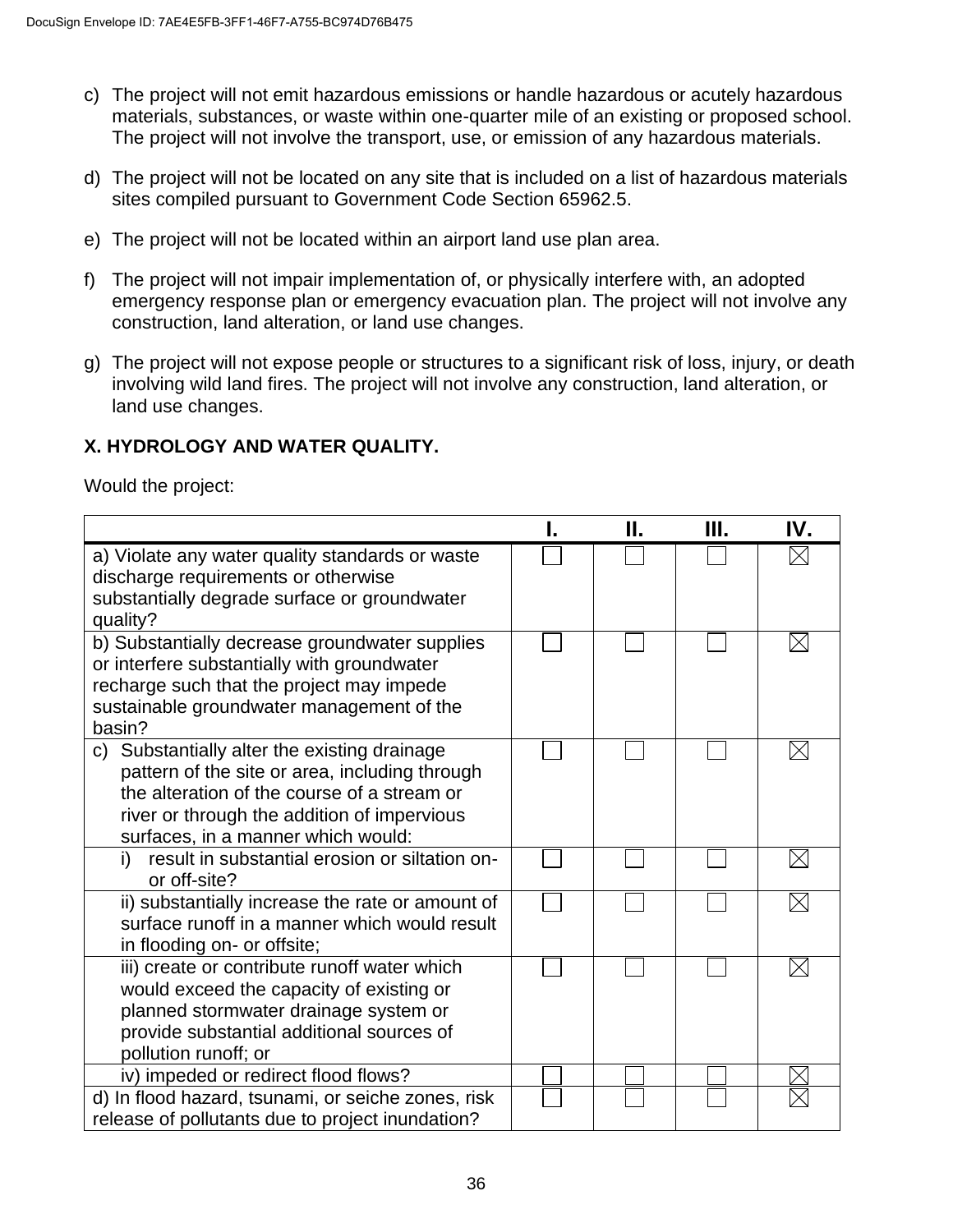| e) Conflict with or obstruct implementation of a<br>water quality control plan or sustainable<br>groundwater management plan? |  |  |
|-------------------------------------------------------------------------------------------------------------------------------|--|--|

Significance Codes:

I. Potentially Significant Impact

II. Less than Significant Impact with Mitigation Incorporated

III. Less than Significant Impact

IV. No Impact

### **HYDROLOGY AND WATER QUALITY – Explanation for Significance**

- a) The project will not violate any water quality standards or waste discharge requirements or otherwise substantially degrade surface or groundwater quality. The project will not involve any construction, land alteration, water use, or water discharge.
- b) The project will not substantially decrease groundwater supplies or interfere substantially with groundwater recharge such that the project may impede sustainable groundwater management of the basin. The project will not involve any construction, land alteration, or groundwater use.
- c i) The project will not substantially alter the existing drainage pattern of the site or area including through the alteration of the course of a stream or river or through the addition of impervious surfaces in a manner which would result in substantial erosion or siltation on- or off-site because the project will not involve any construction or land alteration.
- c ii) The project will not substantially alter the existing drainage pattern of the site or area including through the alteration of the course of a stream or river or through the addition of impervious surfaces in a manner which would result in flooding on- or off-site because the project will not involve any construction or land alteration.
- c iii) The project will not create or contribute runoff water that would exceed the capacity of existing or planned storm-water drainage systems, or provide substantial additional sources of polluted runoff because the project will not involve any construction or land alteration.
- d) In flood hazard, tsunami, or seiche zones, the project would not risk release of pollutants due to project inundation because the project would not involve any construction or land alteration.
- e) The project would not conflict with or obstruct implementation of a water quality control plan or sustainable groundwater management plan. The project will not involve any construction, land alteration, or groundwater use.

### **XI. LAND USE AND PLANNING.**

Would the project:

|                                                                                                   | <br>. | .<br>,,,, | n |
|---------------------------------------------------------------------------------------------------|-------|-----------|---|
| $\overline{\phantom{0}}$<br>⊦established communitv'<br>divide an<br>wsically<br>יאט .<br>. പ<br>ີ |       |           |   |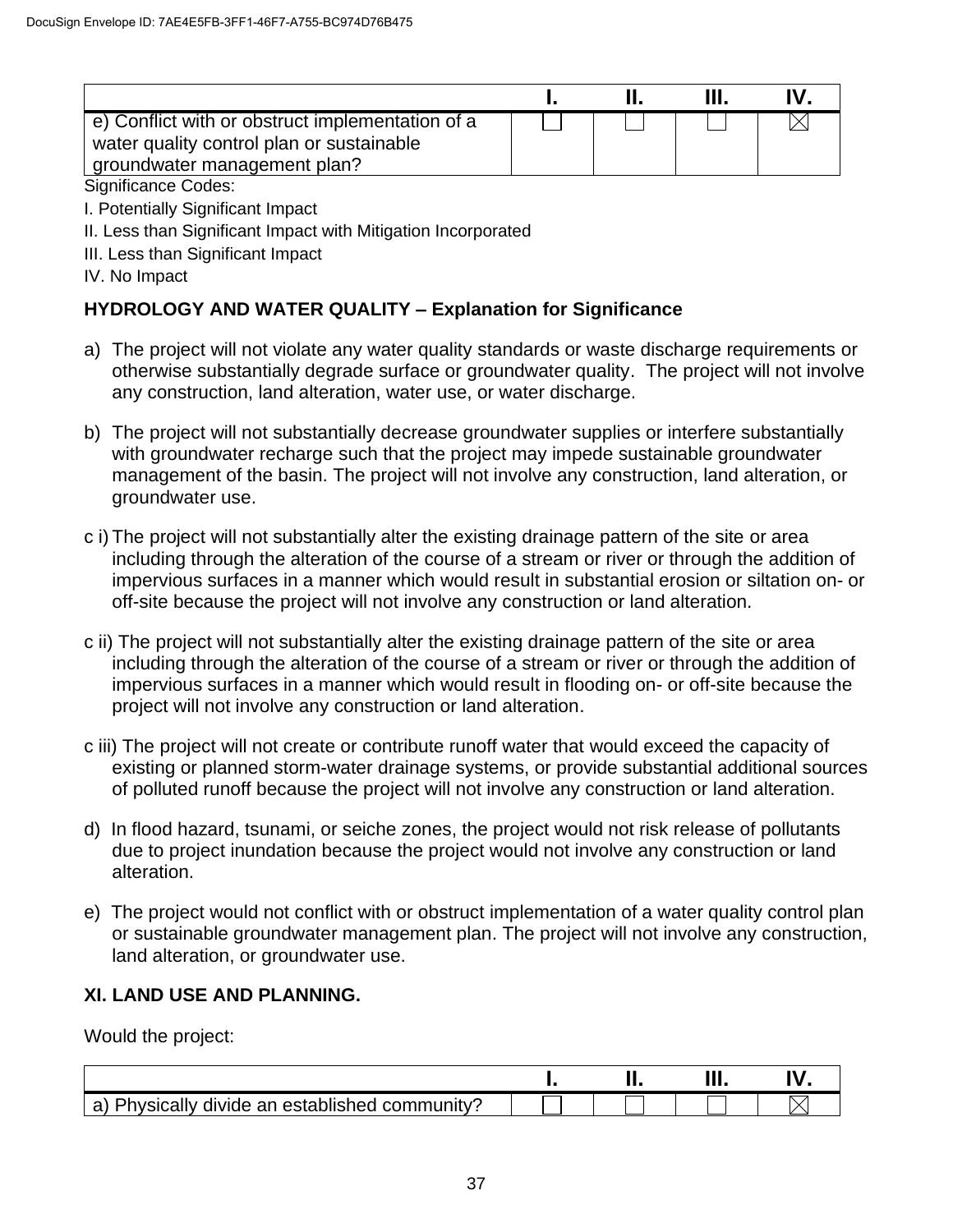|                                                                                                                                                                                            |  | IV |
|--------------------------------------------------------------------------------------------------------------------------------------------------------------------------------------------|--|----|
| b) Cause a significant environmental impact due<br>to a conflict any land use plan, policy, or<br>regulation adopted for the purpose of avoiding or<br>mitigating an environmental effect? |  |    |

#### Significance Codes:

I. Potentially Significant Impact

- II. Less than Significant Impact with Mitigation Incorporated
- III. Less than Significant Impact

IV. No Impact

### **LAND USE AND PLANNING – Explanation for Significance**

- a) The project will not physically divide an established community. The project will not involve any construction, land alteration, or land use changes.
- b) The project does not conflict with any applicable land use plan, policy, or regulation adopted for the purpose of avoiding or mitigating an environmental effect. The project will not involve any construction, land alteration, or land use changes.

#### **XII. MINERAL RESOURCES.**

Would the project

|                                                                                                                                                                                |  | Ш. | IV. |
|--------------------------------------------------------------------------------------------------------------------------------------------------------------------------------|--|----|-----|
| a) Result in the loss of availability of a known<br>mineral resource that would be of value to the<br>region and the residents of the state?                                   |  |    |     |
| b) Result in the loss of availability of a locally<br>important mineral resource recovery site<br>delineated on a local general plan, specific plan<br>or other land use plan? |  |    |     |

Significance Codes:

- I. Potentially Significant Impact
- II. Less than Significant Impact with Mitigation Incorporated
- III. Less than Significant Impact

IV. No Impact

### **MINERAL RESOURCES – Explanation for Significance**

- a) The project will not result in the loss of availability of a known mineral resource that would be of value to the region and the residents of the state. Such an impact will not occur because the project will no excavation or construction will take place.
- b) The project will not result in the loss of availability of a locally important mineral resource recovery site delineated on a local general plan, specific plan, or other land use plan. Such an impact will not occur because no excavation or construction will take place.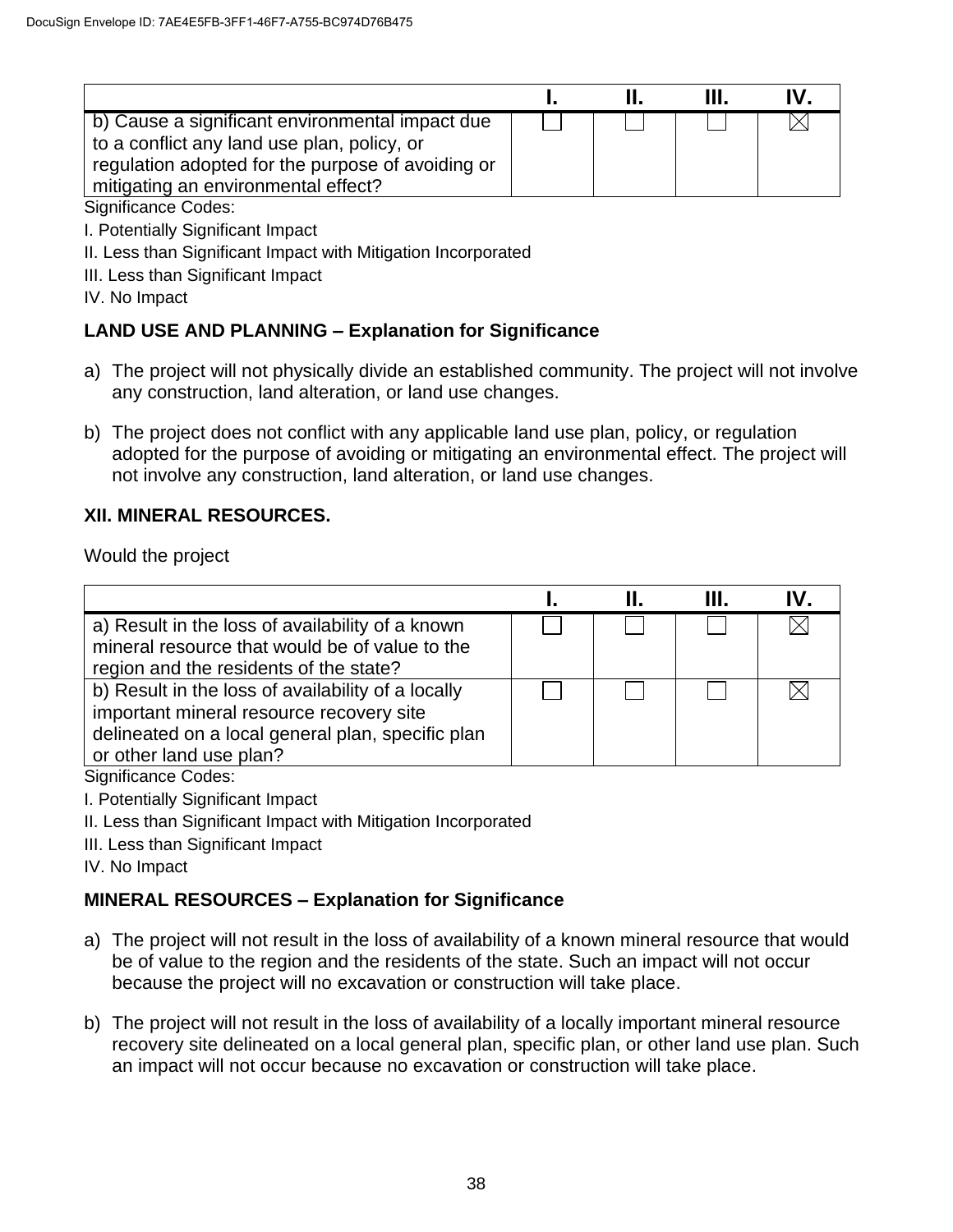#### **XIII. NOISE.**

Would the project result in:

|                                                                                                                                                                                                                                                                                                                             | Н. | Ш. | IV. |
|-----------------------------------------------------------------------------------------------------------------------------------------------------------------------------------------------------------------------------------------------------------------------------------------------------------------------------|----|----|-----|
| a) Generation of a substantial temporary or<br>permanent increase in ambient noise levels in<br>the vicinity of the project in excess of standards<br>established in the local general plan or noise<br>ordinance, or applicable standards of other<br>agencies?                                                            |    |    |     |
| b) Generation of excessive groundborne vibration<br>or groundborne noise levels?                                                                                                                                                                                                                                            |    |    |     |
| c) For a project located within the vicinity of a<br>private airstrip or an airport land use plan or,<br>where such a plan has not been adopted, within<br>two miles of a public airport or public use airport,<br>would the project expose people residing or<br>working in the project area to excessive noise<br>levels? |    |    |     |

Significance Codes:

- I. Potentially Significant Impact
- II. Less than Significant Impact with Mitigation Incorporated
- III. Less than Significant Impact
- IV. No Impact

### **NOISE – Explanation for Significance**

- a) The project will not result in generation of a substantial temporary or permanent increase in ambient noise levels in the vicinity of the project in excess of standards established in the local general plan or noise ordinance, or applicable standards of other agencies. The regulation changes will provide additional angling opportunity, but most waters are not close to residential areas and will not generate noise levels in excess of agency standards.
- b) The project will not result in generation of excessive ground-borne vibration or groundborne noise levels, because no construction or earthmoving activities are involved.
- c) The project will not be located within the vicinity of a private airstrip or an airport use plan or, where such a plan has not been adopted, within two miles of a public airport or public use airport.

### **XIV. POPULATION AND HOUSING.**

Would the project:

|                                                                                                                                             |  | $\mathbf{u}$ |
|---------------------------------------------------------------------------------------------------------------------------------------------|--|--------------|
| a) Induce substantial unplanned population<br>growth in an area, either directly (for example, by<br>proposing new homes and businesses) or |  |              |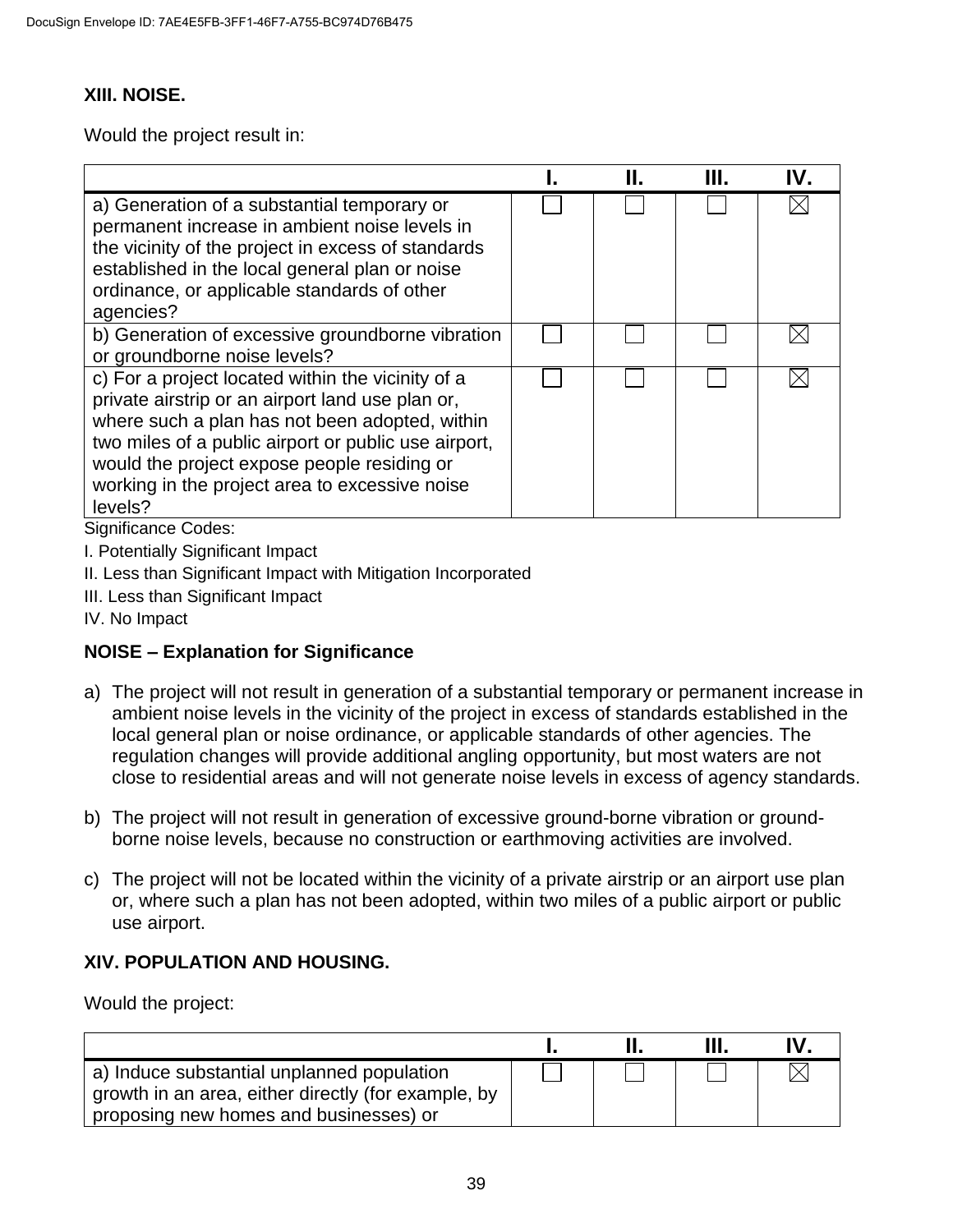| indirectly (for example, through extension of     |  |  |
|---------------------------------------------------|--|--|
| roads or other infrastructure)?                   |  |  |
| b) Displace substantial numbers of existing       |  |  |
| people or housing, necessitating the construction |  |  |
| of replacement housing elsewhere?                 |  |  |

Significance Codes:

I. Potentially Significant Impact

II. Less than Significant Impact with Mitigation Incorporated

III. Less than Significant Impact

IV. No Impact

## **POPULATION AND HOUSING – Explanation for Significance**

- a) The project will not induce substantial unplanned population growth in an area, either directly or indirectly. Such an impact will not occur because the project will not construct any new homes, businesses, roads, or other human infrastructure.
- b) The project will not displace any existing people or housing and will not necessitate the construction of replacement housing elsewhere.

### **XV. PUBLIC SERVICES.**

Would the project:

|                                                                                                                                                                                                                                                                                                                                                                                                                                                     |  | Ш. | IV. |
|-----------------------------------------------------------------------------------------------------------------------------------------------------------------------------------------------------------------------------------------------------------------------------------------------------------------------------------------------------------------------------------------------------------------------------------------------------|--|----|-----|
| a) Would the project result in substantial adverse<br>physical impacts associated with the provision of<br>new or physically altered governmental facilities,<br>need for new or physically altered governmental<br>facilities, the construction of which could cause<br>significant environmental impacts, in order to<br>maintain acceptable service ratios, response<br>times or other performance objectives for any of<br>the public services: |  |    |     |
| Fire protection?                                                                                                                                                                                                                                                                                                                                                                                                                                    |  |    |     |
| Police protection?                                                                                                                                                                                                                                                                                                                                                                                                                                  |  |    |     |
| Schools?                                                                                                                                                                                                                                                                                                                                                                                                                                            |  |    |     |
| Parks?                                                                                                                                                                                                                                                                                                                                                                                                                                              |  |    |     |
| Other public facilities?                                                                                                                                                                                                                                                                                                                                                                                                                            |  |    |     |

Significance Codes:

I. Potentially Significant Impact

II. Less than Significant Impact with Mitigation Incorporated

III. Less than Significant Impact

IV. No Impact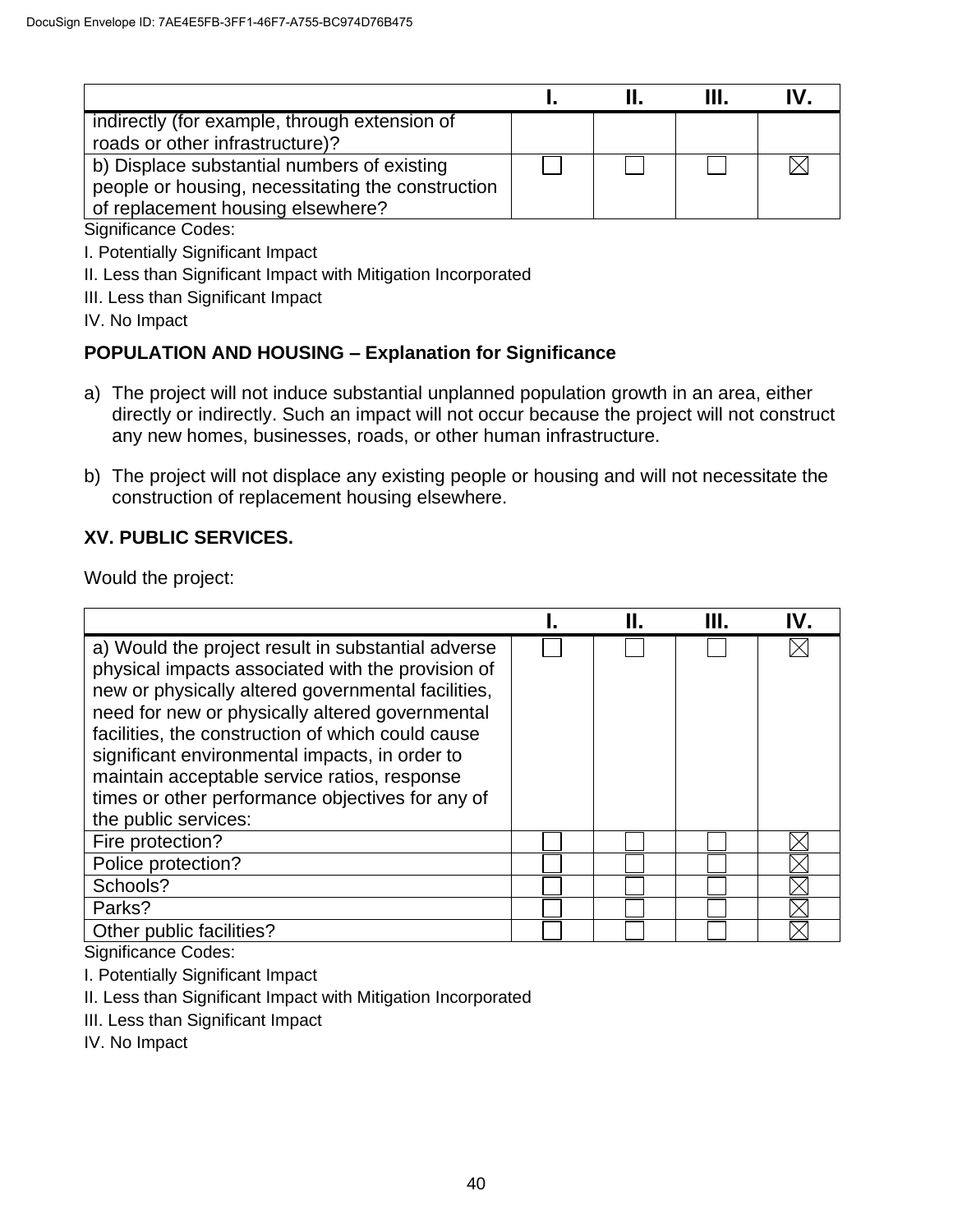# **PUBLIC SERVICES – Explanation for Significance**

a) The project will not have any significant environmental impacts associated with new or physically altered governmental facilities. The project will not involve any construction, land alteration, or land use changes.

### **XVI. RECREATION.**

Would the project:

|                                                                                                                                                                                                                            | Н. | Ш. | IV. |
|----------------------------------------------------------------------------------------------------------------------------------------------------------------------------------------------------------------------------|----|----|-----|
| a) Would the project increase the use of existing<br>neighborhood and regional parks or other<br>recreational facilities such that substantial<br>physical deterioration of the facility would occur<br>or be accelerated? |    |    |     |
| b) Does the project include recreational facilities<br>or require the construction or expansion of<br>recreational facilities which might have an<br>adverse physical effect on the environment?                           |    |    |     |
| Significance Codes:                                                                                                                                                                                                        |    |    |     |

I. Potentially Significant Impact

II. Less than Significant Impact with Mitigation Incorporated

III. Less than Significant Impact

IV. No Impact

# **RECREATION – Explanation for Significance**

a) The project will not increase the use of existing neighborhood and regional parks or other recreational facilities such that substantial physical deterioration of the facility would occur or be accelerated.

### Changers to District and Special Trout Fishing Regulations

The project proposes to liberalize sport fishing regulations on many inland trout waters currently regulated under the District General Regulations, Title 14, Section 7.00, and under the Special Fishing Regulations, Title 14, Section 7.50. This includes extending the fishing seasons on many streams currently regulated under the District General Regulations and on approximately 50 streams and 20 lakes regulated under the Special Fishing Regulations. Most of these waters close to fishing on November 15 to protect fall and spring spawning trout. To provide an opportunity for fishing in the winter, the project proposes to extend the fishing seasons on these waters through February or April, with only catch and release fishing allowed on most waters to protect spawning fish. In addition, the project proposes to open five special regulation waters that are currently closed to fishing.

The project will likely result in additional fishing trips to those waters with new or extended fishing seasons. However, the number of fishing trips is expected to be low because: (1) most of the waters are located in sparsely populated areas of the state, (2) many waters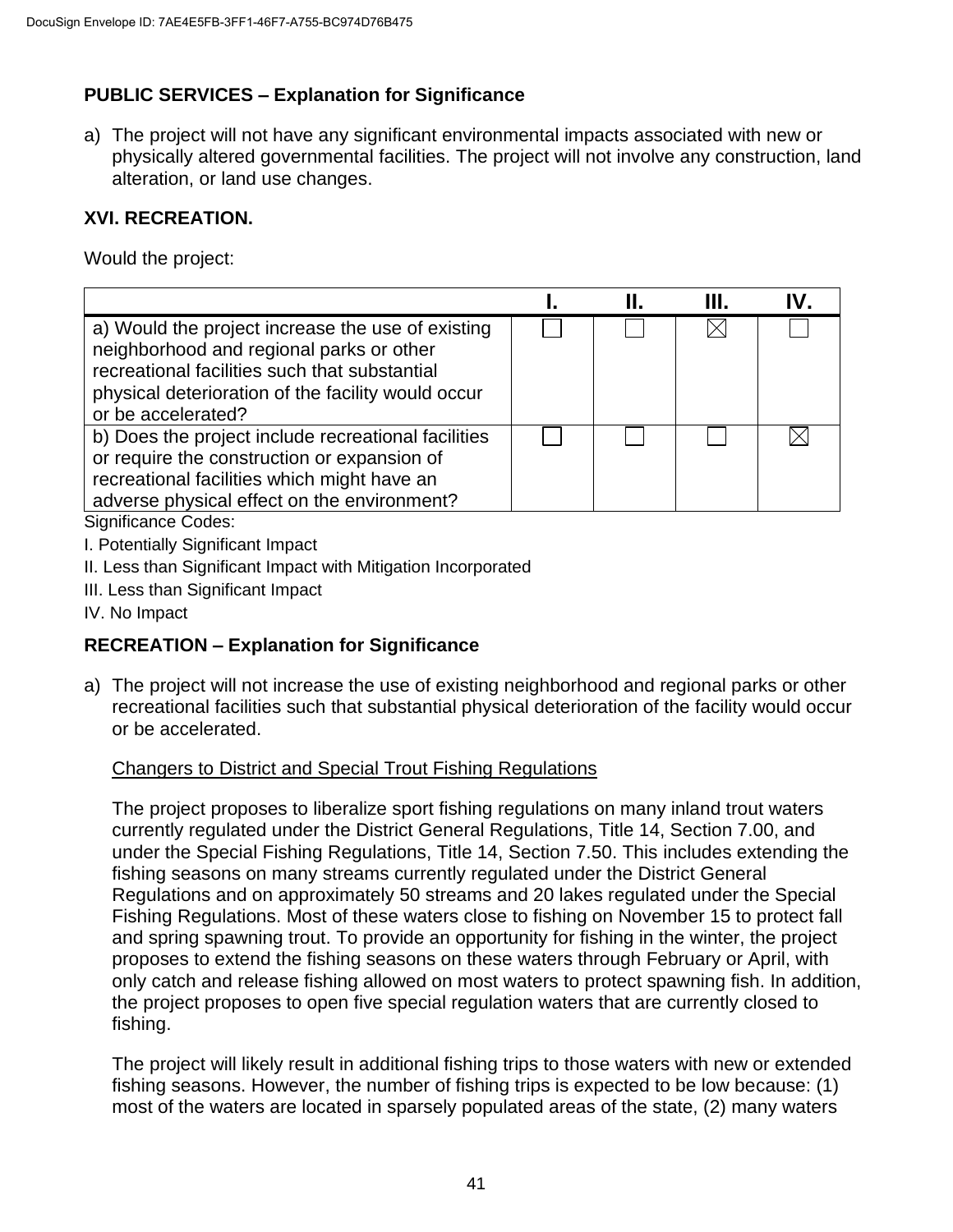are in remote areas, some of which are not easily accessible, if at all, in the winter, and (3) trout anglers are less likely to fish during the winter because cold weather and marginal water temperatures make catching trout difficult. While some anglers will take advantage of the new fishing opportunities, existing facilities such as boat ramps and parking lots utilized by anglers are designed for such use and no deterioration would occur or be accelerated. Additionally, the project will not require any new facilities or repurposing of existing facilities.

#### Changes to Bass Fishing Regulations

The project proposes to amend the bass regulations on lakes and reservoirs in Lassen, Modoc, and Shasta counties, and on Diamond Valley, Silverwood, Skinner, Trinity, and Trout lakes. Currently, lakes and reservoirs in Lassen, Modoc, and Shasta counties are open to fishing year-round, with a five fish bag limit and no size limit for bass. Diamond Valley, Silverwood, and Skinner lakes are also open to fishing year-round with a five fish bag limit, but with a 15-inch minimum size limit. Trinity Lake is open to fishing year-round with a five fish bag limit from June 1 through the last day in February and a two fish bag limit from March 1 through May 31. Trout Lake is open only weekends and Wednesdays form the last Saturday in April through September 30, with a 22-inch minimum size limit, and one fish bag limit. These waters will be removed from the bass special regulations and will revert to the statewide standard under subsection 5.00(a) of open to fishing all year, with a 12-inch minimum size limit, and a five-fish daily bag limit. Except for Trinity Lake and Trout Lake, the fishing seasons and bag limits on these waters will not change. As a result, the project is not expected to result in additional angler/visitor trips to these waters. The project would increase the bag limit on Trinity Lake from two fish to five fish from March through May. As a result, the number of angler trips to the lake could increase during this time. However, because the culture within the bass fishing community is predominantly catch and release, the number of additional anglers/visitors to the lake is expected to be low. Also, while the regulations on Trout Lake will be changed to the Statewide Regulation for trout, the Department's Lands Division manages access to the lake. As a result, the project is not expected to result in a significant increase in the number of anglers/visitors to these waters. Therefore, the project would not have a significant impact on recreation.

#### Changes to Brook Trout Fishing Regulations

The project proposes to add a new Statewide Regulation for Brook Trout which will allow the harvest of up to 10 Brook Trout less than 10 inches per day in all inland trout waters, year-round. This will expand the current Brook Trout bonus bag limit from waters under the North Coast and Sierra District General Regulations to all inland trout waters under the new Statewide Regulations. Although most Brook Trout fisheries occur in the North Coast and Sierra districts, these wilderness fisheries also occur in other areas of the state, but are hard to access for most anglers. Because of the remoteness of the Brook Trout fisheries, the proposed regulation change is not expected to result in an increase in anglers/visitors to these waters. Moreover, Brook Trout waters are located primarily in the backcountry where there are no recreational facilities. Therefore, the proposed changes to the Brook Trout regulations will not require any new facilities or the repurposing of existing facilities.

b) The project does not require construction or expansion of recreational facilities.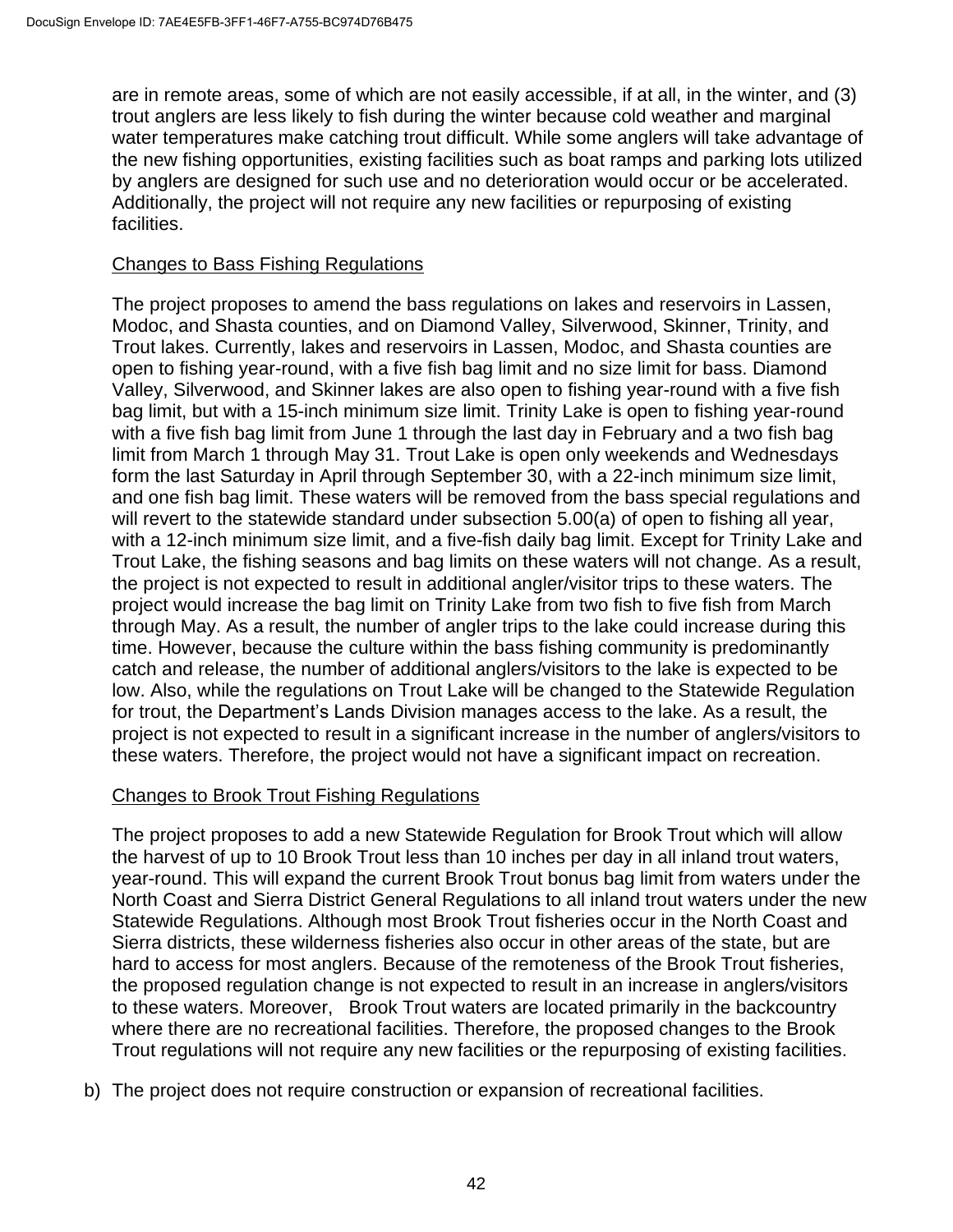# **XVII. TRANSPORTATION.**

Would the project:

|                                                                                                                                                                           |  | Ш. | IV. |
|---------------------------------------------------------------------------------------------------------------------------------------------------------------------------|--|----|-----|
| a) Conflict with a plan, ordinance or policy<br>addressing the circulation system, including<br>transit, roadway, bicycle and pedestrian<br>facilities?                   |  |    |     |
| b) Would the project conflict or be inconsistent<br>with CEQA Guidelines section 15064.3<br>subdivision (b)?                                                              |  |    |     |
| c) Substantially increase hazards due to a<br>geometric design feature (e.g., sharp curves or<br>dangerous intersections) or incompatible uses<br>(e.g., farm equipment)? |  |    | ΙX  |
| d) Result in inadequate emergency access?                                                                                                                                 |  |    |     |
| Significance Codes:                                                                                                                                                       |  |    |     |
| <b>I</b> Dotantially Cianificant Impact                                                                                                                                   |  |    |     |

I. Potentially Significant Impact

II. Less than Significant Impact with Mitigation Incorporated

III. Less than Significant Impact

IV. No Impact

### **TRANSPORTATION – Explanation for Significance**

- a) The project will not conflict with a program, plan, ordinance, or policy addressing the circulation system, including transit, roadway, bicycle, and pedestrian facilities. The project involves no land use or transportation system modifications.
- b) The project will not conflict or be inconsistent with CEQA Guidelines section 15064.3 subdivision (b), which pertains to vehicle miles traveled.

#### Changers to District and Special Trout Fishing Regulations

The project proposes to liberalize sport fishing regulations on many inland trout waters currently regulated under the District General Regulations, Title 14, Section 7.00, and under the Special Fishing Regulations, Title 14, Section 7.50. This includes extending the fishing seasons on many streams currently regulated under the District General Regulations and on approximately 50 streams and 20 lakes regulated under the Special Fishing Regulations. Most of these waters close to fishing on November 15 to protect fall and spring spawning trout. To provide an opportunity for fishing in the winter, the project proposes to extend the fishing seasons on these waters through February or April, with only catch and release fishing allowed on most waters to protect spawning fish. In addition, the project proposes to open five special regulation waters that are currently closed to fishing.

The project will likely result in additional fishing trips to those waters with new or extended fishing seasons. However, the number of additional fishing trips during winter is expected to be low because: (1) most of the waters are located in sparsely populated areas of the state,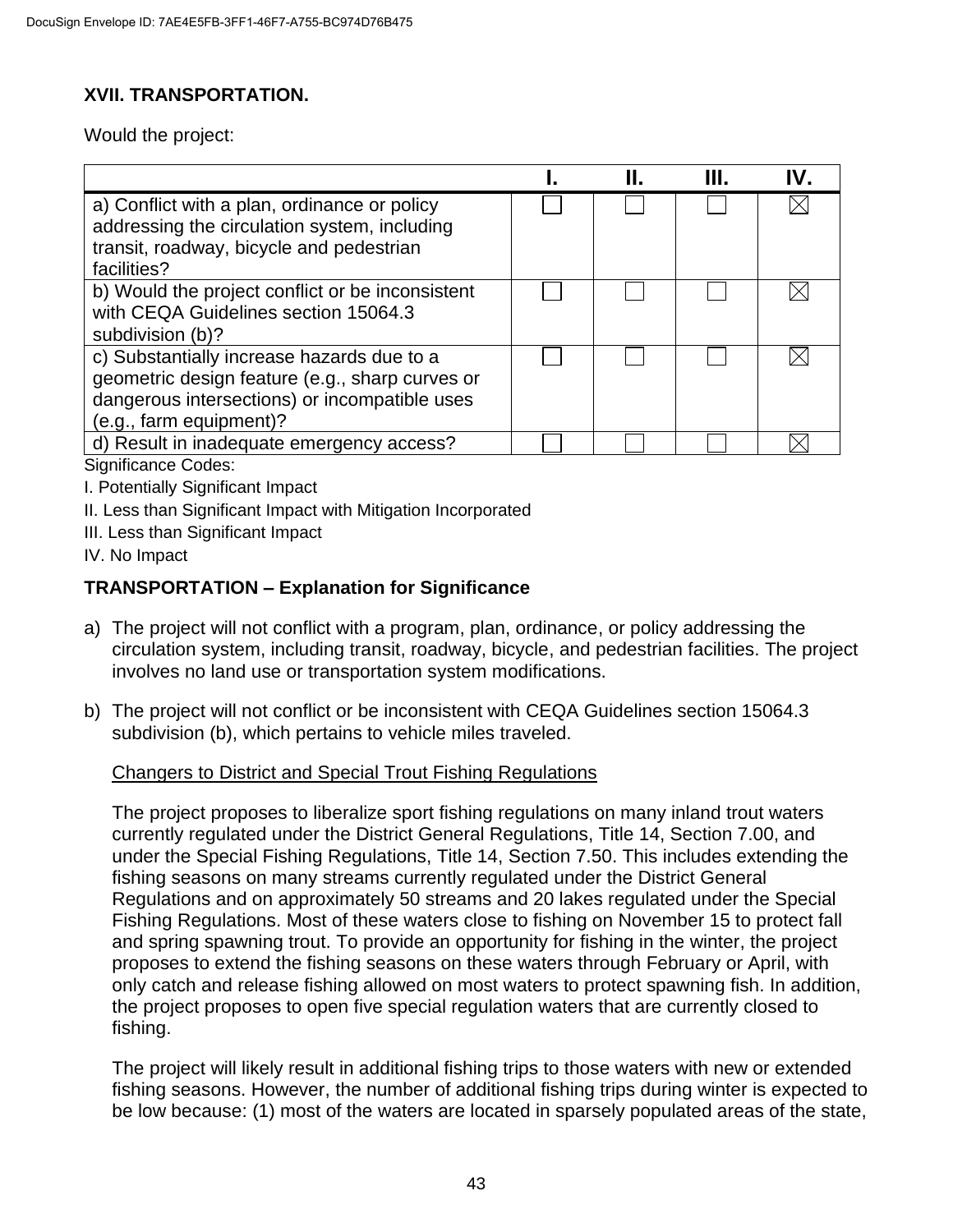(2) many waters are in remote areas, some of which are not easily accessible, if at all, in the winter, and (3) trout anglers are less likely to fish during the winter because cold weather and marginal water temperatures make catching trout difficult. While some anglers will take advantage of the new opportunity for winter fishing, the amount of vehicle miles traveled by recreational anglers should not change substantially under the proposed regulations.

#### Changes to Bass Fishing Regulations

The project proposes to amend the bass regulations on lakes and reservoirs in Lassen, Modoc, and Shasta counties, and on Diamond Valley, Silverwood, Skinner, Trinity, and Trout lakes. Currently, lakes and reservoirs in Lassen, Modoc, and Shasta counties are open to fishing year-round, with a five fish bag limit and no size limit for bass. Diamond Valley, Silverwood, and Skinner lakes are also open to fishing year-round with a five fish bag limit, but with a 15-inch minimum size limit. Trinity Lake is open to fishing year-round with a five fish bag limit from June 1 through the last day in February and a two fish bag limit from March 1 through May 31. Trout Lake is open only weekends and Wednesdays form the last Saturday in April through September 30, with a 22-inch minimum size limit, and one fish bag limit. These waters will be removed from the bass special regulations and will revert to the statewide standard of open to fishing all year, with a 12-inch minimum size limit, and a five-fish daily bag limit. Except on Trinity and Trout lakes, the current fishing seasons and bag limits on these waters will not change. As a result, the number of fishing trips to these waters is not expected to increase. The proposed bag limit increase on Trinity Lake from two fish to five fish from March through May is also not expected to result in more fishing trips as the culture within the bass fishing community is predominantly catch and release. While the regulations on Trout Lake will be changed to the Statewide Regulation for trout, the Department's Lands Division manages access to lake including via a Lands Pass or other requirement pursuant to regulations for Wildlife Areas. Consequently, the proposed changes to the bass regulations are not expected to result in a substantial increase in the number of fishing trips to these waters. Therefore, the amount of vehicle miles traveled by recreational anglers should not change substantially under the proposed regulations.

### Changes to Brook Trout Fishing Regulations

The project proposes to add a new Statewide Regulation for Brook Trout which will allow the harvest of up to 10 Brook Trout less than 10 inches per day in all inland trout waters, year-round. This will expand the current Brook Trout bonus bag limit from waters under the North Coast and Sierra District General Regulations to all inland trout waters under the new Statewide Regulations. Although most Brook Trout fisheries occur in the North Coast and Sierra districts, these wilderness fisheries also occur in other areas of the state, but are hard to access for most anglers. Because of the remoteness of the Brook Trout fisheries, this change is not expected to result in an increase in the number of fishing trips to these waters. Thus, the amount of vehicle miles traveled by recreational anglers should not change substantially under the proposed regulations.

c) The project will not increase hazards due to a geometric design feature or incompatible uses with equipment. There will be no land use or transportation system modifications.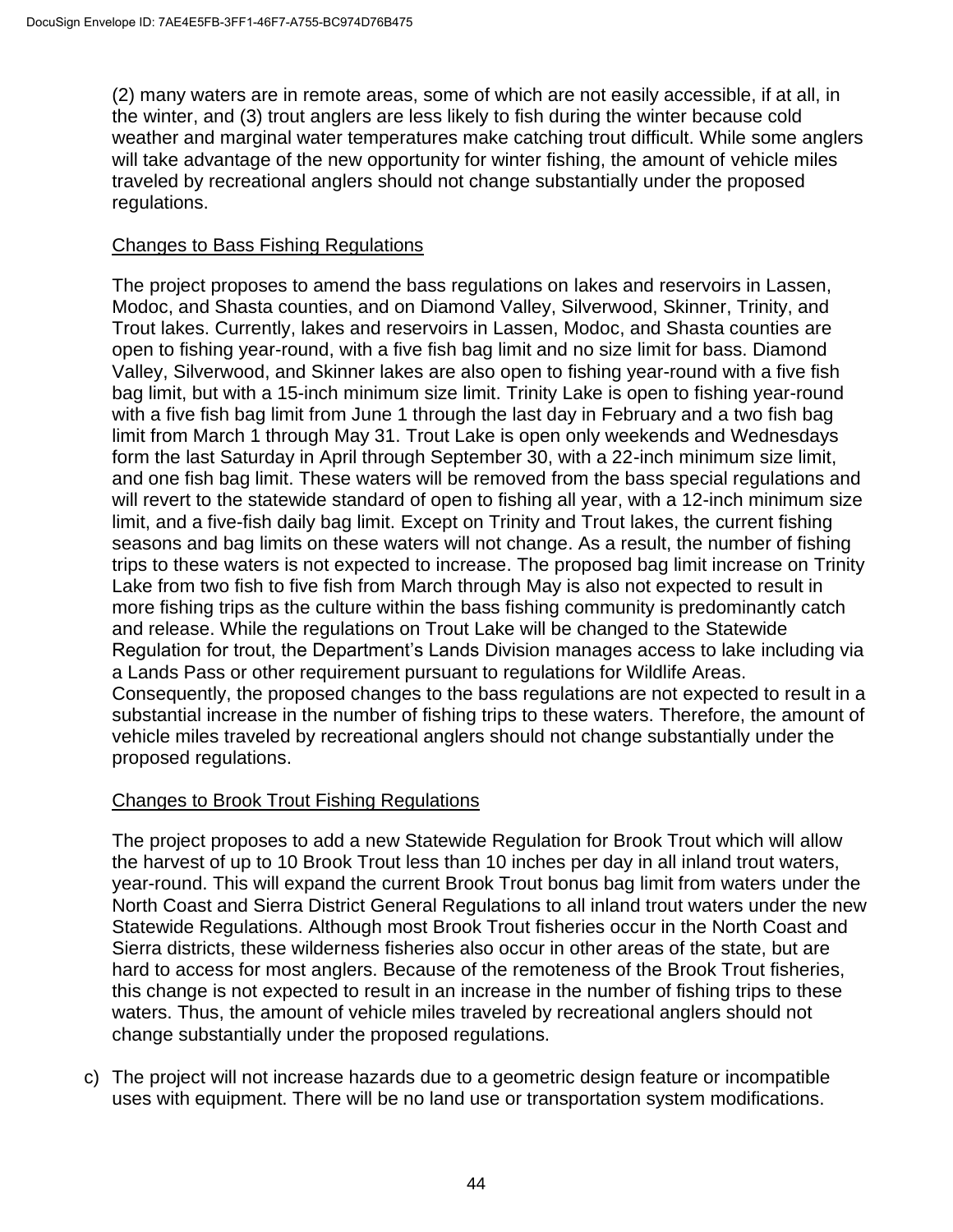d) The project will not result in inadequate emergency access. The project involves no land use or transportation system modifications.

## **XVIII. TRIBAL CULTURAL RESOURCES.**

Would the project:

|                                                                                                                                                                                                                                                                                                                                                                                                                                                                          | Н. | Ш.          | IV. |
|--------------------------------------------------------------------------------------------------------------------------------------------------------------------------------------------------------------------------------------------------------------------------------------------------------------------------------------------------------------------------------------------------------------------------------------------------------------------------|----|-------------|-----|
| a) Would the project cause a substantial adverse<br>change in the significance of a tribal cultural<br>resource, defined in Public Resources Code<br>section 21074 as either a site, feature, place,<br>cultural landscape that is geologically defined in<br>terms of the size and scope of the landscape,<br>sacred place, or object with cultural value to a<br>California Native American tribe, and that is:                                                        |    |             |     |
| i) Listed or eligible for listing in the California<br>Register of Historical Resources, or in a local<br>register of historical resources as defined in<br>Public Resources Code section 5020.1(k), or                                                                                                                                                                                                                                                                  |    |             |     |
| ii) A resource determined by the lead agency, in<br>its discretion and supported by substantial<br>evidence, to be significant pursuant to criteria set<br>forth in subdivision (c) of Public Resources Code<br>section 5024.1. In applying the criteria set forth<br>in subdivision (c) of Public Resources Code<br>section 5024.1, the lead agency shall consider<br>the significance of the resource to a California<br>Native American tribe.<br>Cianificanos Cadao: |    | $\boxtimes$ |     |

Significance Codes:

I. Potentially Significant Impact

II. Less than Significant Impact with Mitigation Incorporated

III. Less than Significant Impact

IV. No Impact

# **TRIBAL CULTURAL RESOURCES – Explanation for Significance**

- a) The project will not cause a substantial adverse change in the significance of a tribal cultural resource that is listed or eligible for listing in the California Register of Historical Resources, or in a local register of historical resources as defined in Public Resources Code section 5020.1(k). There is no ground disturbing work and thus no potential to affect tribal cultural resources.
- b) The project will not cause a substantial adverse change in the significance of a tribal cultural resource that is determined by the lead agency, in its discretion and supported by substantial evidence, to be significant pursuant to criteria set forth in subdivision (c) of Public Resources Code section 5024.1. There is no ground disturbing work for this project. While various Tribes consider certain fish species to be tribal cultural resources, the impacts to fish species addressed in this regulation are expected to be less than significant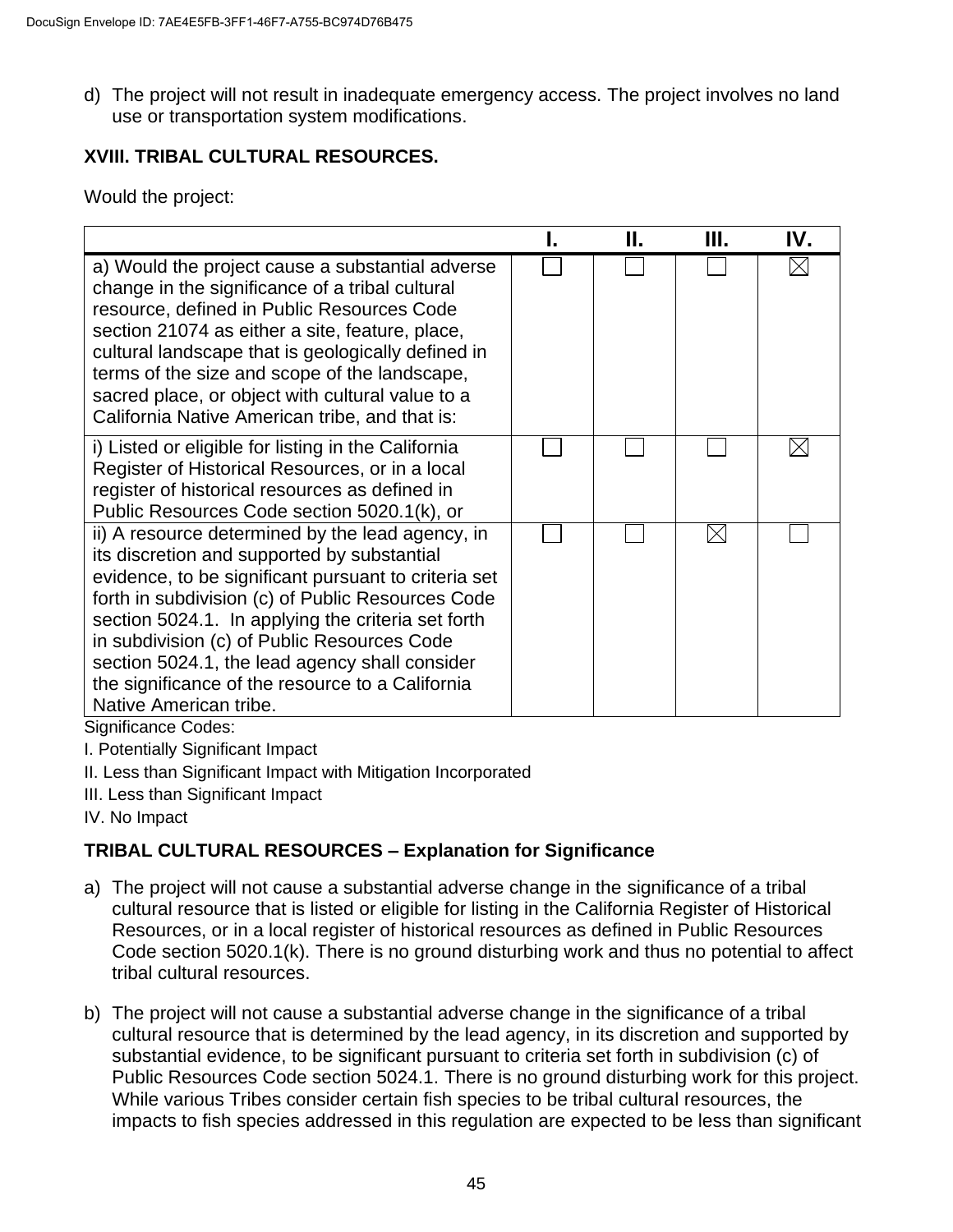as discussed above. Thus, the project would not have a significant impact on tribal cultural resources.

## **XIX. UTILITIES AND SERVICE SYSTEMS.**

Would the project:

|                                                                                                                                                                                                                                                                                                        | Н. | Ш. | IV. |
|--------------------------------------------------------------------------------------------------------------------------------------------------------------------------------------------------------------------------------------------------------------------------------------------------------|----|----|-----|
| a) Require or result in the relocation or<br>construction of new or expanded water,<br>wastewater treatment or storm water drainage,<br>electric power, natural gas, or<br>telecommunications facilities, the construction or<br>relocation of which could cause significant<br>environmental effects? |    |    |     |
| b) Have sufficient water supplies available to<br>serve the project and reasonable foreseeable<br>future development during normal, dry, and<br>multiple dry years?                                                                                                                                    |    |    |     |
| c) Result in a determination by the wastewater<br>treatment provider which serves or may serve the<br>project that it has adequate capacity to serve the<br>project's projected demand in addition to the<br>provider's existing commitments?                                                          |    |    |     |
| d) Generate solid waste in excess of State or<br>local standards, or in excess of the capacity of<br>local infrastructure, or otherwise impair the<br>attainment of solid waste reduction goals?                                                                                                       |    |    |     |
| e) Comply with federal, state, and local<br>management and reduction statutes and<br>regulations related to solid waste?                                                                                                                                                                               |    |    |     |

Significance Codes:

I. Potentially Significant Impact

- II. Less than Significant Impact with Mitigation Incorporated
- III. Less than Significant Impact

IV. No Impact

### **UTILITIES AND SERVICE SYSTEMS – Explanation for Significance**

- a) The project will not require or result in the relocation or construction of new or expanded water, wastewater treatment or storm water drainage, electric power, natural gas, or telecommunication facilities. There will be no construction or land alteration.
- b) The project requires no new water supplies.
- c) The project will not produce wastewater.
- d) The project will not generate solid waste. Thus, the project will be in compliance with State and local standards for solid waste.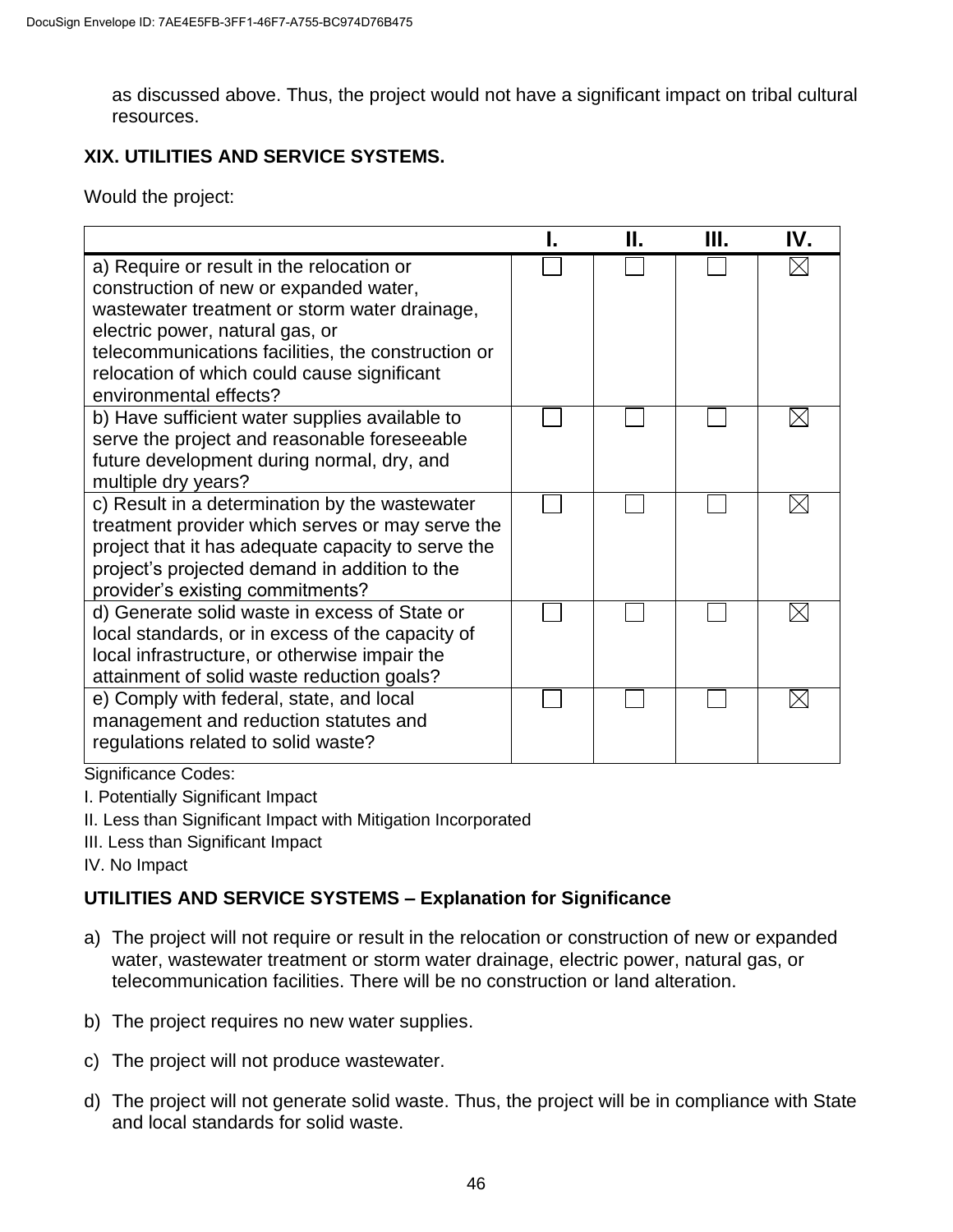e) The project will not create solid waste. Thus, the project will be in compliance with federal, state, and local management and reduction statutes and regulations related to solid waste.

### **XX. WILDFIRE.**

If located in or near state responsibility areas or lands classified as very high fire hazard severity zones, would the project:

|                                                                                                                                                                                                                                                                                    | Н. | Ш. | IV. |
|------------------------------------------------------------------------------------------------------------------------------------------------------------------------------------------------------------------------------------------------------------------------------------|----|----|-----|
| a) Substantially impair an adopted emergency<br>response plan or emergency evacuation plan?                                                                                                                                                                                        |    |    |     |
| b) Due to slope, prevailing winds, and other<br>factors, exacerbate wildfire risks, and thereby<br>expose project occupants to, pollutant<br>concentrations from a wildfire or the uncontrolled<br>spread of a wildfire?                                                           |    |    |     |
| c) Require the installation or maintenance of<br>associated infrastructure (such as roads, fuel,<br>breaks, emergency water sources, power lines or<br>other utilities) that may exacerbate fire risk or that<br>may result in temporary or ongoing impacts to<br>the environment. |    |    |     |
| d) Expose people or structures to significant<br>risks, including downslope or downstream<br>flooding or landslides, as a result of runoff, post-<br>fire slope instability, or drainage changes?                                                                                  |    |    |     |

Significance Codes:

- I. Potentially Significant Impact
- II. Less than Significant Impact with Mitigation Incorporated
- III. Less than Significant Impact

IV. No Impact

### **WILDFIRE – Explanation for Significance**

- a) The project will not substantially impair an adopted emergency response plan or emergency evacuation plan because it will not regularly or substantially add to the number of anglers or vehicles in an area with such a plan and does not involve any construction or earth moving activity.
- b) The project will not exacerbate wildfire risks due to slope, prevailing winds, and other factors.
- c) The regulation changes that comprise the project do not involve the installation or maintenance of any infrastructure.
- d) The regulations changes that comprise the project will not result in runoff, post-fire slope instability, or drainage changes.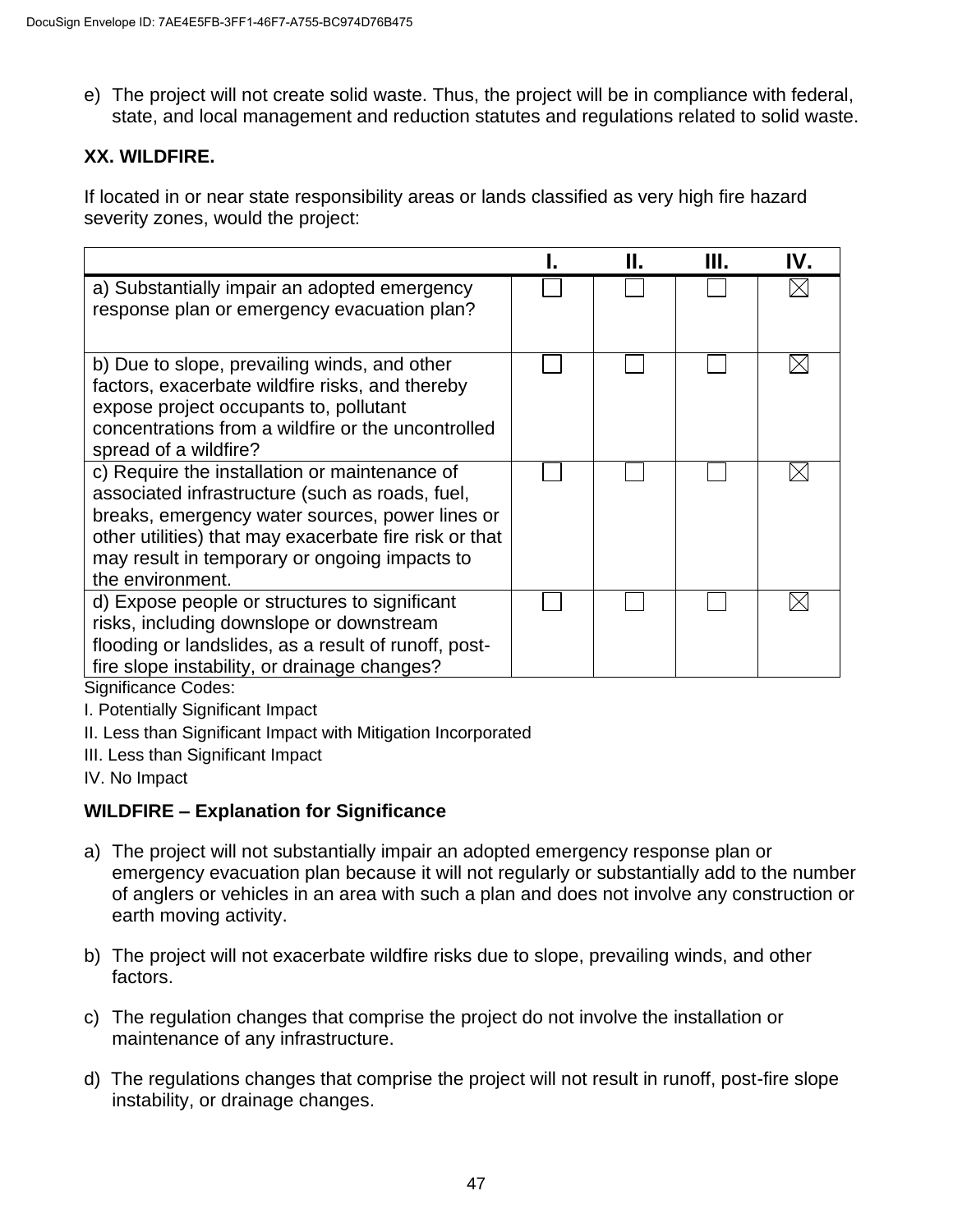## **XXI. MANDATORY FINDINGS OF SIGNIFICANCE.**

|                                                                                                                                                                                                                                                                                                                                                                                                                                                                                                                 | Н. | Ш. | IV. |
|-----------------------------------------------------------------------------------------------------------------------------------------------------------------------------------------------------------------------------------------------------------------------------------------------------------------------------------------------------------------------------------------------------------------------------------------------------------------------------------------------------------------|----|----|-----|
| a) Does the project have the potential to<br>substantially degrade the quality of the<br>environment, substantially reduce the habitat of a<br>fish or wildlife species, cause a fish or wildlife<br>population to drop below self-sustaining levels,<br>threaten to eliminate a plant or animal<br>community, substantially reduce the number or<br>restrict the range of a rare or endangered plant or<br>animal or eliminate important examples of the<br>major periods of California history or prehistory? |    |    |     |
| b) Does the project have impacts that are<br>individually limited, but cumulatively<br>considerable? ("Cumulatively considerable"<br>means that the incremental effects of a project<br>are considerable when viewed in connection with<br>the effects of past projects, the effects of other<br>current projects, and the effects of probable<br>future projects)?                                                                                                                                             |    |    |     |
| c) Does the project have environmental effects<br>which will cause substantial adverse effects on<br>human beings, either directly or indirectly?<br>ົ່ນ ແ<br>$\sim$ $\sim$ $\sim$ $\sim$ $\sim$                                                                                                                                                                                                                                                                                                                |    |    |     |

Significance Codes:

- I. Potentially Significant Impact
- II. Less than Significant Impact with Mitigation Incorporated
- III. Less than Significant Impact
- IV. No Impact

# **MANDATORY FINDINGS OF SIGNIFICANCE – Explanation for Significance**

- a) The project does not have the potential to substantially degrade the quality of the environment, substantially reduce the habitat of a fish or wildlife species, cause a fish or wildlife population to drop below self-sustaining levels, threaten to eliminate a plant or animal community, substantially reduce the number or restrict the range of a rare or endangered plant or animal, or eliminate important examples of the major periods of California history or prehistory. The project is consistent with the Department's mission to manage California's diverse fisheries resources for their ecological value and for their use and enjoyment by the public.
- b) The project will not have adverse impacts that are individually limited, but cumulatively considerable. Cumulative adverse impacts will not occur because there are no potential adverse impacts due to project implementation.
- c) The project will not have environmental effects that will cause substantial adverse effects on humans, either directly or indirectly. The project will not involve any construction, land alteration, or the creation of new infrastructure.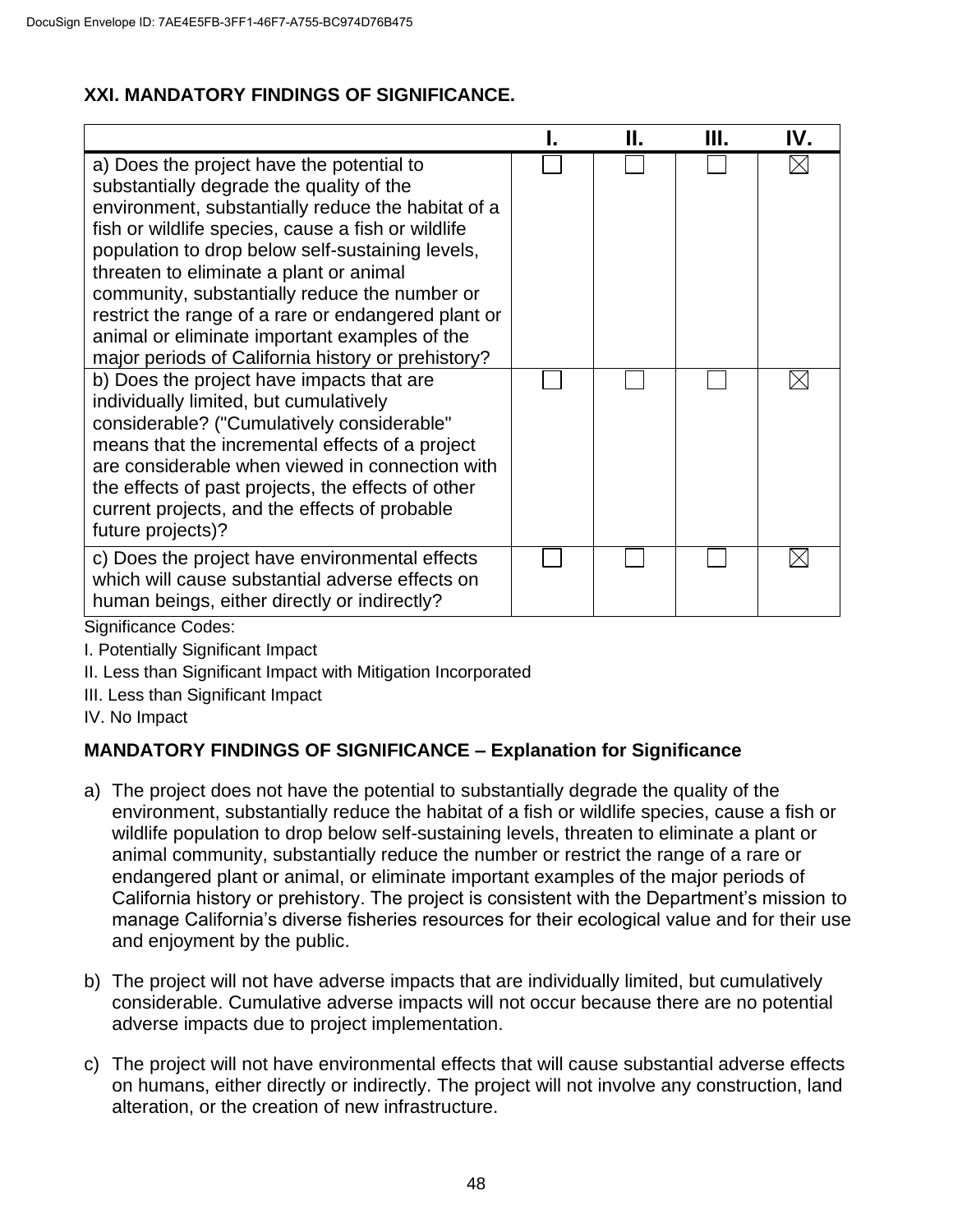## ATTACHMENT A State of CaliforniaFish and Game Commission Initial Statement of Reasons for Regulatory Action

Amend Sections 3.00, 4.00, 5.00, 5.41, 5.85, 7.00, 7.50, 8.10 Add Sections 5.84, 5.89, 7.40 Title 14, Code of Regulations Re: Simplification of Statewide Inland Sport Fishing Regulations

- I. Date of Initial Statement of Reasons: May 6, 2020
- II. Dates and Locations of Scheduled Hearings

| (a) Notice Hearing     |              |                |
|------------------------|--------------|----------------|
| Date: June 25, 2020    | T ocation: ⊺ | Teleconference |
| (b) Discussion Hearing |              |                |
| Date: August 20, 2020  | Location:    | Teleconference |
| (c) Adoption Hearing   |              |                |
| Date: October 15, 2020 | l ocation:   | Teleconference |

- III. Description of Regulatory Action
	- (a) Statement of Specific Purpose of Regulatory Change and Factual Basis for Determining that Regulation Change is Reasonably Necessary

### **Purpose**

Regulations on the take of sport fish in California have been enacted since the late 1800s. Uncontrolled fishing can have a dramatic, negative impact on sport fishing resources. Considering the size, diversity, and conservation of California's inland (freshwater) fisheries and waters, in the past hundred years as the number of anglers in California increased, the number and complexity of fishing regulations likewise increased. For years, the Fish and Game Commission (Commission) and the California Department of Fish and Wildlife (Department) have heard concerns from anglers about the complexity of freshwater sport fishing regulations. Some anglers (or potential anglers) may be dissuaded from fishing due to actual or perceived difficulty in complying with the regulations. This regulatory package represents Phase I of the proposed process and focuses on simplifying and streamlining the sport fishing regulations for inland trout waters. The Department will prepare a separate regulatory package in the near future (i.e., Phase II) to address the complexity of the sport fishing regulations for those inland waters that are utilized by adult fish for migration and spawning after spending the majority of their lives in the ocean (i.e., anadromous waters) .

The purpose and necessity of the proposed regulation changes is to address anglers' concerns regarding the complexity of the inland sport fishing regulations by simplifying the various regulatory options, and to align the inland trout regulations with the Department's current fisheries management goals and objectives. Major proposed changes aim to: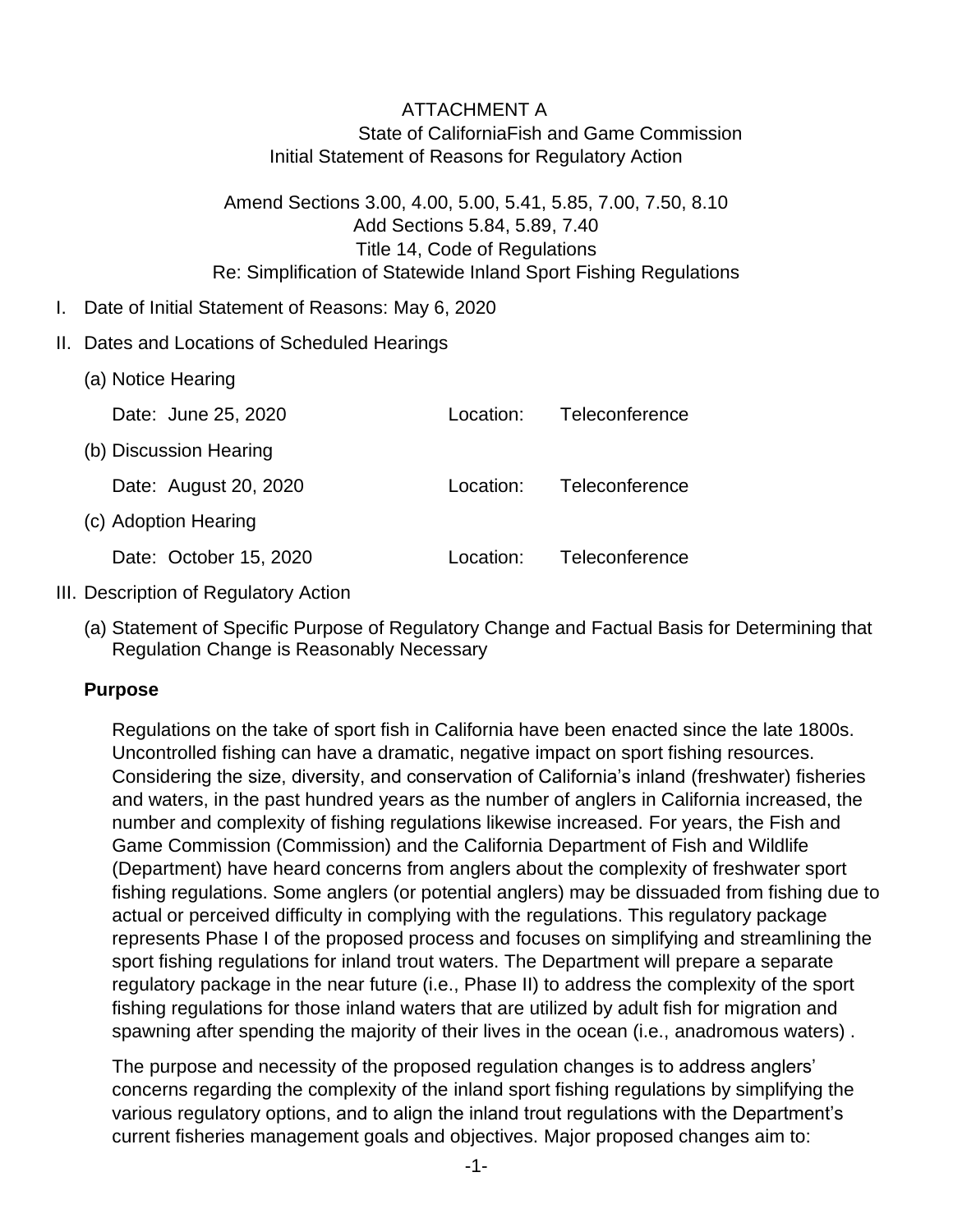- Separate regulations for inland trout (i.e., non-anadromous waters) from those for steelhead and salmon (i.e., anadromous waters), a process that facilitates the production of separate regulations booklets to help provide clarity to anglers;
- Replace the District Regulations (Section 7.00) with statewide regulations separated for trout; and
- Standardize and consolidate the Special Fishing Regulations (Section 7.50).

The proposed changes aim to increase regulatory consistency statewide, reduce complexity of the inland sport fishing regulations, and remove regulations that are no longer biologically justifiable.

## **A. Regulatory Elements**

Regulations are important because they:

(1) Protect sport fish from overharvest, including species that are designated as threatened, endangered, or species of special concern;

(2) Enhance trophy or quality trout fishing as part of the Department's Wild Trout or Catch and Release Program; and

(3) Provide for equitable distribution of the catchable-sized trout that comprise the Department's put-and-take program.

Normally, no single element of a regulation controls a sport fishery. For example, most trout streams in California have both a closed season and bag limit. The type of gear, legal fishing hours, and use of bait are also part of the regulatory equation. Most often, combinations of elements of regulations apply to a given water. The following is a description of each element of regulation used to manage trout populations in California.

# **1) Seasons (Specified Opened or Closed Seasons)**

The "general trout season" runs all year for lakes and reservoirs, and from the last Saturday in April through November 15 for most streams and rivers. Trout stream closures are normally applied to maintain an adequate breeding population. Streams are commonly closed during the trout reproductive seasons of either fall or spring to protect spawning fish, at a time when the population is especially vulnerable to harvest. However, there are exceptions based on the location of the water, species, and life history. The closure through the spring (in some waters, through the end of April, in other waters, through the end of May) tends to protect Rainbow, Golden and Cutthroat Trout, whereas the fall closures protect Kokanee Salmon, Brown, and Brook Trout. Since trout spawn over a period of several weeks which extends into the open season, the late spawning fish are generally not protected from the sport fishing closures. Spring spawning trout normally spawn from March through May, but some high elevation Golden Trout populations may spawn as late as July. Snow and ice cover protect many late spawning trout in high elevation streams. Fall-spawning trout may spawn from October through December. Thus, the stream trout seasons that start on the last Saturday in April through either October 31 or November 15 protect some, but not all spawners.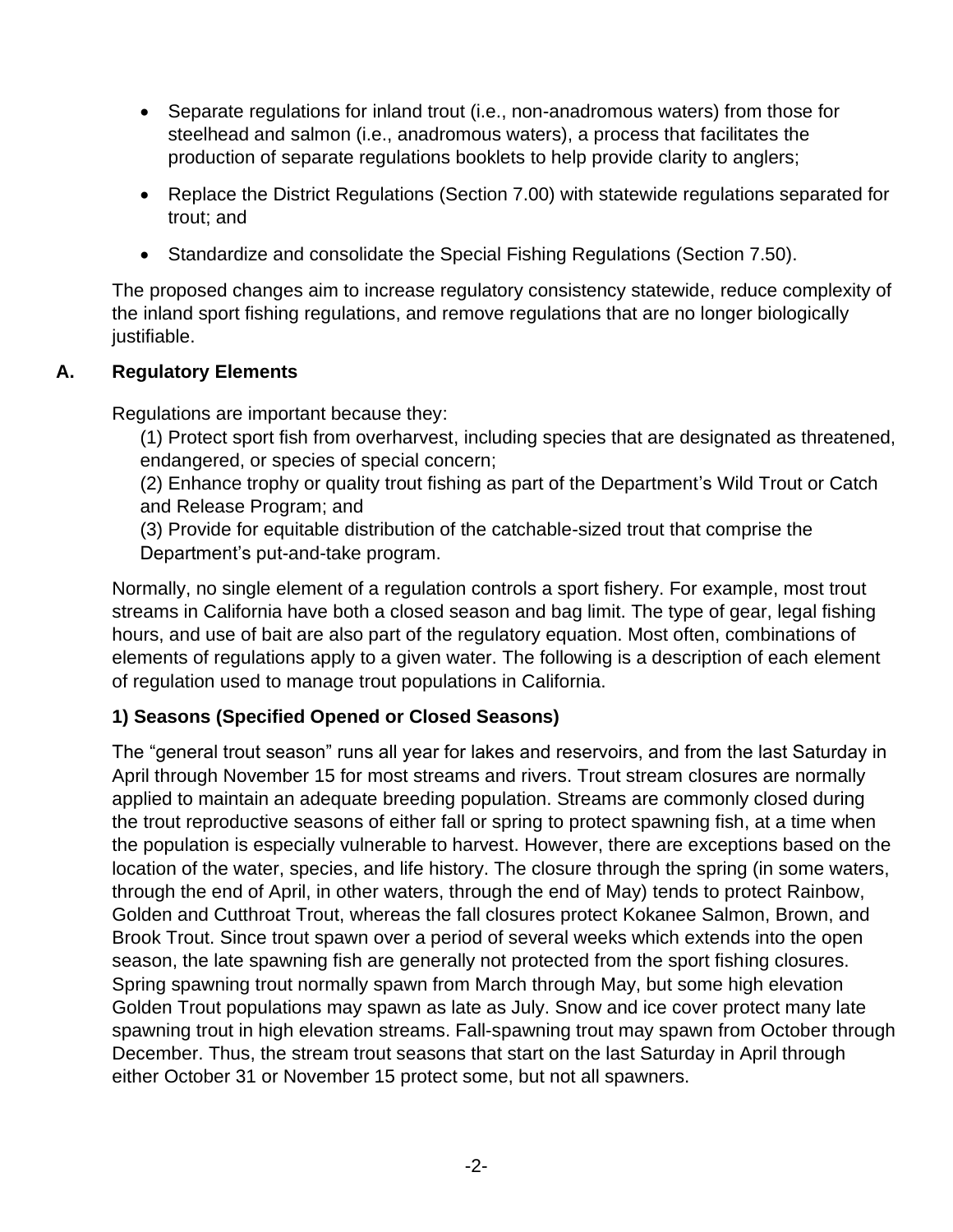### **2) Bag and Possession Limits**

The key purpose for restricting the number of trout an angler can take ("bag limit") and possess ("possession limit") is to prevent a given fish population from becoming overharvested. That is, the population is so reduced in density by fishing that remaining fish are too small to be desirable, or so few that fishing success declines to unacceptable levels. Bag limits are also deemed necessary to help spread the catch among anglers. This is the principal reason for the current five fish or less daily bag limit for most trout.

On a water with a 10 trout possession limit and five trout bag limit, an angler may take up to five trout on the first day of fishing, and five trout on the second day to comprise the 10 fish possession limit. Except for areas where a Brook Trout bonus bag limit is allowed, it is unlawful for an individual angler to take more than five trout on any single day or have more than 10 trout in possession on such a water. Thus, in this example, an angler with 10 fish in possession cannot fish on the third day unless one or more of the 10 fish have been consumed or given away.

### **3) Size Limits**

Minimum size limits have been imposed on a growing number of trout lakes and streams in California. These are invariably combined with reduced bag limits and the requirement that only artificial lures and/or flies with barbless hooks may be used. In almost all instances, such waters are officially designated Wild Trout or catch and release waters. The basic purpose is to provide more trophy trout for the sport anglers.

### **4) Gear and Bait Restrictions**

Gear and bait restrictions are applied to waters with listed or sensitive trout populations. Fish caught using bait have the highest rate of mortality. Bait-caught fish tend to be more deeply hooked, which makes release more difficult, and increases the risk of injury to vital organs. Therefore, bait is generally permitted for use only on waters with minimal restrictions on harvest. Waters with sensitive trout populations require conservative gear restrictions to reduce angling impacts. Reducing fish mortality requires the safe release of captured trout. Trout caught using artificial lures can be released with a greater chance of survival than fish caught on bait of some kind. Barbless hooks tend minimize potential injury to the fish and makes their release easier. Artificial lures or flies with barbless hooks are normally required in catch and release waters to reduce injuries to fish and make it easier to release fish. With rare exception, artificial lures or flies are required wherever size limits are in force.

### **B. Comprehensive Evaluation: Trout Menu**

In 2013, the Department initiated a comprehensive evaluation of the inland sport fishing regulations to address concerns from anglers regarding years of complex regulations. For example, currently there are 212 inland special regulation waters in Section 7.50(b), including 88 different seasons, 13 different size restrictions, 10 different gear restrictions, and 6 different bag and possession limits, for both anadromous and non-anadromous waters. Furthermore, many waters have not been monitored for regulation effectiveness, and changes in hatchery stocking and angling practices warrant an updated evaluation of the sport fishing regulations.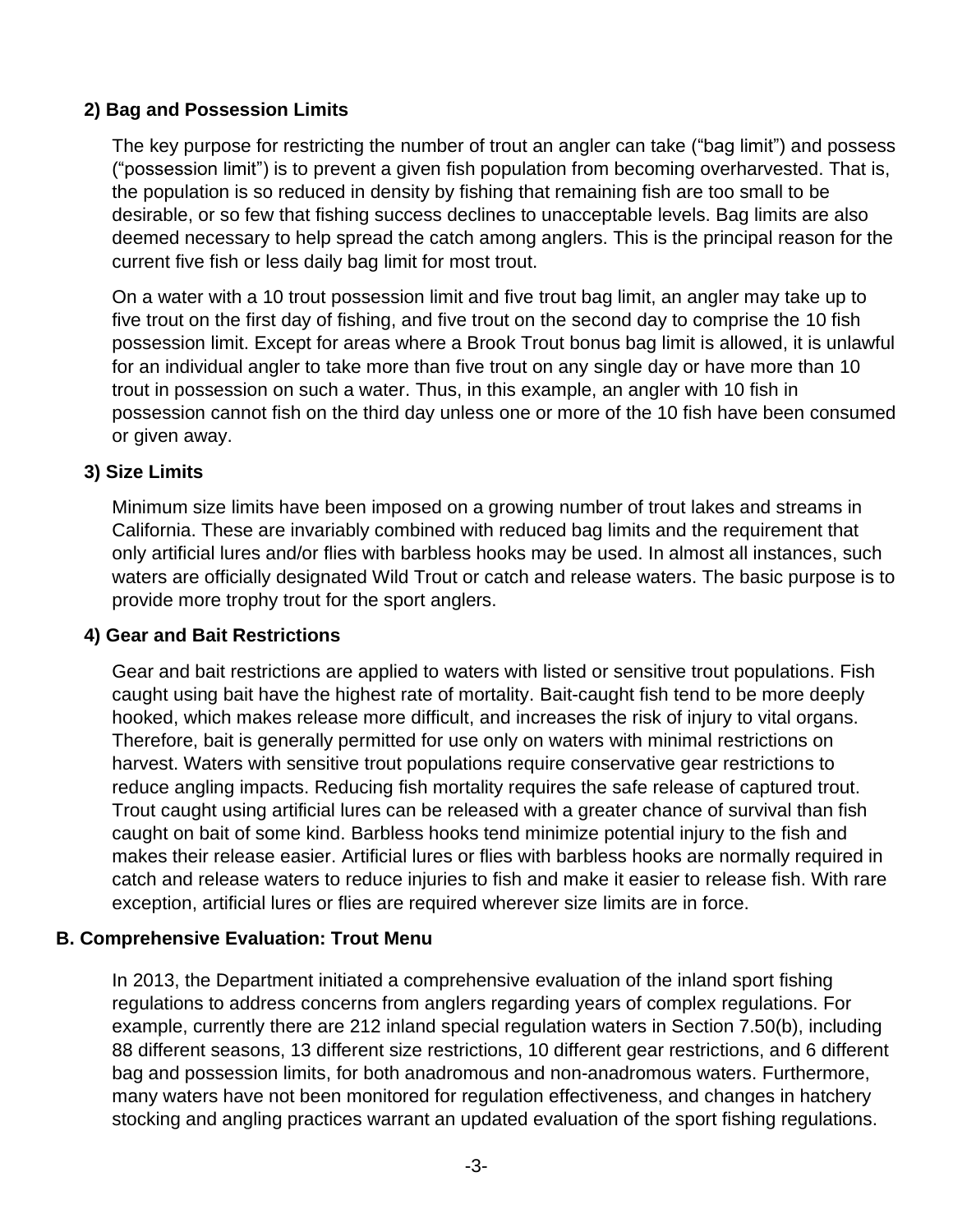The Department has been working to develop a framework to simplify sport fishing regulations guided by five goals, or tenets:

- 1. Maintain or increase angling opportunity;
- 2. Improve regulatory consistency across similar waters;
- 3. Align sport fishing regulations with the Department's current fisheries management goals and objectives;
- 4. Reduce complexity and confusion; and
- 5. Protect the fishery resources.

After significant review of Special Fishing Regulations in Title 14, subsection 7.50(b), it became apparent much of the complexity and associated public frustration stemmed from the diversity of different regulations established over decades that had limited alignment or consistency. The use of District Fishing Regulations in Title 14, Section 7.00 increases confusion and inconsistency by applying political boundaries in contrast to the watershed approach found within the Special Fishing Regulations. Although some of the regulations fit with apparent management objectives, others did not, or were no longer appropriate for current fisheries.

As part of this effort, the Department developed a suite of regulations, or "menu," comprised of angling seasons, bag and possession limits, size limits, and gear restrictions, to standardize the Special Fishing Regulations in Title 14, subsection 7.50(b) and uncouple the inland trout waters from the District General Regulations in Title 14, subsections 7.00(a)-(g) and from anadromous waters. This menu represents the foundation of this rulemaking. At its February 2019 meeting, the Commission endorsed the menu concept for simplifying and organizing the inland trout regulations and allowed the Department to select from a standardized suite of established management approaches. As the menu evolved between 2019 and 2020, Department state, regional and local staff have worked with stakeholders to assess and select the most appropriate regulations for inland trout waters statewide as outlined in the following pages.

The regulations menu described below is the result of a collaborative effort by partners and fisheries biologists throughout the state to standardize the Special Fishing Regulations based on fisheries management goals, which include maximizing fishing opportunity (most liberal) and protecting sensitive fishery populations (most conservative). The process for developing the menu started with identifying the statewide regulations for trout, evaluating the frequency of the most used special regulations, identifying which regulations continue to be biologically and locally relevant, and which are no longer relevant, and then consolidating the relevant regulations into the menu suite of biologically justifiable regulations that most effectively manage California's trout populations. To help achieve statewide consistency across inland trout waters within the Special Fishing Regulations, the District General Regulations in Title 14 Section 7.00 have been replaced by a Statewide Regulation for all inland trout waters under the proposed amended Section 5.85.

# **1) Trout Menu Coding**

The trout menu primarily applies to amended sections 5.85, 7.00 and 7.50, and added Section 7.40. The menu described below is divided into three categories of a standardized suite of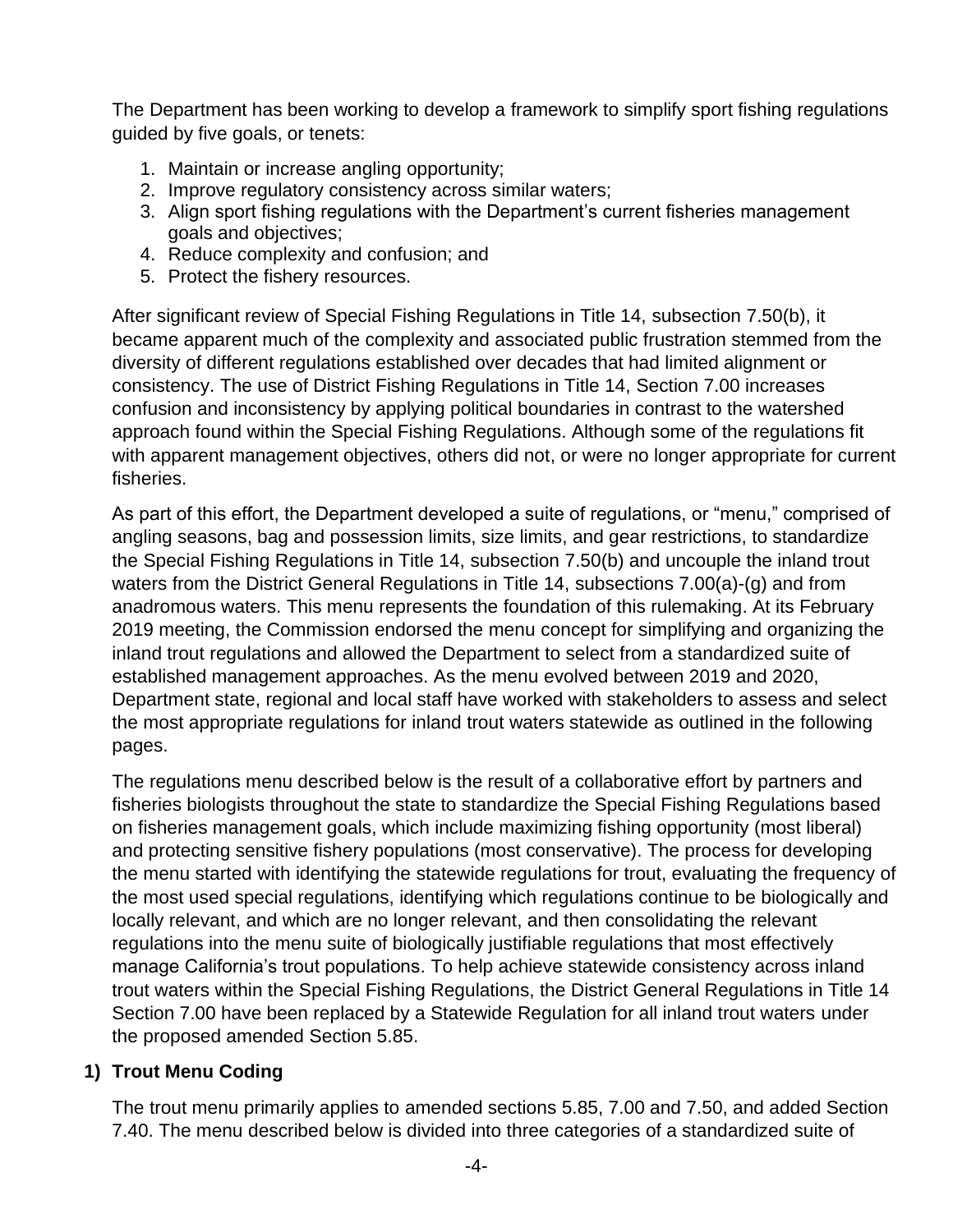management approaches reflected as regulatory elements for the 200+ special inland waters in California:

- An updated Statewide Regulation;
- Seasons; and
- Bag/ Possession Limits (plus gear restrictions and size limits).

### *Statewide Regulations*

**"SL"** for Lakes and Reservoirs (proposed in amended subsection 5.85(a)(1)):

Open all year, five trout daily bag limit, 10 trout in possession.

• Slow-moving waters subject to this statewide regulation represent robust, selfsustaining, and stocked fisheries with a maximum sustainable harvest with emphasis on high natural yield and/or elevated stocking rates.

**"SR"** for Rivers and Streams (proposed in amended subsection 5.85(a)(2)):

From the last Saturday in April through November 15, five trout daily bag limit, 10 trout in possession; and, from November 16 through the Friday preceding the last Saturday in April, 0 trout bag limit, artificial lures with barbless hooks only and trout must be released unharmed and not removed from the water.

> • Fast-moving waters subject to this statewide regulation align with the traditional trout season, previous district regulations, and Commission Policy<sup>1</sup>, for both wild and stocked fisheries with a goal of sustainable harvest, while allowing catch and release during the fall and early spring in an effort to increase angling opportunities, while also reducing population level effects stemming from overharvest and/or associated hooking mortality.

### *Seasons*

Seasons are described as follows, and designated by capital letters A-J (under "Menu Option" column shown in the amended subsection 7.50(b) table):

- **A.** All year = Most liberal and focused on maximizing angling opportunities.
- **B.** Last Saturday in April through November 15 = Spring and summer angling season for both stocked and wild trout. Alignment with traditional trout season and Commission Policy for trout opener. Limited protections for spring and fall spawning trout.
- **C.** November 16 through the Friday preceding the last Saturday in April = For use in conjunction with a spring and summer angling season (**B**) to implement more restrictive bag limits and gear restrictions during spring and fall spawning.
- **D.** Last Saturday in April through July 31 = Alignment with a "traditional" trout opener (**A**) to support local communities for seasonal economic and fiscal needs (i.e., spring and summer tourism), and public safety concerns.

<sup>1</sup> Fish and Game Commission Policy, Amended January 4, 1994. Trout. Available from: <https://fgc.ca.gov/About/Policies/Fisheries#Trout>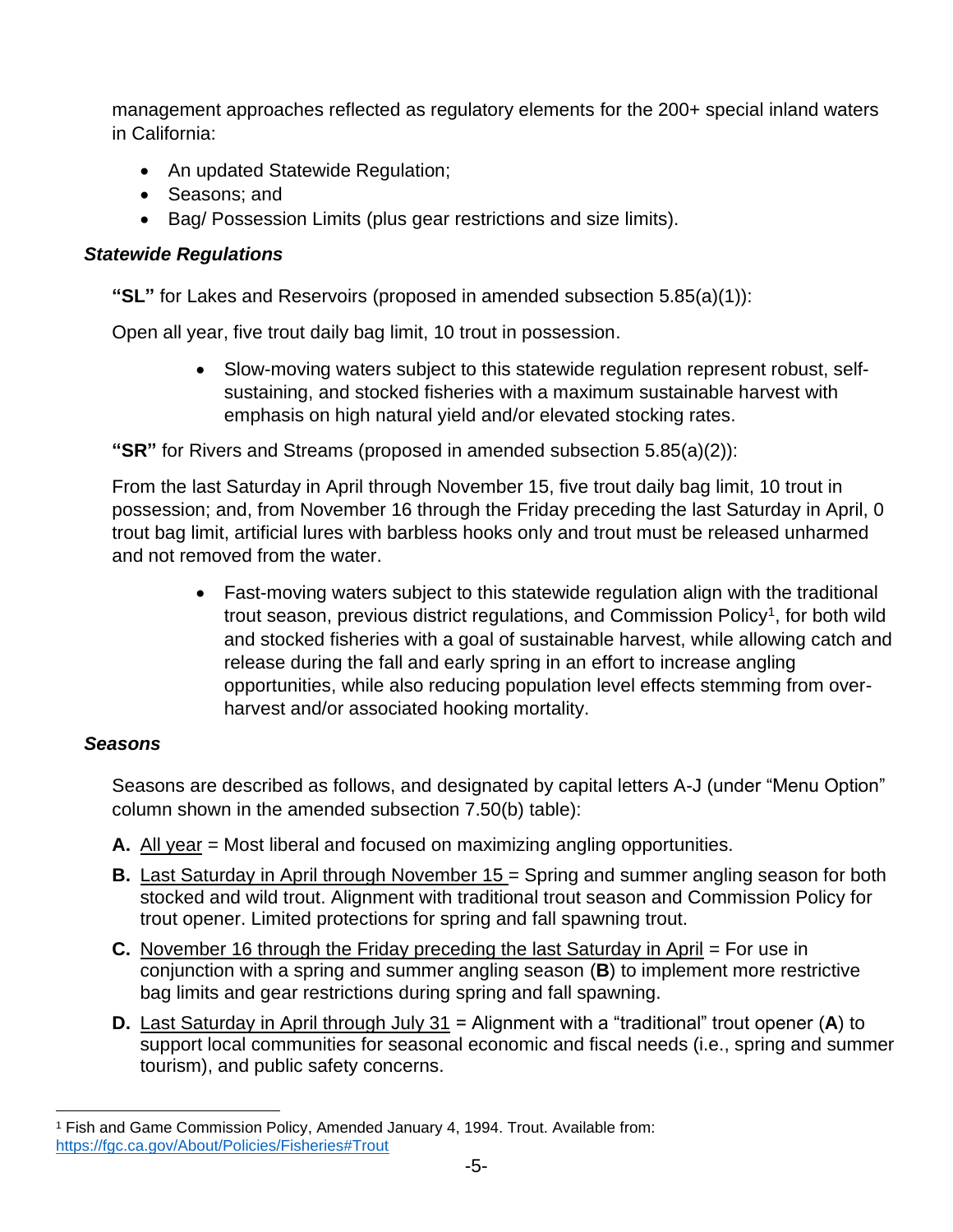- **E.** August 1 through November 15 = Summer and fall angling season to allow for limited/selected harvest or closures to protect spawning runs, thermal refuges, or periods of elevated water temperatures.
- **F.** Saturday preceding Memorial Day through September 30 = Summer angling season where both spring and fall spawning trout aggregations occur.
- **G.** Saturday preceding Memorial Day through the last day in February = Spring fishing closure to protect spring spawning trout.
- **H.** September 1 through November 30 = Fall angling season to either protect fall spawning trout aggregations or allow angling during the fall when summer temperatures make angling impacts more significant.
- **I.** October 1 through the Friday preceding Memorial Day = For use in conjunction with a summer angling season (**F**) to implement more restrictive bag limits and gear restrictions during spring and fall spawning.
- **J.** Closed to fishing all year = Most conservative and used to protect populations that are listed species under the state or federal Endangered Species Act or imperiled populations upon which angling could have a significant negative effect.

## *Bag and Possession Limits and Gear Restrictions*

Bag and Possession Limits and Gear Restrictions are described as follows, and designated by numbers 1-7 (under "Menu Option" column shown in the amended subsection 7.50(b) table):

- **1.** 5 trout, no gear restrictions = (most liberal) Robust, self-sustaining fisheries with low to moderate angling, or stocked fisheries with maximum sustainable harvest.
- **2.** 2 trout per day, 4 trout in possession, no gear restrictions = Limited daily harvest but with additional possession, set for limited effect to hatchery supplemented or productive selfsustaining fisheries to allow some harvest. Moderate concern regarding harvest with minimal threat to total population.
- **3.** 2 trout, artificial lures = Limited daily harvest without additional possession, set for limited effect to less productive self-sustaining fisheries to allow some harvest. Moderate concern regarding harvest with minimal threat to total population.
- **4.** 2 trout with 14" total length minimum, artificial lures = Limited selected harvest with protection for smaller age classes. Allows most individuals to spawn prior to entering the fishery.
- **5.** 2 trout with 18" total length minimum, artificial lures = Limited selected harvest with protection for smaller age classes in high productivity systems that can produce large trout. Allows individuals to spawn prior to trophy sized harvest.
- **6.** 0 trout, artificial lures with barbless hooks = Reduce angling impacts to listed or sensitive populations, mitigate high use areas, seasonally eliminate harvest of spawning fish, or to achieve fast action or trophy fisheries.
- **7.** 0 trout, artificial flies with barbless hooks = (most conservative) Reduce angling impacts to listed or sensitive populations, mitigate high use areas, seasonally eliminate harvest of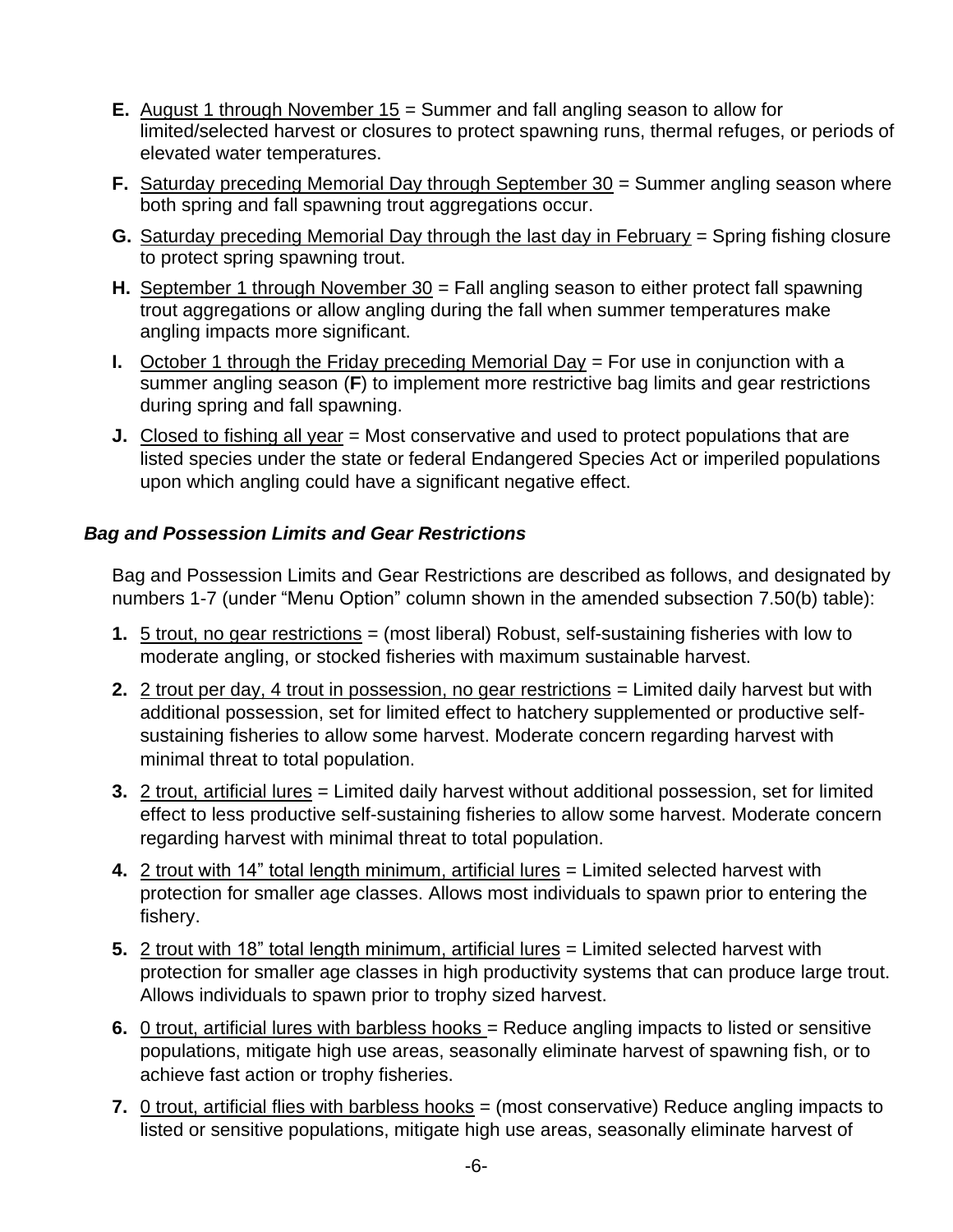spawning trout, achieve fast action or trophy fisheries, and/or promote/retain unique angling experiences.

## **2) Trout Menu Codes Applied**

For the proposed Section 7.50 regulatory language "Alphabetical List of Trout Waters with Special Fishing Regulations," in the table encompassing subsection 7.50(b), a right-hand column has been added called "Menu Option" to serve as an easy reference to the assigned management approach of each special regulation water. This column is only shown for the purpose of clarity for the ISOR to indicate any changes affecting a water. The options are either assignment to one of the two statewide regulations (SL, or SR), a combination from the trout menu of season, bag/possession and gear limitations for each state water, or coding showing the water has been moved to another section or deleted. The coding is also shown by special water in the Decision Matrix, Summary Table of Changes for the subsection 7.50(b) regulatory table (**Appendix A**).

Combined options for season (letter) and bag/possession limit and gear limitation (number) present as a capital letter-number code. For example, "B5" would signify a water with a season from the last Saturday in April through November 15, a bag/possession limit of 2 trout with 18" minimum size, and a gear restriction of artificial lures.

Two other codes in the right-hand column in the subsection 7.50(b) table inform anglers of how that particular water is considered, if it doesn't fall under one of the above codes.

**"HSS"** Refers to waters moved to the newly added Section 7.40 of Title 14 under the anadromous table for salmon and steelhead, proposed for naming as "Alphabetical List of Hatchery Steelhead and Salmon Waters with Special Fishing Regulations." Those waters with HSS coding are shown as strikeout in Section 7.50 because they are proposed for relocation to Section 7.40.

**"Del##"** Refers to a special water or regulation that is proposed for removal entirely from the Section 7.50(b) special regulations table, and justification for the removal is outlined by numerical increment below under the description for amendment of Section 7.50.

### **C. Presentation of The Proposed Regulations**

The proposed regulatory revisions by section fall under three general categories, and are described in this ISOR in the following order:

- 1. Proposed for Amendment
	- a. Sections 5.00, 5.41, 5.85, 7.00, 7.50 (with expanded discussion on application of the trout menu), and 8.10
- 2. Proposed for Addition
	- a. Sections 5.84, 5.89, and 7.40
- 3. Proposed Changes Without Regulatory Effect (e.g., re-numbering, re-ordering, or relocating a regulatory provision)
	- a. Sections 3.00 and 4.00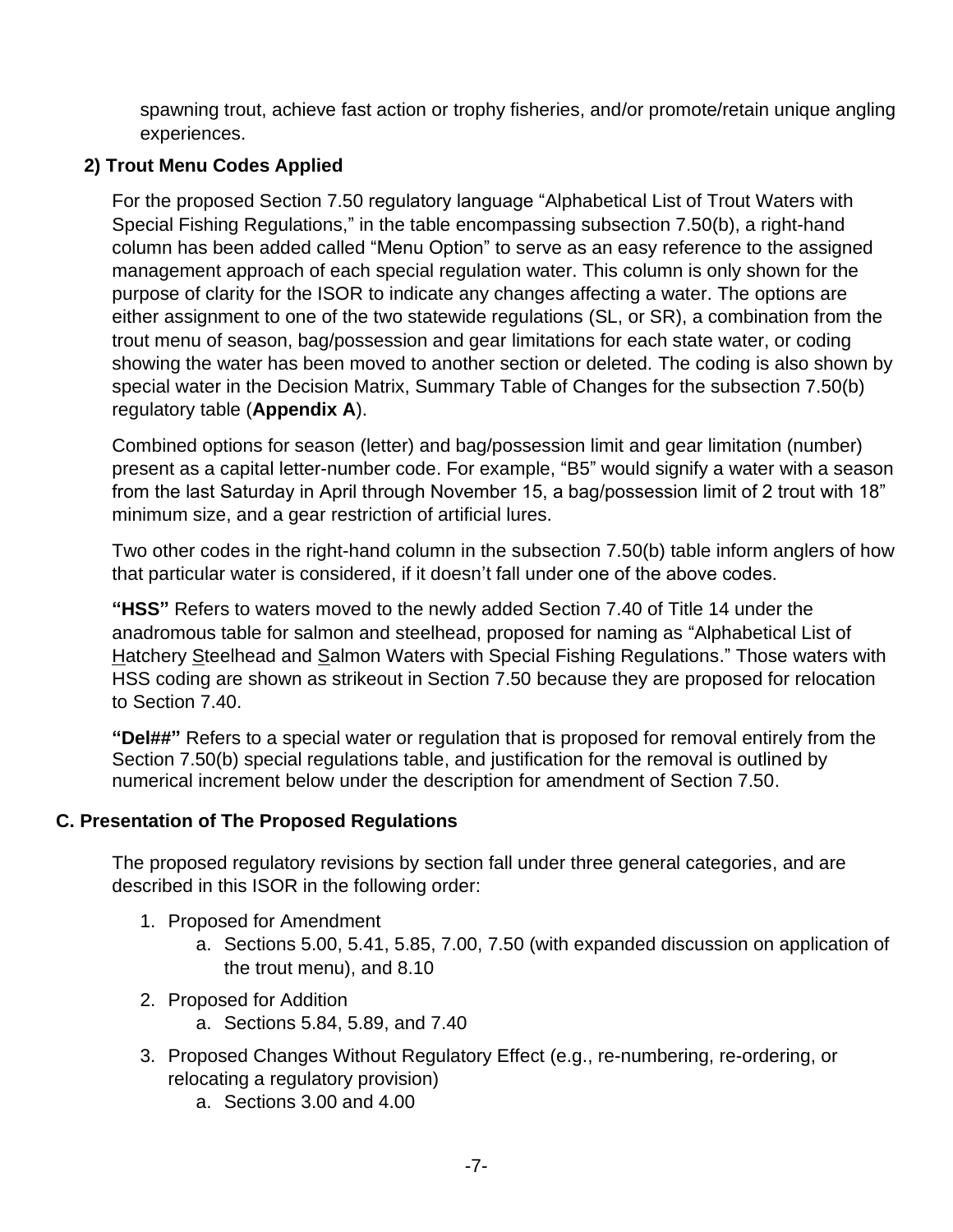#### **D. Proposed for Amendment**

### **Amend subsection 5.00(b) Black Bass, Special Regulations**

• Remove subsections (b)(3) Lassen County; (b)(4) Modoc County; (b)(7) Shasta County; (b)(9) Big Lake (Shasta County); (b)(13) Diamond Valley Lake; (b)(15) El Capitan Reservoir; (b)(22) Perris Lake; (b)(25) Silverwood Lake; (b)(26) Skinner Lake; and (b)(28) Trinity Lake.

The Department is proposing to remove these subsections from the bass special regulations. Therefore, these waters will revert to the statewide standard under subsection 5.00(a) of open to fishing all year, with a 12-inch minimum size limit, and a five-fish daily bag limit. Specifically, two changes of non-regulatory effect include removal of (b)(15) El Capitan Reservoir, and (b)(22) Perris Lake as listed in the table, due to existing redundancy with the statewide standard because the season (all year), size (12-inch minimum), and bag limit already matches that of the statewide standard. It is necessary to remove the remaining subsections from the bass special regulations because there is no longer a biological reason to support a special regulation on these waters, so these waters will revert to the statewide standard under subsection 5.00(a) of open to fishing all year, with a 12-inch minimum size limit, and a five-fish daily bag limit. This will allow anglers to harvest bass of a size relatively safer to consume given the advisories for consumption set forth through the Office of Environmental Health Hazard Assessment (OEHHA) and Water Quality Control Boards due to bioaccumulation of mercury and other concerning substances. The predominant catch and release culture in the bass fishing community also makes increased protection afforded by reduced bag limits and increased size limits unnecessary and moot.

• Remove Subsection (b)(29) Trout Lake

The Department is proposing to amend the exiting bass fishing season on Trout Lake to align with the proposed new trout fishing season under the Statewide Regulation "SL" as listed in subsection 7.50(b)(195.5) for Trout Lake. Under existing regulations, the fishing season for trout and bass is limited to Wednesdays and weekends from the last Saturday in April through September 30. This season is in place to restrict fishing in the Shasta Valley Wildlife Area during the waterfowl hunting season. There is no longer a biological reason for restricting the fishing season on this lake. In addition, the Department no longer manages Trout Lake as a trophy bass fishery, thus the current 22-inch minimum size limit and one fish bag limit is no longer necessary. Therefore, the Department is proposing to remove Trout Lake from the Special Black Bass fishing regulations. The Department's Lands division would be responsible for restricting access to Trout Lake, and any special closures will be addressed in the Wildlife Area regulations. This change will align the fishing seasons for bass and trout on the lake and, thus, eliminate potential law enforcement issues. With the removal of Trout Lake from 5.00(b), the regulation for bass fishing on that lake will revert to the statewide standard under subsection 5.00(a) of open to fishing all year, with a 12-inch minimum size limit, and a five-fish daily bag limit.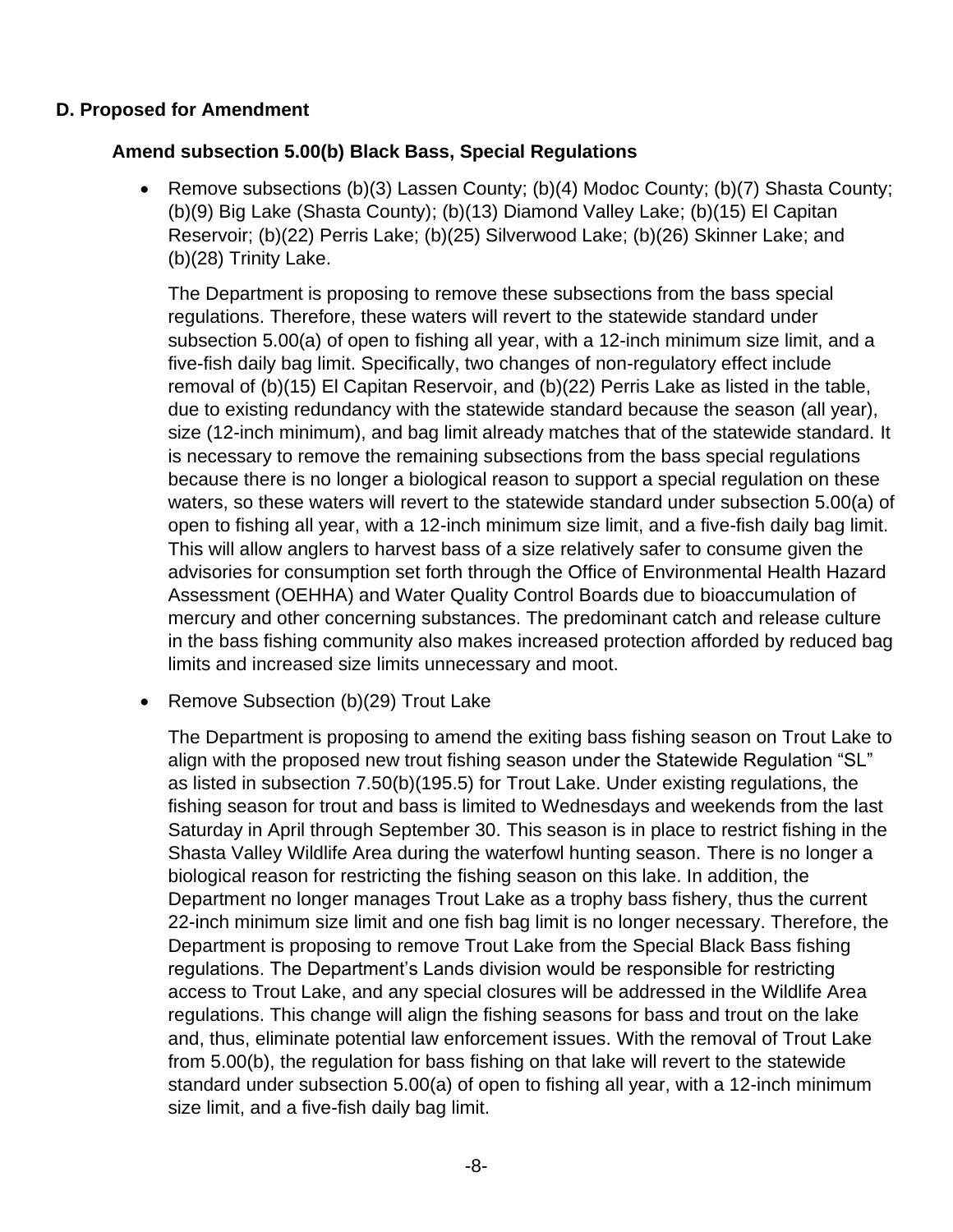• Amend subsections (b)(2) for waters in Inyo County, and (b)(5) and (b)(16) for waters in Mono County.

The Department is amending subsections (b)(2) and (b)(5) for waters in Inyo County to include reference to Inyo County streams and rivers in the Special Fishing Regulations in subsection 7.50(b). Subsection (b)(2) and (b)(5) amendments also clarify the closure to black bass fishing from November 16 to the Friday preceding the last Saturday in April to ensure anglers understand the open season is late April through November 15. Subsection (b)(16) similarly includes reference to Mono County streams and rivers in the Special Fishing Regulations in subsection 7.50(b), while correcting a reference for Fish Slough to the boundaries from Owens Valley Native Fishes Sanctuaries to the BLM Spring. These changes are necessary to ensure anglers are clear on season dates, geographic boundaries, and other considerations for Inyo and Mono counties.

• Re-numbering of the waters in 5.00(b)

The resulting proposed list of special black bass waters is re-numbered by paragraph for clarity and consistency.

#### **Amend Section 5.41. Landlocked Salmon.**

Subsection (e) is amended so that the same exceptions formerly referenced in subsection 7.50(b) are specifically listed within this subsection with a daily bag limit of ten salmon, and possession limit of twenty. It is necessary to make this change since the regulation of landlocked salmon is no longer indicated in subsection 7.50(b).

### **Amend Section 5.85. Trout.**

The name of this section is changed to reflect that only trout (and not salmon) are covered under this general regulation. Additional introductory language is added to clarify how the bag and possession limits should be interpreted, for the total number of trout in combination.

- Under subsection (a)(1), the Department is proposing to remove all "non-special" trout fishing regulations for inland lakes and reservoirs from Section 7.00 District General Regulations and move them to Section 5.85, Trout. This addition of subsection (a)(1) to Section 5.85 provides the new proposed statewide regulation for slow-moving waters, or inland lakes, reservoirs, and ponds, as described in the trout menu and noted by the coding "SL." These Statewide Regulation waters will be open to fishing year-round, with a five trout daily bag limit, a 10 trout possession limit, no size limit, and no gear restrictions. This Statewide Regulation is intended to be applied to those waters that have self-sustaining and/or stocked fisheries where the maximum catch can be harvested sustainably, based on high natural yield and/or elevated stocking rates. Therefore, the most liberal angling regulations can be applied to these waters.
- Under subsection (a)(2), the Department is proposing to remove all trout fishing regulations for inland rivers and streams from the Section 7.00 District General Regulations and move them to Section 5.85, Trout. This addition of subsection (a)(2) to Section 5.85 provides the new proposed statewide regulation for fast-moving waters, or rivers, streams, creeks, and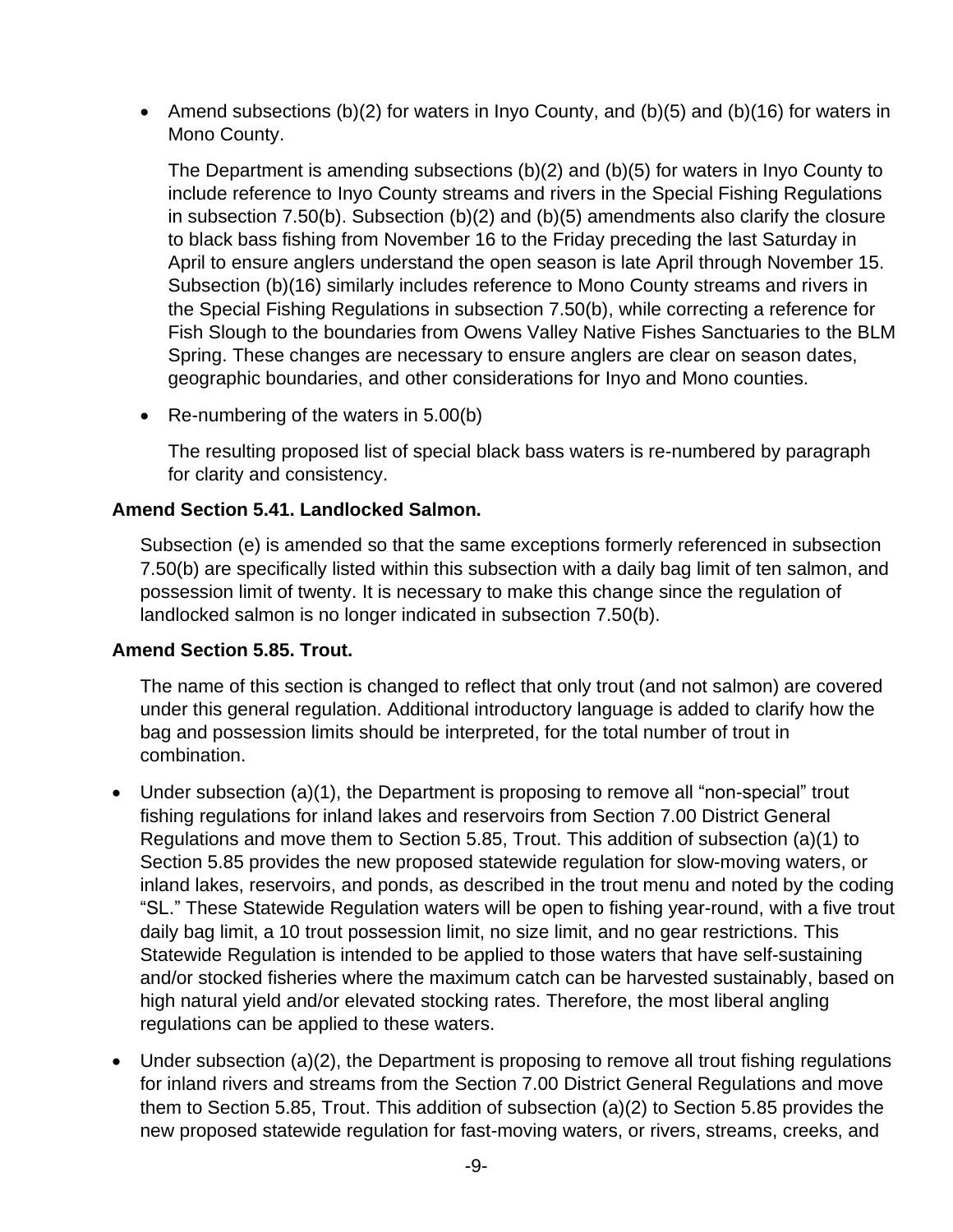canals as described in the trout menu and noted by the coding "SR." Under the new Statewide Regulation, these waters will be open to fishing from the last Saturday in April through November 15, with a five trout daily bag limit, and a 10 trout possession limit; and, from November 16 through the Friday preceding the last Saturday in April, with a zero trout bag limit, a gear restriction of artificial lures with barbless hooks only, and a requirement that trout must be released unharmed and should not be removed from the water. These waters have self-sustaining and/or stocked fisheries where the maximum catch can be harvested sustainably and, therefore, the most liberal angling regulations can be applied to these waters. The changes will increase fishing opportunities in areas where waters are closed to fishing in the winter and decrease fishing opportunities in areas where waters are currently open to fishing in the winter with allowable harvest. A detailed description of the effects is provided below.

• Subsection (a)(3) describes exceptions to the statewide regulations, and under paragraph (A) refers readers to Section 7.50, Alphabetical List of Waters with Special Fishing Regulations for individual trout waters with special regulations that would not fall under the statewide regulation. Paragraph (B) further clarifies that Brook Trout bag and possession limits may be in addition to the statewide trout bag and possession limits.

This proposal will result in either no change to the current regulations or an added possession limit for waters moved to the statewide regulation. Below is a description of changes to the district waters, Section 7.00.

Subsection (a) is necessary to inform anglers of the statewide standard season, bag, possession limit for lakes, reservoirs, and ponds, as well as streams, rivers, creeks, and canals that are not subject to a special regulation in subsection 7.50(b).

### **Amend Section 7.00. District General Regulations**

To address anglers' concerns regarding the complexity of the 7.00 District General Regulations, the Department is proposing to uncouple the state's inland trout waters from the District General Regulations. Most trout waters currently under the District General Regulations will be moved to either the new subsection 5.85(a)(1), Statewide Regulation for lakes and reservoirs, or to subsection 5.85 (a)(2), Statewide Regulation for rivers, streams, and creeks. Some individual trout waters will require special restrictions and reduced bag limits and, therefore, will be moved to Section 7.50, Special Fishing Regulations. The amendments will result in little or no substantive change to the regulations for most waters currently under the District General Regulations. Clarifications are made to the opening paragraph prior to subsection 7.00(a) to ensure that hatchery trout and hatchery steelhead are covered under Section 7.00.

The Department proposes to remove or amend the following subsections:

• (a)(1) and (b)(3), delete these subsections: Waters under the North Coast District and Sierra District subsections are currently open to fishing all year, with a five-trout daily bag limit, a 10 trout possession limit, no size limit, and no gear restriction. For simplification purposes, regulations for these waters will move/ revert to subsection 5.85(a)(1), the new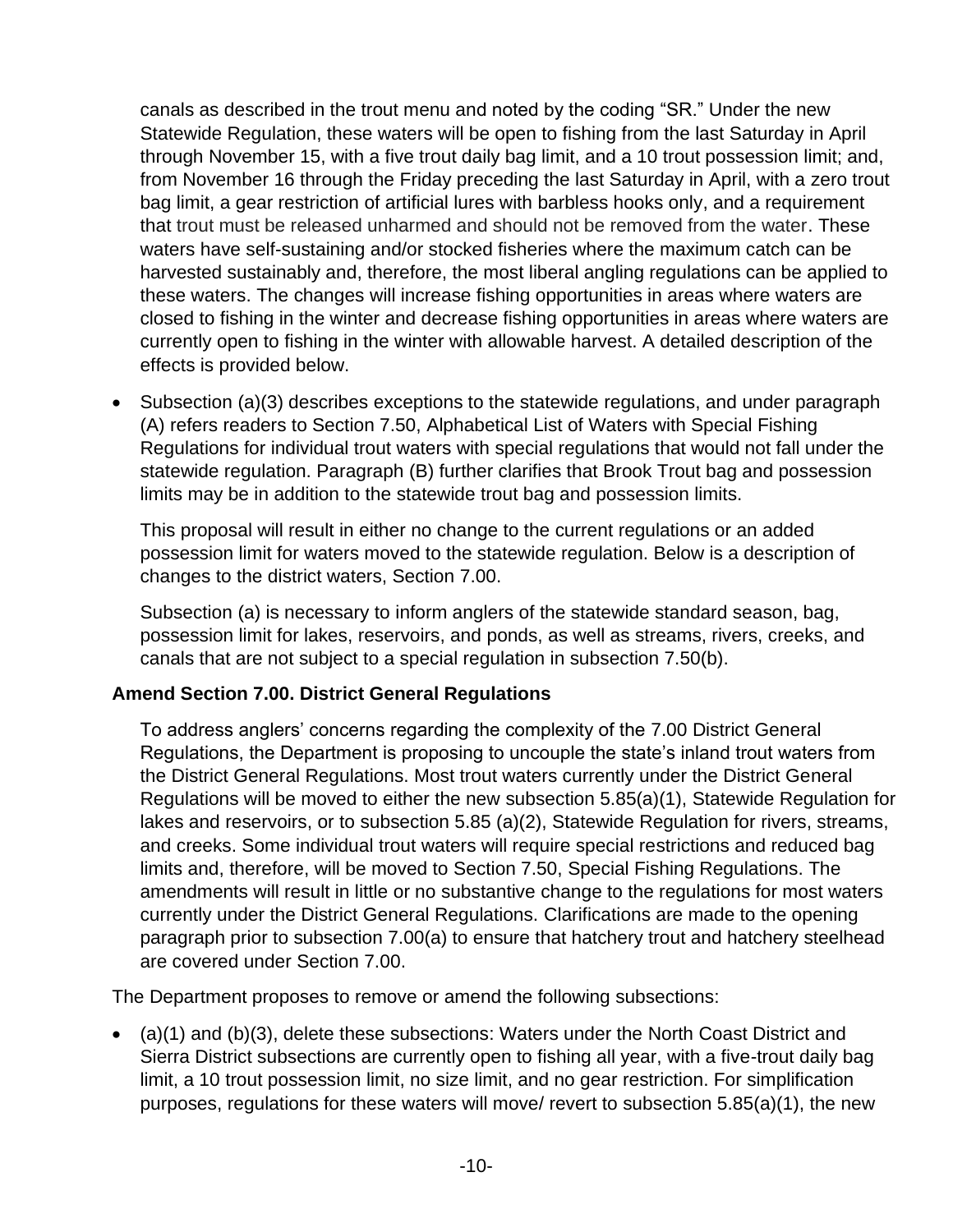Statewide Regulation for lakes and reservoirs. In effect, there will be no substantive change to the existing regulations for these waters.

- (a)(4), (b)(4), and (b)(7), delete these subsections: Waters under the North Coast District and Sierra District subsections are currently open to fishing from the last Saturday in April through November 15, with a five-trout daily bag limit, a 10 trout possession limit, and no gear restriction. For simplification purposes, regulations for these waters will move/ revert to subsection 5.85(a)(2), the new Statewide Regulation for rivers, and streams, which will extend the fishing season on these waters to year-round with catch and release fishing allowed from November 16 through the Friday preceding the last Saturday in April. This proposed change will increase fishing opportunities on these waters during the winter and early spring while protecting spawning wild trout.
- (a)(5) and (b)(9), delete these subsections: The current bonus bag limit for Brook Trout under the North Coast and Sierra District subsections will move/ revert to a new Section 5.84, Statewide Regulation for Brook Trout. The new Statewide Regulation for Brook Trout will apply to all inland trout waters not listed under the Special Fishing Regulations, with the exception of Red Lake in Alpine County which is managed for trophy-sized trout by stocking effort.
- (b)(5), delete this subsection: Waters under this subsection in Shasta County are currently open to fishing from the last Saturday in April through November 15, with a two-trout daily bag and possession limit, and no gear restriction. For simplification purposes, regulations for these waters will move/ revert to subsection 5.85(a)(2), the new Statewide Regulation for rivers and streams. This proposed change will increase the current daily bag limit to five trout and add a 10 trout possession limit. In addition, the fishing season will be extended to year-round, with catch and release fishing only allowed from November 16 through the Friday preceding the last Saturday in April. This proposed change will increase fishing opportunities on these waters in the winter and early spring while protecting wild trout populations.
- (b)(6), delete this subsection: Waters under this subsection in Lassen and Modoc counties are currently open to fishing from the Saturday preceding Memorial Day through November 15, with a five-trout daily bag limit, a 10 trout possession limit, and no gear restriction. For simplification purposes, regulations for these waters will move/ revert to subsection 5.85(a)(2), the new Statewide Regulation for rivers and streams. This will extend the fishing season to year-round, with catch and release fishing only allowed from November 16 through the Friday preceding the last Saturday in April. This proposed change will increase fishing opportunities on these waters in the winter and early spring while protecting wild trout populations.
- $(c)(1)$ ,  $(d)(1)$ ,  $(e)(1)$ ,  $(f)(1)$ , and  $(g)(2)$ , delete these subsections: Waters under these subsections in the North Central District, Valley District, South Central District, Southern District, and Colorado River District are currently open to fishing all year, with a five-trout daily bag and possession limit, and no gear restriction. For simplification purposes, regulations for these waters will move/revert to subsection 5.85(a)(1), Statewide Regulation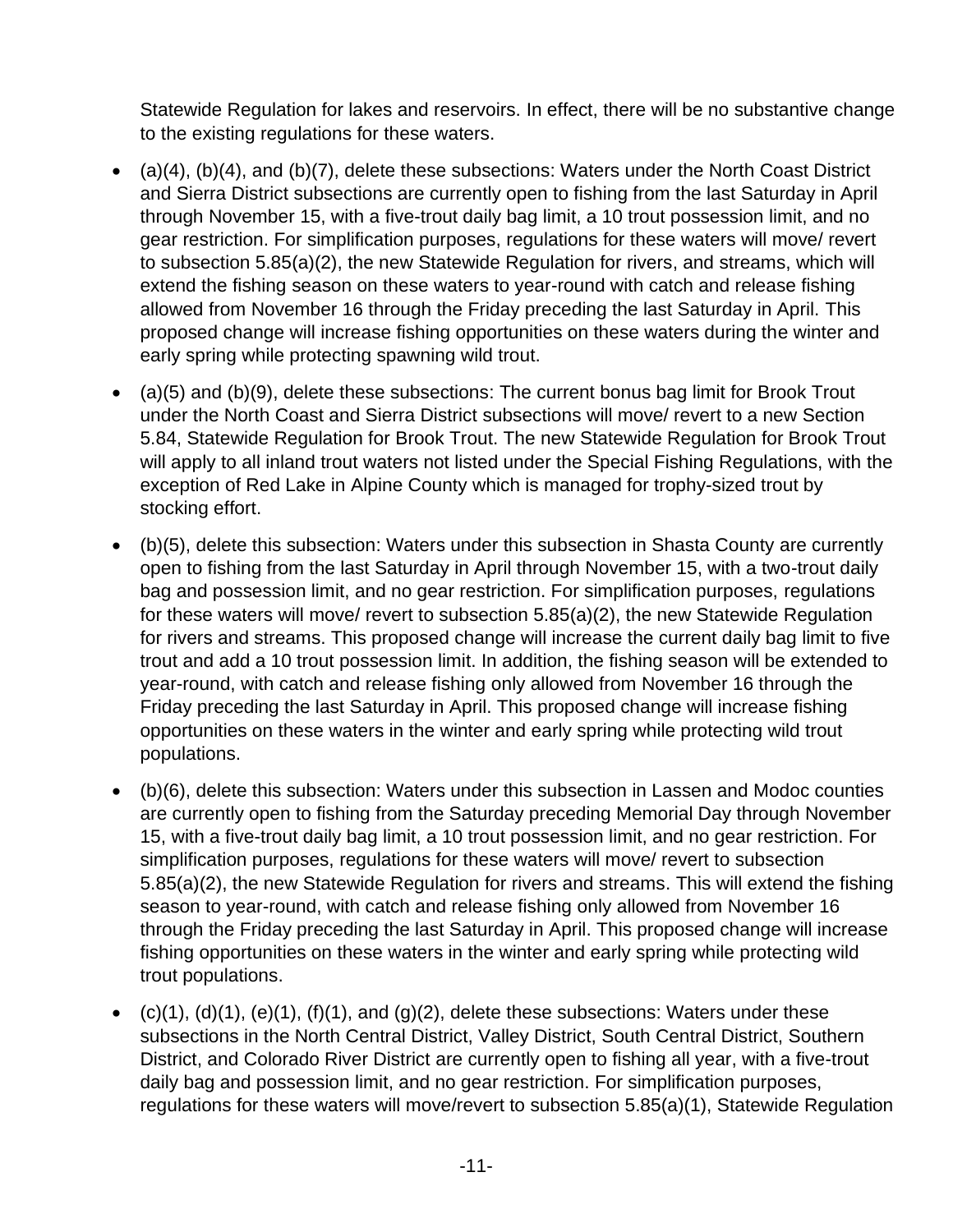for lakes and reservoirs. As a result, the possession limit on these waters will increase from five trout to 10 trout.

- $\bullet$  (d)(3), (f)(3), (f)(5), and (g)(2), delete these subsections: Waters under these subsections in the Valley District, Southern District, and Colorado River District are currently open to fishing all year, with a five-trout daily bag and possession limit, and no gear restriction. For simplification purposes, regulations for these waters will move/ revert to subsection 5.85(a)(2), Statewide Regulation for rivers and streams. As a result, the possession limit will increase from five trout to 10 trout from the last Saturday in April through November 15. Catch and release fishing only will be allowed from November 16 through the Friday preceding the last Saturday in April. While this proposed change will remove the opportunity to harvest trout in the winter and early spring to protect spawning wild trout, moving these subsections to the Statewide Regulations fulfills the goals of simplification and management.
- (e)(3) amend this subsection: Waters under this subsection for Alameda, Contra Costa, and Santa Clara counties are currently open to fishing from the last Saturday in April through November 15, with a five-trout daily bag and possession limit, and no gear restriction. For simplification purposes, regulations for these waters will move/ revert to subsection 5.85(a)(2), the new Statewide Regulation for rivers and streams for trout. This will increase the possession limit to 10 trout and extend the fishing season to year-round, with catch and release fishing allowed from November 16 through the Friday preceding the last Saturday in April. This proposed change will increase fishing opportunities on these waters in the winter and early spring while protecting spawning wild trout. The amendment to this subsection also clarifies that waters under these three counties are closed to the take of salmon.
- $\bullet$  (q)(1), delete this subsection: Waters under this subsection are currently open to fishing year-round, with a 10 trout daily bag and possession limit, and no gear restriction. For simplification purposes, regulations for these waters will move/ revert to subsection 5.85(a)(2), Statewide Regulation for rivers and streams. This will reduce the daily bag limit from 10 trout to five trout from the last Saturday in April through November 15 and restrict fishing to catch and release only from November 16 through the Friday preceding the last Saturday in April. While this proposed change will remove the opportunity to harvest trout in the winter and early spring to protect spawning wild trout, moving these subsections to the Statewide Regulations fulfills the goals of simplification and management.
- (b)(8), delete this subsection: This language is no longer needed under Section 7.00(b) as all Mono County waters under the District General Regulations will be subject to the new Statewide Regulations for trout (i.e., Section 5.85(a) or Section 5.85(b)), or to Section 7.50(b), Special Fishing Regulations. This language does not need to be moved to Section 5.85 or Section 7.50 as waters under the new Statewide Regulations will be open to fishing year-round and similar language already exists under subsection 7.50(a)(3) of the Special Fishing Regulations.
- (b)(2), amend this subsection: Anadromous waters under this subsection for Tehama and Shasta counties are currently open to fishing from the last Saturday in April through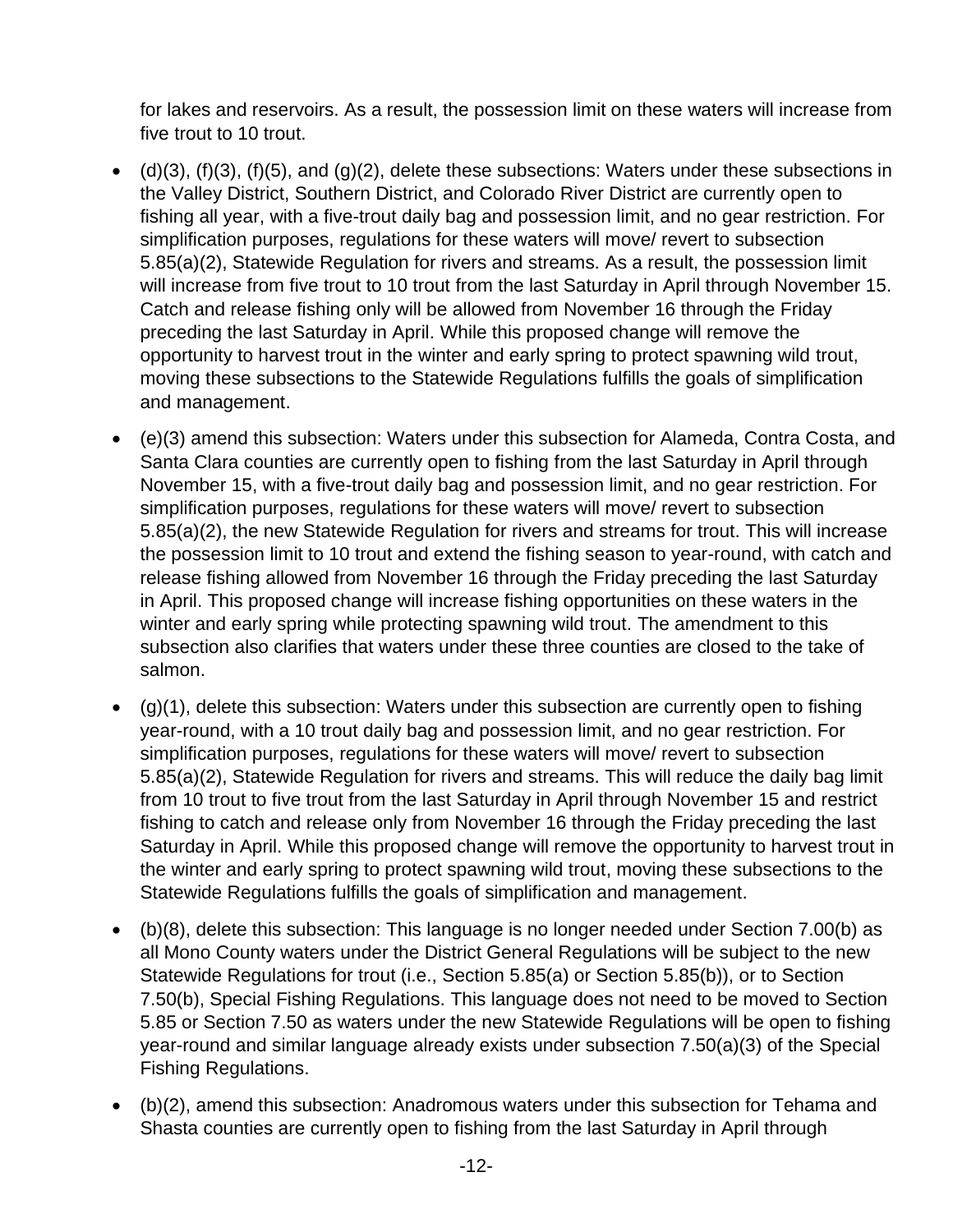November 15, with a two-trout or steelhead daily bag and possession limit, and artificial lures with barbless hooks restriction. This subsection is amended for section and paragraph numbers, and to clarify the artificial lures possess hooks that are barbless.

• Edits for clarity and consistency: These edits include re-numbering of paragraphs within District Regulations in subsections 7.00(b) through (g), adjusted capitalization of certain words throughout Section 7.00, and specification of the referenced Section number to clarify interpretation from the previous 7.50 to the newly added 7.40 section.

# **Amend Section 7.50. Alphabetical List of Trout Waters with Special Fishing Regulations**

It is necessary to streamline the Special Regulations for trout waters by utilizing the trout menu described above to align the regulations with the Department's current fisheries management goals and objectives. The regulations proposed herein were tailored to each individual water, and include a variety of combinations of regulation elements, such as bag limits, gear restrictions, season restrictions, and size limits. Upon review of the extensive public input received during pre-notice outreach efforts (Appendix B), Department fisheries biologists and managers, often in consultation with fishing groups or individuals, assigned waters to the trout menu based on their expertise and knowledge of specific waters in their management area.

As a result of this streamlining process, the number of:

- Special fishing seasons for trout-only waters will be reduced from 30 to 10;
- Special size limits will be reduced from 8 to 2;
- Different gear restrictions will be reduced from 10 to 7;
- Different bag/ possession limits will be reduced from 6 to 4; and
- Fishing opportunities will be expanded on nearly 50 percent of the existing special regulation waters from a reduced season to year-round.

As noted in **Appendix A**, proposed amendments and additional comments and considerations are summarized for Section 7.50(b), Alphabetical List of Waters with Special Fishing Regulations. This table includes the biological and management rationale for proposed changes to each special water, as well as other considerations such as public input, socio-economic considerations, traditional values, access, public safety, etc.

For those special waters without a special assigned management approach from the menu listed in Appendix A, the proposed regulatory text outlining the "Menu Option" in the righthand column indicates the assigned management approach of each water (assignment to Statewide lakes/reservoirs, or "SL", statewide rivers and streams, or "SR", etc.)

## *Truckee River Management Options, Section 7.50(b), Subsections (196)(B), (196)(C), and (196)(D)*

At the Commission's April 15, 2020 meeting, George Osborn, representing Mr. Montna, requested that the Commission consider Mr. Montna's proposal as an alternative to the Department's proposed regulations for the Truckee River, subsections (196)(B), (C), and (D). The Commission directed the Department to add a regulatory option to allow further consideration of Mr. Montna's proposal.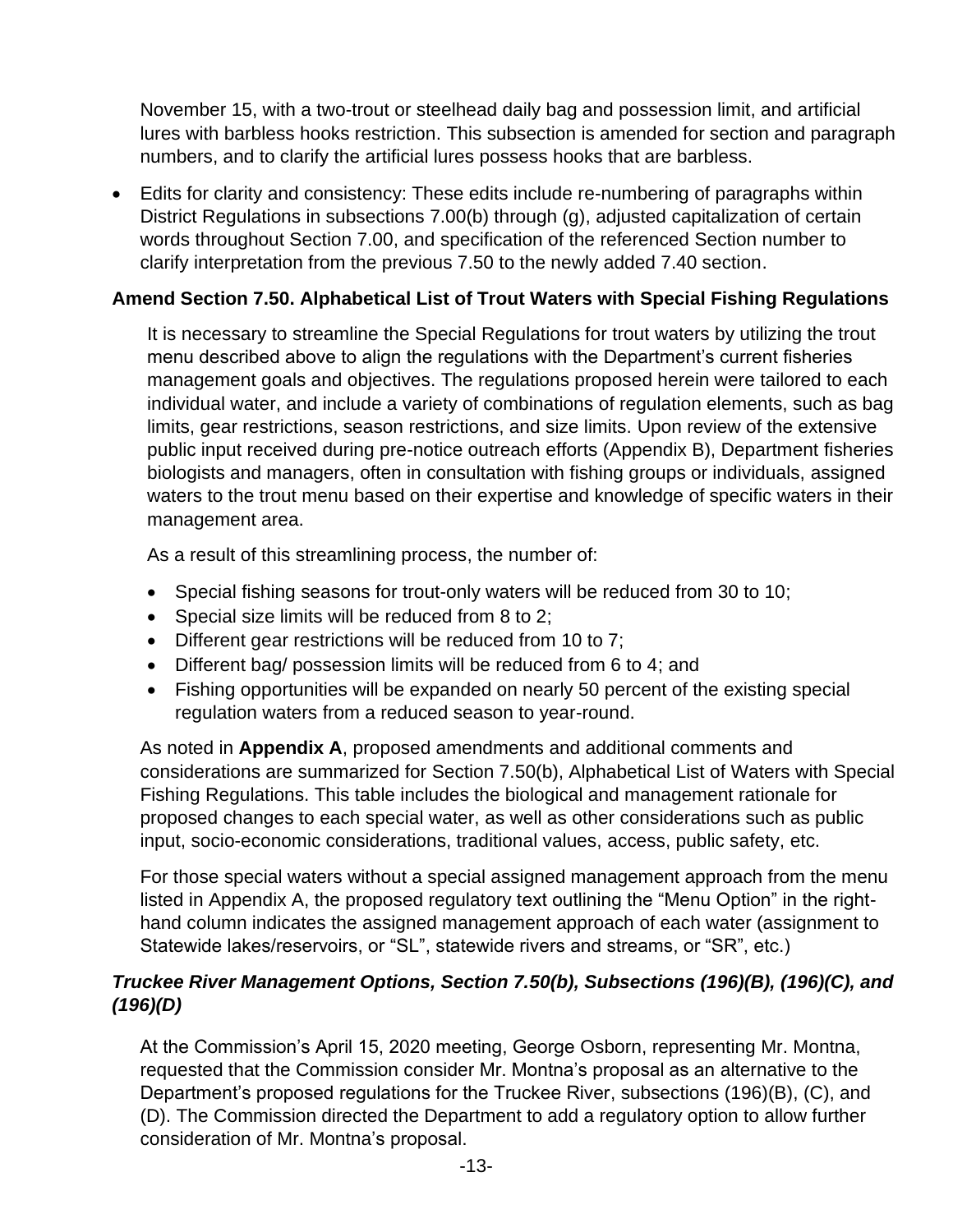## Option 1 – Department Proposal

The Department is proposing to amend the current regulations on the Truckee River from Trout Creek downstream to the mouth of Prosser Creek (subsections 7.50(b)(196)(B) and (C) are combined and re-numbered subsection 7.50(b)(153)(B)), to open all year, zero trout daily bag limit, and artificial lures with barbless hooks. This will remove the current two-trout daily bag and possession limit from the last Saturday in April through November 15. It will also change the gear restriction from artificial flies to artificial lures between Glenshire Bridge and the mouth of Prosser Creek. The Department is also proposing to amend the current regulation from the mouth of Prosser Creek downstream to the Nevada State Line (Subsection  $7.50(b)(196)(D)$  is re-numbered subsection  $7.50(b)(153)(C)$ ) to open all year, two trout daily bag and possession limit, and artificial lures. This will increase the daily bag limit from zero trout to two trout from November 16 through the Friday preceding the last Saturday in April. This will also change the gear restriction from artificial lures with barbless hooks to artificial lures, thus removing the requirement for barbless hooks.

### Option 2 – Mr. Montna's Proposal

Mr. Montna supports the Department's proposed changes to the current regulations on the Truckee River from Trout Creek downstream to the mouth of Prosser Creek to open all year with a zero trout daily bag limit, but requests that the Department change the proposed gear restriction from artificial lures with barbless hooks to artificial barbless flies. Mr. Montna also requests that the regulations from the mouth of Prosser Creek downstream to the Nevada State Line be changed to open all year, zero trout daily bag limit, and artificial lures with barbless hooks. This will reduce the current daily bag limit from two to zero trout from the last Saturday in April through November 15 and keep the requirement for barbless hooks in place.

# *Summary of Changes to Special Waters (7.50 table)*

SL: Moving to statewide lakes and reservoirs regulation (subsection 5.85(a)(1)): 16

SR: Moving to statewide rivers and streams regulation (subsection 5.85(a)(2)): 28

Waters being moved from 7.00, District General Regulations, to Section 7.50, Special Fishing Regulations, as a result of the goal to provide new opportunity and for the simplification project, summarized by the new trout menu coding (asterisks indicate waters new since Feb. 2020 Commission meeting):

- 1. NEW 7.50(b)(15) Boulder Creek (San Diego Co.) upstream of El Capitan Reservoir, and all of its tributaries – **A3**
- 2. NEW 7.50(b)(24) Caples Creek from the confluence with the Silver Fork American River upstream to Caples Lake Dam (El Dorado and Alpine cos.) – **A6**
- 3. NEW 7.50(b)(43) Dismal Creek (Modoc Co.). **G6**
- 4. NEW 7.50(b)(52) Goose Lake and tributaries (Modoc Co.) excluding Pine Creek and Davis Creek. – **G6**
- 5. NEW 7.50(b)(54) Gull Lake (Mono Co.). **B1**
- 6. NEW 7.50(b)(72) Kitchen Creek (San Diego Co.) upstream of Lake Morena, and all its tributaries. – **A3**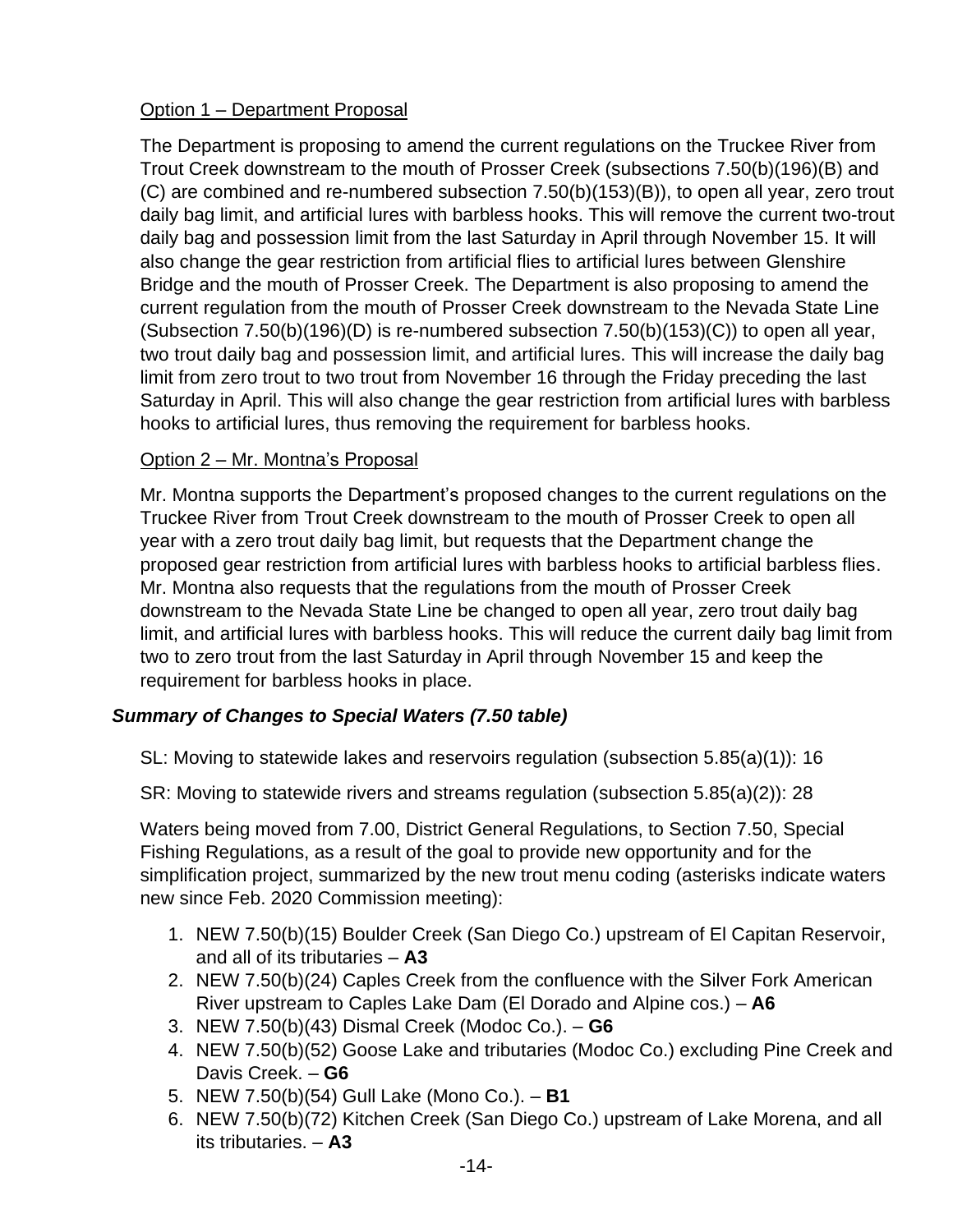- 7. NEW 7.50(b)(81) Los Gatos Creek (Santa Clara Co.) upstream of Camden Avenue drop including Lexington Reservoir and all tributaries. – **A6**
- 8. NEW 7.50(b)(107) Pine Valley Creek (San Diego Co.) upstream of Barrett Lake, and all its tributaries. – **A3**
- 9. NEW 7.50(b)(109)(A) Pit River, South Fork (Modoc Co.) and tributaries upstream of the Highway 395 bridge in Likely – **G1**
- 10.NEW 7.50(b)(109)(B) Pit River, North Fork (Modoc Co.) and tributaries from the confluence with the South Fork in Alturas upstream to (including) Franklin Creek – **G3**
- 11.NEW 7.50(b)(123) Rush Creek (Mono Co.) between Silver Lake and Grant Lake **F1**
- 12.NEW 7.50(b)(129) San Luis Rey River West Fork (San Diego Co.) **A3**
- 13.NEW 7.50(b)(147) Stevens Creek and all tributaries upstream of Stevens Creek Reservoir (Santa Clara Co.). – **A6**
- 14.NEW 7.50(b)(X) Twelvemile Creek (Modoc Co.) **G6**
- 15.NEW 7.50(b)(156) Twin Lakes, Upper and Lower (Bridgeport, Mono Co). **– B1**
- 16.\*NEW 7.50(b)(16) Bridgeport Reservoir and tributaries (Mono Co.) **B1**
- 17.\*NEW 7.50(b)(30) Convict Lake (Mono County) **B1**
- 18.\*NEW 7.50(b)(50) George Lake (Lake George, Mono Co.) **B1**
- 19.\*NEW 7.50(b)(53) Grant Lake (Mono Co.) **B1**
- 20.\*NEW 7.50(b)(54) Gull Lake (Mono Co.) **B1**
- 21.\*NEW 7.50(b)(60) Horseshoe Lake (Mono Co.) **B1**
- 22.\*NEW 7.50(b)(65) Isabella Lake (Lake Isabella, Kern Co.) **A1**
- 23.\*NEW 7.50(b)(67) June Lake (Mono Co.) **B1**
- 24.\*NEW 7.50(b)(82)- Lundy Lake (Mono County)– **B1**
- 25.\*NEW 7.50(b)(83) Lytle Creek and tributaries upstream of Interstate 15 bridge. (San Bernardino Co.) – **A1**
- 26.\*NEW 7.50(b)(85)- Mamie Lake (Lake Mamie, Mono County) **B1**
- 27.\*NEW 7.50(b)(89) Mary Lake (Lake Mary, Mono Co.) **B1**
- 28.\*NEW 7.50(b)(96) Miller Canyon from Silverwood Lake upstream (San Bernardino Co.) – **A1**
- 29.\*NEW 7.50(b)(121) Rock Creek Lake (Mono Co.) **B1**
- 30.\*NEW 7.50(b)(124) Sabrina Lake (Lake Sabrina, Inyo Co.) **B1**
- 31.\*NEW 7.50(b)(127) Salmon Creek and tributaries above Highway 1 (Monterey Co.). – **F6**
- 32.\*NEW 7.50(b)(157)- Twin Lakes (Mammoth, Mono Co.) **B1**
- 33.\*NEW 7.50(b)(137) Silver Lake (Mono Co.) **B1**
- 34.\*NEW 7.50(b)(144) South Lake (Mono Co.) **B1**
- 35.\*NEW 7.50(b)(161) Virginia Lakes, Upper and Lower (Mono Co.) **B1**

The last coding, "Del##" listed in the right-hand column in the subsection 7.50(b) table shows which waters or segments of waters are outright deleted. The "##" signifies numerically assigned waters that are listed in the table below, which also provides the justification for removal of these waters from the 7.50 table.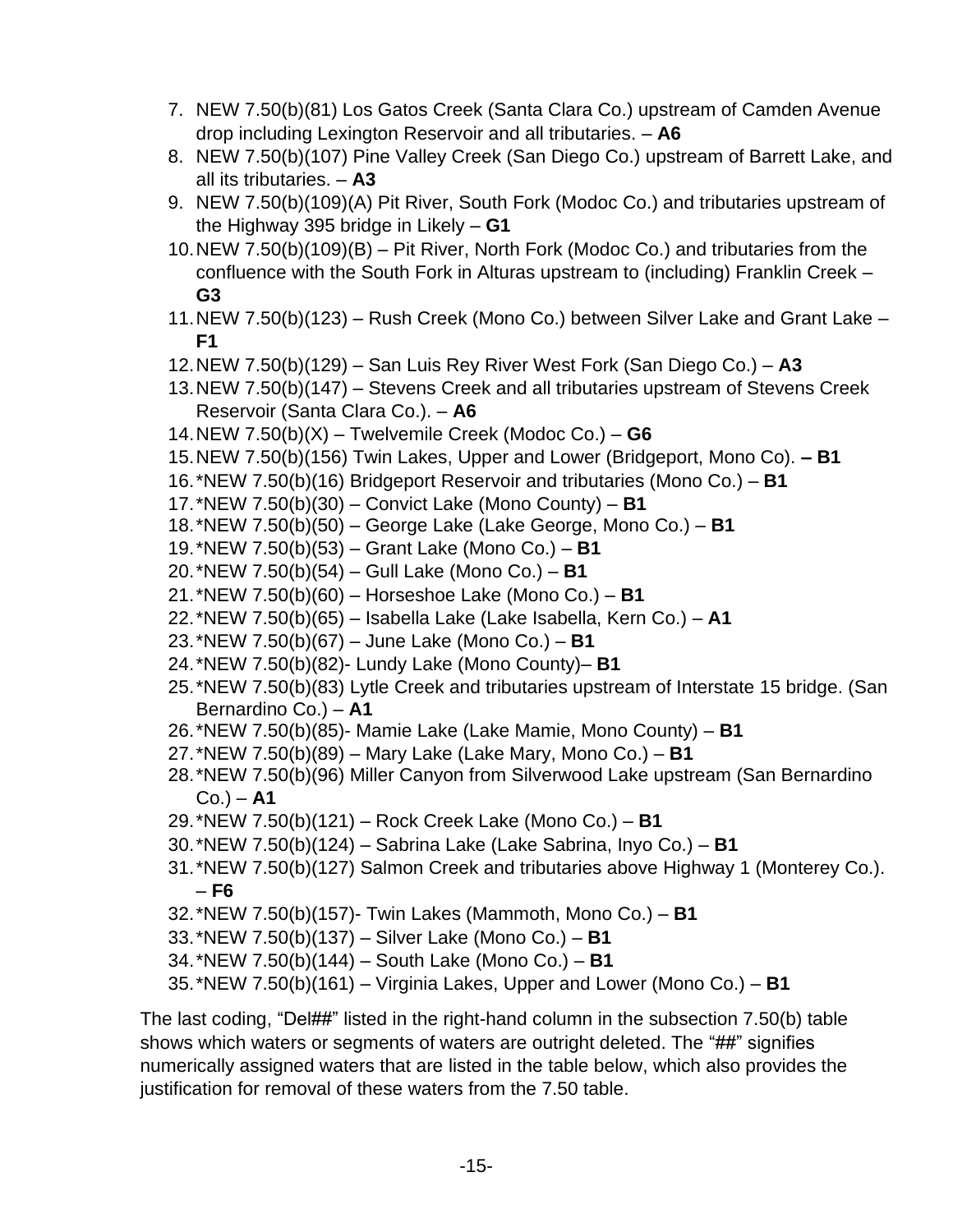Table 2. List of special water removals and justification as noted under the "Menu Option" column shown in the amended subsection 7.50(b) table.

| <b>Deletion</b><br>## | Necessity for removal in Section 7.50(b)                                                                                                                                                                                                                                                                           |
|-----------------------|--------------------------------------------------------------------------------------------------------------------------------------------------------------------------------------------------------------------------------------------------------------------------------------------------------------------|
| Del01                 | (13) Balm of Gilead Creek is removed because it has its own standalone<br>regulation under the newly added Eel River regulation above Lake Pillsbury                                                                                                                                                               |
| Del <sub>02</sub>     | (26.5) Bridgeport Reservoir with the season of Saturday preceding Memorial<br>Day through Sept.30 is removed because this same subparagraph was<br>expanded for the tributaries and the proposed amended season of last<br>Saturday in April through November 15.                                                  |
| Del03                 | (39.3) for Castle Creek regulation was consolidated into 7.50(b)(156.5) for<br>the Sacramento River.                                                                                                                                                                                                               |
| Del04                 | (43)(B) Convict Creek downstream of U.C. Study area season is removed<br>because the former minimize trout size and split regulation of seasons is<br>replaced with a simplified season of Saturday preceding Memorial Day<br>through September 30.                                                                |
| Del <sub>05</sub>     | (48)(A) through (B) Cottonwood Creek is removed because of simplification<br>of this water through consolidation of this subparagraph with (A) into the<br>previous paragraph.                                                                                                                                     |
| Del <sub>06</sub>     | (49.5) Cottonwood Creek and tributaries is removed because it is now<br>covered under the "Goose Lake tributaries" special regulation.                                                                                                                                                                             |
| Del07                 | (62.5) Edson Creek and all tributaries is removed because it is already<br>covered under the McCloud River regulation (115)(C)                                                                                                                                                                                     |
| Del08                 | (77.3) Hilton Creek (A) downstream of Crowley Lake Drive is removed<br>because the former minimize trout size and split regulation of seasons is<br>replaced with a simplified season of Saturday preceding Memorial Day<br>through September 30.                                                                  |
| Del09                 | (86) Kern River, (C) the U.S. Forest Service trail is removed because of<br>simplification of this water through consolidation of this subparagraph with<br>(B). (C) is further replaced with a reach of Kern River downstream of Lake<br>Isabella.                                                                |
| Del10                 | (90) Kirman (Carmen) Lake tributaries is removed because duplicative with<br>(89) Kirman (Carmen) Lake.                                                                                                                                                                                                            |
| Del11                 | (91) Klamath River, (B) Shovel Creek and tributaries above mouth of<br>Panther Creek (C) Shovel Creek and tributaries up to and including Panther<br>Creek are removed because of simplification of this water through<br>consolidation of these subparagraph with (A) for all tributaries above Iron<br>Gate Dam. |
| Del12                 | (98) Lassen Creek and tributaries is removed because it is now covered<br>under the "Goose Lake tributaries" special regulation.                                                                                                                                                                                   |
| Del13                 | (103.5) Little Truckee River from Stampede Reservoir Dam downstream to<br>Boca Reservoir for Nov. 15 through the Friday preceding the last Saturday in<br>Apr. is removed because the previous paragraph changed this water to a<br>year-round regulation.                                                         |
| Del14                 | (115) McCloud River and tributaries (B) McKay Creek and all tributaries<br>including Sheepheaven Spring is removed because Sheepheaven Creek                                                                                                                                                                       |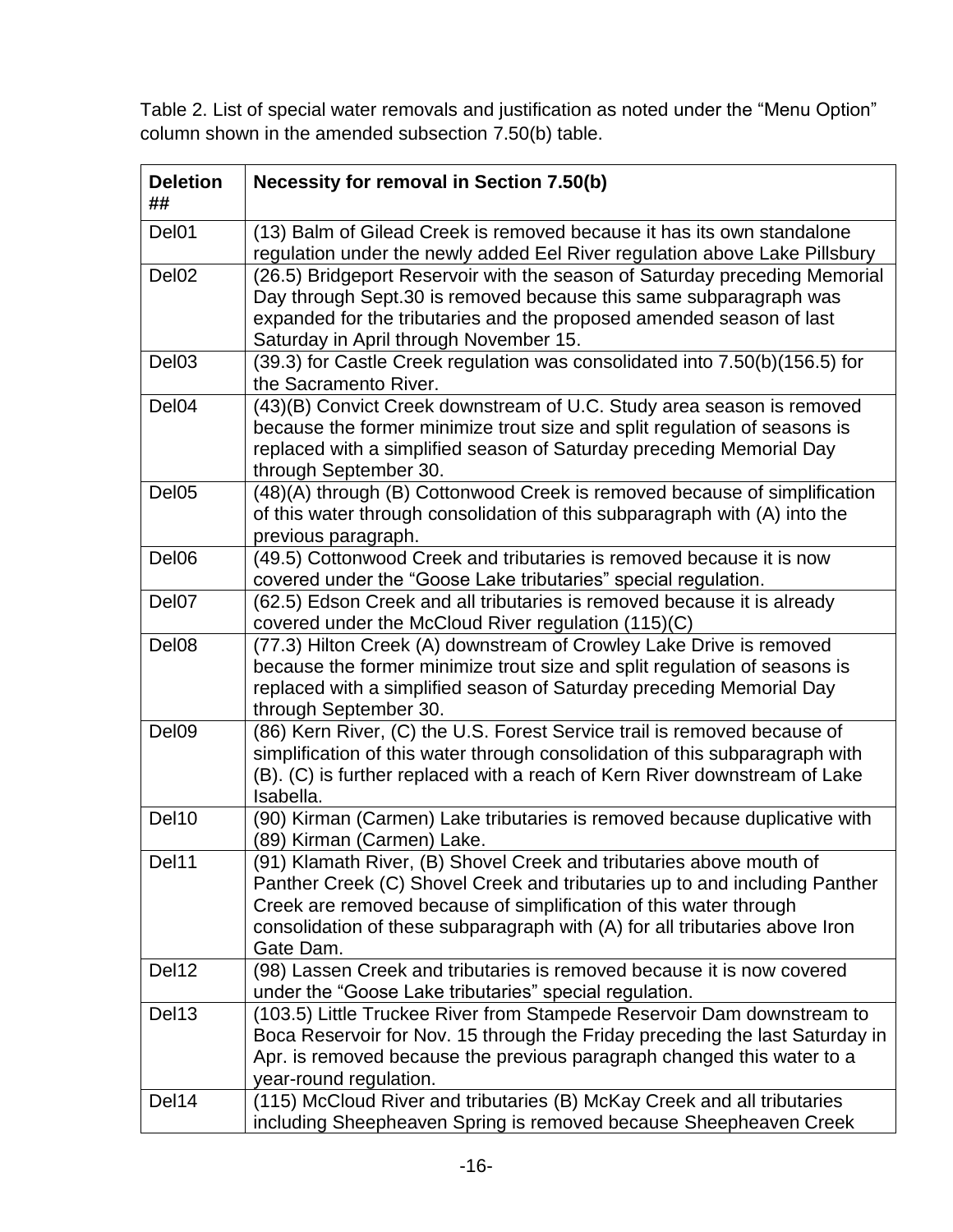|                   | has been officially named by the USGS, and now has its own regulation<br>under (115)(E) to provide the intended protection with a year-round closure.                                                                                                                                                                             |
|-------------------|-----------------------------------------------------------------------------------------------------------------------------------------------------------------------------------------------------------------------------------------------------------------------------------------------------------------------------------|
| Del15             | (115) McCloud River and tributaries (G) McCloud River from the lower<br>boundary of the U.S. Forest Service loop is consolidated into subsection (F)<br>and is removed for consistency with lower McCloud regulations.                                                                                                            |
| Del16             | (115.3) McGee Creek (A) McGee Creek downstream from Highway 395 is<br>removed because the former minimum trout size and split regulation of<br>seasons is replaced with a simplified season of Saturday preceding<br>Memorial Day through September 30.                                                                           |
| Del17             | (115.4) McKay Creek and all tributaries is removed because of the removal<br>of (115)(B) for McKay Creek.                                                                                                                                                                                                                         |
| Del18             | (125.5) Moosehead Creek and tributaries is removed because Moosehead<br>Creek is already covered under (115)(A) for McCloud River tributaries.                                                                                                                                                                                    |
| Del19             | (134) Owens River (C) Upper Owens River from fishing monument is<br>removed because of simplification of this water through consolidation of this<br>subparagraph with (B).                                                                                                                                                       |
| Del <sub>20</sub> | (138) Pillsbury Lake tributaries is removed because it is covered under Eel<br>River regulations in subsection $(63)(A)(3)$ , which is moving to the 7.40 HSS<br>table.                                                                                                                                                           |
| Del <sub>21</sub> | (139) Pine Creek and Pine Creek Slough is removed because it is covered<br>under the (61)(C) Eagle Lake regulations.                                                                                                                                                                                                              |
| Del <sub>22</sub> | (141) Pit River (D) From Pit No. 7 dam downstream to Shasta Lake is<br>removed because of simplification of this water through consolidation of this<br>subparagraph with (C).                                                                                                                                                    |
| Del <sub>23</sub> | (156) Sacramento River and tributaries above Keswick Dam, (D)<br>Sacramento River and tributaries excluding Castle Creek is removed<br>because of simplification of this water through consolidation of this<br>subparagraph with (C).                                                                                            |
| Del <sub>24</sub> | (176.5) Sheepheaven Spring is removed because it has its own regulation<br>under (115)(E) to provide the intended protection with a year-round closure.                                                                                                                                                                           |
| Del <sub>25</sub> | (177) Shovel Creek and tributaries is removed because angler use in this<br>water is minimal and restricted; further, this water is now covered under (91)<br>Klamath River regulations.                                                                                                                                          |
| Del <sub>26</sub> | (180.5) Soda Creek is removed because this water is now covered under<br>(156)(B) Sacramento River.                                                                                                                                                                                                                               |
| Del <sub>27</sub> | (189) Stony Creek, and tributaries, (A) From the headwaters downstream to<br>the diversion dam west of Stonyford, and (B) Stony Creek Middle Fork from<br>Red Bridge upstream are removed because of simplification of this water<br>through consolidation of this subparagraph with paragraph (A) into (189) for<br>Stony Creek. |
| Del <sub>28</sub> | (189.8) Swamp Creek and all tributaries is removed because it is covered<br>under $(115)(D)$ .                                                                                                                                                                                                                                    |
| Del <sub>29</sub> | (191) Sworinger Lake tributaries is removed because it is essentially a<br>duplicate of subsection 177.5.                                                                                                                                                                                                                         |
| Del <sub>30</sub> | (196) Truckee River (C) Truckee River from the Glenshire Bridge<br>downstream to the mouth of Prosser Creek is removed because of<br>simplification of this water through consolidation of this subparagraph with<br>paragraph (C) into (B).                                                                                      |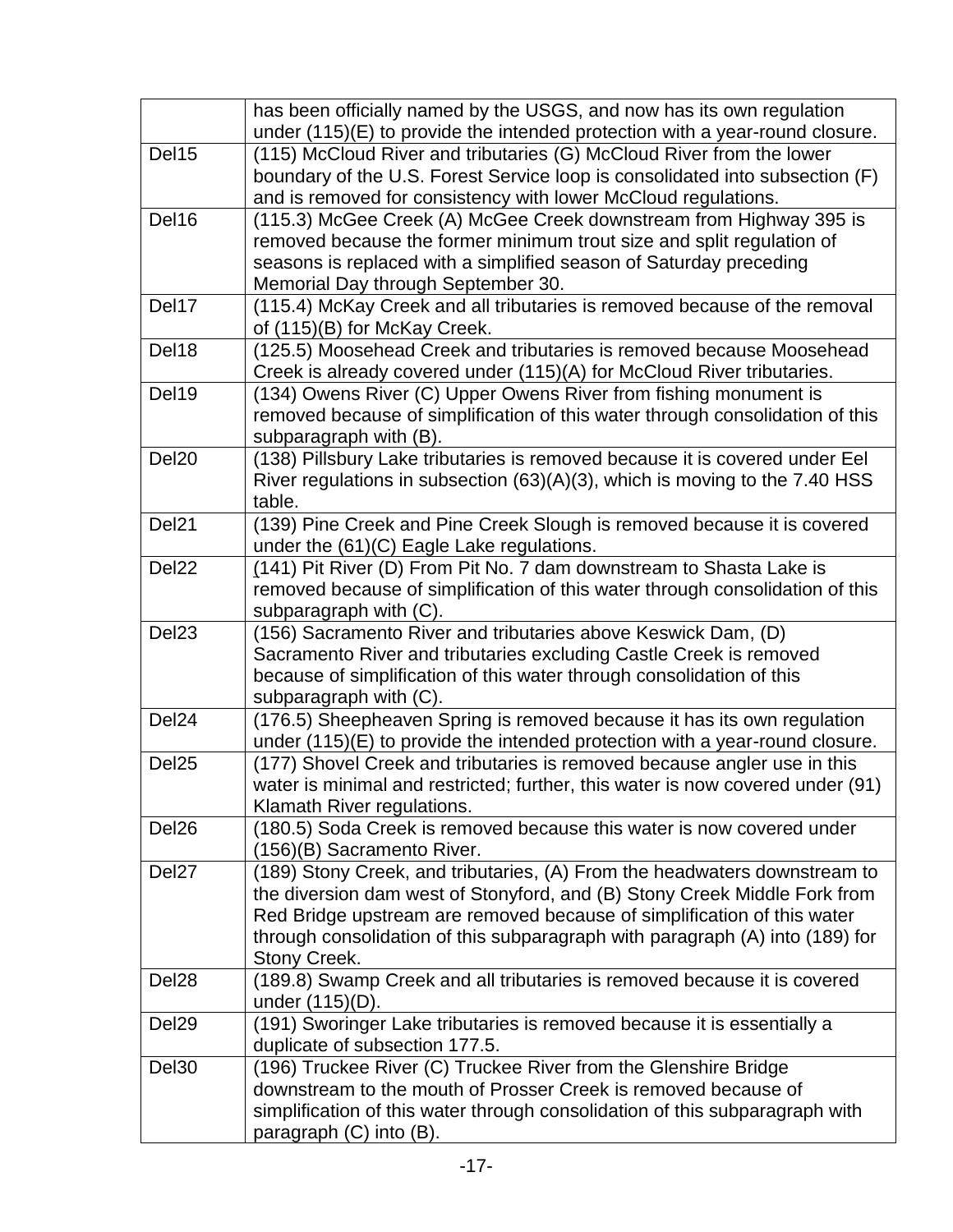| Del <sub>31</sub> | (198) Tuolumne River (A) From O'Shaughnessy Dam (Hetch Hetchy           |
|-------------------|-------------------------------------------------------------------------|
|                   | Reservoir) downstream to Early Intake Dam is removed because of         |
|                   | simplification of this water through consolidation of subparagraph (A)  |
|                   | through (C) into 198 (Tuolumne River).                                  |
| Del <sub>32</sub> | (208) Willow Creek and tributaries is removed because it is now covered |
|                   | under the "Goose Lake tributaries" special regulation.                  |

### **Amend Section 8.10, Youth Fishing Derby, Susan River (Lassen County)**

The Youth Fishing Derby on the Susan River is held every year one week before the trout season opener, which currently is the Saturday preceding the last Saturday in April. The Department is proposing to move the season opener on Susan River from the last Saturday in April to the Saturday preceding Memorial Day. The Department will continue to hold the derby on the Saturday before the season opener and, therefore, it is necessary to change the youth fishing derby date from the Saturday preceding the last Saturday in April to the Saturday preceding the trout season opener in May. Added language refers to subsection 7.50(b)(149) for regulations on the Susan River. These clarifications are necessary to ensure anglers understand the date of the new season opener.

### **E. Proposed for Addition**

# **Add Section 5.84. Brook Trout.**

Currently under the North Coast and Sierra District General Regulations (subsections 7.00(a)(5) and (b)(9)) up to 10 Brook Trout less than 8 inches and 10 inches, respectively, may be harvested per day, in addition to the daily bag and possession limits for trout. This regulation will be removed from Section 7.00 under the current proposal to uncouple the trout regulations from the District General Regulations. In its place, the Department is proposing a new Statewide Regulation for Brook Trout in Section 5.84 which will allow the harvest of up to 10 Brook Trout less than 10 inches per day in all inland trout waters, yearround. Brook Trout are a cold-water species found in high elevation lakes and streams in remote wilderness areas. Many of these wilderness fisheries contain overpopulated, undersized fish and are not attractive or targeted fisheries for anglers due to the size and poor condition of the fish (skinny). The Department initiated the Brook Trout bonus bag and possession limit to both increase fishing opportunity and reduce the numbers of fish in overpopulated lakes in hopes of increasing condition (fatter, heavier, and bigger fish). Although most Brook Trout fisheries occur in the North Coast and Sierra districts, these wilderness fisheries also occur in other areas of the state, but are hard to access for most anglers. Because of the remoteness of these fisheries and for simplification purposes, the Department is proposing to expand the Brook Trout bonus bag and possession limit to inland trout waters statewide. Exceptions to this Brook Trout bonus bag limit include all waters listed in Section 7.50, Trout Waters with Special Fishing Regulations, and Red Lake in Alpine County, which is managed as a trophy Brook Trout fishery.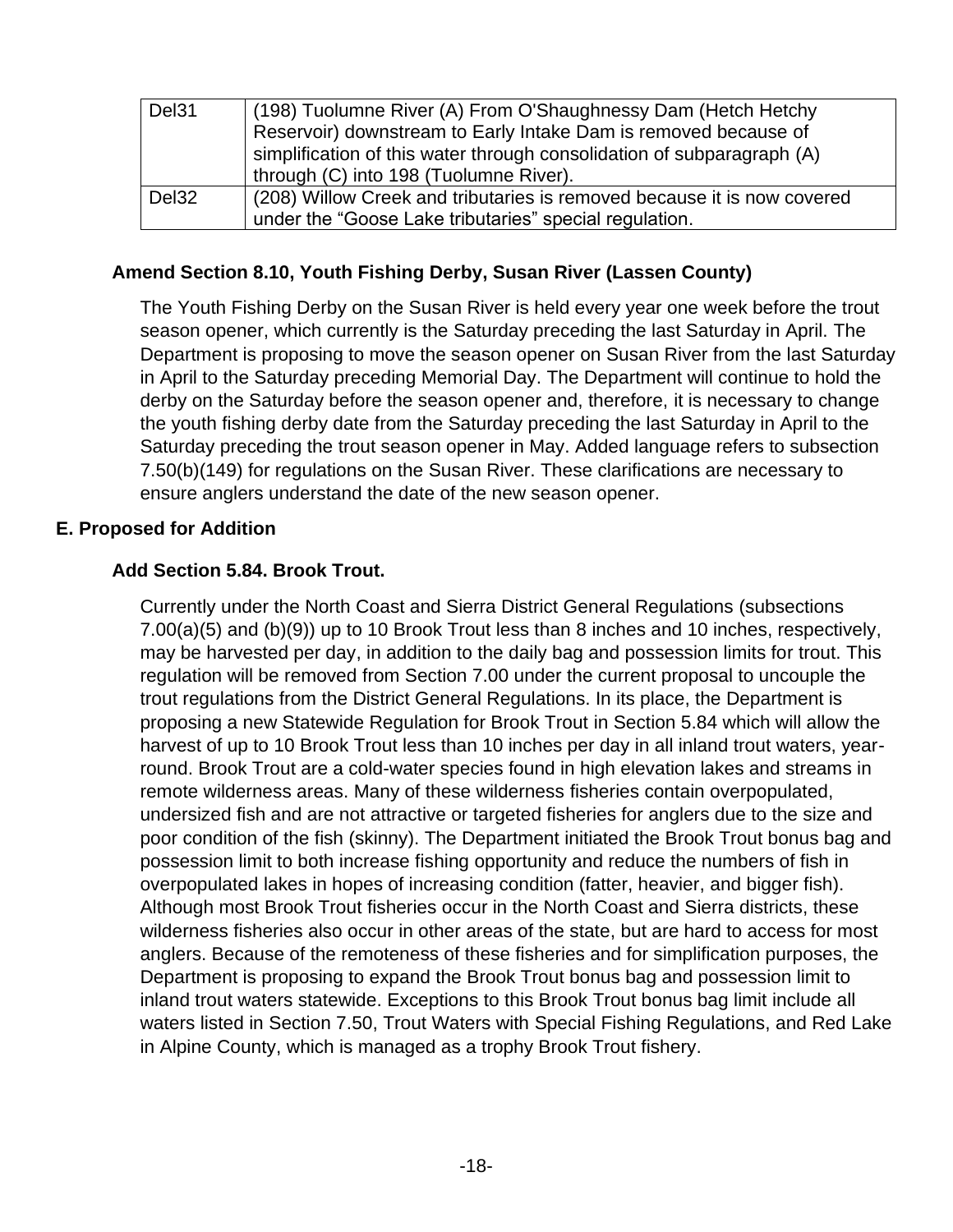### **Add Section 5.89. Salmon**

This Section will be added only to refer readers to the appropriate regulatory sections for salmon and steelhead, which are not the focus of this current rulemaking, but may be for a subsequent one (i.e., Phase II).

#### **Add Section 7.40. Alphabetical List of Hatchery Trout, Hatchery Steelhead, and Salmon Waters with Special Fishing Regulations**

For simplification purposes, the Department is proposing to separate the trout special fishing regulation waters (inland waters) from the salmon and steelhead special fishing regulation waters (anadromous waters). The special fishing regulations for trout will remain in Section 7.50. This requires a new regulatory section be created for the hatchery trout, hatchery steelhead and salmon special fishing regulation waters (abbreviated "HSS" per the coding outlined in the trout menu). The proposed new section is Section 7.40, "Alphabetical List of Hatchery Trout, Hatchery Steelhead, and Salmon Waters with Special Fishing Regulations." The existing language in subsections 7.50(a)(1)-(6) will be included in the new Section 7.40, but references to trout will be replaced with salmon and steelhead. All the special waters indicated by the coding "HSS" in the subsection 7.50(b) table are moved into the new 7.40 table, and aside from this move, are not proposed to be altered as part of this rulemaking. Approximately 185 individual waters, or reaches of waters, are proposed to be moved from subsection 7.50(b) to the new 7.40 table. Moving these special waters to a separate regulation section is necessary to fulfill the goals of separating and consolidating regulations for inland trout (i.e., non-anadromous waters) from steelhead and salmon (i.e., anadromous waters).

### **F. Proposed Changes Without Regulatory Effect**

Below are minor changes to clarify and correct various sport fishing regulations in Title 14.

#### **Amend Section 3.00. Fishing Hours.**

The reference in subsection (a)(1)(B) Heenan Lake, (Alpine Co.) is changed to subsection 7.50(b)(56) because of renumbering in the section.

#### **Amend Section 4.00. Bait - General.**

The reference in subsection (d) Hat Creek is changed to subsection 7.50(b)(55) because of renumbering in the section.

#### **Amend Section 5.00 Black Bass Special Regulations.**

Remove the special closure language (b)(14), Eastman Lake. This language was removed from the sport fishing regulations in 2017.

Subsection (a) title, General Statewide Restrictions, is changed to read General Statewide Regulations to be more accurate and consistent with other statewide regulations sections in Title 14.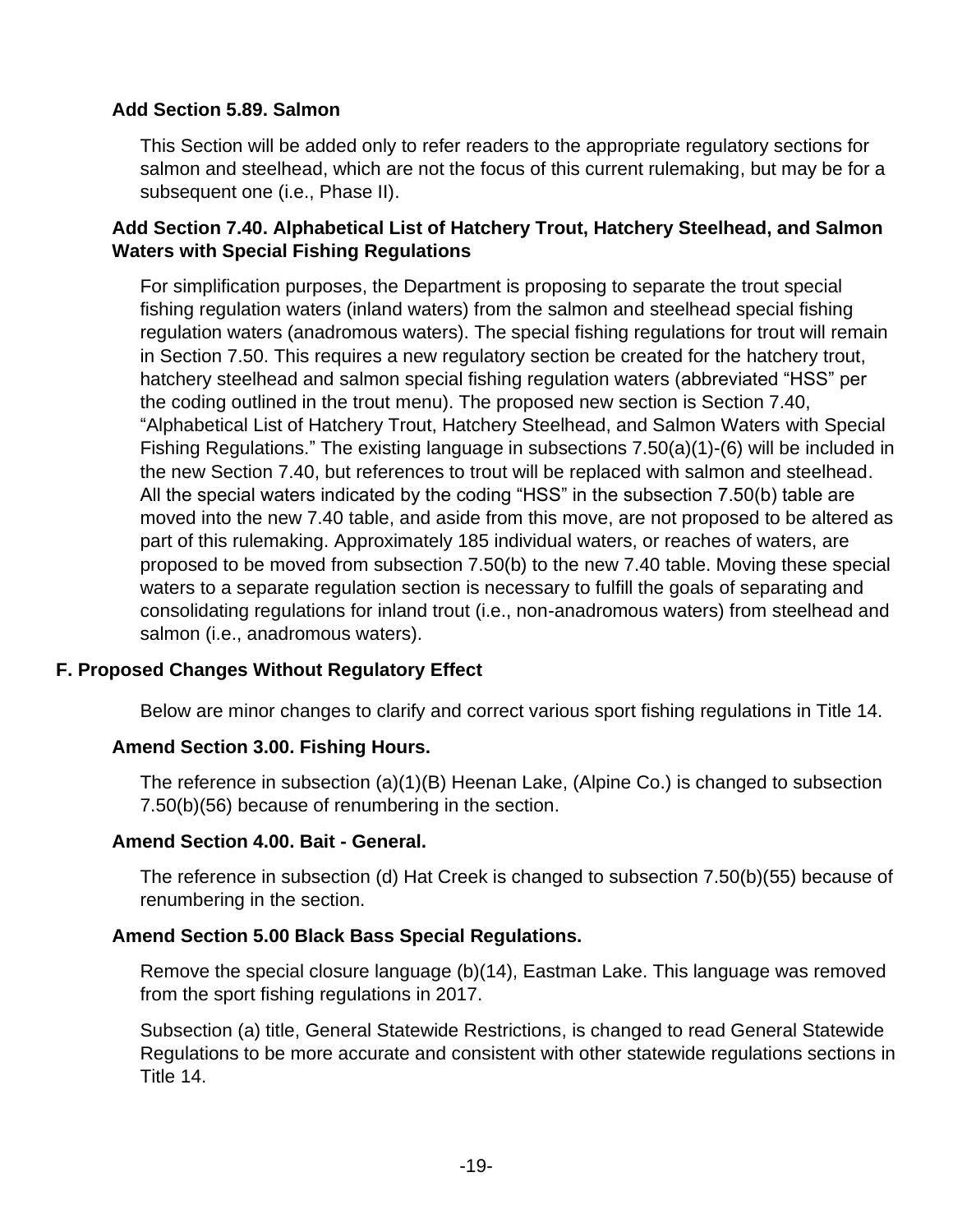Subsection (a)(1) is being amended to specify that the black bass 12 inch minimum size limit is to be measured in total length. This requirement is already specified in subsection 5.00(b). It is being added to Section 5.00(a)(1) to provide additional clarity.

(b) Goals and Benefits of the Regulation

It is the policy of this State to encourage the conservation, maintenance, and utilization of the living resources of the ocean and other waters under the jurisdiction and influence of the State for the benefit of all the citizens of the State and to promote the development of local fisheries and distant water fisheries based in California in harmony with international law. The objectives of this policy include, but are not limited to, the maintenance of sufficient populations of all species of aquatic organisms to ensure their continued existence, and the maintenance of a sufficient resource to support a reasonable sport use. Adoption of scientifically-based trout seasons, size limits, and bag and possession limits provide for the maintenance of sufficient populations of trout to ensure their continued existence.

The benefits of the proposed regulations include up to date and streamlined trout fishing regulations that are consistent statewide, consistency with federal fishery management goals, sustainable management of California's trout fisheries, promotion of the general health and welfare of California residents, and promotion of businesses that rely on sport fishing throughout the state. The proposed changes will provide benefits by maximizing trout fishing opportunity, where possible, through the proposed extensions of fishing seasons and increases in bag and possession limits on both district and special regulations waters without adversely affecting native and non-native wild trout populations. The proposed regulatory changes may increase participation in sport fishing by new anglers, and increased retention of existing angler through simpler regulations facilitating ease of compliance and comprehension.

(c) Authority and Reference Sections from Fish and Game Code for Regulation

Authority: Section(s) 200, 205, 265, 270, 275, 315, 316.5, 399, and 2084, Fish and Game Code

Reference: Section(s) 200, 205, 265, 270, 316.5, and 2084, Fish and Game Code

(d) Specific Technology or Equipment Required by Regulatory Change

None.

(e) Identification of Reports or Documents Supporting Regulation Change

None.

(f) Public Discussions of Proposed Regulations Prior to Notice Publication

The Department held a series of public information meetings in 2018 and 2019 to inform stakeholders about the Project and solicit input and suggestions. In addition, the Department regularly provided Project updates at Commission subcommittee and full Commission meetings. See **Appendix B**, Public Outreach, for detailed information.

IV. Description of Reasonable Alternatives to Regulatory Action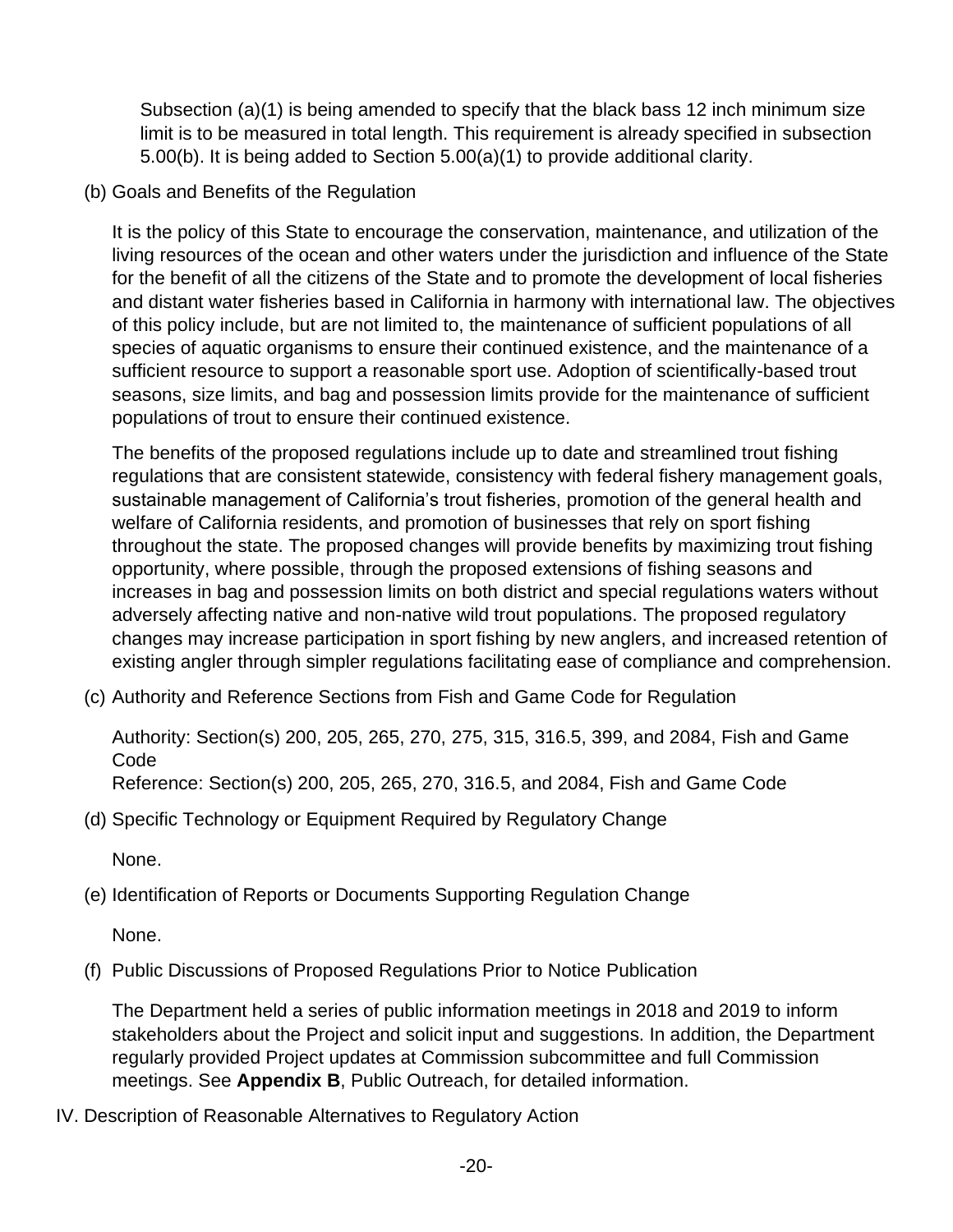### (a) Alternatives to Regulation Change

The purpose for separating the inland trout waters in Title 14, Section 7.50(b), Special Fishing Regulations and anadromous waters into two tables is to make it easier for anglers to locate the body of water they intend to fish. An alternative to the proposed regulation changes is to not separate the inland trout water regulations from the anadromous (i.e., salmon and steelhead) regulations which are currently in the same table.

Alternatives on a per-water basis are outlined the Section 7.50(b) Special Fishing Regulations table in **Appendix A. Appendix A** shows the current open season and special regulations, bag and possession limit, the proposed regulations developed before the 2019 statewide public outreach meetings (i.e., "2019 Proposed Open Season or Daily Bag, Possession Limit, & Gear Restrictions"), and the final proposed regulations (i.e., 2020 "Proposed Regula Open Season or Daily Bag, Possession Limit, & Gear Restrictions"). Many alternatives to the 2019 proposed regulations, by special water, were considered based on public input and further evaluation of the regulations by regional Department staff biologists. As a result, some revisions to the "2019 Proposed Regulations" were made and are presented in the table under "2020 Proposed Regulations."

In view of information currently possessed, no reasonable alternative considered would be more effective in carrying out the purpose for which the regulation is proposed, would be as effective and less burdensome to affected private persons than the proposed regulation, or would be more cost effective to affected private persons and equally effective in implementing the statutory policy or other provision of law.

### (b) No Change Alternative

The no change alternative would leave existing regulations in place. The current regulations for inland trout waters would remain under the District General Regulations and anglers' concerns regarding the complexity of the trout fishing regulations would not be addressed. Anglers would continue to be frustrated with the regulations to the point that some may choose to not go fishing as a result. In addition, outdated regulations in the Special Fishing Regulations would not be updated and, thus, would result in less efficient and effective regulations for California's trout fisheries.

V. Description of Reasonable Alternatives that Would Lessen Adverse Impact on Small Business

The proposed regulation will directly impact individual inland sport fisheries and only indirectly affect businesses, many of which are likely to be "small businesses" (per Government Code, Article 2, Section 11342.610). In response to public input and in accordance with Government Code Section 11346.2(b)(4)(B), several originally proposed changes were modified to lessen the potential for adverse impacts on small businesses that serve sportfishing activities, as noted in the right-hand column "Additional Comments and Considerations" in **Appendix A**. These alternatives were location-specific, such as for specific waters in the Sierra District, and elsewhere, to support local economic needs, public safety concerns, and local business operations.

VI. Mitigation Measures Required by Regulatory Action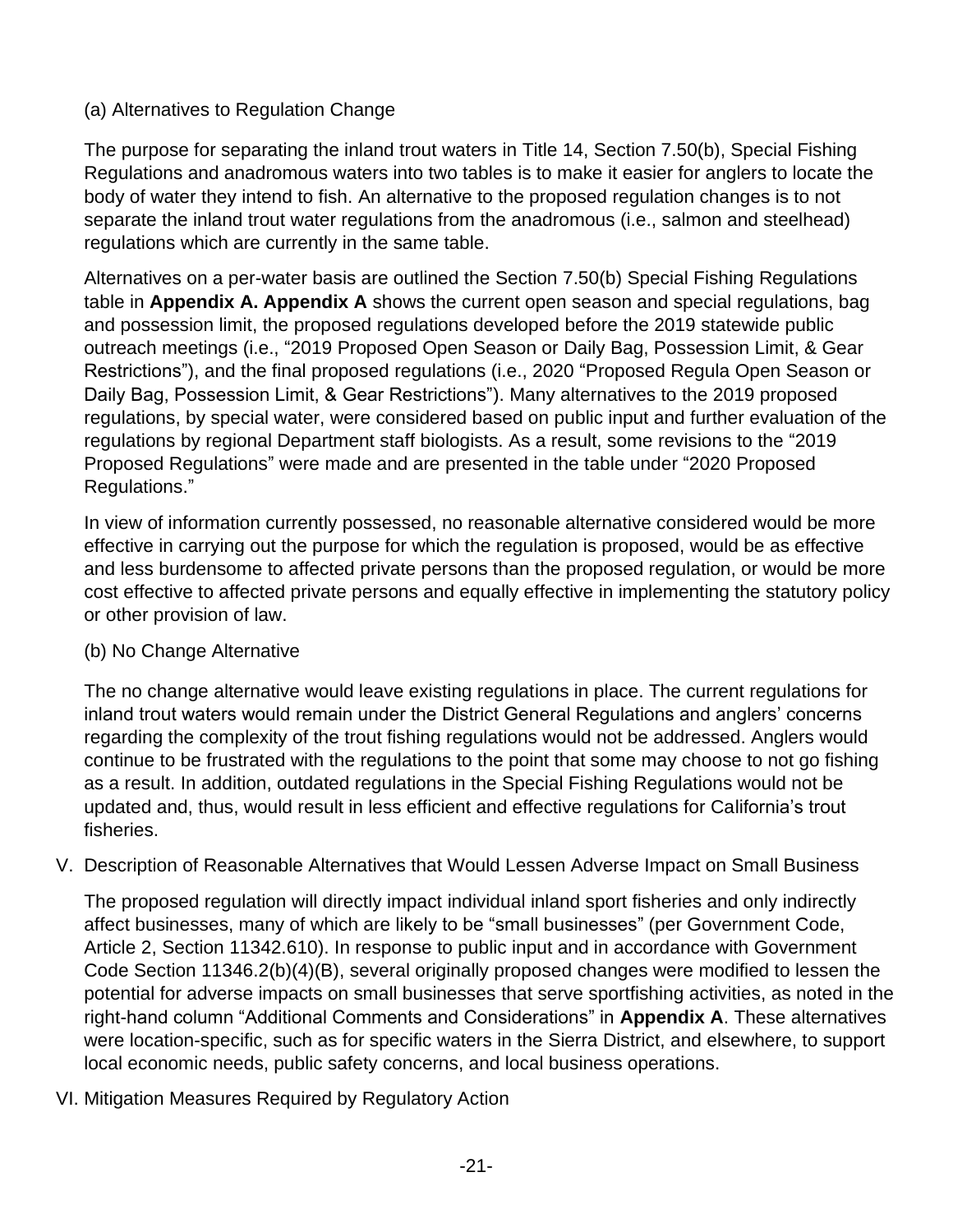The proposed regulatory changes may lead to potential localized impacts on the environment by opening some waters year-round, and modifying certain bag and possession limits, which could result in additional angler access to certain fishing areas, or increased take of trout, depending on the behavior of anglers in response to the regulations. While the proposed regulations would provide year-round openings for some waters, they are expected to result in no change or a small increase in angler days per year, which are anticipated to lead to less-than-significant impacts to the environment. The way the proposed regulations are structured ensure that the amount of take allowed will not exceed the sustainable yield level, and the populations will be maintained in equilibrium.

#### VII. Impact of Regulatory Action

The potential for significant statewide adverse economic impacts that might result from the proposed regulatory action has been assessed, and the following initial determinations relative to the required statutory categories have been made:

(a) Significant Statewide Adverse Economic Impact Directly Affecting Businesses, Including the Ability of California Businesses to Compete with Businesses in Other States

The proposed action will not have a significant statewide adverse economic impact directly affecting business, including the ability of California businesses to compete with businesses in other states.

(b) Impact on the Creation or Elimination of Jobs Within the State, the Creation of New Businesses or the Elimination of Existing Businesses, or the Expansion of Businesses in California; Benefits of the Regulation to the Health and Welfare of California Residents, Worker Safety, and the State's Environment

The Commission anticipates neutral to positive impacts on the creation of jobs, no elimination of jobs or existing businesses, and neutral to positive impacts on the creation of new businesses or the expansion of businesses in California. The proposed regulatory changes will result in increased fishing opportunities that along with easier to comprehend regulations should retain the current number of anglers and may encourage the recruitment of new sport fishing anglers to sustain or increase support for businesses related to sportfishing.

The Commission anticipates benefits to the health and welfare of California residents. Providing opportunities for inland sport fishing encourages outdoor activity and the consumption of a nutritious food. The Commission anticipates benefits to the environment by the sustainable management of California's inland sportfish resources. The Commission does not anticipate any benefits to worker safety.

(c) Cost Impacts on a Representative Private Person or Business

The Commission is not aware of any cost impacts that a representative private person or business would necessarily incur in reasonable compliance with the proposed action.

(d) Costs or Savings to State Agencies or Costs/Savings in Federal Funding to the State

None.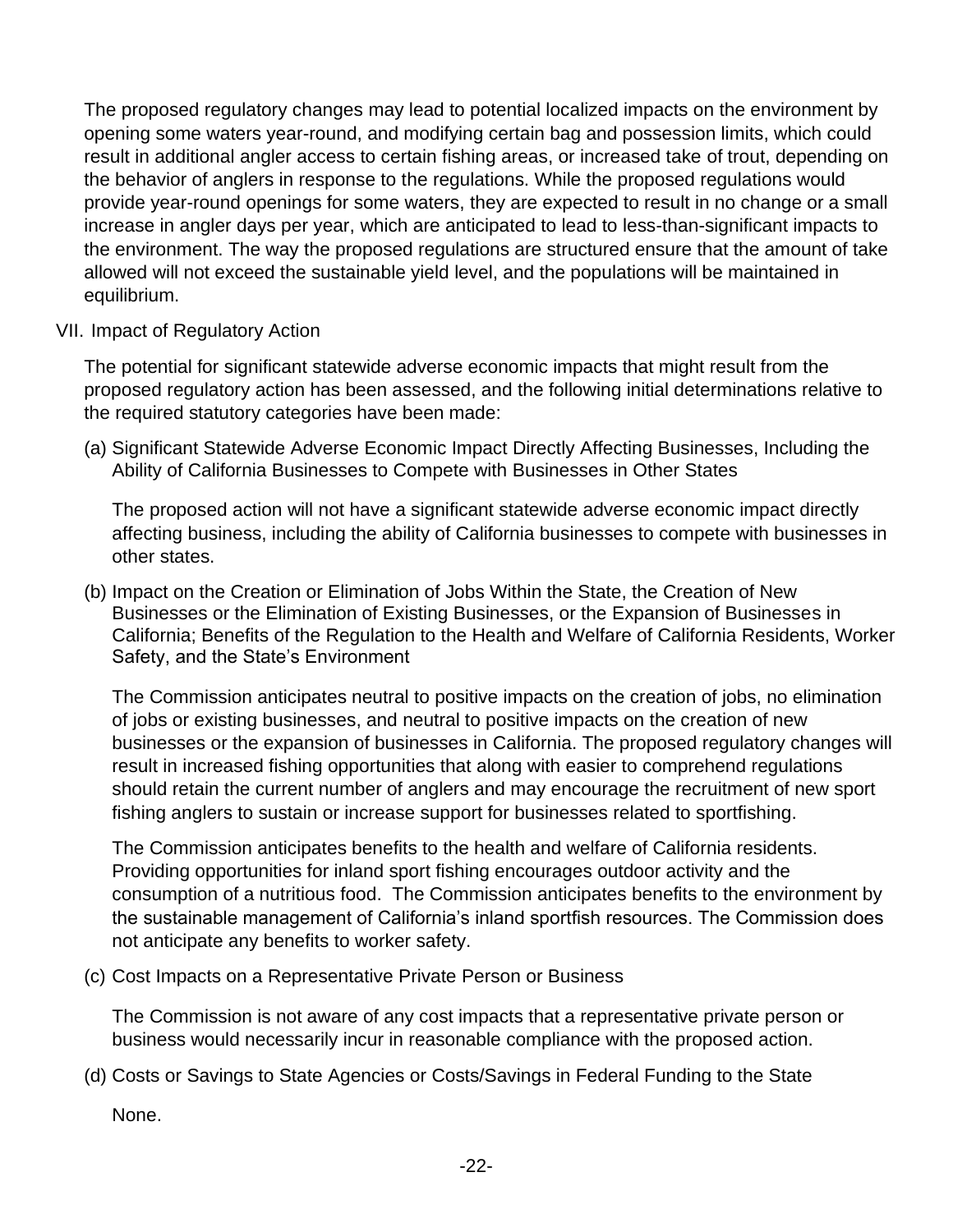- (e) Nondiscretionary Costs/Savings to Local Agencies: None.
- (f) Programs Mandated on Local Agencies or School Districts: None.
- (g) Costs Imposed on Any Local Agency or School District that is Required to be Reimbursed Under Part 7 (commencing with Section 17500) of Division 4, Government Code: None.
- (h) Effect on Housing Costs: None.
- VIII. Economic Impact Assessment
	- (a) Effects of the Regulation on the Creation or Elimination of Jobs Within the State

The Commission anticipates neutral to positive impacts on the creation of jobs with no elimination of jobs.

(b) Effects of the Regulation on the Creation of New Businesses or the Elimination of Existing Businesses Within the State

The Commission anticipates neutral to positive impacts on the creation of new businesses with no adverse impacts to existing businesses within the State.

(c) Effects of the Regulation on the Expansion of Businesses Currently Doing Business Within the **State** 

The Commission anticipates neutral to positive impacts on the expansion of businesses currently doing business within the State.

(d) Benefits of the Regulation to the Health and Welfare of California Residents

The Commission anticipates benefits to the health and welfare of California residents. Providing opportunities for inland sport fishing encourages a healthy outdoor activity and the consumption of a nutritious food.

(e) Benefits of the Regulation to Worker Safety

The Commission does not anticipate any benefits to worker safety because the proposed action does not affect working conditions.

(f) Benefits of the Regulation to the State's Environment

The Commission anticipates benefits to the environment by the sustainable management of California's inland fishery resources.

(g) Other Benefits of the Regulation

Other benefits of the proposed regulations are anticipated to be an increase in regulatory consistency statewide, a reduction in the complexity of the regulations, and a reduction in the number of Special Fishing Regulations by eliminating regulations that are no longer biologically justifiable.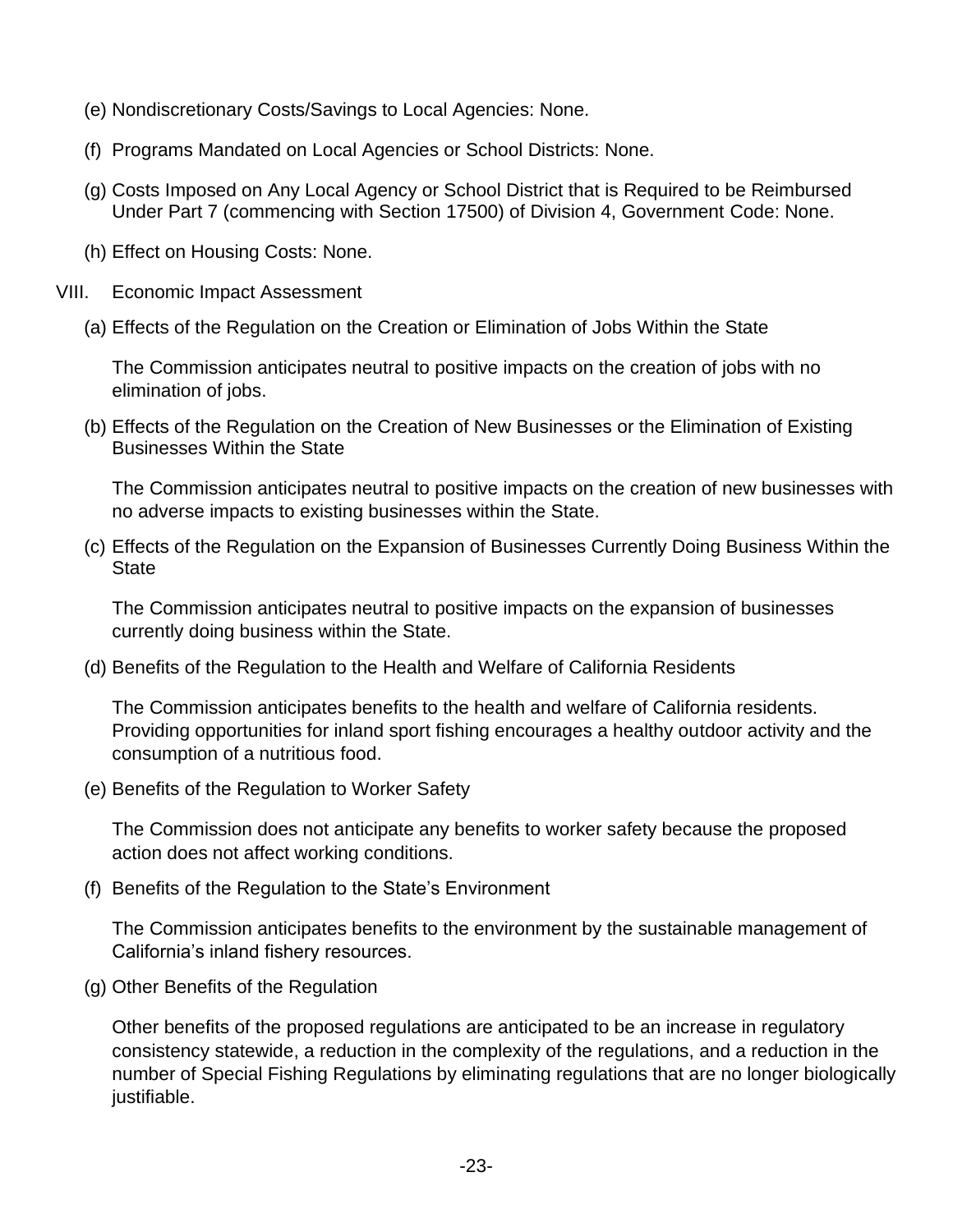### **Informative Digest/ Policy Statement Overview**

For years, the Fish and Game Commission (Commission) and the California Department of Fish and Wildlife (Department) have heard concerns from anglers about the complexity of freshwater sport fishing regulations. Some anglers (or potential anglers) may be dissuaded from fishing due to actual or perceived difficulty in complying with the regulations. This regulatory package represents Phase I of the proposed process and focuses on simplifying and streamlining the sport fishing regulations for inland trout waters. The Department will prepare a separate regulatory package in the near future (i.e., Phase II) to address the complexity of the sport fishing regulations for those inland waters that are utilized by adult fish for migration and spawning after spending the majority of their lives in the ocean (i.e., anadromous waters) .

The purpose and necessity of the proposed regulation changes is to address anglers' concerns regarding the complexity of the inland sport fishing regulations by simplifying the various regulatory options, and to align the inland trout regulations with the Department's current fisheries management goals and objectives. Major proposed changes aim to:

- Separate regulations for inland trout (i.e., non-anadromous waters) from those for steelhead and salmon (i.e., anadromous waters), a process that facilitates the production of separate regulations booklets to help provide clarity to anglers;
- Replace the District Regulations (Section 7.00) with statewide regulations separated for trout; and
- Standardize and consolidate the Special Fishing Regulations (Section 7.50).

The proposed changes aim to increase regulatory consistency statewide, reduce complexity of the inland sport fishing regulations, and remove regulations that are no longer biologically justifiable.

Normally, no single element of a regulation controls a sport fishery (e.g., most trout streams in California have both a closed season and bag limit). The type of gear, legal fishing hours, and use of bait are also part of the regulatory equation. Most often, combinations of elements of regulations apply to a given water. The following are elements of regulations used to manage trout populations in California.

- Seasons (specified opened or closed seasons)
- Bag and possession limits
- Size limits: and
- Gear and bait restrictions.

# **Comprehensive Evaluation: Trout Menu**

The Department evaluated above elements of the inland sport fishing regulations, specifically in the District Fishing Regulations in Title 14, Section 7.00, CCR and the Special Fishing Regulations in Title 14, Section 7.50, CCR. The District Fishing Regulations apply political boundaries in how the above regulatory elements are implemented by county line, in contrast to the watershed approach found within the Special Fishing Regulations, leading to complexity and associated public frustration stemmed from the diversity of different regulations established over decades, with limited alignment or consistency. The Department developed a suite of regulations, or "menu," comprised of angling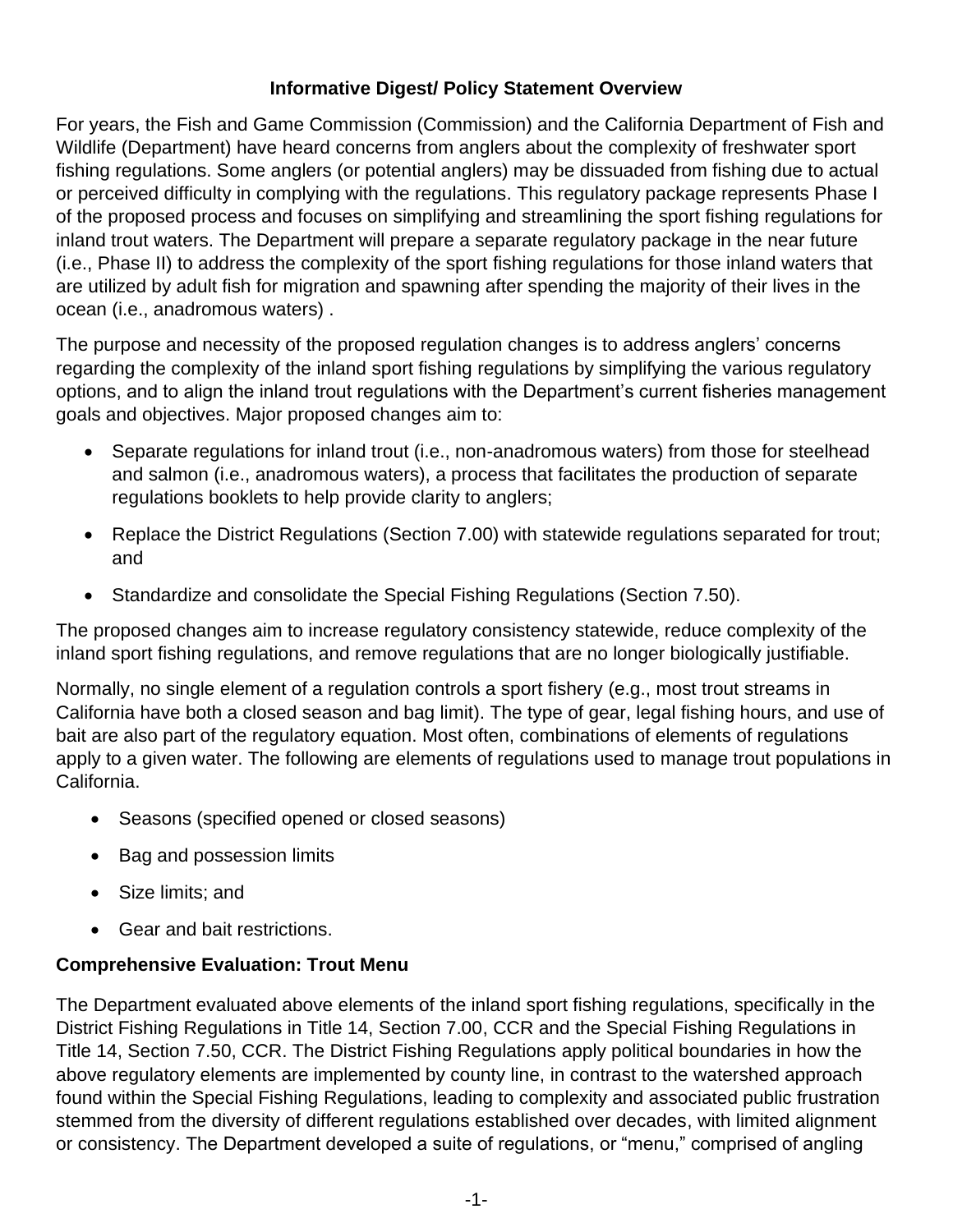seasons, bag and possession limits, size limits, and gear restrictions, to standardize the Special Fishing Regulations in Title 14, subsection 7.50(b) and uncouple the inland trout waters from the District General Regulations in Title 14, subsections 7.00(a)-(g) and from anadromous waters. This menu described below represents the foundation of this rulemaking, and is the result of a collaborative effort by partners and fisheries biologists throughout the state to standardize the Special Fishing Regulations based on fisheries management goals, which include maximizing fishing opportunity (most liberal) and protecting sensitive fishery populations (most conservative).

### **Trout Menu Coding**

The trout menu described below primarily applies to amended sections 5.85, 7.00 and 7.50, and added Section 7.40. It is divided into three categories of a standardized suite of management approaches reflected as regulatory elements for the 200+ special inland waters in California:

- An updated Statewide Regulation;
- Seasons; and
- Bag/Possession Limits (plus gear restrictions and size limits).

For the proposed Section 7.50 regulatory language "Alphabetical List of Trout Waters with Special Fishing Regulations," in the table encompassing subsection 7.50(b), a right-hand column has been added called "Menu Option" to serve as an easy reference to the assigned management approach of each special regulation water. This column is only shown for the purpose of clarity for the Initial Statement of Reasons (ISOR) to indicate any changes affecting a water. The options are either assignment to one of the two statewide regulations ("SL," or "SR," as noted below), a combination from the trout menu of season, bag/possession and gear limitations for each state water, or coding showing the water has been moved to another section or deleted. The coding is also shown by special water in the Decision Matrix, Summary Table of Changes for the subsection 7.50(b) regulatory table (**Appendix A** to the ISOR).

Statewide Regulations

**"SL"** for Lakes and Reservoirs (proposed in amended subsection 5.85(a)(1)):

Open all year, five trout daily bag limit, 10 trout in possession.

**"SR"** for Rivers and Streams (proposed in amended subsection 5.85(a)(2)):

From the last Saturday in April through November 15, five trout daily bag limit, 10 trout in possession; and, from November 16 through the Friday preceding the last Saturday in April, 0 trout bag limit, artificial lures with barbless hooks only and trout must be released unharmed and not removed from the water.

#### **Seasons**

Seasons are described as follows, and designated by capital letters A-J (under "Menu Option" column shown in the amended subsection 7.50(b) table):

- **A.** All year
- **B.** Last Saturday in April through November 15
- **C.** November 16 through the Friday preceding the last Saturday in April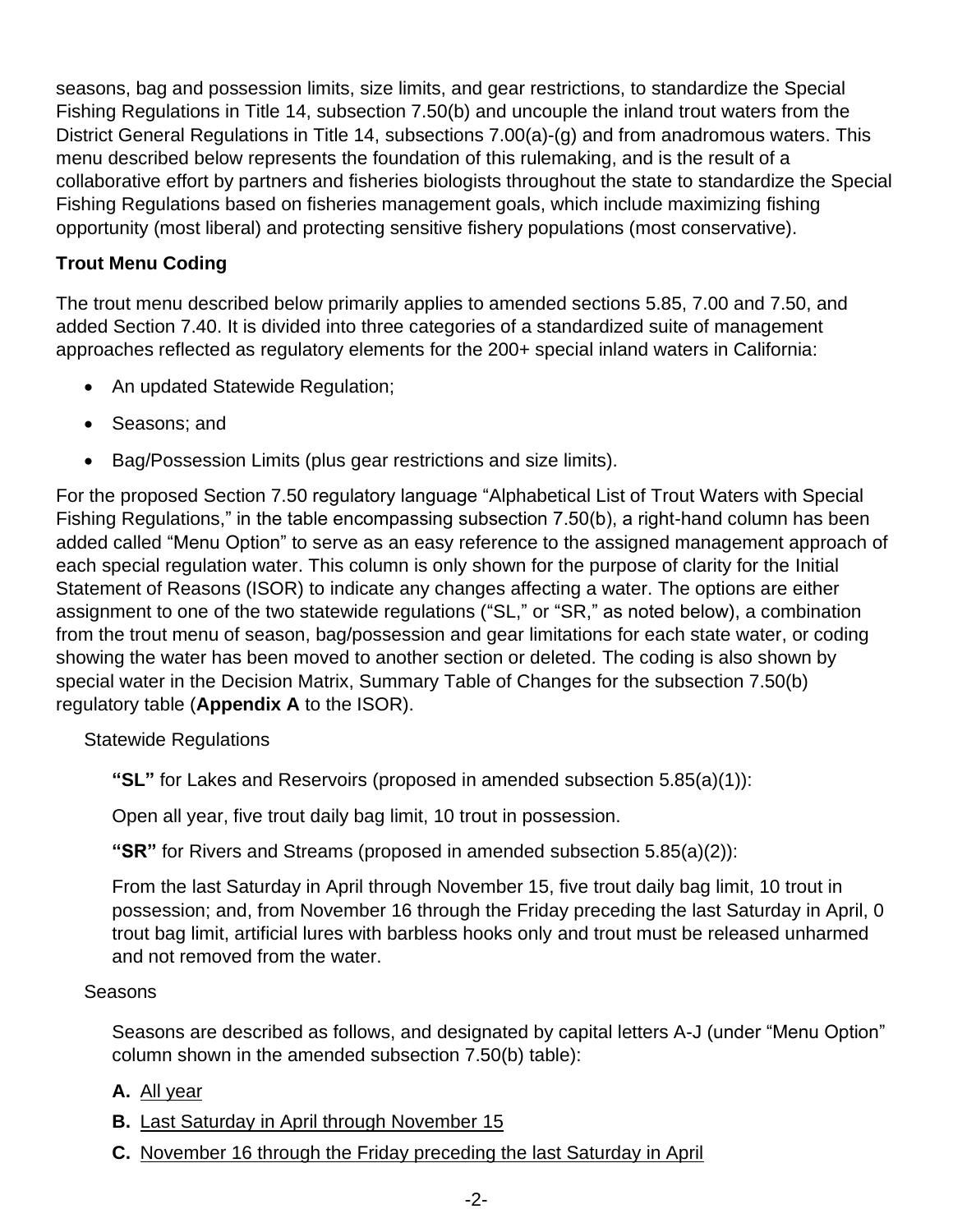- **D.** Last Saturday in April through July 31
- **E.** August 1 through November 15
- **F.** Saturday preceding Memorial Day through September 30
- **G.** Saturday preceding Memorial Day through the last day in February
- **H.** September 1 through November 30
- **I.** October 1 through the Friday preceding Memorial Day
- **J.** Closed to fishing all year

Bag and Possession Limits and Gear Restrictions

Bag and Possession Limits and Gear Restrictions are described as follows, and designated by numbers 1-7 (under "Menu Option" column shown in the amended subsection 7.50(b) table):

- **1.** 5 trout, no gear restrictions
- **2.** 2 trout per day, 4 trout in possession, no gear restrictions
- **3.** 2 trout, artificial lures
- **4.** 2 trout with 14" total length minimum, artificial lures
- **5.** 2 trout with 18" total length minimum, artificial lures
- **6.** 0 trout, artificial lures with barbless hooks
- **7.** 0 trout, artificial flies with barbless hooks

Combined options for season (letter) and bag/possession limit and gear limitation (number) present as a capital letter-number code. For example, "B5" would signify a water with a season from the last Saturday in April through November 15, a bag/possession limit of 2 trout with 18" minimum size, and a gear restriction of artificial lures.

Two other codes in the right-hand column in the subsection 7.50(b) table inform anglers of how that particular water is considered, if it doesn't fall under one of the above codes.

**"HSS"** Refers to waters moved to the newly added Section 7.40 of Title 14 under the anadromous table for salmon and steelhead, proposed for naming as "Alphabetical List of Hatchery Steelhead and Salmon Waters with Special Fishing Regulations." Those waters with HSS coding are shown as strikeout in Section 7.50 because they are proposed for relocation to Section 7.40.

**"Del##"** Refers to a special water or regulation that is proposed for removal entirely from the Section 7.50(b) special regulations table, and justification for the removal is outlined by numerical increment below under the description for amendment of Section 7.50.

# **Proposed for Amendments**

# **Amend subsection 5.00(b) Black Bass, Special Regulations**

• Remove subsections (b)(3) Lassen County; (b)(4) Modoc County; (b)(7) Shasta County; (b)(9) Big Lake (Shasta County); (b)(13) Diamond Valley Lake; (b)(15) El Capitan Reservoir; (b)(22) Perris Lake; (b)(25) Silverwood Lake; (b)(26) Skinner Lake; and (b)(28) Trinity Lake.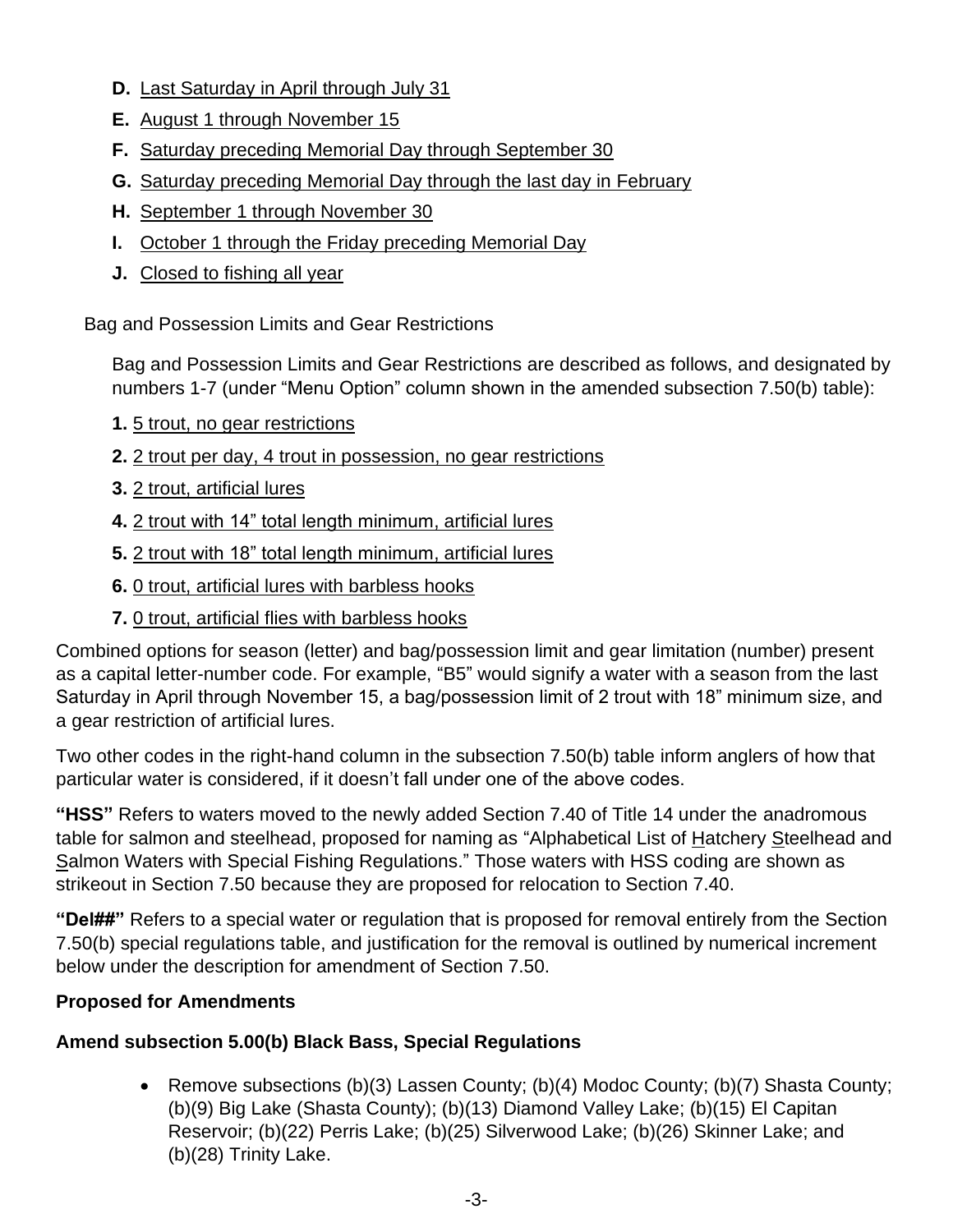• The Department is proposing to remove these subsections from the bass special regulations. Therefore, these waters will revert to the statewide standard under subsection 5.00(a) of open to fishing all year, with a 12-inch minimum size limit, and a five-fish daily bag limit. Specifically, two changes of non-regulatory effect include removal of (b)(15) El Capitan Reservoir, and (b)(22) Perris Lake as listed in the table, due to existing redundancy with the statewide standard because the season (all year), size (12-inch minimum), and bag limit already matches that of the statewide standard

The Department is proposing to amend the existing bass fishing season on Trout Lake to align with the proposed new trout fishing season under the Statewide Regulation "SL" as listed in subsection 7.50(b)(195.5) for Trout Lake.

• Amend subsections (b)(2) for waters in Inyo County, and (b)(5) and (b)(16) for waters in Mono County.

The Department is amending subsections (b)(2) and (b)(5) for waters in Inyo County to include reference to Inyo County streams and rivers in the Special Fishing Regulations in subsection 7.50(b). Subsection (b)(2) and (b)(5) amendments also clarify the closure to black bass fishing from November 16 to the Friday preceding the last Saturday in April to ensure anglers understand the open season is late April through November 15. Subsection (b)(16) similarly includes reference to Mono County streams and rivers in the Special Fishing Regulations in subsection 7.50(b), while correcting a reference for Fish Slough to the boundaries from Owens Valley Native Fishes Sanctuaries to the BLM Spring.

• Re-numbering of the waters in 5.00(b)

The resulting proposed list of special black bass waters is re-numbered by paragraph for clarity and consistency.

#### **Amend Section 5.41. Landlocked Salmon.**

Subsection (e) is amended so that the same exceptions formerly referenced in subsection 7.50(b) are specifically listed within this subsection with a daily bag limit of ten salmon, and possession limit of twenty.

#### **Amend Section 5.85. Trout.**

The name of this section is changed to reflect that only trout (and not salmon) are covered under this general regulation. Additional introductory language is added to clarify how the bag and possession limits should be interpreted, for the total number of trout in combination.

- Under subsection (a)(1), the Department is proposing to remove all trout fishing regulations for inland lakes and reservoirs from Section 7.00 District General Regulations and move them to Section 5.85, Trout. This addition of subsection (a)(1) to Section 5.85 provides the new proposed statewide regulation for slow-moving waters, or inland lakes, reservoirs, and ponds, as described in the trout menu and noted by the coding "SL."
- Under subsection  $(a)(2)$ , the Department is proposing to remove all trout fishing regulations for inland rivers and streams from the Section 7.00 District General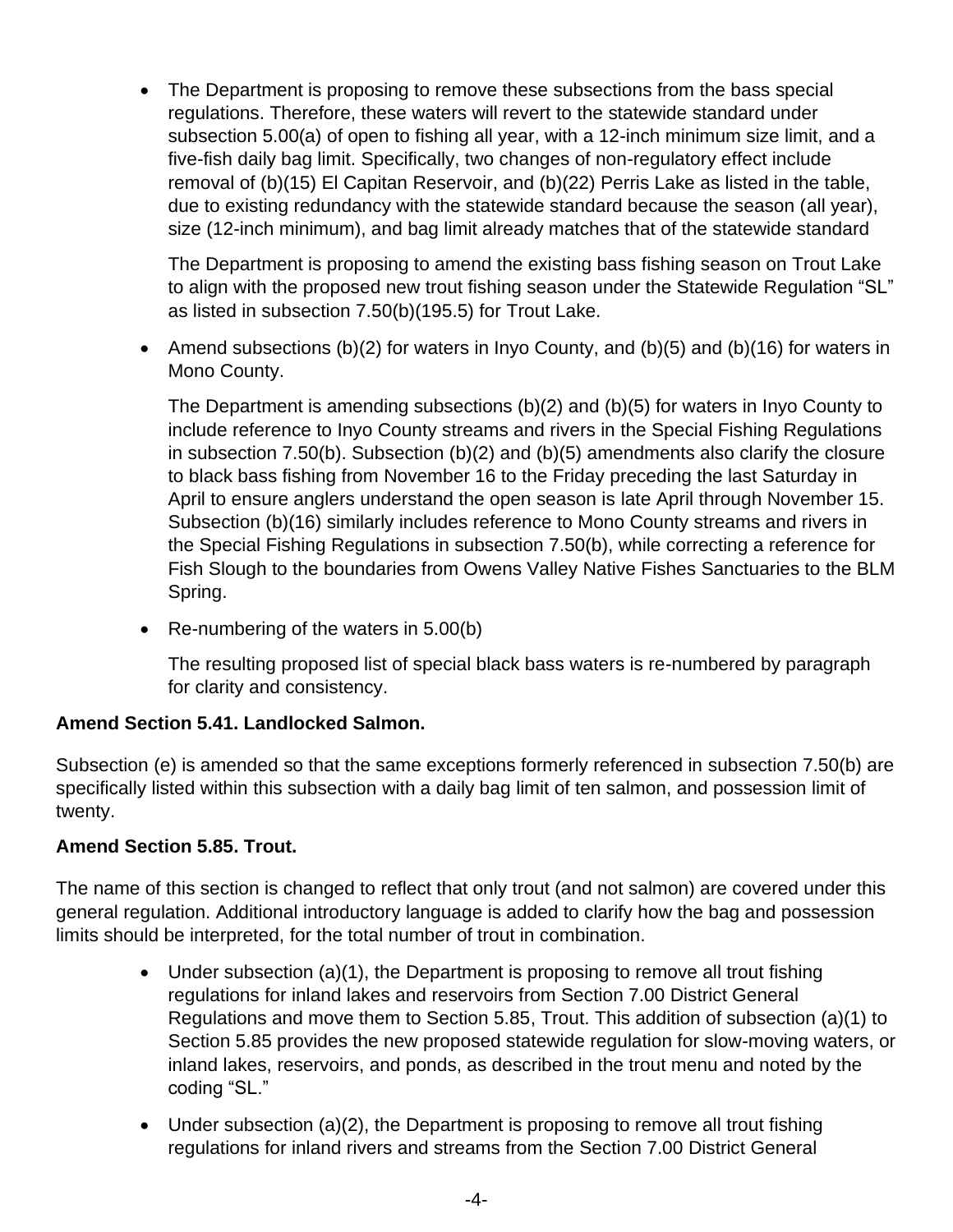Regulations. This addition of subsection (a)(2) to Section 5.85 provides the new proposed statewide regulation for fast-moving waters, or streams, rivers, creeks, and canals, as described in the trout menu and noted by the coding "SR." Under the new Statewide Regulation, these waters will be open to fishing from the last Saturday in April through November 15, with a five trout daily bag limit, and a 10 trout possession limit; and, from November 16 through the Friday preceding the last Saturday in April, with a zero trout bag limit, and artificial lures with barbless hooks only gear restriction.

• Subsection (b) describes those exceptions to the statewide regulations, and refers readers to Section 7.50, Alphabetical List of Waters with Special Fishing Regulations for individual trout waters with special regulations that would not fall under the statewide regulation. Subsection (b) further clarifies that brook trout bag and possession limits may be in addition to the trout bag and possession limits.

This proposal will result in either no change to the current regulations or an added possession limit for waters moved to the statewide regulation. Below is a description of changes to the district waters, Section 7.00.

Subsections (a) and (b) are necessary to inform anglers of the statewide standard season, bag, possession limit for lakes, reservoirs, and ponds, as well as streams, river, creeks, and canals that don't otherwise have a special regulation in subsection 7.50(b).

### **Amend Section 7.00. District General Regulations**

To address anglers' concerns regarding the complexity of the 7.00 District General Regulations, the Department is proposing to uncouple the state's inland trout waters from the District General Regulations. Most regulations for trout waters currently under the District General Regulations will be moved to either the new subsection 5.85(a)(1), Statewide Regulation for lakes and reservoirs, or to subsection 5.85 (a)(2), Statewide Regulation for rivers, streams, creeks, and canals. Some individual trout waters will require special restrictions and reduced bag limits and, therefore, these regulations will be moved to Section 7.50, Special Fishing Regulations. The amendments will result in little or no substantive change to the regulations for most waters currently under the District General Regulations. Clarifications are made to the opening paragraph prior to subsection 7.00(a) to ensure clarity that hatchery trout and hatchery steelhead are covered under Section 7.00.

The Department proposes to remove or amend the following subsections:

- (a)(1) and (b)(3), delete these subsections: Waters under the North Coast District and Sierra District subsections are currently open to fishing all year, with a five-trout daily bag limit, a 10 fish possession limit, no size limit, and no gear restriction. For simplification purposes, regulations for these waters will move/revert to subsection 5.85(a)(1), the new Statewide Regulation for lakes and reservoirs. In effect, there will be no substantive change to the existing regulations for these waters.
- (a)(4), (b)(4), and (b)(7) delete these subsections: Waters under the North Coast District and Sierra District subsections are currently open to fishing from the last Saturday in April through November 15, with a five-trout daily bag limit, a 10 trout possession limit, and no gear restriction. For simplification purposes, regulations for these waters will move/ revert to subsection 5.85(a)(2), the new Statewide Regulation for rivers and streams, which will extend the fishing season on these waters to year-round with catch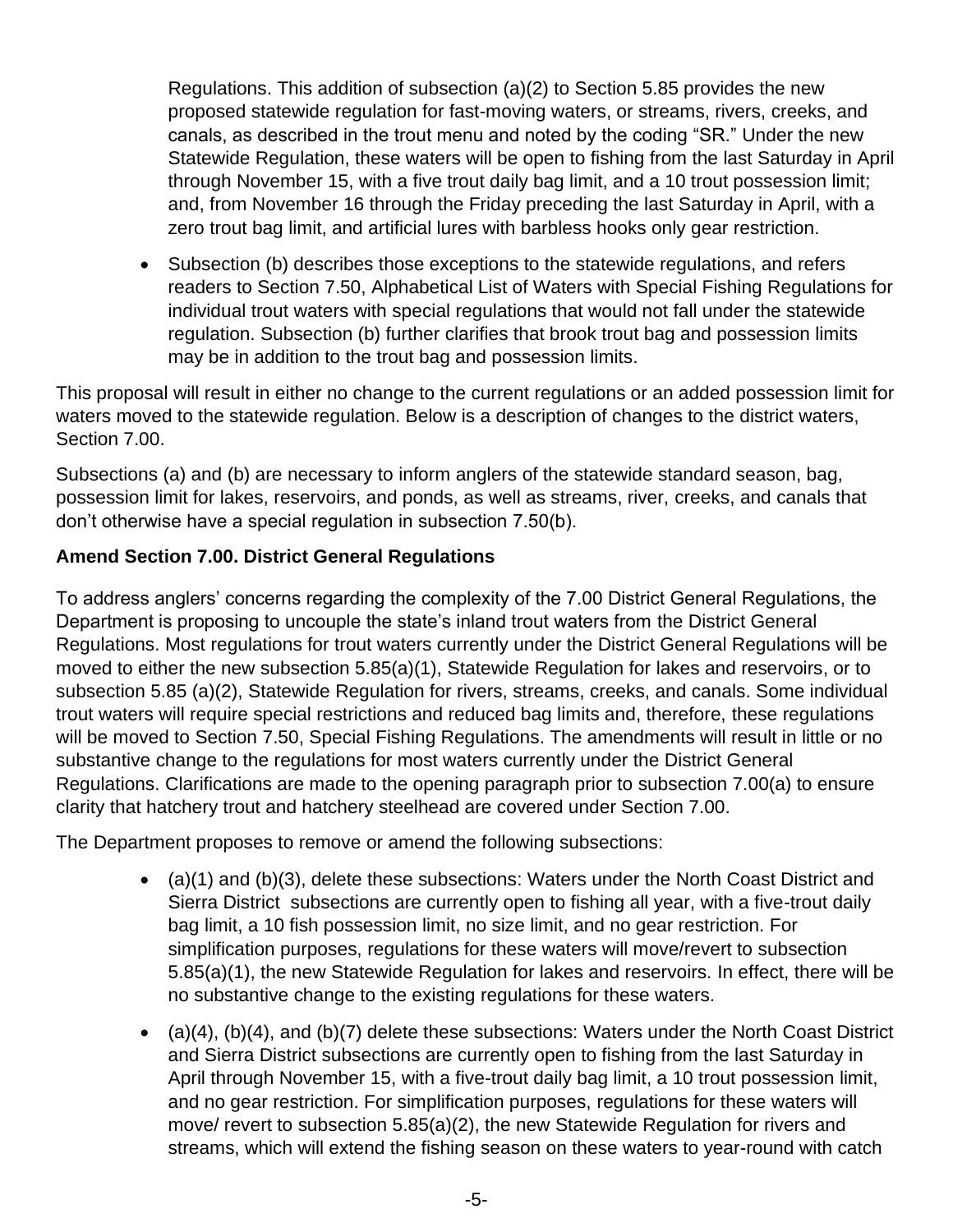and release fishing allowed from November 16 through the Friday preceding the last Saturday in April.

- (a)(5) and (b)(9) delete these subsections: The current bonus bag limit for Brook Trout under the North Coast and Sierra District General Regulations will move/revert to a new Section 5.84, Statewide Regulation for Brook Trout. The new Statewide Regulation for Brook Trout will apply to all inland trout waters not listed under the Special Fishing Regulations, with the exception of Red Lake in Alpine County which is managed for trophy-sized trout by stocking effort.
- (b)(5) delete this subsection: Waters under this subsection in Shasta County are currently open to fishing from the last Saturday in April through November 15, with a two-trout daily bag and possession limit, and no gear restriction. For simplification purposes, regulations for these waters will move/revert to subsection 5.85(a)(2), the new Statewide Regulation for rivers and streams. This proposed change will increase the current daily bag limit to five trout and add a 10 trout possession limit. In addition, the fishing season will be extended to year-round, with catch and release fishing allowed from November 16 through the Friday preceding the last Saturday in April.
- (b)(6) delete this subsection.: Waters under this subsection in Lassen and Modoc counties are currently open to fishing from the Saturday preceding Memorial Day through November 15, with a five-trout daily bag limit, a 10 trout possession limit, and no gear restriction. For simplification purposes, regulations for these waters will move/revert to subsection 5.85(a)(2), the new Statewide Regulation for rivers and streams. This will extend the fishing season to year-round, with catch and release fishing allowed from November 16 through the Friday preceding the last Saturday in April.
- $(c)(1)$ ,  $(d)(1)$ ,  $(e)(1)$ ,  $(f)(1)$ , and  $(g)(2)$ , delete these subsections: Waters under these subsections in the North Central District, Valley District, South Central District, Southern District, and Colorado River District are currently open to fishing all year, with a fivetrout daily bag and possession limit, and no gear restriction. For simplification purposes, regulations for these waters will move/revert to subsection 5.85(a)(1), Statewide Regulation for lakes and reservoirs. As a result, the possession limit on these waters will increase from five trout to 10 trout.
- $\bullet$  (d)(3), (f)(3), (f)(5), and (g)(2) delete these subsections: Waters under these subsections in the Valley District, Southern District, and Colorado River District are currently open to fishing all year, with a five-trout daily bag and possession limit, and no gear restriction. For simplification purposes, regulations for these waters will move/revert to subsection 5.85(a)(2), Statewide Regulation for rivers and streams. As a result, the possession limit will increase from five trout to 10 trout from the last Saturday in April through November 15. Catch and release fishing only will be allowed from November 16 through the Friday preceding the last Saturday in April.
- (e)(3) amend this subsection: Waters under this subsection for Alameda, Contra Costa, and Santa Clara counties are currently open to fishing from the last Saturday in April through November 15, with a five-trout daily bag and possession limit, and no gear restriction. For simplification purposes, regulations for these waters will move/revert to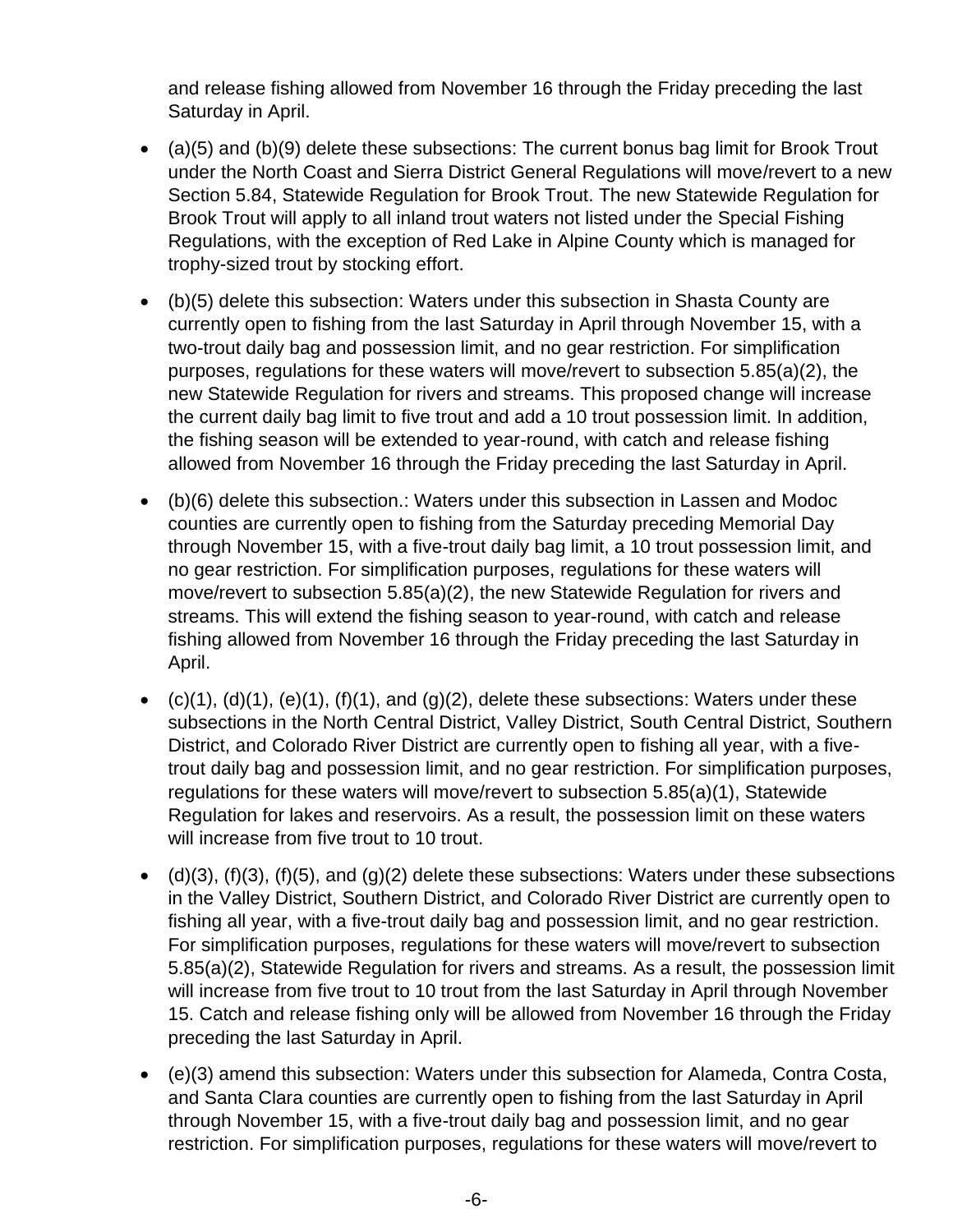subsection 5.85(a)(2), the new Statewide Regulation for rivers and streams. This will increase the possession limit to 10 trout and extend the fishing season to year-round, with catch and release fishing allowed from November 16 through the Friday preceding the last Saturday in April.

- $\bullet$  (g)(1) delete this subsection: Waters under this subsection are currently open to fishing year-round, with a 10 trout daily bag and possession limit, and no gear restriction. For simplification purposes, regulations for these waters will move/revert to subsection 5.85(a)(2), Statewide Regulation for rivers and streams. This will reduce the daily bag limit from 10 trout to five trout from the last Saturday in April through November 15 and allow catch and release fishing only from November 16 through the Friday preceding the last Saturday in April.
- (b)(8) delete this subsection: This language is no longer needed under Section 7.00(b) as all Mono County waters under the District General Regulations will be subject to the two new Statewide Regulations for trout (i.e., Section 5.85(a) or Section 5.85(b)), or to Section 7.50(b), Special Fishing Regulations. This language does not need to move to Section 5.85 or Section 7.50 as waters under the new Statewide Regulations will be open to fishing year-round and similar language already exists under subsection 7.50(a)(3) of the Special Fishing Regulations.
- (b)(2), amend this subsection: Anadromous waters under this subsection for Tehama and Shasta counties are currently open to fishing from the last Saturday in April through November 15, with a two-trout or steelhead daily bag and possession limit, and artificial lures with barbless hooks restriction. This subsection is amended for section and paragraph numbers, and to clarify the artificial lures possess hooks that are barbless.
- Edits for clarity and consistency: These edits include re-numbering of paragraphs within District Regulations in subsections 7.00(b) through (g), adjusted capitalization of certain words throughout Section 7.00, and specification of the referenced Section number to clarify interpretation from the previous 7.50 to the newly added 7.40 section.

# **Amend Section 7.50. Alphabetical List of Trout Waters with Special Fishing Regulations.**

It is necessary to streamline the Special Fishing Regulation trout waters by utilizing the trout menu described above to align the regulations with the Department's current fisheries management goals and objectives. The regulations proposed herein were tailored to each individual water, and include a variety of combinations of regulation elements, such as bag limits, gear restrictions, season restrictions, and size limits. Upon review of the extensive public input received during pre-notice outreach efforts (Appendix B), Department fisheries biologists and managers, often in consultation with fishing groups or individuals, assigned waters to the trout menu based on their expertise and knowledge of specific waters in their management area.

As a result of this streamlining process, the number of:

- Special fishing seasons for trout-only waters will be reduced from 30 to 10;
- Special size limits will be reduced from 8 to 2;
- Different gear restrictions will be reduced from 10 to 7;
- Different bag/ possession limits will be reduced from 6 to 4; and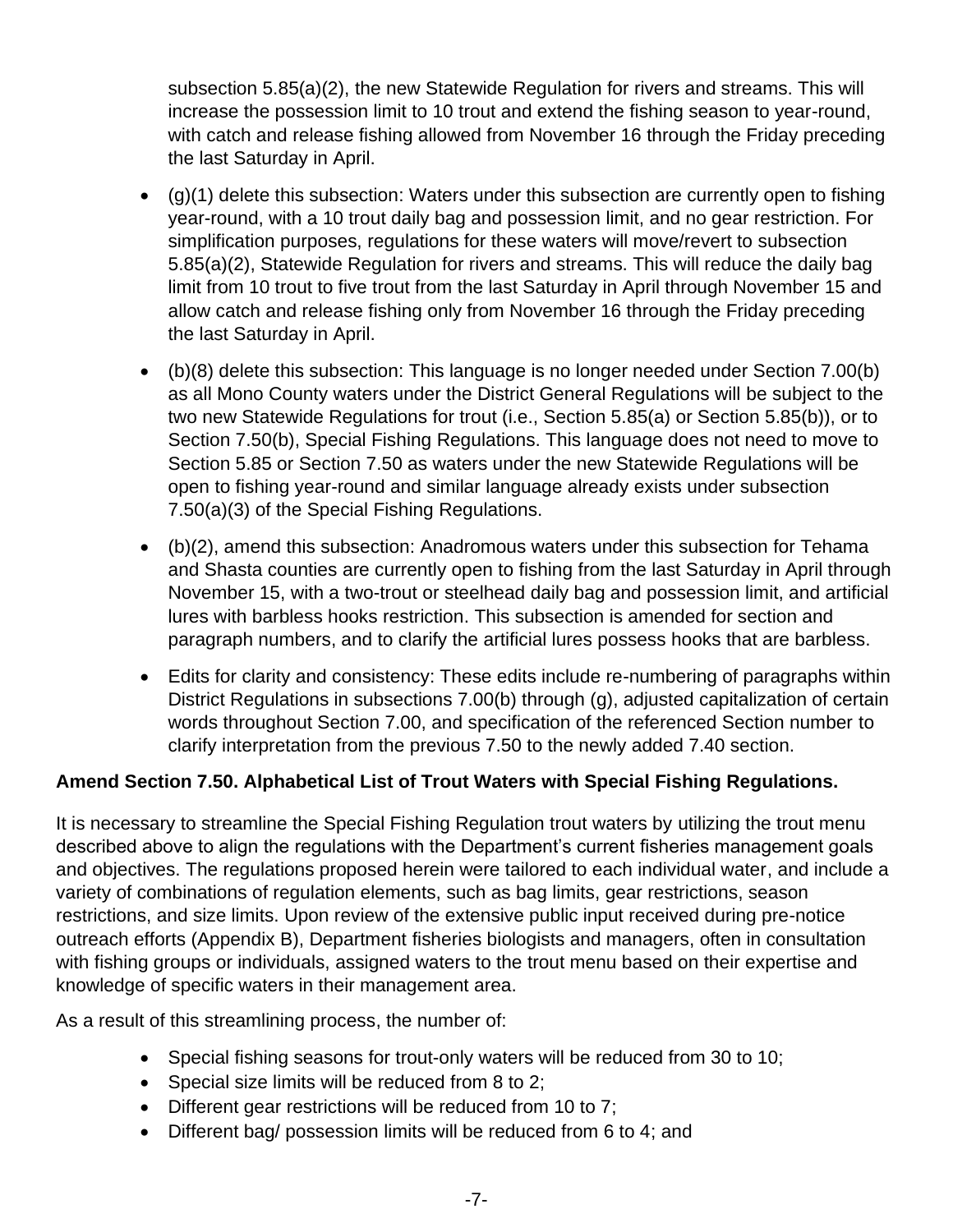• Fishing opportunities will be expanded on nearly 50 percent of the existing special regulation waters from a reduced season to year-round.

As noted in **Appendix A** to the ISOR, proposed amendments and additional comments and considerations are summarized for Section 7.50(b), Alphabetical List of Waters with Special Fishing Regulations. This table includes the biological and management rationale for proposed changes to each special water, as well as other considerations such as public input, socio-economic considerations, traditional values, access and public safety, etc.

For those special waters without a special assigned management approach from the menu listed in **Appendix A**, the proposed regulatory text outlining the "Menu Option" in the right-hand column indicates the assigned management approach of each water (assignment to Statewide lakes/ reservoirs, or "SL", statewide rivers and streams, or "SR", etc.)

# *Truckee River Management Options, Section 7.50(b), Subsections (196)(B), (196)(C), and (196)(D)*

At the Commission's April 15, 2020 meeting, George Osborn, representing Mr. Montna, requested that the Commission consider Mr. Montna's proposal as an alternative to the Department's proposed regulations for the Truckee River subsections (196)(B), (C), and (D). The Commission directed the Department to add a regulatory option to allow further consideration of Mr. Montna's proposal.

# Option 1 – Department Proposal

The Department is proposing to amend the current regulation on the Truckee River from Trout Creek downstream to the mouth of Prosser Creek (re-numbered subsection 7.50(b)(153)(B)), to open all year, zero trout daily bag, and artificial lures with barbless hooks. This will remove the current twotrout daily bag and possession limit from the last Saturday in April through November 15. It will also change the gear restriction from artificial flies to artificial lures between Glenshire Bridge and the mouth of Prosser Creek. The Department is also proposing to amend the current regulation from the mouth of Prosser Creek downstream to the Nevada State Line (re-numbered subsection 7.50(b)(153)(C)) to open all year, two-trout daily bag and possession limit, and artificial lures. This will increase the daily bag limit from zero trout to two trout from November 16 through the Friday preceding the last Saturday in April. This will also change the gear restriction from artificial lures with barbless hooks to artificial lures, thus removing the requirement for barbless hooks.

#### Option 2 – Mr. Montna's Proposal

Mr. Montna supports the Department's proposed changes to the current regulations on the Truckee River from Trout Creek downstream to the mouth of Prosser Creek to open all year with a zero trout daily bag limit, but requests that the Department change the proposed gear restriction from artificial lures with barbless hooks to artificial barbless flies. Mr. Montna also requests that the Department's proposed regulations from the mouth of Prosser Creek downstream to the Nevada State Line be changed to a zero trout daily bag limit, and artificial lures with barbless hooks. This will reduce the current daily bag limit from two to zero trout from the last Saturday in April through November 15 and keep the requirement for barbless hooks in place.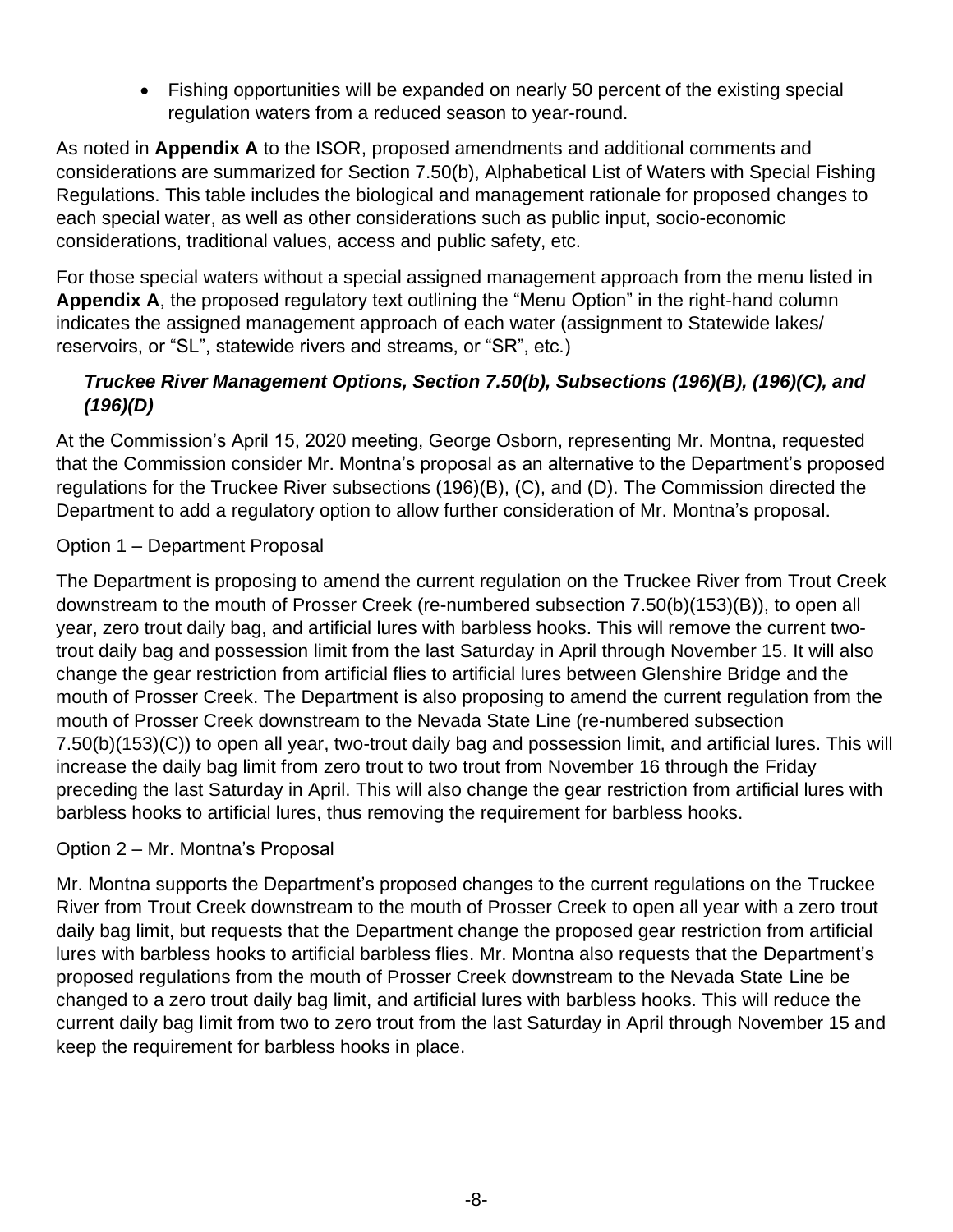# **Amend Section 8.10, Youth Fishing Derby, Susan River (Lassen County)**

The Youth Fishing Derby on the Susan River is held every year one week before the trout season opener, which currently is the Saturday preceding the last Saturday in April. The Department is proposing to move the season opener from the last Saturday in April to the Saturday preceding Memorial Day. The Department will continue to hold the derby on the Saturday before the season opener and, therefore, it is necessary to change the youth fishing derby date from the Saturday preceding the last Saturday in April to the Saturday preceding the trout season opener in May. Added language refers to subsection 7.50(b)(149) for regulations on the Susan River.

# **Proposed for Addition**

### **Add Section 5.84. Brook Trout.**

Currently under the North Coast and Sierra District General Regulations (subsections 7.00(a)(5) and (b)(9)) up to 10 Brook Trout less than 8 inches and 10 inches, respectively, may be harvested per day, in addition to the daily bag and possession limits for trout. This regulation will be removed from Section 7.00 under the current proposal to uncouple the trout regulations from the District General Regulations. In its place, the Department is proposing a new Statewide Regulation for Brook Trout in Section 5.84 which will allow the harvest of up to 10 Brook Trout less than 10 inches per day in all inland trout waters, year-round. Because of the remoteness of these fisheries and for simplification purposes, the Department is proposing to expand the Brook Trout bonus bag and possession limit to inland trout waters statewide. Exceptions to this Brook Trout bonus bag limit include all waters listed in Section 7.50, Trout Waters with Special Fishing Regulations, and Red Lake in Alpine County, which is managed as a trophy Brook Trout fishery.

#### **Add Section 5.89. Salmon**

This Section will be added only to refer readers to the appropriate regulatory sections for salmon and steelhead, which are not the focus of this current rulemaking, but may be for a subsequent one (i.e., Phase II).

### **Add Section 7.40. Alphabetical List of Hatchery Trout, Hatchery Steelhead, and Salmon Waters with Special Fishing Regulations**

For simplification purposes, the Department is proposing to separate the trout special fishing regulation waters (inland waters) from the salmon and steelhead special fishing regulation waters (anadromous waters). The special fishing regulations for trout will remain in Section 7.50. This requires a new regulatory section be created for the hatchery trout, hatchery steelhead and salmon special fishing regulation waters (abbreviated "HSS" per the coding outlined in the trout menu). The proposed new section is Section 7.40, Alphabetical List of Hatchery Trout, Hatchery Steelhead, and Salmon Waters with Special Fishing Regulations. The existing language in subsections 7.50(a)(1)-(6) will be included in the new Section 7.40, but references to trout will be replaced with salmon and steelhead. All the special waters indicated by the coding "HSS" in the subsection 7.50(b) table are moved into the new 7.40 table, and aside from this move, are not proposed to be altered as part of this rulemaking. Approximately 185 individual waters, or reaches of waters, are proposed to be moved from subsection 7.50(b) to the new 7.40 table.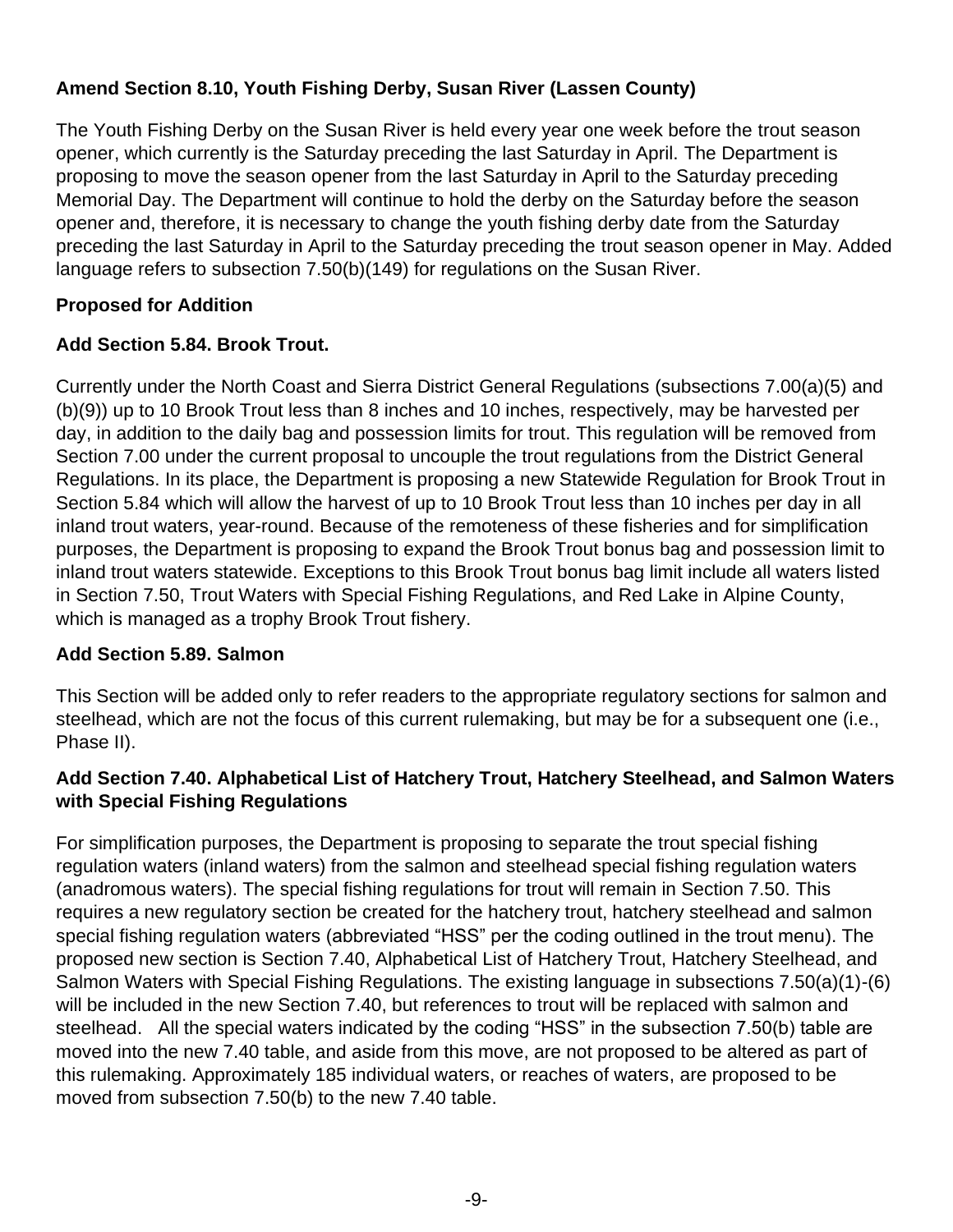# **Proposed Changes Without Regulatory Effect**

#### **Amend Section 3.00. Fishing Hours.**

The reference in subsection (a)(1)(B) Heenan Lake, (Alpine Co.) is changed to subsection 7.50(b)(56) because of renumbering in the section.

#### **Amend Section 4.00. Bait - General.**

The reference in subsection (d) Hat Creek is changed to subsection 7.50(b)(55) because of renumbering in the section.

### **Amend Section 5.00 Black Bass Special Regulations.**

Remove the special closure language (b)(14), Eastman Lake. This language was removed from the sport fishing regulations in 2017.

Subsection (a) title, General Statewide Restrictions, is changed to read General Statewide Regulations to be more accurate and consistent with other statewide regulations sections in Title 14.

Subsection (a)(1) is being amended to specify that the Black Bass 12 inch minimum size limit is to be measured in total length. This requirement is already specified in subsection 5.00(b). It is being added to Section 5.00(a)(1) to provide additional clarity.

### **Benefits of the Proposed Regulations**

It is the policy of this State to encourage the conservation, maintenance, and utilization of the living resources of the ocean and other waters under the jurisdiction and influence of the State for the benefit of all the citizens of the State and to promote the development of local fisheries and distant water fisheries based in California in harmony with international law. The objectives of this policy include, but are not limited to, the maintenance of sufficient populations of all species of aquatic organisms to ensure their continued existence, and the maintenance of a sufficient resource to support a reasonable sport use. Adoption of scientifically-based trout seasons, size limits, and bag and possession limits provides for the maintenance of sufficient populations of trout to ensure their continued existence.

The benefits of the proposed regulations include up to date and streamlined trout fishing regulations that are consistent statewide, consistency with federal fishery management goals, sustainable management of California's trout fisheries, promotion of the general health and welfare of California residents, and promotion of businesses that rely on sport fishing throughout the state. The proposed changes will provide benefits by maximizing trout fishing opportunity, where possible, through the proposed extensions of fishing seasons and increases in bag and possession limits on both district and special regulations waters without adversely affecting native and non-native wild trout populations. The proposed regulatory changes may increase participation in sport fishing by new anglers, and increased retention of existing angler through simpler regulations facilitating ease of compliance and comprehension.

# **Consistency and Compatibility with Existing Regulations**

Article IV, Section 20 of the State Constitution specifies that the Legislature may delegate to the Fish and Game Commission such powers relating to the protection and propagation of fish and game as the Legislature sees fit. The Legislature has delegated to the Commission the power to regulate